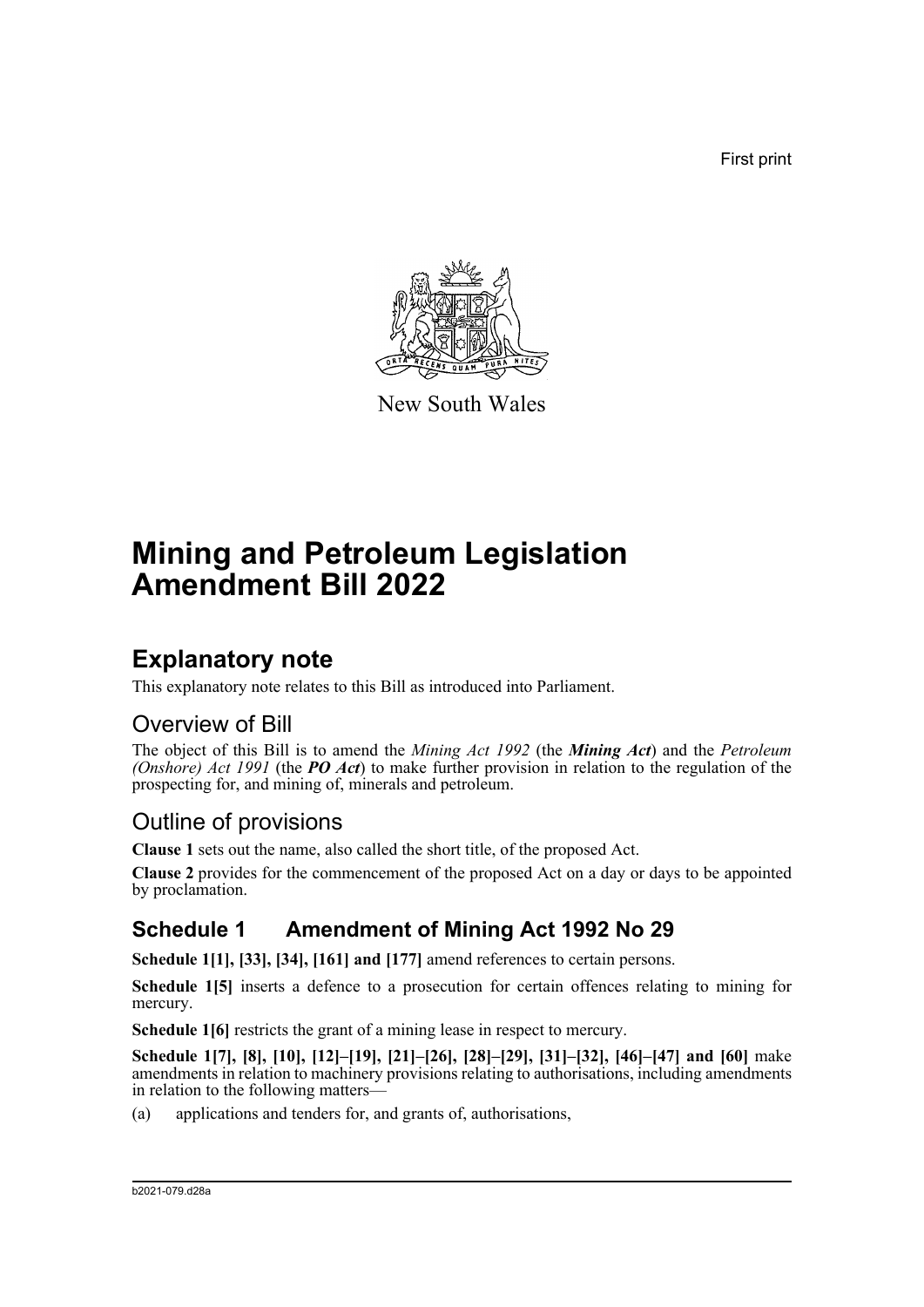- (b) the process for making applications for operational allocation licences and fees for market interest tests,
- (c) the rejection of applications where evidence of a required development consent is not provided within a prescribed period,
- (d) consent required before the exercise of certain rights in exempted areas.

**Schedule 1[9], [11], [20], [27], [80], [110], [162] and [168]** provide for the regulations to specify notice requirements in relation to certain matters.

**Schedule 1[35], [36], [158] and [159]** provide for the regulations to impose requirements in relation to the suspension of mining operations, including a requirement for the holder of a mining lease to obtain the consent of a specified person.

**Schedule 1[37]–[45]** make amendments in relation to the renewal and transfer of exploration licences, assessment leases and mining leases (each an *authority*).

**Schedule 1[50]** makes it an offence to carry out prospecting operations on land not in accordance with an access arrangement or arrangements applying to the land.

**Schedule 1[48] and [68]** amend provisions in relation to the death, bankruptcy or incapacitation of applicants for authorities and mineral claims.

**Schedule 1[49], [51]–[53] and [55]–[58]** amend provisions relating to certain records and registers kept under the Mining Act, including dealing with access to the records and registers.

**Schedule 1[54] and [66]** amend provisions enabling a person on whom the rights of the holder of an authority or a mineral have devolved to apply to the Minister to have the person's name recorded as the holder of the authority or claim.

**Schedule 1[59]** makes it clear that authorities held by 2 or more persons may be held as joint tenants or tenants in common.

**Schedule 1[61], [62] and [73]–[75]** make amendments in relation to making agricultural land objections in relation to mineral claims and opal prospecting areas.

**Schedule 1[63], [124], [125], [128] and [180]** remove references to a "mining registrar" or replace them with references to the "decision-maker".

**Schedule 1[64], [65] and [67]** make amendments relating to the renewal, transfer and cancellation of mineral claims.

**Schedule 1[69]** makes it clear that mineral claims held by 2 or more persons may be held as joint tenants or tenants in common.

**Schedule 1[70], [71], [77] and [79]** deal with records and registers in relation to mineral claims and opal prospecting licences and public access to the records and registers.

**Schedule 1[72] and [78]** omit redundant provisions that provide for a district management fund for each mineral claims district and opal prospecting area.

**Schedule 1[76] and [160]** consolidate duplicated provisions relating to conditions on opal prospecting licences.

**Schedule 1[81]–[89]** amend provisions in relation to the giving of certain directions under the Mining Act, Part 11, Division 3 (Environmental, rehabilitation and other directions).

**Schedule 1[90]** specifies the ways in which the Secretary may invest money in the Derelict Mine Sites Fund.

**Schedule 1[92], [136], [157], [163], [164] and [181]** remove or replace references to provisions in the *Environmental Planning and Assessment Act 1979*.

**Schedule 1[93] and [94]** amend a provision relating to permits to enter land for certain purposes.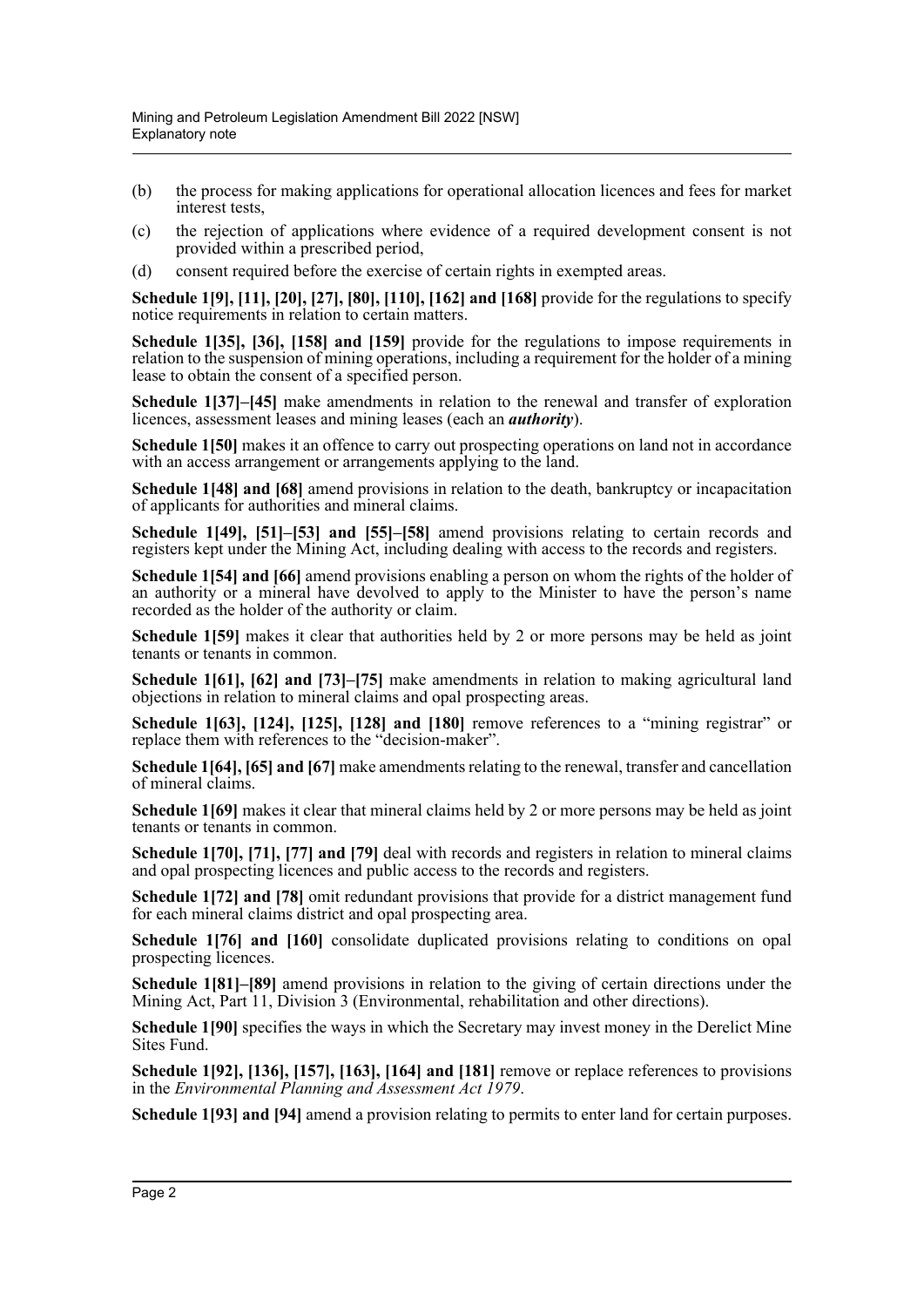**Schedule 1[95]–[109]** amend provisions relating to the imposition of a condition on an authorisation for the holder of the authorisation to provide and maintain a security deposit (a *security deposit condition*), including amendments in relation to the following matters—

- (a) the content of requirements that may be imposed by a security deposit condition,
- (b) the variation of a security deposit condition,
- (c) the imposition of a security deposit condition on the renewal and transfer of an authorisation,
- (d) the assessment of the amount of a security deposit, including a group security deposit,
- (e) the review of assessed security deposit amounts,
- (f) a change in the minimum deposit for an authorisation or the minimum amount for a group security deposit,
- (g) a power for the regulations to specify requirements to be included in a security deposit condition,
- (h) the use and investment of money obtained under a security deposit,
- (i) the lapse of a security deposit.

**Schedule 1[113]–[121]** amend provisions in relation to fees and levies, including in relation to the following matters—

- (a) the payment of an annual rental fee and an annual administrative levy for an authorisation,
- (b) the calculation of the amount of an annual administrative levy,
- (c) late payment fees,
- (d) certain preconditions that must be met before the Minister recommends the making of a regulation regarding certain levies or fees,
- (e) the effect of a suspension of an activity approval on a person's liability to pay an authorisation fee.

**Schedule 1[122]** inserts proposed Part 14AB to provide for the payment of operational allocation charges.

**Schedule 1[123]** establishes the Royalties for Rejuvenation Fund and the Coal Authorities Allocations Fund in the Special Deposits Account. The proposed amendments set out certain matters in relation to the Funds, including the objects of the Funds, money payable into the Funds and the purposes for which money in the Funds may be applied. The proposed amendment also provides for the establishment of 1 or more advisory panels in relation to the Royalties for Rejuvenation Fund to advise the Minister at the Minister's request and make recommendations about payments from the Fund and other matters prescribed by the regulations. **Schedule 1[151]** provides for the Secretary to review certain Royalties for Rejuvenation Fund sections 3 years after the commencement of the sections.

**Schedule 1[126]** clarifies that a prohibition on certain persons from holding a direct or indirect beneficial interest in an authority or small-scale title does not prevent the Secretary from holding an authorisation on behalf of the Crown. **Schedule 1[129]** enables the Secretary to apply for an authorisation on behalf of the Crown.

**Schedule 1[127]** amends a provision relating to the information to which an information sharing arrangement may relate.

**Schedule 1[130]–[133]** amend provisions relating to offences and enforcement, including to—

- (a) expand the offence of obstructing certain persons in the exercise of a function under the Mining Act, and
- (b) deal with the time within which certain summary proceedings may be commenced.

**Schedule 1[135]** re-enacts a provision vesting certain coal in the Crown that is currently contained in the *Coal Acquisition Act 1981*.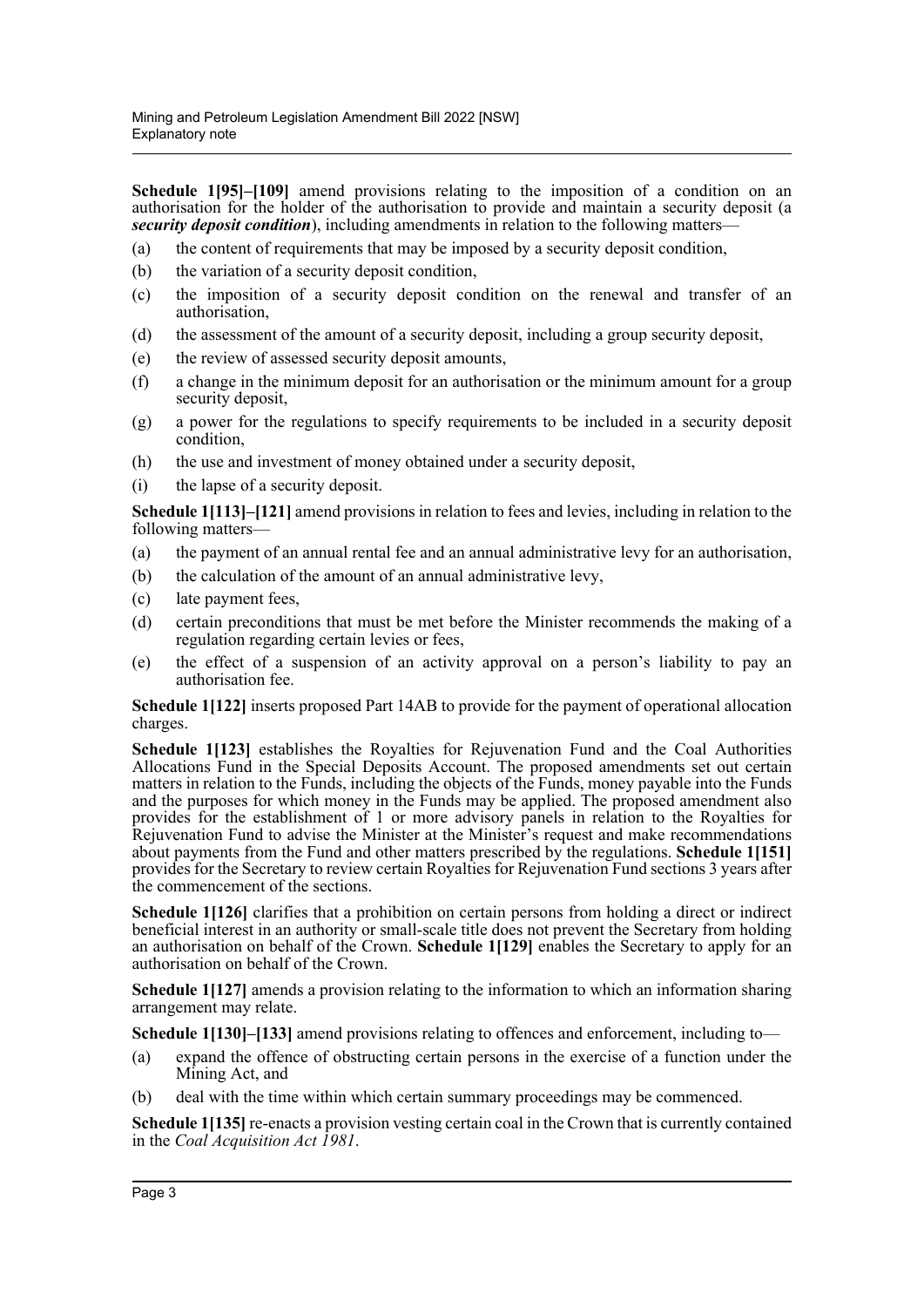**Schedule 1[139]** enables a decision-maker to reject an application under the Mining Act because the application is incomplete.

**Schedule 1[140]** provides for—

- (a) an application or tender to be made in an approved form, and
- (b) the regulations to prescribe certain matters in relation to an application, tender, document, thing or information required or authorised to be given to a person under the Mining Act.

**Schedule 1[141]–[143]** expand a provision relating to the waiver or refund of fees to include charges.

**Schedule 1[144]** enables certain applications and information or documents to be amended by the applicant at any time before the decision-maker decides the relevant application.

**Schedule 1[145]–[147]** amend a provision in relation to the service of documents.

**Schedule 1[148]** expands a provision enabling a notice to be given to a person outside the State and, in relation to a matter that occurs or is located outside the State, to also apply to a direction.

**Schedule 1[150]** inserts a power for the Minister to waive a requirement of a kind specified by the regulations.

**Schedule 1[152]** inserts proposed Part 18, Division 2 to deal with persons who are not fit and proper persons for authorisations, including to—

- (a) provide for declarations that certain persons are not fit and proper persons for authorisations (a *declared person*), and
- (b) specify decisions that can be made in relation to authorisations and declared persons, and
- (c) provide for the review of a decision made under the proposed Division, and
- (d) specify circumstances in which the grant, renewal or transfer of a mining lease may be refused under the proposed Division.

**Schedule 1[137]** makes a consequential omission.

Schedule 1[153] inserts proposed Part 18, Division 3 to impose requirements on certain corporations to notify the Secretary if an external administrator is appointed, a winding up occurs or the corporation is deregistered. The Secretary may reject an application made by the corporation in relation to an authority, cancel an authority held by the corporation or remove the corporation as the applicant for, or the holder of, the authority.

**Schedule 1[154]** provides that a participation charge for a competitive selection application is payable in certain circumstances.

**Schedule 1[155] and [156]** make amendments in relation to the consideration of applications for authorisations.

**Schedule 1[166] and [167]** deal with the making of objections by the landholder to the granting of mining leases over agricultural land and the circumstances in which a mining lease may be granted over agricultural land without the consent of the landholder.

**Schedule 1[169]–[173]** amend provisions in relation to the determination of agricultural land, including to—

- (a) enable the Secretary of the Department or delegate to refuse to make a decision that land is agricultural land in certain circumstances, and
- (b) specify requirements in relation to objections made under certain sections of the Mining Act, and
- (c) provide for the consequences of a transfer of land on a pending objection, and
- (d) amend a provision requiring the Secretary to issue a certificate in certain circumstances, and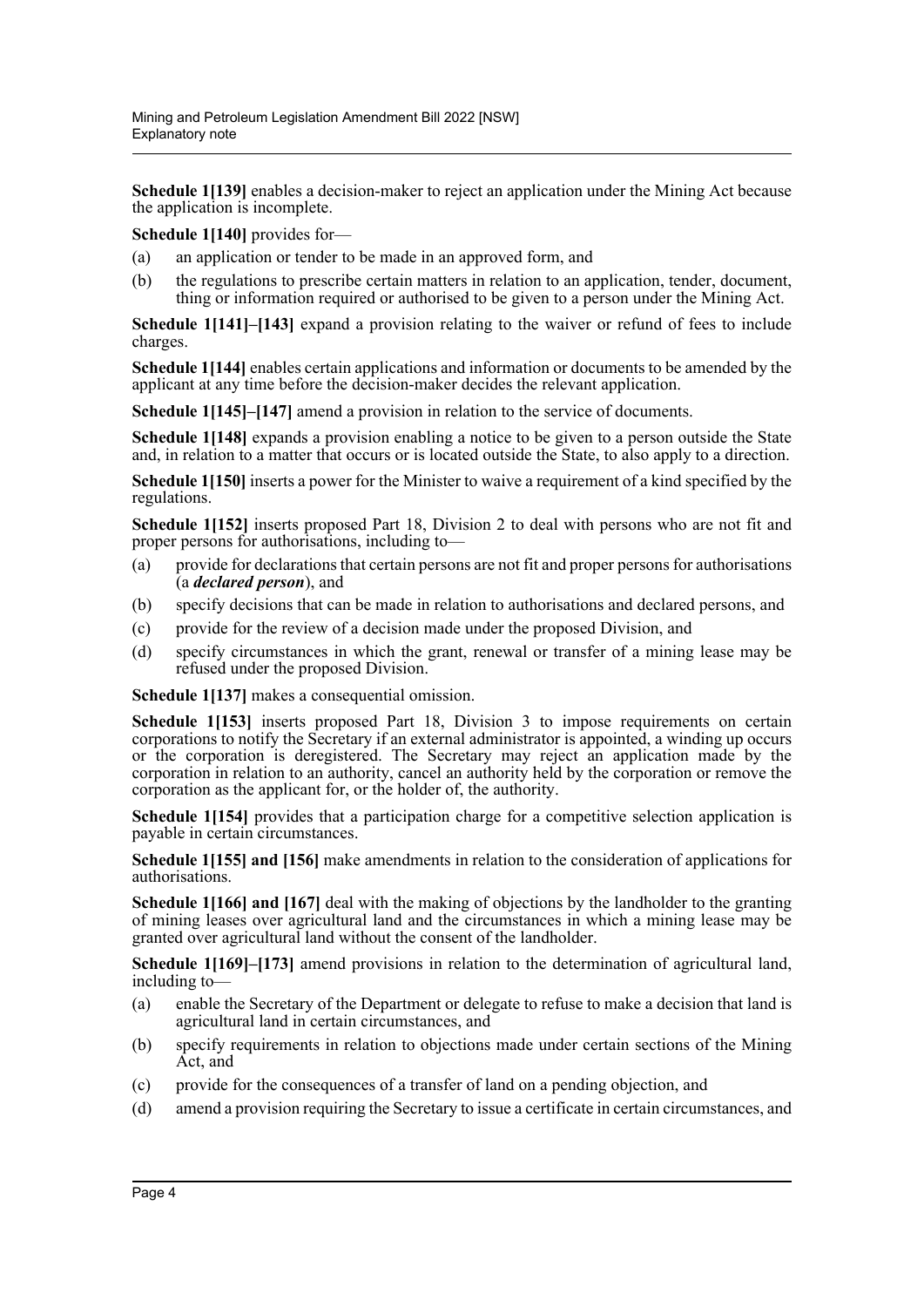(e) provide for the commissioning of experts and the making of submissions for the purpose of deciding whether land is agricultural land.

**Schedule 1[174] and [175]** amend regulation-making provisions.

**Schedule 1[178]** inserts savings and transitional provisions consequent on the enactment of the proposed Act.

**Schedule 1[3], [4], [91], [111], [112], [179] and [182]–[185]** insert, amend, update or omit definitions.

**Schedule 1[2], [30], [134], [138], [149], [165] and [176]** make minor or consequential amendments.

#### **Schedule 2 Amendment of Petroleum (Onshore) Act 1991 No 84**

**Schedule 2[1]–[3]** insert or amend definitions.

**Schedule 2[4]–[25]** make amendments in relation to petroleum titles, including amendments in relation to the following matters—

- (a) applications for petroleum titles, including the amendment of applications,
- (b) the granting of petroleum titles,
- (c) the renewal of petroleum titles,
- (d) the omission of a fit and proper person consideration in relation to certain decisions about petroleum titles,
- (e) making it clear that petroleum titles held by 2 or more persons may be held as joint tenants or tenants in common,
- (f) the consequences of the death, bankruptcy or incapacitation of an applicant for a petroleum title,
- (g) the devolution of rights of the holder of a petroleum title,
- (h) exploration licences, including approvals for certain assessable prospecting operations on land over which the licence is granted,
- (i) assessment leases, including approvals for certain assessable prospecting operations on land over which the lease is granted,
- (j) special prospecting authorities,
- (k) production leases,
- (l) requirements for certain notices to be published in the way specified in the regulations.

**Schedule 2[30]** enables the Minister to reject an application for a production lease where a development consent is required and the applicant has failed to provide evidence of certain matters in relation to the development consent.

**Schedule 2[31]** makes it an offence to carry out prospecting operations on land not in accordance with an access arrangement or arrangements applying to the land.

**Schedule 2[32]** amends a provision requiring the Secretary to keep a register of arbitrated access arrangements and related information prescribed by the regulations.

**Schedule 2[37]** amends a provision relating to the giving of certain directions under the PO Act, Part 6, Division 1 (Environmental, rehabilitation and other directions).

**Schedule 2[41] and [42]** deal with petroleum mining well-heads.

**Schedule 2[43]–[50]** amend provisions in relation to fees and levies, including in relation to the following matters—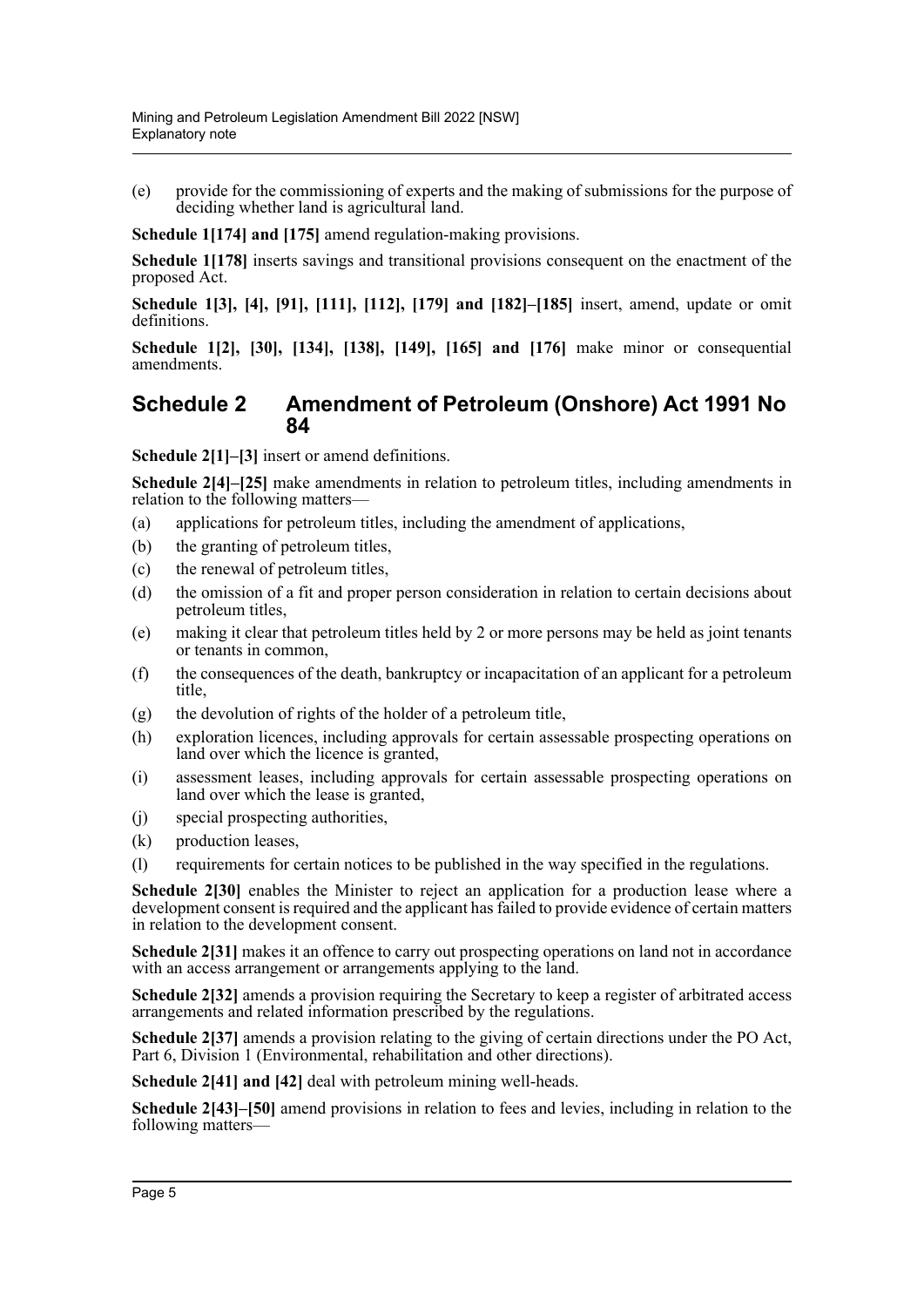- (a) the payment of an annual rental fee and an annual administrative levy,
- (b) the calculation of the amount of an administrative levy, including the omission of a provision providing for the minimum amount of the levy,
- (c) the charging of late payment fees,
- (d) consultation requirements that must be met by the Minister before recommending the making of a regulation regarding certain levies or fees.

**Schedule 2[51]–[56]** amend provisions relating to certain records and registers, including public access to the records and registers.

**Schedule 2[57]** imposes requirements on certain corporations to notify the Secretary if an external administrator is appointed, a winding up occurs or the corporation is deregistered. The Secretary may reject an application made by the corporation in relation to a petroleum title, cancel a petroleum title held by the corporation or remove the corporation as the applicant for, or the holder of, the title.

**Schedule 2[58]** inserts a provision relating to permits to enter land for certain purposes.

**Schedule 2[59]–[70]** amend provisions relating to petroleum titles subject to a security deposit condition, including amendments in relation to the following—

- (a) security deposits extending to more than 1 petroleum title,
- (b) the imposition of a security deposit condition on the renewal or transfer of a petroleum title,
- (c) the amount of a group security deposit and the assessment of the amount of a security deposit,
- (d) the review of assessed deposits,
- (e) the consequences of a change to an assessed deposit for the validity of a security deposit condition imposed or varied before the change takes effect,
- (f) the ways in which the Minister may invest money obtained under a security deposit.

Schedule 2[71] clarifies that a prohibition on certain persons from holding a direct or indirect beneficial interest in a petroleum title does not prevent the Secretary from holding a title on behalf of the Crown. **Schedule 2[72]** enables the Secretary to apply for a petroleum title on behalf of the Crown.

**Schedule 2[73]** updates a provision relating to the information to which an information sharing arrangement may relate.

**Schedule 2[74]–[77]** amend provisions relating to offences and enforcement, including to—

- (a) expand the offence of obstructing certain persons in the exercise of a function under the PO Act, and
- (b) deal with the time within which certain summary proceedings may be commenced.

**Schedule 2[79]** expands a provision enabling a notice to be given to a person outside the State, and, in relation to a matter that occurs or is located outside the State, to also apply to a direction.

**Schedule 2[81]** inserts a power for the Minister to waive a requirement of a kind specified by the regulations.

**Schedule 2[82]** provides for—

- (a) the rejection of certain incomplete applications, and
- (b) applications and tenders to be made in an approved form, and
- (c) the regulations to prescribe certain matters in relation to an application or tender, or a prescribed document, thing or information required or authorised under the PO Act to be given to a person.

**Schedule 2[83] and [84]** amend a provision in relation to the service of documents.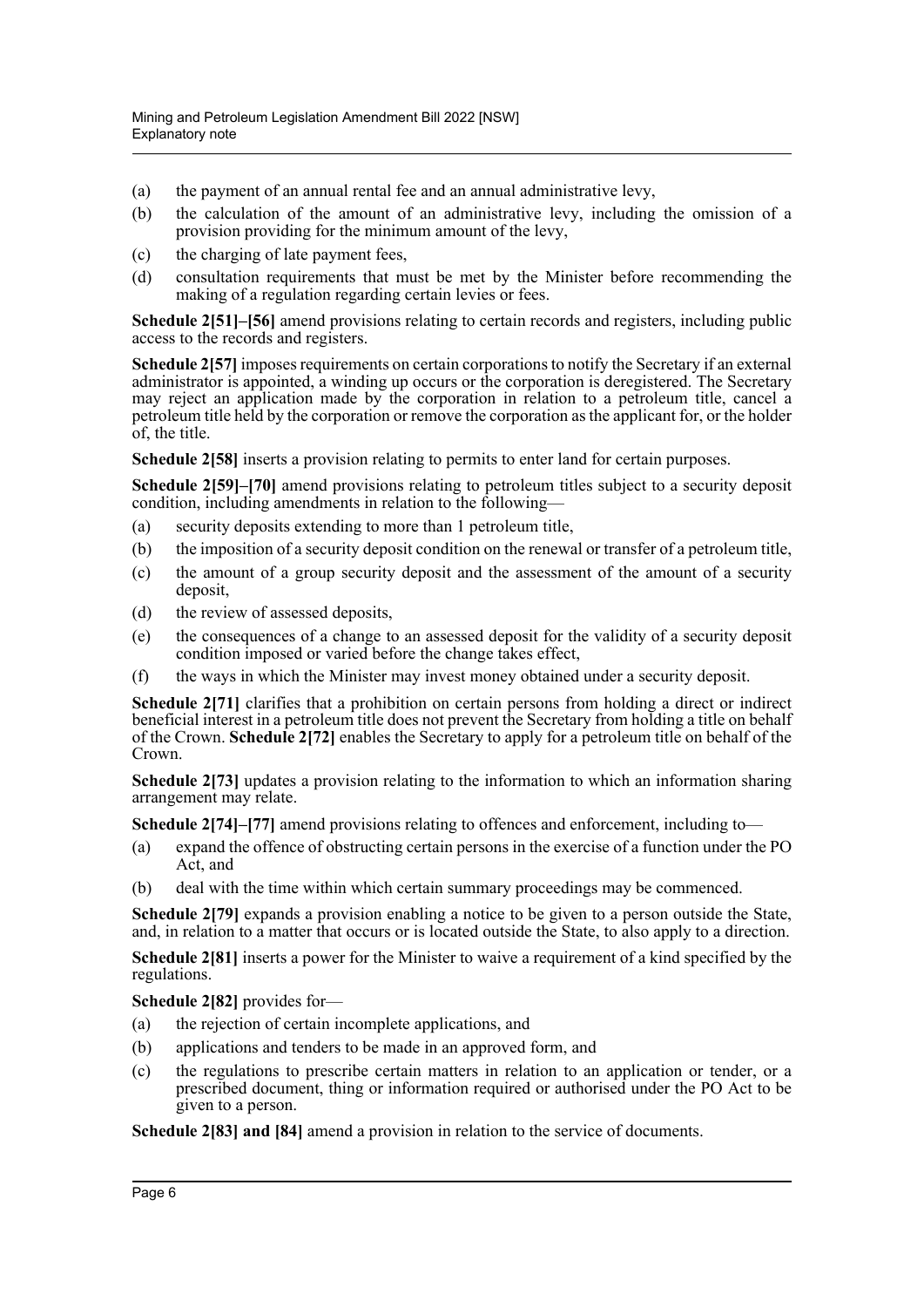**Schedule 2[85]** inserts a regulation making power in relation to the keeping of records and registers and the ways of making registers publicly available for inspection and copying.

**Schedule 2[86]** inserts proposed Part 14, Division 2 to deal with persons who are not fit and proper persons for petroleum titles, including to—

- (a) provide for declarations that certain persons are not fit and proper persons for petroleum titles, and
- (b) specify decisions that can be made in relation to petroleum titles and declared persons, and
- (c) provide for the review of a decision made under the proposed Division, and
- (d) specify circumstances in which the grant, renewal or transfer of a petroleum title may be refused under the proposed Division.

**Schedule 2[87]–[89]** make amendments in relation to the consideration of applications for petroleum titles.

**Schedule 2[90]** amends a provision in relation to the publication of notices.

**Schedule 2[91]** inserts savings and transitional provisions consequent on the enactment of the proposed Act.

**Schedule 2[26]–[29], [33]–[36], [38]–[40], [78] and [80]** make minor or consequential amendments.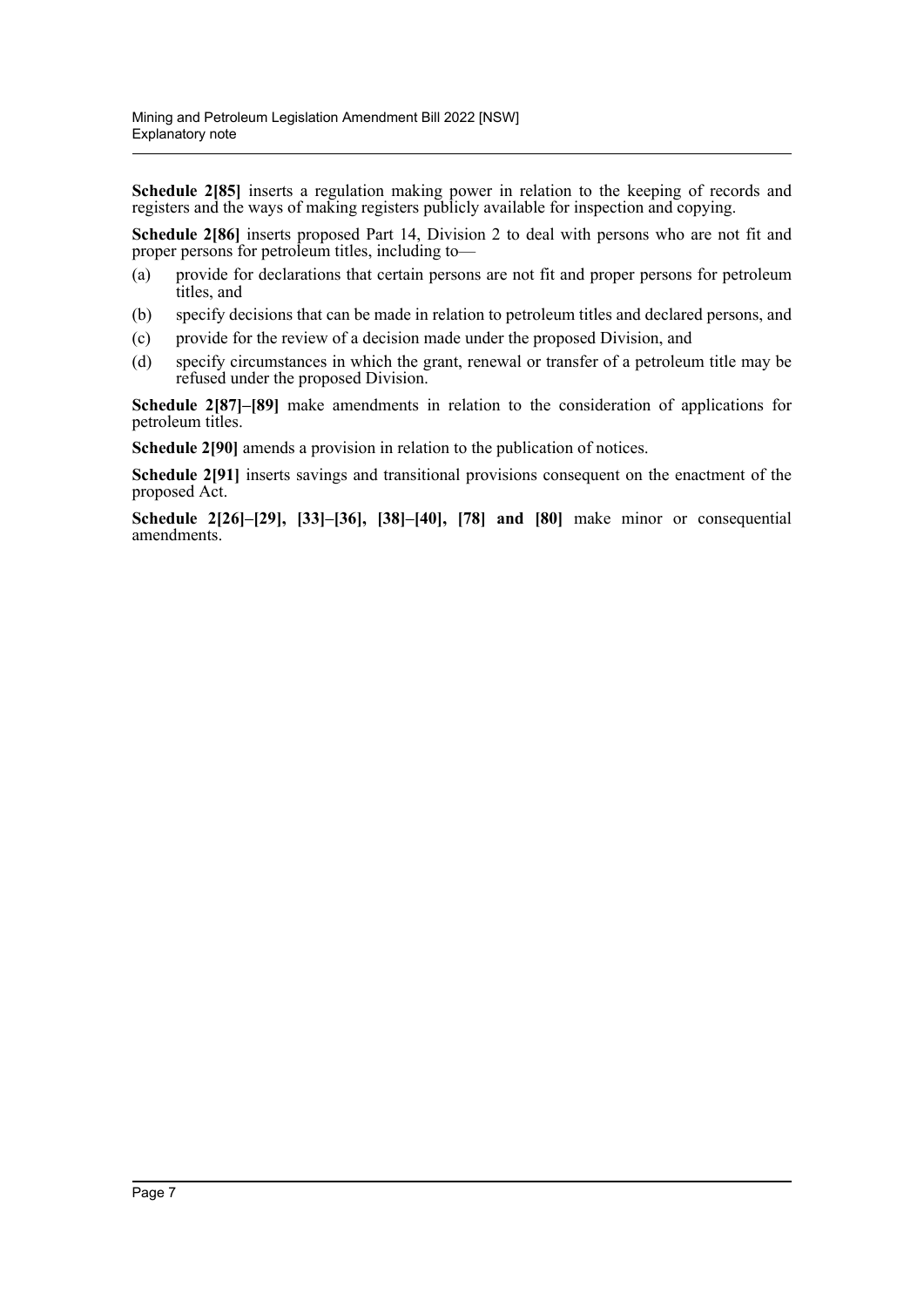First print



New South Wales

# **Mining and Petroleum Legislation Amendment Bill 2022**

## **Contents**

| Schedule 1<br><b>Schedule 2</b> | Amendment of Mining Act 1992 No 29<br>Amendment of Petroleum (Onshore) Act 1991 No 84 | 45   |
|---------------------------------|---------------------------------------------------------------------------------------|------|
|                                 | Commencement                                                                          |      |
|                                 | Name of Act                                                                           |      |
|                                 |                                                                                       | Page |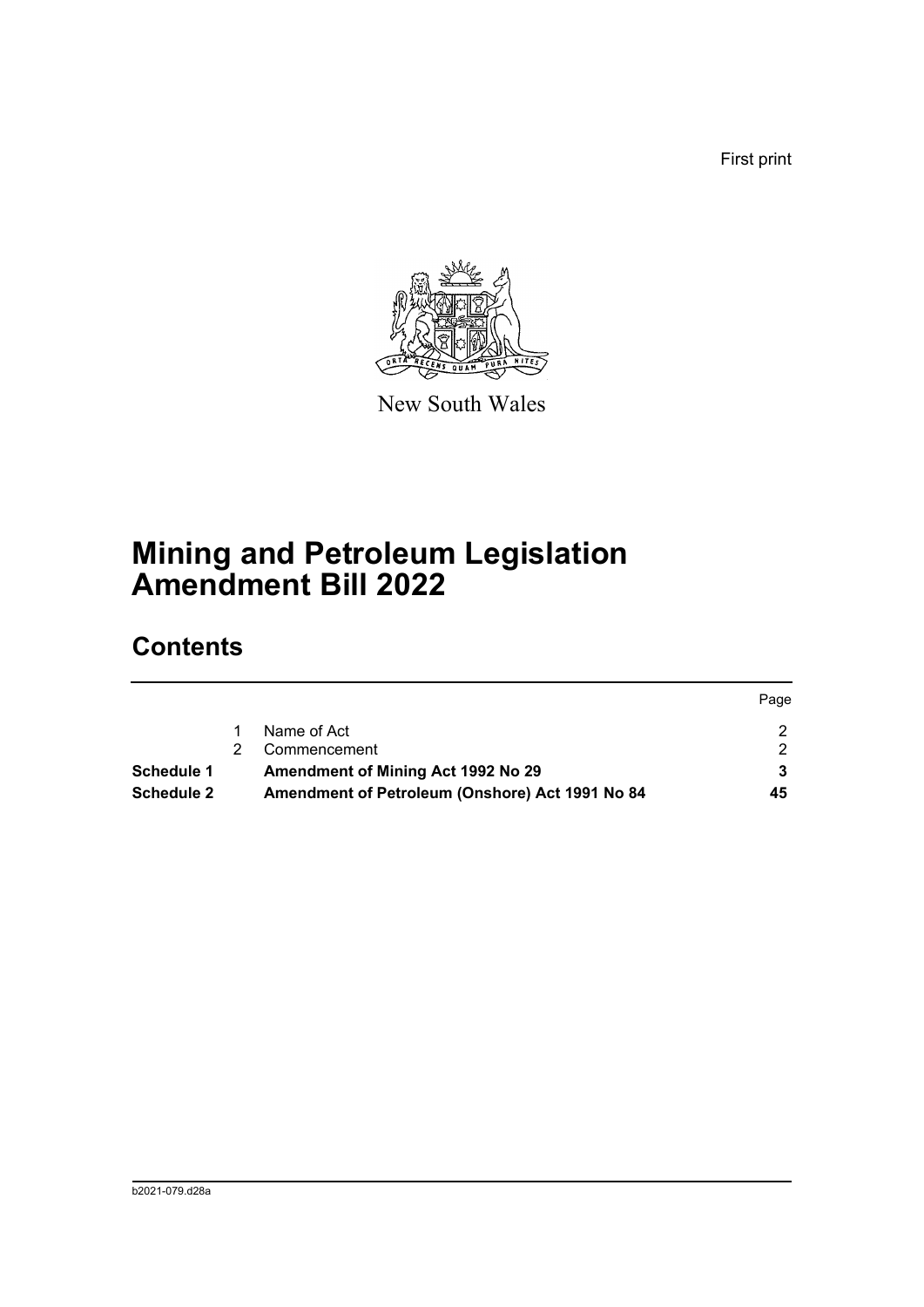

New South Wales

# **Mining and Petroleum Legislation Amendment Bill 2022**

No , 2022

#### **A Bill for**

An Act to amend the *Mining Act 1992* and the *Petroleum (Onshore) Act 1991* to make further provision about mining and petroleum laws; and for other purposes.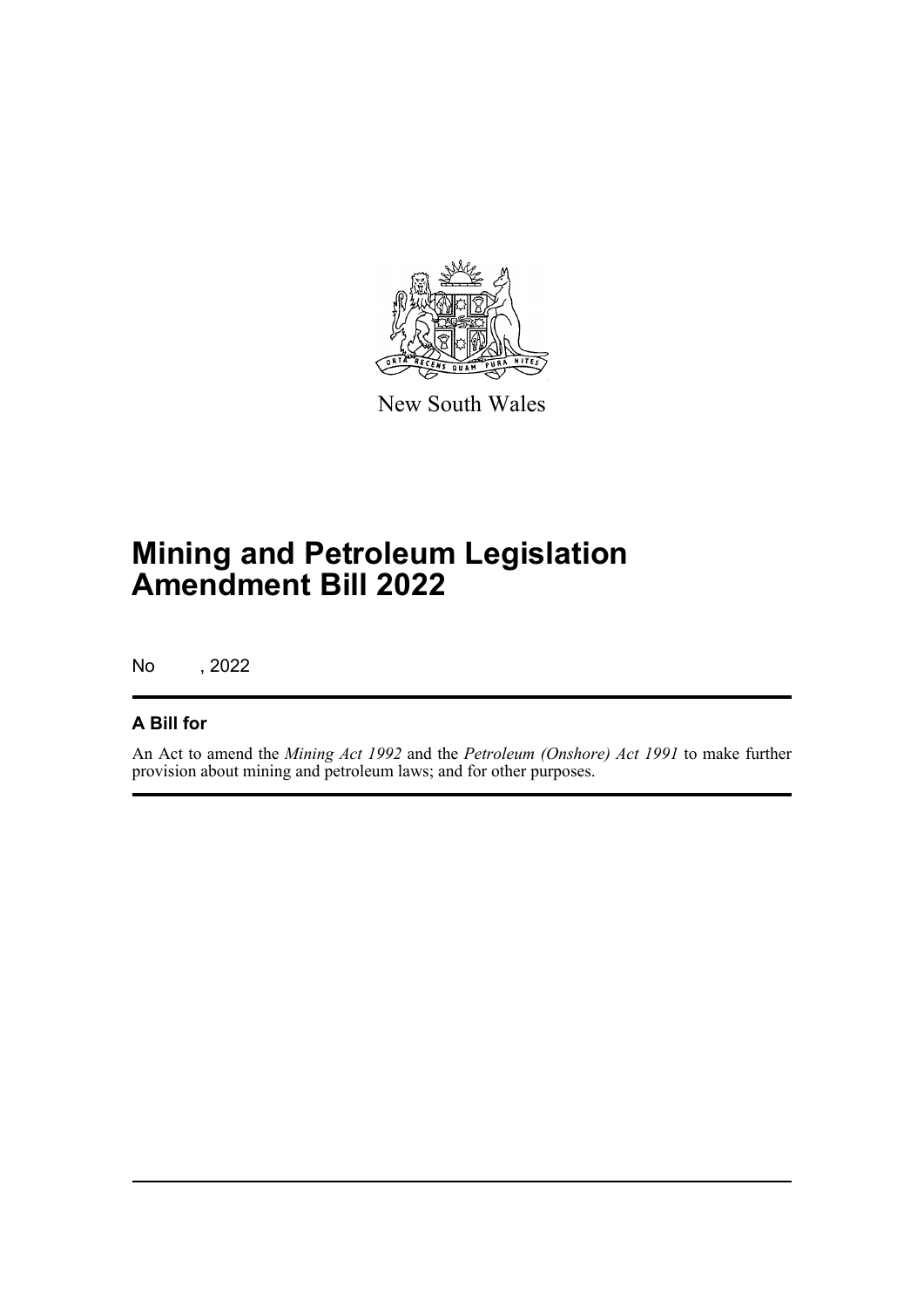Mining and Petroleum Legislation Amendment Bill 2022 [NSW]

<span id="page-9-1"></span><span id="page-9-0"></span>

| The Legislature of New South Wales enacts—                           | 1                        |
|----------------------------------------------------------------------|--------------------------|
| Name of Act                                                          | $\mathcal{P}$            |
| This Act is the Mining and Petroleum Legislation Amendment Act 2022. | 3                        |
| <b>Commencement</b>                                                  | $\overline{\mathcal{A}}$ |
| This Act commences on a day or days to be appointed by proclamation. | 5                        |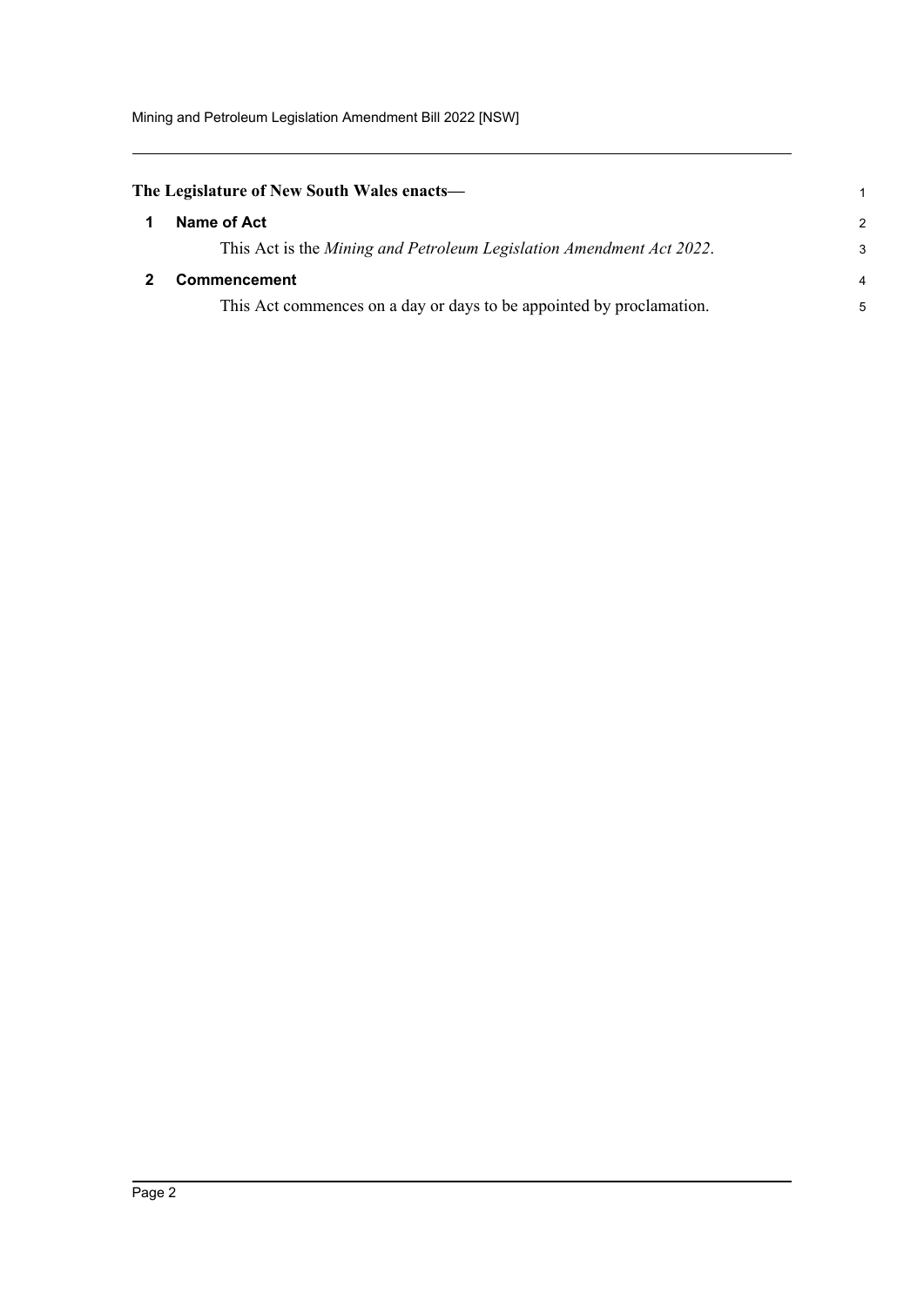<span id="page-10-0"></span>

|       | <b>Schedule 1</b>                                                                          |     | <b>Amendment of Mining Act 1992 No 29</b>                                                                                                                                                                                                                                | $\mathbf{1}$         |  |  |
|-------|--------------------------------------------------------------------------------------------|-----|--------------------------------------------------------------------------------------------------------------------------------------------------------------------------------------------------------------------------------------------------------------------------|----------------------|--|--|
| [1]   | <b>Whole Act</b>                                                                           |     |                                                                                                                                                                                                                                                                          | $\overline{c}$       |  |  |
|       |                                                                                            |     | Omit "Director of Planning" wherever occurring. Insert instead "Planning Secretary".                                                                                                                                                                                     | $\mathbf{3}$         |  |  |
| $[2]$ | Sections 6(2) and (4) and 63(5), Schedule 1B, clause 7B(3)(b) and Schedule 4, clause<br>13 |     |                                                                                                                                                                                                                                                                          |                      |  |  |
|       |                                                                                            |     | Omit "immediate vicinity" wherever occurring. Insert instead "vicinity".                                                                                                                                                                                                 | 6                    |  |  |
| [3]   |                                                                                            |     | Section 6 Unauthorised carrying out of designated ancillary mining activities                                                                                                                                                                                            | 7                    |  |  |
|       |                                                                                            |     | Omit section 6(6). Insert instead—                                                                                                                                                                                                                                       | 8                    |  |  |
|       | (6)                                                                                        |     | Meaning of "designated ancillary mining activity"                                                                                                                                                                                                                        | 9                    |  |  |
|       |                                                                                            |     | In this section, <i>designated ancillary mining activity</i> means the following—                                                                                                                                                                                        | 10                   |  |  |
|       |                                                                                            | (a) | the construction, maintenance or use, in or in connection with mining<br>operations, of a reservoir, dam (including a tailings dam), drain or water<br>race,                                                                                                             | 11<br>12<br>13       |  |  |
|       |                                                                                            | (b) | opal puddling,                                                                                                                                                                                                                                                           | 14                   |  |  |
|       |                                                                                            | (c) | the removal, stockpiling or depositing of overburden, ore or tailings to<br>the extent that it is associated with mineral extraction or mineral<br>beneficiation.                                                                                                        | 15<br>16<br>17       |  |  |
| [4]   | Section 6(7)                                                                               |     |                                                                                                                                                                                                                                                                          | 18                   |  |  |
|       |                                                                                            |     | Insert after section $6(6)$ , before the penalty provision—                                                                                                                                                                                                              | 19                   |  |  |
|       | (7)                                                                                        |     | However, the construction, maintenance or use of a reservoir, dam, drain or<br>water race principally used for purposes not connected with mining or another<br>activity regulated by or under an authorisation is not a <i>designated ancillary</i><br>mining activity. | 20<br>21<br>22<br>23 |  |  |
| [5]   |                                                                                            |     | Section 10 Defences to prosecutions under Part 2                                                                                                                                                                                                                         | 24                   |  |  |
|       | Insert after section $10(3)$ —                                                             |     |                                                                                                                                                                                                                                                                          | 25                   |  |  |
|       | (4)                                                                                        |     | It is a defence to the prosecution of a person for an offence under section 5 or<br>6 in relation to mining for mercury if the mercury was mined as a by-product<br>of mining for another mineral as authorised under this Act.                                          | 26<br>27<br>28       |  |  |
| [6]   | <b>Section 10B</b>                                                                         |     |                                                                                                                                                                                                                                                                          | 29                   |  |  |
|       | Insert after section 10A-                                                                  |     |                                                                                                                                                                                                                                                                          | 30                   |  |  |
|       | 10B                                                                                        |     | Restriction on grant of mining lease in respect of mercury                                                                                                                                                                                                               | 31                   |  |  |
|       |                                                                                            |     | A mining lease must not be granted in respect of mercury.                                                                                                                                                                                                                | 32                   |  |  |
| $[7]$ |                                                                                            |     | Section 13 Application for exploration licence                                                                                                                                                                                                                           | 33                   |  |  |
|       |                                                                                            |     | Omit section 13(4)(a)–(c). Insert instead—                                                                                                                                                                                                                               | 34                   |  |  |
|       |                                                                                            | (a) | be lodged with the Secretary, and                                                                                                                                                                                                                                        | 35                   |  |  |
|       |                                                                                            | (b) | be accompanied by the application fee prescribed by the regulations,<br>and                                                                                                                                                                                              | 36<br>37             |  |  |
|       |                                                                                            | (c) | be accompanied by the information, if any, specified by the regulations,<br>and                                                                                                                                                                                          | 38<br>39             |  |  |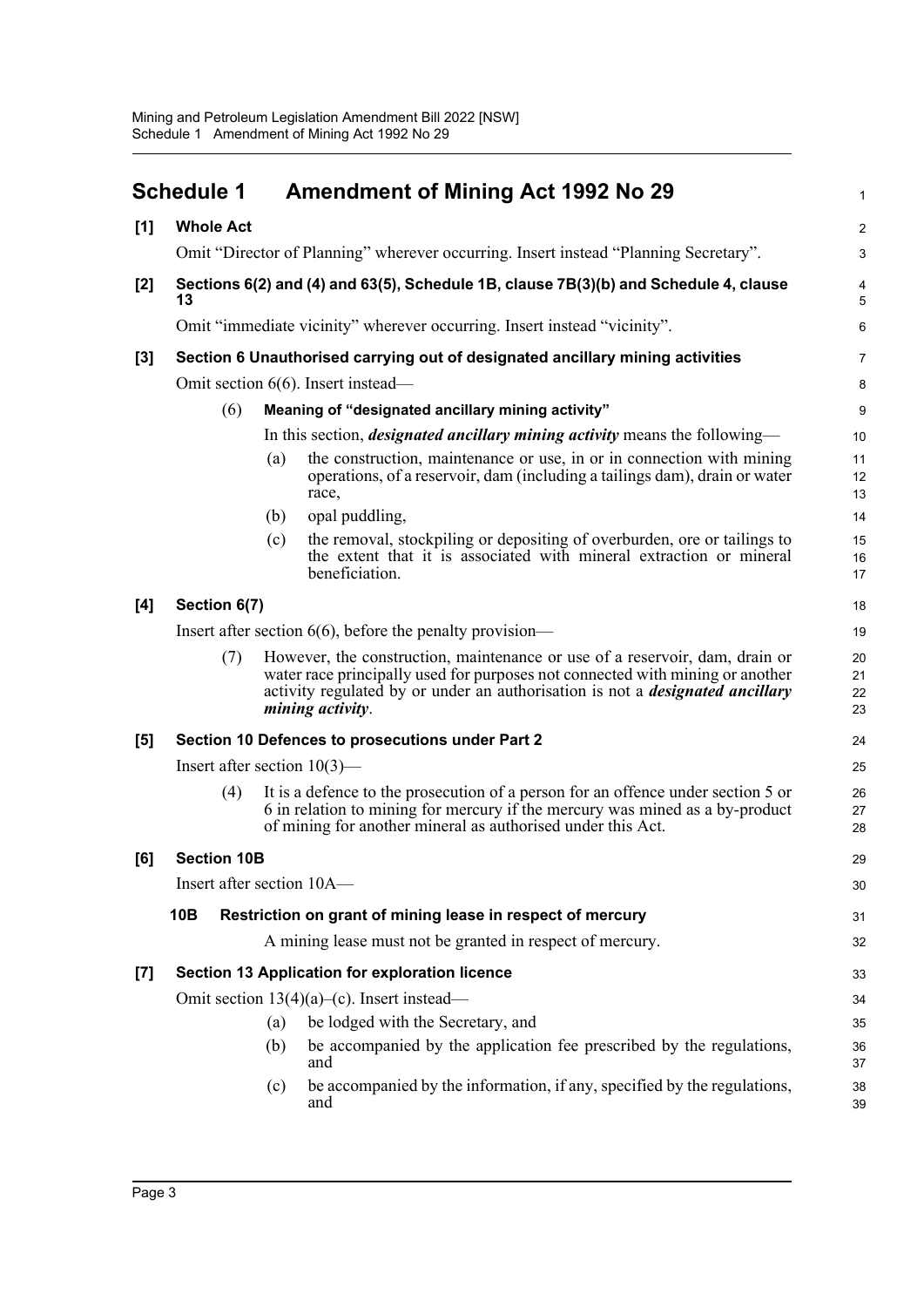| [8]    | Section 13(5) and (6)           |     |                                                                                                                                                                                                                                                                                                                                                        | $\mathbf 1$                |
|--------|---------------------------------|-----|--------------------------------------------------------------------------------------------------------------------------------------------------------------------------------------------------------------------------------------------------------------------------------------------------------------------------------------------------------|----------------------------|
|        | Omit the subsections.           |     |                                                                                                                                                                                                                                                                                                                                                        | $\boldsymbol{2}$           |
| [9]    |                                 |     | Section 13A Notice of application for exploration licence                                                                                                                                                                                                                                                                                              | 3                          |
|        |                                 |     | Omit "in a newspaper circulating generally in the State and in at least one newspaper<br>circulating in the locality of the proposed exploration area" from section $13A(1)$ .                                                                                                                                                                         | 4<br>5                     |
|        |                                 |     | Insert instead "in the way specified by the regulations".                                                                                                                                                                                                                                                                                              | 6                          |
| $[10]$ | holders                         |     | Section 13C Application for operational allocation licence by existing authority                                                                                                                                                                                                                                                                       | $\overline{7}$<br>8        |
|        | Insert after section $13C(3)$ — |     |                                                                                                                                                                                                                                                                                                                                                        | 9                          |
|        | (3A)                            |     | The decision-maker may, for the purpose of determining whether there is<br>sufficient interest from other potential applicants to justify a competitive<br>selection process for the grant of an exploration licence over the area<br>concerned under subsection $(3)(b)$ , conduct a market interest test by seeking<br>expressions of interest from- | 10<br>11<br>12<br>13<br>14 |
|        |                                 | (a) | the applicant under this section, and                                                                                                                                                                                                                                                                                                                  | 15                         |
|        |                                 | (b) | other potential applicants.                                                                                                                                                                                                                                                                                                                            | 16                         |
|        | (3B)                            |     | The market interest test may be conducted over an area that differs in size and<br>shape from the area concerned under subsection $(3)(b)$ .                                                                                                                                                                                                           | 17<br>18                   |
|        | (3C)                            |     | An expression of interest given in response to a market interest test must be<br>accompanied by a market interest charge of the amount, if any, prescribed by<br>the regulations.                                                                                                                                                                      | 19<br>20<br>21             |
| [11]   |                                 |     | <b>Section 14 Invitations for tenders</b>                                                                                                                                                                                                                                                                                                              | 22                         |
|        |                                 |     | Omit section 14(2). Insert instead—                                                                                                                                                                                                                                                                                                                    | 23                         |
|        | (2)                             |     | The Minister may, by notice published in the way specified by the regulations,<br>invite tenders for an exploration licence for an allocated mineral, other than an<br>exploration (mineral owner) licence for an allocated mineral.                                                                                                                   | 24<br>25<br>26             |
| $[12]$ |                                 |     | Sections 14(3)(c) and 52(3)(c)                                                                                                                                                                                                                                                                                                                         | 27                         |
|        |                                 |     | Omit "place at which" wherever occurring. Insert instead "way in which".                                                                                                                                                                                                                                                                               | 28                         |
| $[13]$ | <b>Section 15 Tenders</b>       |     |                                                                                                                                                                                                                                                                                                                                                        | 29                         |
|        |                                 |     | Omit section $15(2)(a)$ and (c). Insert instead—                                                                                                                                                                                                                                                                                                       | $30\,$                     |
|        |                                 | (a) | information, if any, specified by the regulations,                                                                                                                                                                                                                                                                                                     | 31                         |
| $[14]$ |                                 |     | Section 22 Power of decision-maker in relation to applications                                                                                                                                                                                                                                                                                         | 32                         |
|        |                                 |     | Omit section 22(3). Insert instead—                                                                                                                                                                                                                                                                                                                    | 33                         |
|        | (3)                             |     | The decision-maker may grant—                                                                                                                                                                                                                                                                                                                          | 34                         |
|        |                                 | (a) | a single exploration licence for 2 or more applications made by the same<br>applicant, or                                                                                                                                                                                                                                                              | 35<br>36                   |
|        |                                 | (b) | 2 or more exploration licences to an applicant for a single application.                                                                                                                                                                                                                                                                               | 37                         |
| $[15]$ |                                 |     | Section 23A Activity approval required for assessable prospecting operations                                                                                                                                                                                                                                                                           | 38                         |
|        |                                 |     | Omit section 23A(3). Insert instead—                                                                                                                                                                                                                                                                                                                   | 39                         |
|        | (3)                             |     | An application for an activity approval must include the information, if any,<br>prescribed by the regulations.                                                                                                                                                                                                                                        | 40<br>41                   |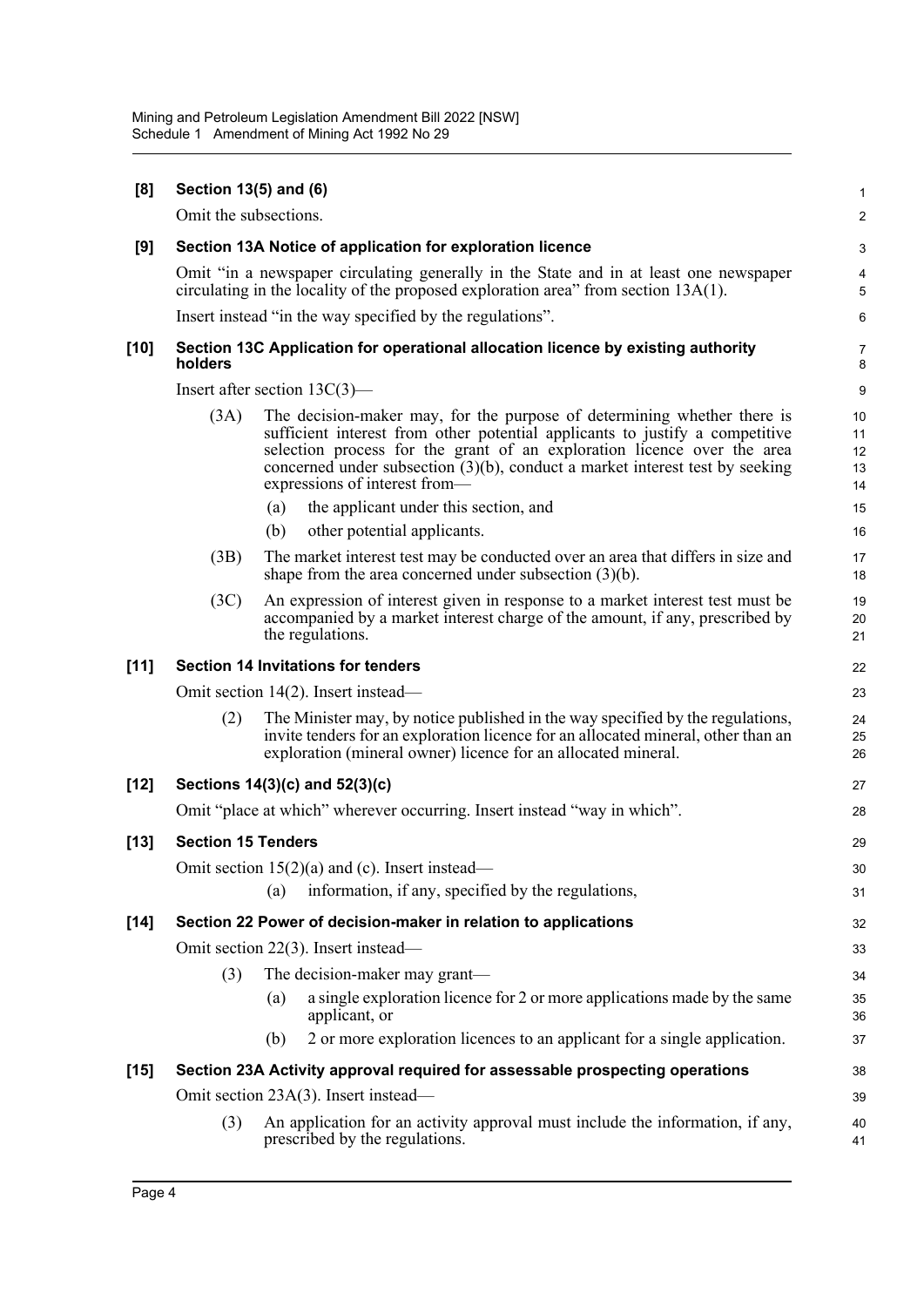|        | (3A)                           |     | The decision-maker may require the holder of an exploration licence to<br>provide further information as required by the decision-maker, within the time<br>specified by the decision-maker, before considering the application or at any<br>time during consideration of the application. | 1<br>$\overline{\mathbf{c}}$<br>3<br>4 |
|--------|--------------------------------|-----|--------------------------------------------------------------------------------------------------------------------------------------------------------------------------------------------------------------------------------------------------------------------------------------------|----------------------------------------|
| $[16]$ | granted                        |     | Section 25 Shape and dimensions of land over which exploration licence may be                                                                                                                                                                                                              | 5<br>6                                 |
|        | Insert after section $25(2)$ — |     |                                                                                                                                                                                                                                                                                            | 7                                      |
|        | (2A)                           |     | Subsection $(2)$ —                                                                                                                                                                                                                                                                         | 8                                      |
|        |                                | (a) | extends to the grant of a single exploration licence for 2 or more<br>applications made by the same applicant, and                                                                                                                                                                         | 9<br>10                                |
|        |                                | (b) | as extended, applies as if the land over which the exploration licence<br>was sought was the land over which the 2 or more exploration licences<br>were sought.                                                                                                                            | 11<br>12<br>13                         |
| $[17]$ |                                |     | <b>Section 30 Exempted areas</b>                                                                                                                                                                                                                                                           | 14                                     |
|        |                                |     | Omit section 30(1). Insert instead—                                                                                                                                                                                                                                                        | 15                                     |
|        | (1)                            |     | The holder of an exploration licence may not, except with the consent of the<br>Minister, exercise a right conferred by the licence within the following land—                                                                                                                             | 16<br>17                               |
|        |                                | (a) | land in a state conservation area within an exempted area,                                                                                                                                                                                                                                 | 18                                     |
|        |                                | (b) | other land in an exempted area, unless an access arrangement under<br>section 140 applies to the land.                                                                                                                                                                                     | 19<br>20                               |
| $[18]$ |                                |     | Section 33 Application for assessment lease                                                                                                                                                                                                                                                | 21                                     |
|        |                                |     | Omit section $33(4)(a)$ –(c). Insert instead—                                                                                                                                                                                                                                              | 22                                     |
|        |                                | (a) | be lodged with the Secretary, and                                                                                                                                                                                                                                                          | 23                                     |
|        |                                | (b) | be accompanied by the application fee prescribed by the regulations,<br>and                                                                                                                                                                                                                | 24<br>25                               |
|        |                                | (c) | be accompanied by the information, if any, specified by the regulations,<br>and                                                                                                                                                                                                            | 26<br>27                               |
| $[19]$ | Section 33(5) and (6)          |     |                                                                                                                                                                                                                                                                                            | 28                                     |
|        | Omit the subsections.          |     |                                                                                                                                                                                                                                                                                            | 29                                     |
| $[20]$ |                                |     | Sections 33A(1) and 51A(1)                                                                                                                                                                                                                                                                 | 30                                     |
|        |                                |     | Omit "in a newspaper circulating generally in the State and in at least one newspaper circulating in the locality concerned" wherever occurring.                                                                                                                                           | 31<br>32                               |
|        |                                |     | Insert instead "in the way specified by the regulations".                                                                                                                                                                                                                                  | 33                                     |
| $[21]$ |                                |     | Section 41 Power of decision-maker in relation to applications                                                                                                                                                                                                                             | 34                                     |
|        | Insert after section $41(1)$ — |     |                                                                                                                                                                                                                                                                                            | 35                                     |
|        | (2)                            |     | The decision-maker may grant—                                                                                                                                                                                                                                                              | 36                                     |
|        |                                | (a) | a single assessment lease for 2 or more applications made by the same<br>applicant, or                                                                                                                                                                                                     | 37<br>38                               |
|        |                                | (b) | 2 or more assessment leases to an applicant for a single application.                                                                                                                                                                                                                      | 39                                     |
|        |                                |     |                                                                                                                                                                                                                                                                                            |                                        |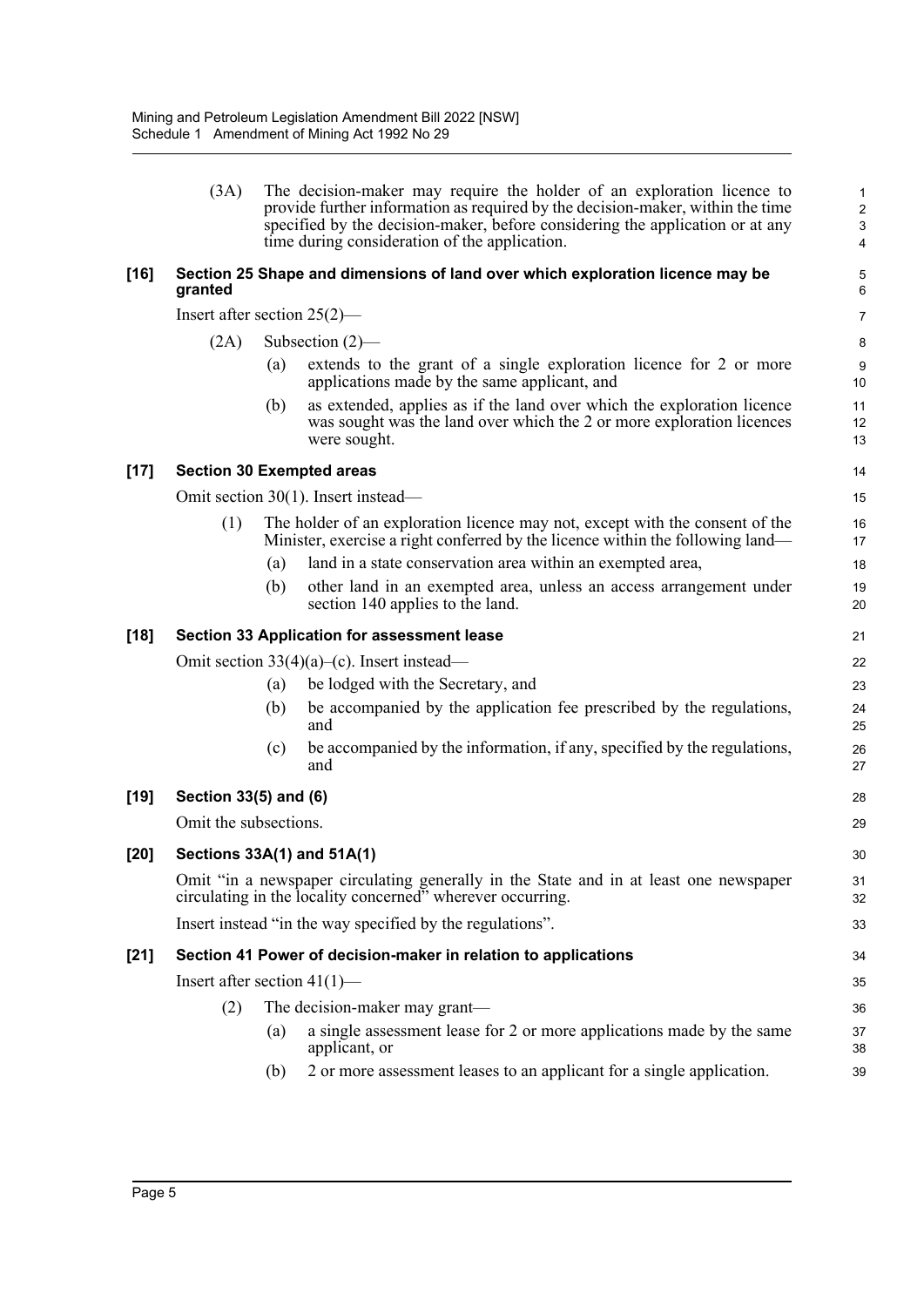| $[22]$ | granted                             |        | Section 43 Shape and dimensions of land over which assessment lease may be                                                                                                                                                                                                              | $\mathbf 1$<br>$\overline{2}$ |  |  |
|--------|-------------------------------------|--------|-----------------------------------------------------------------------------------------------------------------------------------------------------------------------------------------------------------------------------------------------------------------------------------------|-------------------------------|--|--|
|        |                                     |        | Insert at the end of the section-                                                                                                                                                                                                                                                       | $\mathsf 3$                   |  |  |
|        | (2)                                 |        | Subsection $(1)$ —                                                                                                                                                                                                                                                                      | $\overline{\mathbf{4}}$       |  |  |
|        |                                     | (a)    | extends to the grant of a single assessment lease for 2 or more<br>applications made by the same applicant, and                                                                                                                                                                         | 5<br>6                        |  |  |
|        |                                     | (b)    | as extended, applies as if the land over which the assessment lease was<br>sought was the land over which the 2 or more assessment leases were<br>sought.                                                                                                                               | $\overline{7}$<br>8<br>9      |  |  |
| $[23]$ |                                     |        | Section 44A Activity approval required for assessable prospecting operations                                                                                                                                                                                                            | 10                            |  |  |
|        |                                     |        | Omit section 44A(3). Insert instead—                                                                                                                                                                                                                                                    | 11                            |  |  |
|        | (3)                                 |        | An application for an activity approval must include the information, if any,<br>prescribed by the regulations.                                                                                                                                                                         | 12<br>13                      |  |  |
|        | (3A)                                |        | The decision-maker may require the holder of an assessment lease to provide<br>further information as required by the decision-maker, within the time<br>specified by the decision-maker, before considering the application or at any<br>time during consideration of the application. | 14<br>15<br>16<br>17          |  |  |
| $[24]$ |                                     |        | <b>Section 48 Exempted areas</b>                                                                                                                                                                                                                                                        | 18                            |  |  |
|        | Omit section 48(1). Insert instead— |        |                                                                                                                                                                                                                                                                                         |                               |  |  |
|        | (1)                                 |        | The holder of an assessment lease may not, except with the consent of the<br>Minister, exercise a right conferred by the lease within the following land—                                                                                                                               | 20<br>21                      |  |  |
|        |                                     | (a)    | land in a state conservation area within an exempted area,                                                                                                                                                                                                                              | 22                            |  |  |
|        |                                     | (b)    | other land in an exempted area, unless an access arrangement under<br>section 140 applies to the land.                                                                                                                                                                                  | 23<br>24                      |  |  |
| $[25]$ |                                     |        | <b>Section 51 Application for mining lease</b>                                                                                                                                                                                                                                          | 25                            |  |  |
|        |                                     |        | Omit section $51(4)(a)$ –(c). Insert instead—                                                                                                                                                                                                                                           | 26                            |  |  |
|        |                                     | (a)    | be lodged with the Secretary, and                                                                                                                                                                                                                                                       | 27                            |  |  |
|        |                                     | (b)    | be accompanied by the application fee, if any, prescribed by the<br>regulations, and                                                                                                                                                                                                    | 28<br>29                      |  |  |
|        |                                     | (c)    | be accompanied by the information, if any, specified by the regulations,<br>and                                                                                                                                                                                                         | 30<br>31                      |  |  |
| $[26]$ | Section 51(5) and (6)               |        |                                                                                                                                                                                                                                                                                         | 32                            |  |  |
|        | Omit the subsections.               |        |                                                                                                                                                                                                                                                                                         | 33                            |  |  |
| $[27]$ |                                     |        | <b>Section 52 Invitations for tenders</b>                                                                                                                                                                                                                                               | 34                            |  |  |
|        |                                     |        | Omit section 52(2). Insert instead—                                                                                                                                                                                                                                                     | 35                            |  |  |
|        | (2)                                 | $for-$ | The Minister may, by notice published in the way specified by the regulations,<br>invite tenders for a mining lease, other than a mining (mineral owner) lease,                                                                                                                         | 36<br>37<br>38                |  |  |
|        |                                     | (a)    | an allocated mineral within a mineral allocation area, or                                                                                                                                                                                                                               | 39                            |  |  |
|        |                                     | (b)    | a controlled release mineral within a controlled release area.                                                                                                                                                                                                                          | 40                            |  |  |
| $[28]$ | <b>Section 53 Tenders</b>           |        |                                                                                                                                                                                                                                                                                         | 41                            |  |  |
|        |                                     |        | Omit section 53(2). Insert instead—                                                                                                                                                                                                                                                     | 42                            |  |  |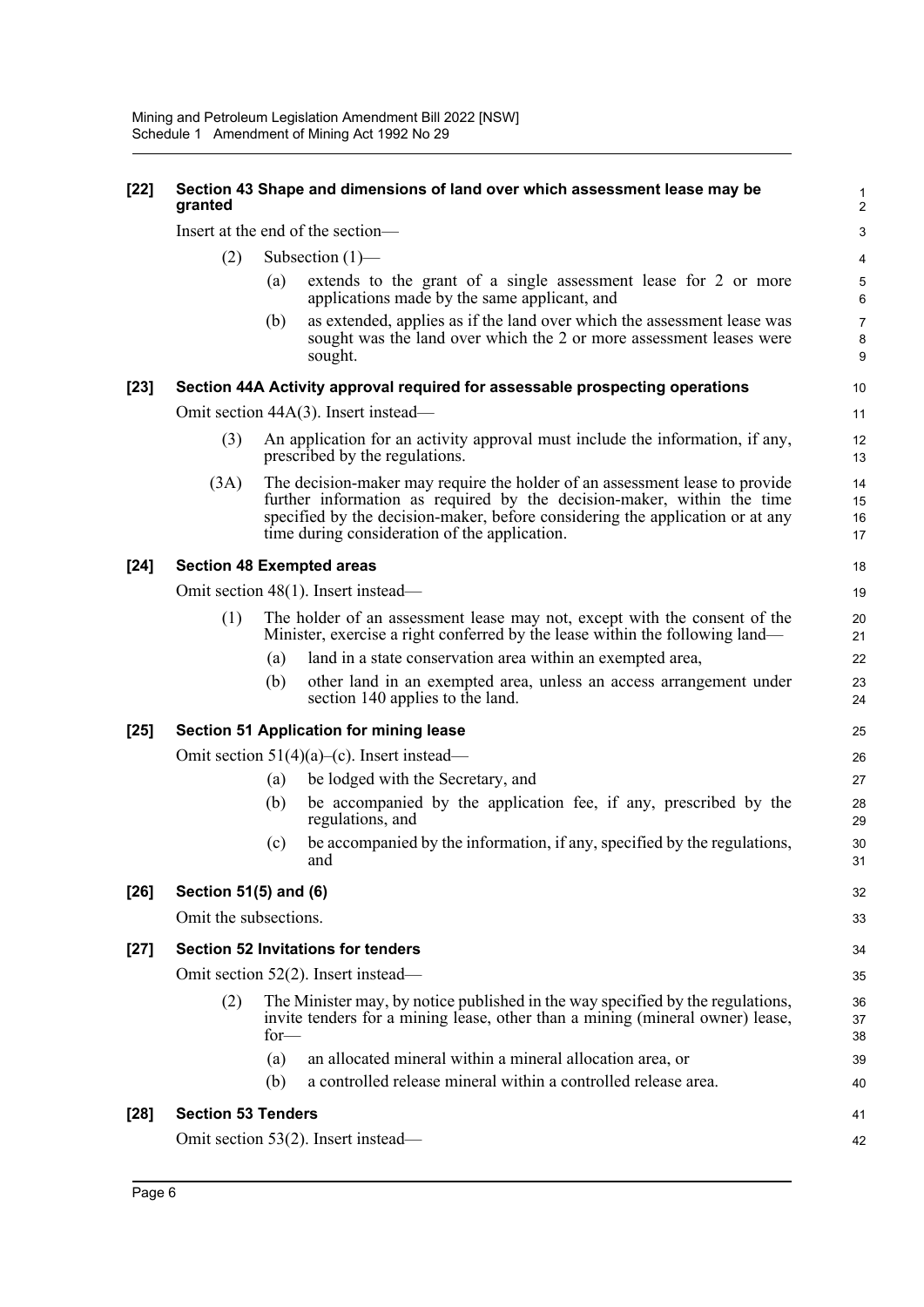|        | (2)                            |     | The <i>required information</i> is information, if any, specified by the regulations<br>for the purposes of this section.                                                                                                                                                | $\mathbf 1$<br>$\overline{2}$ |  |  |
|--------|--------------------------------|-----|--------------------------------------------------------------------------------------------------------------------------------------------------------------------------------------------------------------------------------------------------------------------------|-------------------------------|--|--|
| $[29]$ |                                |     | Section 63 Power of decision-maker in relation to applications                                                                                                                                                                                                           | 3                             |  |  |
|        |                                |     | Omit section $63(3)$ . Insert instead—                                                                                                                                                                                                                                   | 4                             |  |  |
|        | (3)                            |     | The decision-maker may grant—                                                                                                                                                                                                                                            | 5                             |  |  |
|        |                                | (a) | a single mining lease for 2 or more applications made by the same<br>applicant, or                                                                                                                                                                                       | 6<br>$\overline{7}$           |  |  |
|        |                                | (b) | 2 or more mining leases to an applicant for a single application.                                                                                                                                                                                                        | 8                             |  |  |
| $[30]$ | Section 63(6)                  |     |                                                                                                                                                                                                                                                                          | 9                             |  |  |
|        |                                |     | Omit the subsection. Insert instead—                                                                                                                                                                                                                                     | 10                            |  |  |
|        | (6)                            |     | A mining lease must not be granted if—                                                                                                                                                                                                                                   | 11                            |  |  |
|        |                                | (a) | the application for the mining lease is for an ancillary mining activity or<br>activities, and                                                                                                                                                                           | 12<br>13                      |  |  |
|        |                                | (b) | the ancillary mining activity or activities relate only to mining under a<br>mining (mineral owner) lease, and                                                                                                                                                           | 14<br>15                      |  |  |
|        |                                | (c) | the land that is to be subject to the mining lease is not owned by the<br>holder of the mining (mineral owner) lease.                                                                                                                                                    | 16<br>17                      |  |  |
| $[31]$ | <b>Act 1979</b>                |     | Section 65 Development consents under Environmental Planning and Assessment                                                                                                                                                                                              | 18<br>19                      |  |  |
|        | Insert after section $65(4)$ — |     |                                                                                                                                                                                                                                                                          |                               |  |  |
|        | (5)                            |     | The Minister may reject an application for a mining lease if the applicant,<br>before the expiration of the period, if any, prescribed by the regulations or a<br>longer period specified by the decision-maker, has failed to provide to the<br>Minister evidence that— | 21<br>22<br>23<br>24          |  |  |
|        |                                | (a) | an application for the development consent required by this section has<br>been made, or                                                                                                                                                                                 | 25<br>26                      |  |  |
|        |                                | (b) | the development consent has been granted and is in force.                                                                                                                                                                                                                | 27                            |  |  |
|        | (6)                            |     | To avoid doubt-                                                                                                                                                                                                                                                          | 28                            |  |  |
|        |                                | (a) | an application rejected under this section is taken never to have been<br>made, and                                                                                                                                                                                      | 29<br>30                      |  |  |
|        |                                | (b) | the Minister is not required to notify the applicant before the rejection.                                                                                                                                                                                               | 31                            |  |  |
| $[32]$ |                                |     | Section 69 Shape and dimensions of land over which mining lease may be granted                                                                                                                                                                                           | 32                            |  |  |
|        |                                |     | Insert at the end of the section-                                                                                                                                                                                                                                        | 33                            |  |  |
|        | (2)                            |     | Subsection $(1)$ —                                                                                                                                                                                                                                                       | 34                            |  |  |
|        |                                | (a) | extends to the grant of a single mining lease for 2 or more applications<br>made by the same applicant, and                                                                                                                                                              | 35<br>36                      |  |  |
|        |                                | (b) | as extended, applies as if the land over which the mining lease was<br>sought was the land over which the 2 or more mining leases were<br>sought.                                                                                                                        | 37<br>38<br>39                |  |  |
| $[33]$ | <b>Section 88</b>              |     |                                                                                                                                                                                                                                                                          | 40                            |  |  |
|        |                                |     | Omit "Secretary" wherever occurring. Insert instead "Planning Secretary".                                                                                                                                                                                                | 41                            |  |  |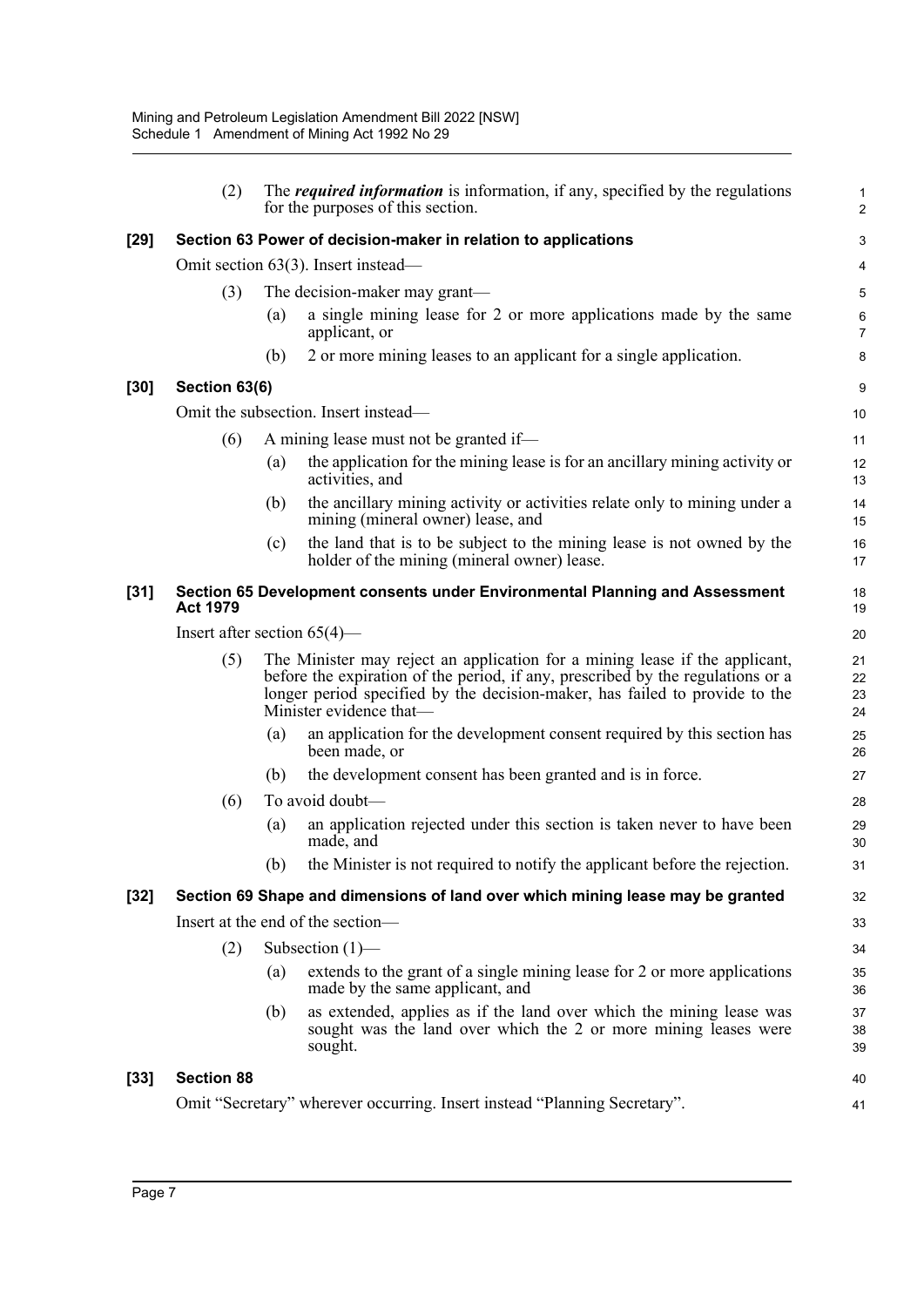| $[34]$ |      |                       |     |                                   | Section 91 Objections to granting of proposed mining lease                                                                                                                                                                                 | 1                |
|--------|------|-----------------------|-----|-----------------------------------|--------------------------------------------------------------------------------------------------------------------------------------------------------------------------------------------------------------------------------------------|------------------|
|        |      |                       |     |                                   | Omit "Secretary" from section 91(3). Insert instead "Secretary of the Department".                                                                                                                                                         | $\boldsymbol{2}$ |
| $[35]$ |      |                       |     |                                   | Section 100 Conditions of consolidated mining lease                                                                                                                                                                                        | 3                |
|        |      |                       |     |                                   | Omit "written consent of the Minister" from section 100(a).                                                                                                                                                                                | 4                |
|        |      |                       |     |                                   | Insert instead "requirements specified by the regulations".                                                                                                                                                                                | 5                |
| $[36]$ |      | <b>Section 100(2)</b> |     |                                   |                                                                                                                                                                                                                                            | 6                |
|        |      |                       |     | Insert at the end of section 100— |                                                                                                                                                                                                                                            | 7                |
|        |      | (2)                   |     |                                   | Without limiting other requirements specified by the regulations under<br>subsection $(1)(a)$ , the regulations may require the consent of a specified person<br>to be obtained before mining operations in the mining area are suspended. | 8<br>9<br>10     |
| $[37]$ |      |                       |     |                                   | <b>Section 113 Applications for renewal</b>                                                                                                                                                                                                | 11               |
|        |      |                       |     |                                   | Omit section 113(2). Insert instead—                                                                                                                                                                                                       | 12               |
|        |      | (2)                   |     |                                   | An application for the renewal of an authority must be lodged with the<br>Secretary within the period, if any, prescribed by the regulations before the<br>authority ceases to have effect.                                                | 13<br>14<br>15   |
| $[38]$ |      | Section 113(5A)       |     |                                   |                                                                                                                                                                                                                                            | 16               |
|        |      | Omit the subsection.  |     |                                   |                                                                                                                                                                                                                                            | 17               |
| $[39]$ |      | <b>Section 114A</b>   |     |                                   |                                                                                                                                                                                                                                            | 18               |
|        |      |                       |     | Omit the section. Insert instead— |                                                                                                                                                                                                                                            | 19               |
|        | 114A | licences              |     |                                   | Power of decision-maker in relation to renewal applications for exploration                                                                                                                                                                | 20<br>21         |
|        |      | (1)                   |     |                                   | This section applies if the decision-maker is not satisfied that—                                                                                                                                                                          | 22               |
|        |      |                       | (a) |                                   | the area of land over which renewal of an exploration licence is sought<br>is genuinely required to support the proposed work program<br>accompanying the application, or                                                                  | 23<br>24<br>25   |
|        |      |                       | (b) | work program.                     | other special circumstances exist that justify the applicant retaining an<br>area greater in size than that genuinely required to support the proposed                                                                                     | 26<br>27<br>28   |
|        |      | (2)                   |     |                                   | If this section applies, the decision-maker must—                                                                                                                                                                                          | 29               |
|        |      |                       | (a) |                                   | inform the applicant of-                                                                                                                                                                                                                   | 30               |
|        |      |                       |     | (i)                               | the decision-maker's opinion, and                                                                                                                                                                                                          | 31               |
|        |      |                       |     | (ii)                              | the area of land over which the decision-maker proposes to renew<br>the exploration licence, and                                                                                                                                           | 32<br>33         |
|        |      |                       | (b) |                                   | renew the exploration licence only over the area of land the<br>decision-maker considers-                                                                                                                                                  | 34<br>35         |
|        |      |                       |     | (i)<br>or                         | to be genuinely required to support the proposed work program,                                                                                                                                                                             | 36<br>37         |
|        |      |                       |     | (ii)                              | for an area greater in size than that genuinely required to support<br>proposed<br>work<br>program—is justified by special<br>the<br>circumstances.                                                                                        | 38<br>39<br>40   |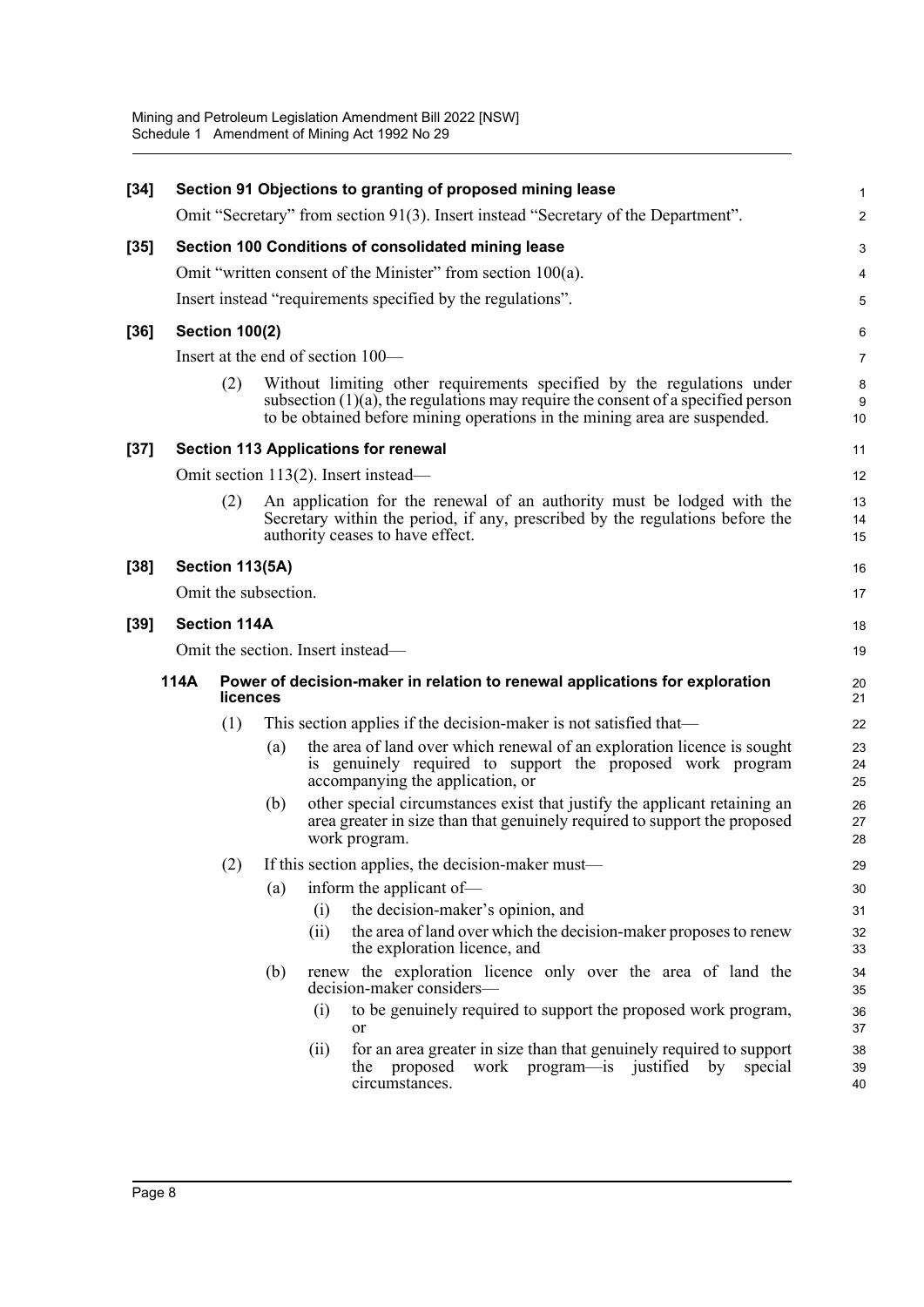|        | (3)                   | In deciding whether an area of land is genuinely required to support a proposed<br>work program for the purposes of this section, the decision-maker may have<br>regard to the matters specified by the regulations.                                                                                               | 1<br>$\overline{c}$<br>$\mathbf{3}$ |
|--------|-----------------------|--------------------------------------------------------------------------------------------------------------------------------------------------------------------------------------------------------------------------------------------------------------------------------------------------------------------|-------------------------------------|
| $[40]$ |                       | Section 115 Notice of renewal to be served on holder of authority                                                                                                                                                                                                                                                  | 4                                   |
|        |                       | Omit section 115(2). Insert instead—                                                                                                                                                                                                                                                                               | 5                                   |
|        | (2)                   | A notice of renewal of an authority must include the information, if any,<br>prescribed by the regulations.                                                                                                                                                                                                        | 6<br>$\overline{7}$                 |
| $[41]$ |                       | Section 116 Application to renew by only some holders of authority                                                                                                                                                                                                                                                 | 8                                   |
|        |                       | Omit section 116(1). Insert instead—                                                                                                                                                                                                                                                                               | 9                                   |
|        | (1)                   | If an application for the renewal of an authority is not made in the names of all<br>of the holders of the authority, the decision-maker may renew the authority<br>only if satisfied each holder of the authority not applying for its renewal does<br>not wish the authority to be renewed in the person's name. | 10<br>11<br>12<br>13                |
| $[42]$ |                       | Section 120 Application for approval of transfer                                                                                                                                                                                                                                                                   | 14                                  |
|        |                       | Omit section 120(2). Insert instead-                                                                                                                                                                                                                                                                               | 15                                  |
|        | (2)                   | An application for approval must—                                                                                                                                                                                                                                                                                  | 16                                  |
|        |                       | be lodged with the Secretary, and<br>(a)                                                                                                                                                                                                                                                                           | 17                                  |
|        |                       | include the information, if any, prescribed by the regulations, and<br>(b)                                                                                                                                                                                                                                         | 18                                  |
|        |                       | be accompanied by the application fee, if any, prescribed by the<br>(c)<br>regulations.                                                                                                                                                                                                                            | 19<br>20                            |
| $[43]$ |                       | <b>Section 122 Registration of transfers</b>                                                                                                                                                                                                                                                                       | 21                                  |
|        |                       | Insert at the end of section $122(2)(b)$ —                                                                                                                                                                                                                                                                         | 22                                  |
|        |                       | , and                                                                                                                                                                                                                                                                                                              | 23                                  |
|        |                       | accompanied by evidence that any security deposit required to be<br>(c)<br>provided under section 261BAA has been provided.                                                                                                                                                                                        | 24<br>25                            |
| $[44]$ | <b>Section 122(3)</b> |                                                                                                                                                                                                                                                                                                                    | 26                                  |
|        |                       | Omit "the application".                                                                                                                                                                                                                                                                                            | 27                                  |
|        |                       | Insert instead "an application that complies with subsection (2)".                                                                                                                                                                                                                                                 | 28                                  |
| [45]   | <b>Section 122(6)</b> |                                                                                                                                                                                                                                                                                                                    | 29                                  |
|        |                       | Insert after section $122(5)$ —                                                                                                                                                                                                                                                                                    | 30                                  |
|        | (6)                   | An approval of a transfer of an authority lapses if an application for<br>registration of the transfer under this section has not been made within 3<br>months after the transferor and transferee of the authority were notified of the<br>approval.                                                              | 31<br>32<br>33<br>34                |
| $[46]$ | <b>Section 129A</b>   |                                                                                                                                                                                                                                                                                                                    | 35                                  |
|        |                       | Omit the section. Insert instead—                                                                                                                                                                                                                                                                                  | 36                                  |
|        | 129A                  | Applications and tenders to be supported by proposed work program                                                                                                                                                                                                                                                  | 37                                  |
|        |                       | An application for an authority, or a tender, must be accompanied by a<br>proposed work program that—                                                                                                                                                                                                              | 38<br>39                            |
|        |                       | contains the information, if any, required by the regulations, and<br>(a)                                                                                                                                                                                                                                          | 40                                  |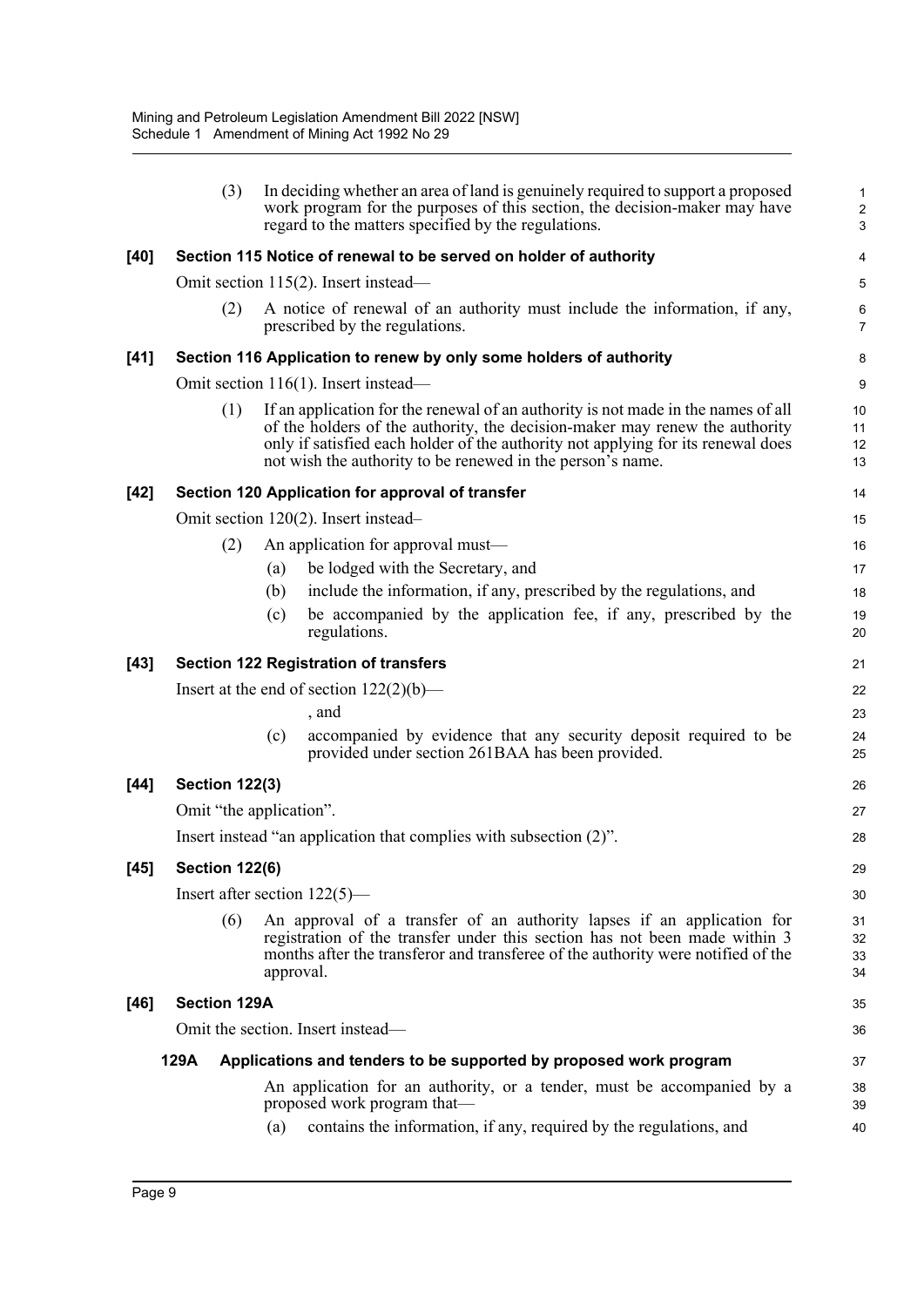|      |     |                    | complies with the regulations, if any.<br>(b)                                                                                                                                                                                      | 1              |
|------|-----|--------------------|------------------------------------------------------------------------------------------------------------------------------------------------------------------------------------------------------------------------------------|----------------|
| [47] |     |                    | Section 133 Nomination of authority holder by applicant or tenderer                                                                                                                                                                | $\overline{a}$ |
|      |     |                    | Insert after section $133(2)$ —                                                                                                                                                                                                    | 3              |
|      |     | (3)                | To avoid doubt, if 2 or more authorities are to be granted for a single<br>application or tender, the applicant or tenderer may nominate 1 or more other<br>persons under this section to be granted 1 or more of the authorities. | 4<br>5<br>6    |
| [48] |     | <b>Section 134</b> |                                                                                                                                                                                                                                    | 7              |
|      |     |                    | Omit the section. Insert instead—                                                                                                                                                                                                  | 8              |
|      | 134 |                    | Death, bankruptcy and incapacity of applicant                                                                                                                                                                                      | 9              |
|      |     | (1)                | An application for an authority made by an individual who subsequently<br>becomes bankrupt or an incapacitated person or dies-                                                                                                     | 10<br>11       |
|      |     |                    | subsists for the benefit of the applicant or the applicant's estate, and<br>(a)                                                                                                                                                    | 12             |
|      |     |                    | (b)<br>may continue to be dealt with if-                                                                                                                                                                                           | 13             |
|      |     |                    | the applicant's representative makes a request under this section,<br>(i)<br>and                                                                                                                                                   | 14<br>15       |
|      |     |                    | the decision-maker accepts the request.<br>(ii)                                                                                                                                                                                    | 16             |
|      |     | (2)                | A request must be made in a way and within the period prescribed by the<br>regulations, if any.                                                                                                                                    | 17<br>18       |
|      |     | (3)                | A decision-maker may reject the application for an authority if—                                                                                                                                                                   | 19             |
|      |     |                    | no request is made within the period prescribed under subsection $(2)$ , or<br>(a)                                                                                                                                                 | 20             |
|      |     |                    | (b)<br>a request is made within the period prescribed, but the decision-maker<br>rejects the request.                                                                                                                              | 21<br>22       |
|      |     | (4)                | Without limiting other grounds for which a request may be rejected, a request<br>may be rejected on grounds prescribed by the regulations.                                                                                         | 23<br>24       |
|      |     | (5)                | A decision-maker, in considering whether to accept a request under this<br>section, may have regard to the following—                                                                                                              | 25<br>26       |
|      |     |                    | guidelines issued and made publicly available by the Minister for the<br>(a)<br>purposes of this section, if any,                                                                                                                  | 27<br>28       |
|      |     |                    | matters prescribed by the regulations for the purposes of this section.<br>(b)                                                                                                                                                     | 29             |
|      |     | (6)                | In this section-                                                                                                                                                                                                                   | 30             |
|      |     |                    | <i>representative</i> , for an individual who is bankrupt, an incapacitated person or<br>deceased, has the meaning prescribed by the regulations.                                                                                  | 31<br>32       |
| [49] |     |                    | <b>Section 139 Arbitration Panel</b>                                                                                                                                                                                               | 33             |
|      |     |                    | Omit section 139(7) and (8). Insert instead—                                                                                                                                                                                       | 34             |
|      |     | (7)                | The Secretary must keep a register of the following in a way prescribed by the<br>regulations-                                                                                                                                     | 35<br>36       |
|      |     |                    | (a)<br>the name of each member of the Arbitration Panel,                                                                                                                                                                           | 37             |
|      |     |                    | other information, if any, relating to members of the Arbitration Panel,<br>(b)<br>prescribed by the regulations.                                                                                                                  | 38<br>39       |
|      |     | (8)                | The register must be made available for public inspection.                                                                                                                                                                         | 40             |
|      |     |                    |                                                                                                                                                                                                                                    |                |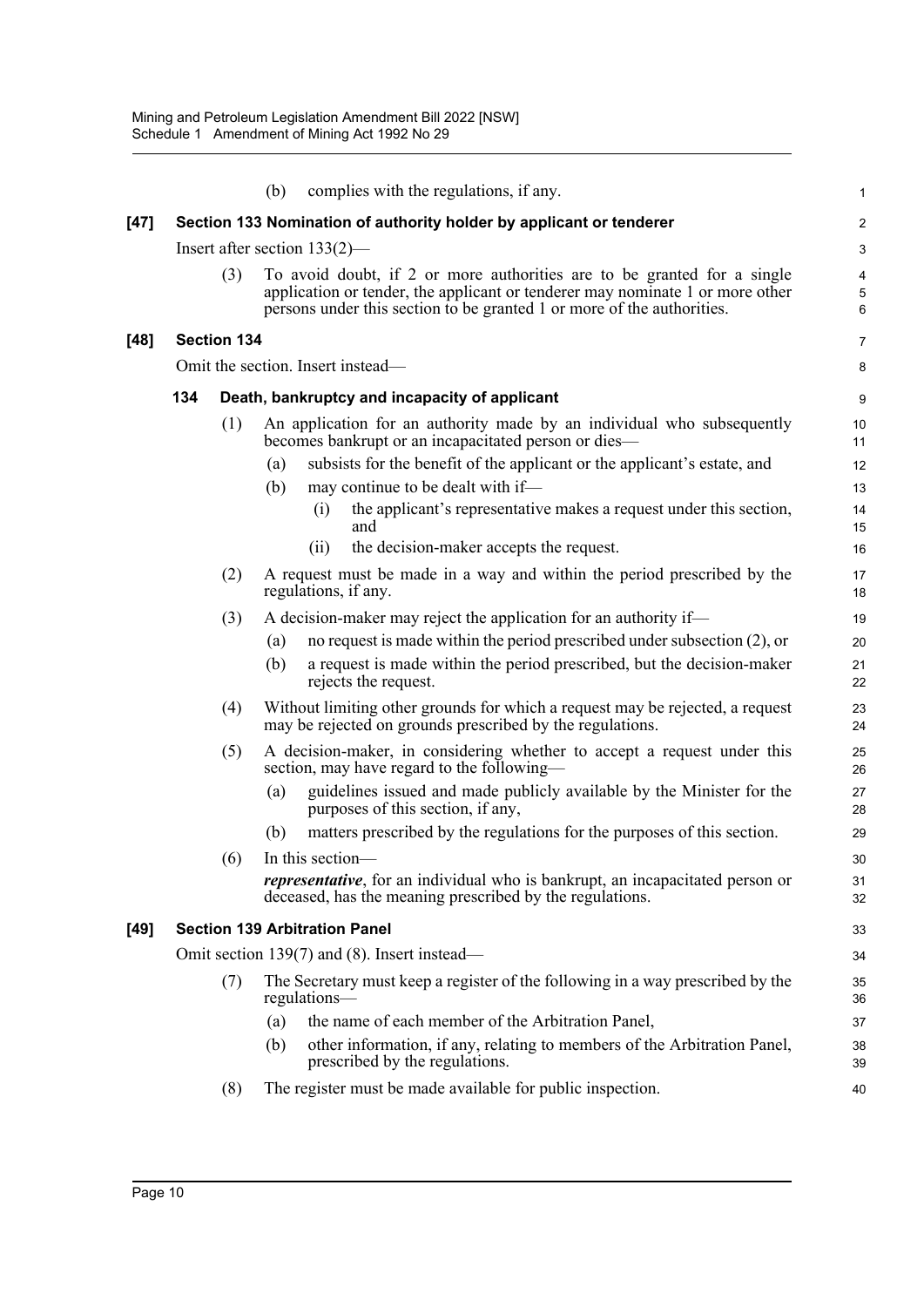|                                                                 |     |     |                                                                                                                                                                                                | 1                                                                                                                                                                                                                                                                                                                                                                                                                                                                                                                                                                                                                                                                                                                                                                                                                                                                                                                                                                                                                                                                                                                                                                                                                                                                                                                                                                                                                                                                                                                                                                                                                                                                                                                                                   |  |  |
|-----------------------------------------------------------------|-----|-----|------------------------------------------------------------------------------------------------------------------------------------------------------------------------------------------------|-----------------------------------------------------------------------------------------------------------------------------------------------------------------------------------------------------------------------------------------------------------------------------------------------------------------------------------------------------------------------------------------------------------------------------------------------------------------------------------------------------------------------------------------------------------------------------------------------------------------------------------------------------------------------------------------------------------------------------------------------------------------------------------------------------------------------------------------------------------------------------------------------------------------------------------------------------------------------------------------------------------------------------------------------------------------------------------------------------------------------------------------------------------------------------------------------------------------------------------------------------------------------------------------------------------------------------------------------------------------------------------------------------------------------------------------------------------------------------------------------------------------------------------------------------------------------------------------------------------------------------------------------------------------------------------------------------------------------------------------------------|--|--|
|                                                                 |     |     |                                                                                                                                                                                                | $\overline{\mathbf{c}}$                                                                                                                                                                                                                                                                                                                                                                                                                                                                                                                                                                                                                                                                                                                                                                                                                                                                                                                                                                                                                                                                                                                                                                                                                                                                                                                                                                                                                                                                                                                                                                                                                                                                                                                             |  |  |
|                                                                 |     |     |                                                                                                                                                                                                | $\mathsf 3$                                                                                                                                                                                                                                                                                                                                                                                                                                                                                                                                                                                                                                                                                                                                                                                                                                                                                                                                                                                                                                                                                                                                                                                                                                                                                                                                                                                                                                                                                                                                                                                                                                                                                                                                         |  |  |
|                                                                 |     |     | further penalty of 500 penalty units for each day the offence continues,<br><sub>or</sub>                                                                                                      | $\overline{\mathbf{4}}$<br>5<br>6                                                                                                                                                                                                                                                                                                                                                                                                                                                                                                                                                                                                                                                                                                                                                                                                                                                                                                                                                                                                                                                                                                                                                                                                                                                                                                                                                                                                                                                                                                                                                                                                                                                                                                                   |  |  |
|                                                                 |     | (b) | for an individual— $1,000$ penalty units or imprisonment for 5 years, or<br>both, and, for a continuing offence, a further penalty of 100 penalty<br>units for each day the offence continues. | $\overline{7}$<br>8<br>9                                                                                                                                                                                                                                                                                                                                                                                                                                                                                                                                                                                                                                                                                                                                                                                                                                                                                                                                                                                                                                                                                                                                                                                                                                                                                                                                                                                                                                                                                                                                                                                                                                                                                                                            |  |  |
|                                                                 |     |     |                                                                                                                                                                                                | 10                                                                                                                                                                                                                                                                                                                                                                                                                                                                                                                                                                                                                                                                                                                                                                                                                                                                                                                                                                                                                                                                                                                                                                                                                                                                                                                                                                                                                                                                                                                                                                                                                                                                                                                                                  |  |  |
|                                                                 |     |     |                                                                                                                                                                                                | 11                                                                                                                                                                                                                                                                                                                                                                                                                                                                                                                                                                                                                                                                                                                                                                                                                                                                                                                                                                                                                                                                                                                                                                                                                                                                                                                                                                                                                                                                                                                                                                                                                                                                                                                                                  |  |  |
|                                                                 | (2) |     |                                                                                                                                                                                                | 12<br>13                                                                                                                                                                                                                                                                                                                                                                                                                                                                                                                                                                                                                                                                                                                                                                                                                                                                                                                                                                                                                                                                                                                                                                                                                                                                                                                                                                                                                                                                                                                                                                                                                                                                                                                                            |  |  |
|                                                                 |     | (a) | the arbitrated access arrangements provided to the Secretary,                                                                                                                                  | 14                                                                                                                                                                                                                                                                                                                                                                                                                                                                                                                                                                                                                                                                                                                                                                                                                                                                                                                                                                                                                                                                                                                                                                                                                                                                                                                                                                                                                                                                                                                                                                                                                                                                                                                                                  |  |  |
|                                                                 |     | (b) | prescribed by the regulations.                                                                                                                                                                 | 15<br>16                                                                                                                                                                                                                                                                                                                                                                                                                                                                                                                                                                                                                                                                                                                                                                                                                                                                                                                                                                                                                                                                                                                                                                                                                                                                                                                                                                                                                                                                                                                                                                                                                                                                                                                                            |  |  |
|                                                                 | (3) |     |                                                                                                                                                                                                | 17                                                                                                                                                                                                                                                                                                                                                                                                                                                                                                                                                                                                                                                                                                                                                                                                                                                                                                                                                                                                                                                                                                                                                                                                                                                                                                                                                                                                                                                                                                                                                                                                                                                                                                                                                  |  |  |
|                                                                 |     |     |                                                                                                                                                                                                | 18                                                                                                                                                                                                                                                                                                                                                                                                                                                                                                                                                                                                                                                                                                                                                                                                                                                                                                                                                                                                                                                                                                                                                                                                                                                                                                                                                                                                                                                                                                                                                                                                                                                                                                                                                  |  |  |
| Omit section 159(3). Insert instead—                            |     |     |                                                                                                                                                                                                |                                                                                                                                                                                                                                                                                                                                                                                                                                                                                                                                                                                                                                                                                                                                                                                                                                                                                                                                                                                                                                                                                                                                                                                                                                                                                                                                                                                                                                                                                                                                                                                                                                                                                                                                                     |  |  |
| The record must be made available for public inspection.<br>(3) |     |     |                                                                                                                                                                                                | 20                                                                                                                                                                                                                                                                                                                                                                                                                                                                                                                                                                                                                                                                                                                                                                                                                                                                                                                                                                                                                                                                                                                                                                                                                                                                                                                                                                                                                                                                                                                                                                                                                                                                                                                                                  |  |  |
|                                                                 | (4) |     |                                                                                                                                                                                                | 21<br>22<br>23                                                                                                                                                                                                                                                                                                                                                                                                                                                                                                                                                                                                                                                                                                                                                                                                                                                                                                                                                                                                                                                                                                                                                                                                                                                                                                                                                                                                                                                                                                                                                                                                                                                                                                                                      |  |  |
|                                                                 |     | (a) | a tender made in response to an invitation under section 14,                                                                                                                                   | 24                                                                                                                                                                                                                                                                                                                                                                                                                                                                                                                                                                                                                                                                                                                                                                                                                                                                                                                                                                                                                                                                                                                                                                                                                                                                                                                                                                                                                                                                                                                                                                                                                                                                                                                                                  |  |  |
|                                                                 |     | (b) | a competitive selection application made in response to an invitation<br>under Schedule 1A.                                                                                                    | 25<br>26                                                                                                                                                                                                                                                                                                                                                                                                                                                                                                                                                                                                                                                                                                                                                                                                                                                                                                                                                                                                                                                                                                                                                                                                                                                                                                                                                                                                                                                                                                                                                                                                                                                                                                                                            |  |  |
|                                                                 |     |     |                                                                                                                                                                                                | 27                                                                                                                                                                                                                                                                                                                                                                                                                                                                                                                                                                                                                                                                                                                                                                                                                                                                                                                                                                                                                                                                                                                                                                                                                                                                                                                                                                                                                                                                                                                                                                                                                                                                                                                                                  |  |  |
|                                                                 |     |     |                                                                                                                                                                                                | 28                                                                                                                                                                                                                                                                                                                                                                                                                                                                                                                                                                                                                                                                                                                                                                                                                                                                                                                                                                                                                                                                                                                                                                                                                                                                                                                                                                                                                                                                                                                                                                                                                                                                                                                                                  |  |  |
|                                                                 | (9) |     |                                                                                                                                                                                                | 29                                                                                                                                                                                                                                                                                                                                                                                                                                                                                                                                                                                                                                                                                                                                                                                                                                                                                                                                                                                                                                                                                                                                                                                                                                                                                                                                                                                                                                                                                                                                                                                                                                                                                                                                                  |  |  |
|                                                                 |     |     |                                                                                                                                                                                                | 30                                                                                                                                                                                                                                                                                                                                                                                                                                                                                                                                                                                                                                                                                                                                                                                                                                                                                                                                                                                                                                                                                                                                                                                                                                                                                                                                                                                                                                                                                                                                                                                                                                                                                                                                                  |  |  |
| Omit the section. Insert instead-                               |     |     |                                                                                                                                                                                                |                                                                                                                                                                                                                                                                                                                                                                                                                                                                                                                                                                                                                                                                                                                                                                                                                                                                                                                                                                                                                                                                                                                                                                                                                                                                                                                                                                                                                                                                                                                                                                                                                                                                                                                                                     |  |  |
| 162                                                             |     |     |                                                                                                                                                                                                |                                                                                                                                                                                                                                                                                                                                                                                                                                                                                                                                                                                                                                                                                                                                                                                                                                                                                                                                                                                                                                                                                                                                                                                                                                                                                                                                                                                                                                                                                                                                                                                                                                                                                                                                                     |  |  |
|                                                                 | (1) |     |                                                                                                                                                                                                | 33<br>34<br>35                                                                                                                                                                                                                                                                                                                                                                                                                                                                                                                                                                                                                                                                                                                                                                                                                                                                                                                                                                                                                                                                                                                                                                                                                                                                                                                                                                                                                                                                                                                                                                                                                                                                                                                                      |  |  |
|                                                                 |     |     |                                                                                                                                                                                                | 36                                                                                                                                                                                                                                                                                                                                                                                                                                                                                                                                                                                                                                                                                                                                                                                                                                                                                                                                                                                                                                                                                                                                                                                                                                                                                                                                                                                                                                                                                                                                                                                                                                                                                                                                                  |  |  |
|                                                                 | (3) |     |                                                                                                                                                                                                | 37<br>38<br>39                                                                                                                                                                                                                                                                                                                                                                                                                                                                                                                                                                                                                                                                                                                                                                                                                                                                                                                                                                                                                                                                                                                                                                                                                                                                                                                                                                                                                                                                                                                                                                                                                                                                                                                                      |  |  |
|                                                                 | (4) |     |                                                                                                                                                                                                | 40<br>41<br>42                                                                                                                                                                                                                                                                                                                                                                                                                                                                                                                                                                                                                                                                                                                                                                                                                                                                                                                                                                                                                                                                                                                                                                                                                                                                                                                                                                                                                                                                                                                                                                                                                                                                                                                                      |  |  |
|                                                                 |     | (2) | (a)<br><b>Section 162</b>                                                                                                                                                                      | Section 140 Prospecting to be carried out in accordance with access arrangement<br>Insert at the end of section $140(1)$ —<br>Maximum penalty-<br>for a corporation—5,000 penalty units, and, for a continuing offence, a<br>Section 156A Register of arbitrated access arrangements<br>Omit section $156A(2)$ (4). Insert instead—<br>The Secretary must keep a register of the following in a way prescribed by the<br>regulations-<br>other information, if any, relating to arbitrated access arrangements,<br>The register must be made available for public inspection.<br><b>Section 159 Records</b><br>Despite subsection (3), the Secretary may decide to keep records relating to the<br>following confidential and not make them publicly available until after the<br>tender or selection process concerned has been completed—<br>Section 161 Registration of certain interests<br>Omit section $161(9)$ . Insert instead—<br>The register must be made available for public inspection.<br>Devolution of rights of holder of authority<br>A person on whom the rights of the holder of an authority have devolved by<br>operation of law may apply to the Minister to have the person's name recorded<br>as the holder of the authority.<br>An application must be made in a way prescribed by the regulations.<br>The Minister, if satisfied that the rights of the holder of an authority have<br>devolved by operation of law, may direct the Secretary to record the name of<br>the applicant as the holder of the authority.<br>In considering an application under this section, the Minister must have regard<br>to guidelines issued and made publicly available by the Minister for the<br>purposes of this section, if any. |  |  |

**[50] Section 140 Prospecting to be carried out in accordance with access arrangement**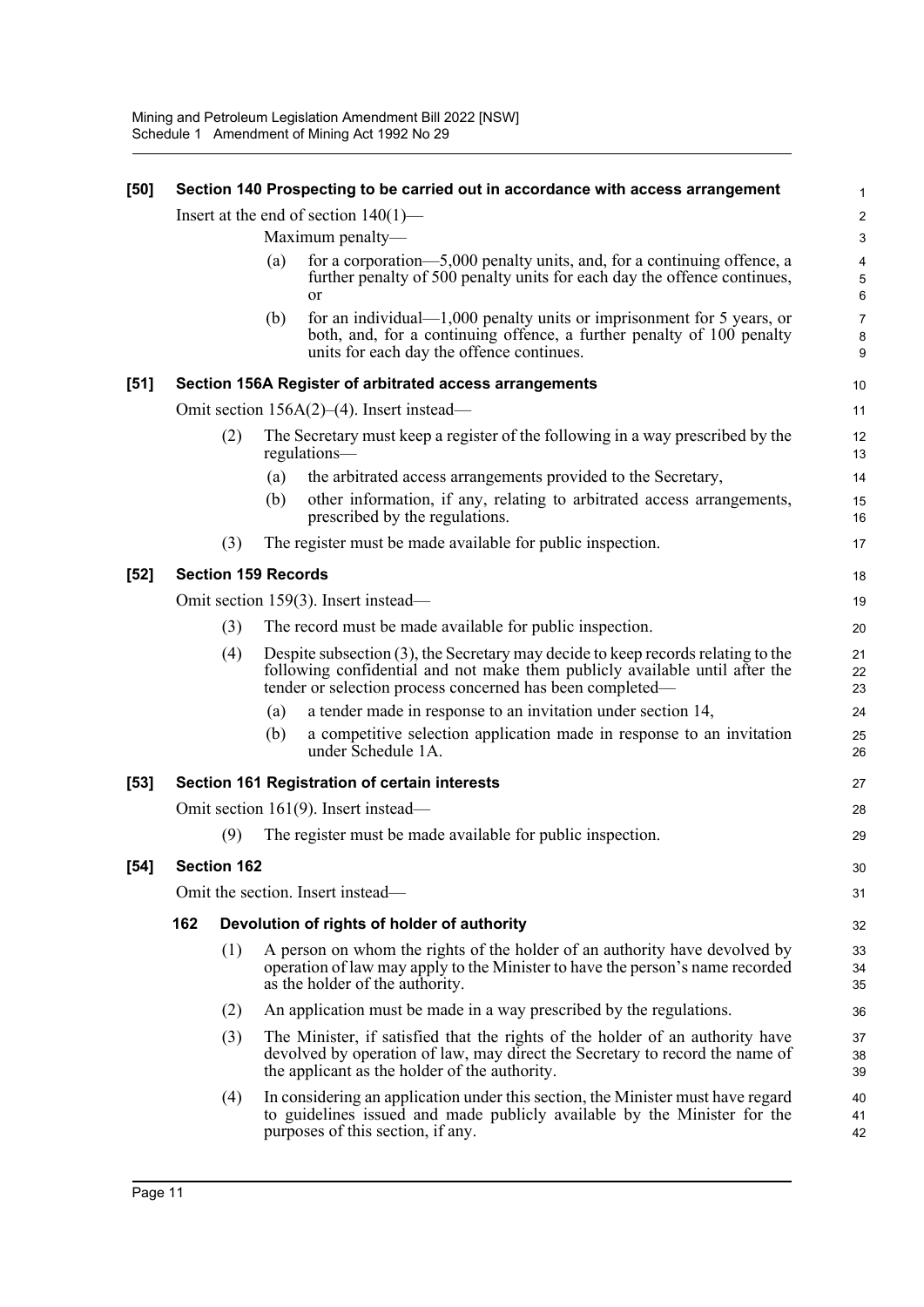|        | (5)                                 |         | To avoid doubt, in this section-                                                                                                                                                                                         | $\mathbf{1}$                                              |  |
|--------|-------------------------------------|---------|--------------------------------------------------------------------------------------------------------------------------------------------------------------------------------------------------------------------------|-----------------------------------------------------------|--|
|        |                                     | (a)     | rights have devolved by operation of law if the rights have involuntarily<br>passed from 1 person to another by operation of a law, including a<br>transfer caused by death, bankruptcy or insolvency, and               | $\sqrt{2}$<br>$\ensuremath{\mathsf{3}}$<br>$\overline{4}$ |  |
|        |                                     | (b)     | the granting or registration under this Act of a mining sublease does not<br>result in the devolution of the rights of the holder of the head lease on a<br>person.                                                      | 5<br>$\,6$<br>$\overline{7}$                              |  |
| $[55]$ |                                     |         | <b>Section 163 Colliery holdings</b>                                                                                                                                                                                     | 8                                                         |  |
|        |                                     |         | Omit section 163(1), (2) and (10). Insert in appropriate order—                                                                                                                                                          | 9                                                         |  |
|        | (1)                                 |         | The Secretary must keep a register of colliery holdings ( <i>the register</i> ) in a way<br>prescribed by the regulations.                                                                                               | 10<br>11                                                  |  |
|        | (2)                                 |         | The register must include—                                                                                                                                                                                               | 12                                                        |  |
|        |                                     | (a)     | the names of colliery holdings and colliery holders, and                                                                                                                                                                 | 13                                                        |  |
|        |                                     | (b)     | information about directions given under this section, and                                                                                                                                                               | 14                                                        |  |
|        |                                     | (c)     | other information, if any, relating to colliery holdings, prescribed by the<br>regulations.                                                                                                                              | 15<br>16                                                  |  |
|        | (2A)                                |         | The register must be made available for public inspection.                                                                                                                                                               | 17                                                        |  |
| $[56]$ |                                     |         | Section 163A Registration of mining subleases                                                                                                                                                                            | 18                                                        |  |
|        |                                     |         | Omit section $163A(1)$ and (8). Insert in appropriate order—                                                                                                                                                             | 19                                                        |  |
|        | (1)                                 |         | The Secretary must keep a register of mining subleases in a way prescribed by<br>the regulations.                                                                                                                        | 20<br>21                                                  |  |
|        | (1A)                                |         | The register must include the information, if any, relating to mining subleases,<br>prescribed by the regulations.                                                                                                       | 22<br>23                                                  |  |
|        | (1B)                                |         | The register must be made available for public inspection.                                                                                                                                                               | 24                                                        |  |
| $[57]$ | Section 163A(4)(a)-(d)              |         |                                                                                                                                                                                                                          | 25                                                        |  |
|        | Omit the paragraphs.                |         |                                                                                                                                                                                                                          | 26                                                        |  |
| [58]   | <b>Section 163A(4)(f)</b>           |         |                                                                                                                                                                                                                          | 27                                                        |  |
|        | Omit the paragraph. Insert instead— |         |                                                                                                                                                                                                                          |                                                           |  |
|        |                                     | (f)     | other information, if any, prescribed by the regulations.                                                                                                                                                                | 28<br>29                                                  |  |
| $[59]$ |                                     |         | Section 167 Joint holders of authorities                                                                                                                                                                                 | 30                                                        |  |
|        |                                     |         | Insert at the end of the section-                                                                                                                                                                                        | 31                                                        |  |
|        | (2)                                 | common. | An authority may be held by 2 or more persons as joint tenants or as tenants in                                                                                                                                          | 32<br>33                                                  |  |
|        | (3)                                 |         | The Secretary must record that 2 or more holders of an authority hold the<br>authority as tenants in common unless the holders apply, in a way prescribed<br>by the regulations, to hold the authority as joint tenants. | 34<br>35<br>36                                            |  |
| [60]   |                                     |         | Section 178 Application for granting of mineral claim                                                                                                                                                                    | 37                                                        |  |
|        |                                     |         | Omit section 178(2). Insert instead-                                                                                                                                                                                     | 38                                                        |  |
|        | (2)                                 |         | An application must-                                                                                                                                                                                                     | 39                                                        |  |
|        |                                     | (a)     | be lodged with the Secretary, and                                                                                                                                                                                        | 40                                                        |  |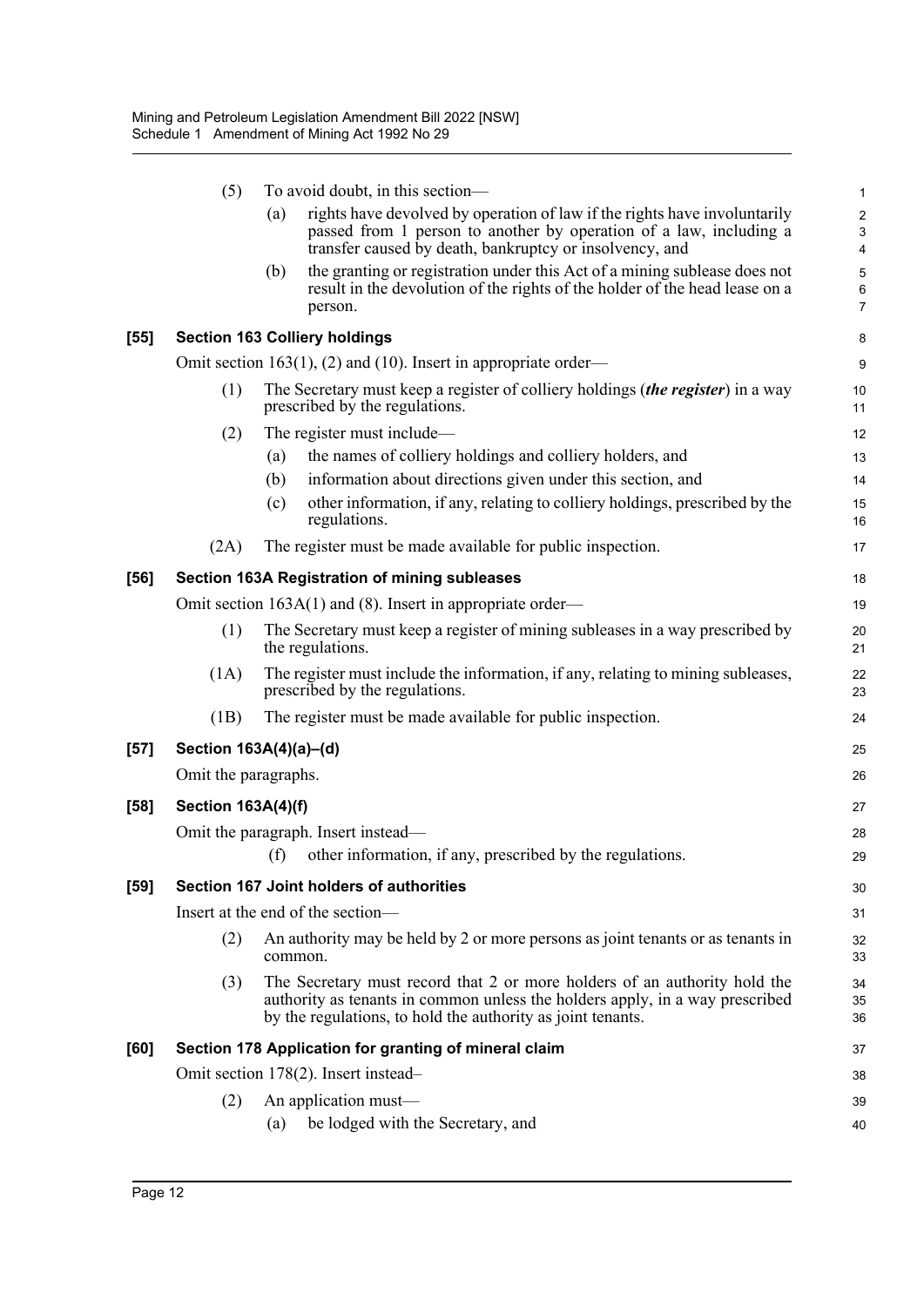|      |                                                      |                    | (b) | include the information, if any, prescribed by the regulations, and                                                                                                                                    | $\mathbf{1}$   |  |  |  |
|------|------------------------------------------------------|--------------------|-----|--------------------------------------------------------------------------------------------------------------------------------------------------------------------------------------------------------|----------------|--|--|--|
|      |                                                      |                    | (c) | be accompanied by the application fee prescribed by the regulations.                                                                                                                                   | $\overline{2}$ |  |  |  |
| [61] |                                                      |                    |     | Section 179 Objection as to agricultural land                                                                                                                                                          | 3              |  |  |  |
|      |                                                      |                    |     | Omit section $179(1)$ –(3). Insert instead—                                                                                                                                                            | $\overline{4}$ |  |  |  |
|      |                                                      | (1)                |     | A landholder may object to the granting of a mineral claim over land on the<br>basis that the land is agricultural land if-                                                                            | 5<br>6         |  |  |  |
|      |                                                      |                    | (a) | the landholder has been served with a notice under section 177 in<br>relation to the land, and                                                                                                         | 7<br>8         |  |  |  |
|      |                                                      |                    | (b) | the landholder is entitled to use the land for agricultural purposes.                                                                                                                                  | 9              |  |  |  |
|      |                                                      | (2)                |     | The Secretary is not required to deal with an objection made under this section<br>until the application for the mineral claim has been made under section 178.                                        | 10<br>11       |  |  |  |
|      |                                                      | (3)                |     | Schedule 2 contains provisions dealing with objections.                                                                                                                                                | 12             |  |  |  |
| [62] |                                                      |                    |     | Section 187 Agricultural land                                                                                                                                                                          | 13             |  |  |  |
|      | $187(1)$ .                                           |                    |     | Insert ", except with the written consent of the landholder," after "may not" in section                                                                                                               | 14<br>15       |  |  |  |
| [63] |                                                      |                    |     | Sections 188(6) and 203(1)(g)                                                                                                                                                                          | 16             |  |  |  |
|      |                                                      |                    |     | Omit "mining registrar" wherever occurring. Insert instead "decision-maker".                                                                                                                           | 17             |  |  |  |
| [64] | Section 197 Application for renewal of mineral claim |                    |     |                                                                                                                                                                                                        |                |  |  |  |
|      | Omit section 197(2)(b). Insert instead—              |                    |     |                                                                                                                                                                                                        |                |  |  |  |
|      |                                                      |                    | (b) | must be lodged with the Secretary within the period, if any, prescribed<br>by the regulations, before the day on which the claim would otherwise<br>expire.                                            | 20<br>21<br>22 |  |  |  |
| [65] |                                                      |                    |     | Section 200 Application for transfer of mineral claim                                                                                                                                                  | 23             |  |  |  |
|      |                                                      |                    |     | Omit section 200(2). Insert instead-                                                                                                                                                                   | 24             |  |  |  |
|      |                                                      | (2)                |     | An application must—                                                                                                                                                                                   | 25             |  |  |  |
|      |                                                      |                    | (a) | be lodged with the Secretary, and                                                                                                                                                                      | 26             |  |  |  |
|      |                                                      |                    | (b) | include the information, if any, prescribed by the regulations, and                                                                                                                                    | 27             |  |  |  |
|      |                                                      |                    | (c) | be accompanied by the application fee prescribed by the regulations.                                                                                                                                   | 28             |  |  |  |
| [66] |                                                      | <b>Section 202</b> |     |                                                                                                                                                                                                        | 29             |  |  |  |
|      | Omit the section. Insert instead—                    |                    |     |                                                                                                                                                                                                        |                |  |  |  |
|      | 202                                                  |                    |     | Devolution of rights of mineral claim                                                                                                                                                                  | 31             |  |  |  |
|      |                                                      | (1)                |     | A person on whom the rights of the holder of a mineral claim have devolved<br>by operation of law may apply to the Secretary to have the person's name<br>recorded as the holder of the mineral claim. | 32<br>33<br>34 |  |  |  |
|      |                                                      | (2)                |     | An application must be made in a way prescribed by the regulations.                                                                                                                                    | 35             |  |  |  |
|      |                                                      | (3)                |     | The Secretary, if satisfied that the rights of the holder of a mineral claim have<br>devolved by operation of law, may record the name of the applicant as the<br>holder of the mineral claim.         | 36<br>37<br>38 |  |  |  |
|      |                                                      |                    |     |                                                                                                                                                                                                        |                |  |  |  |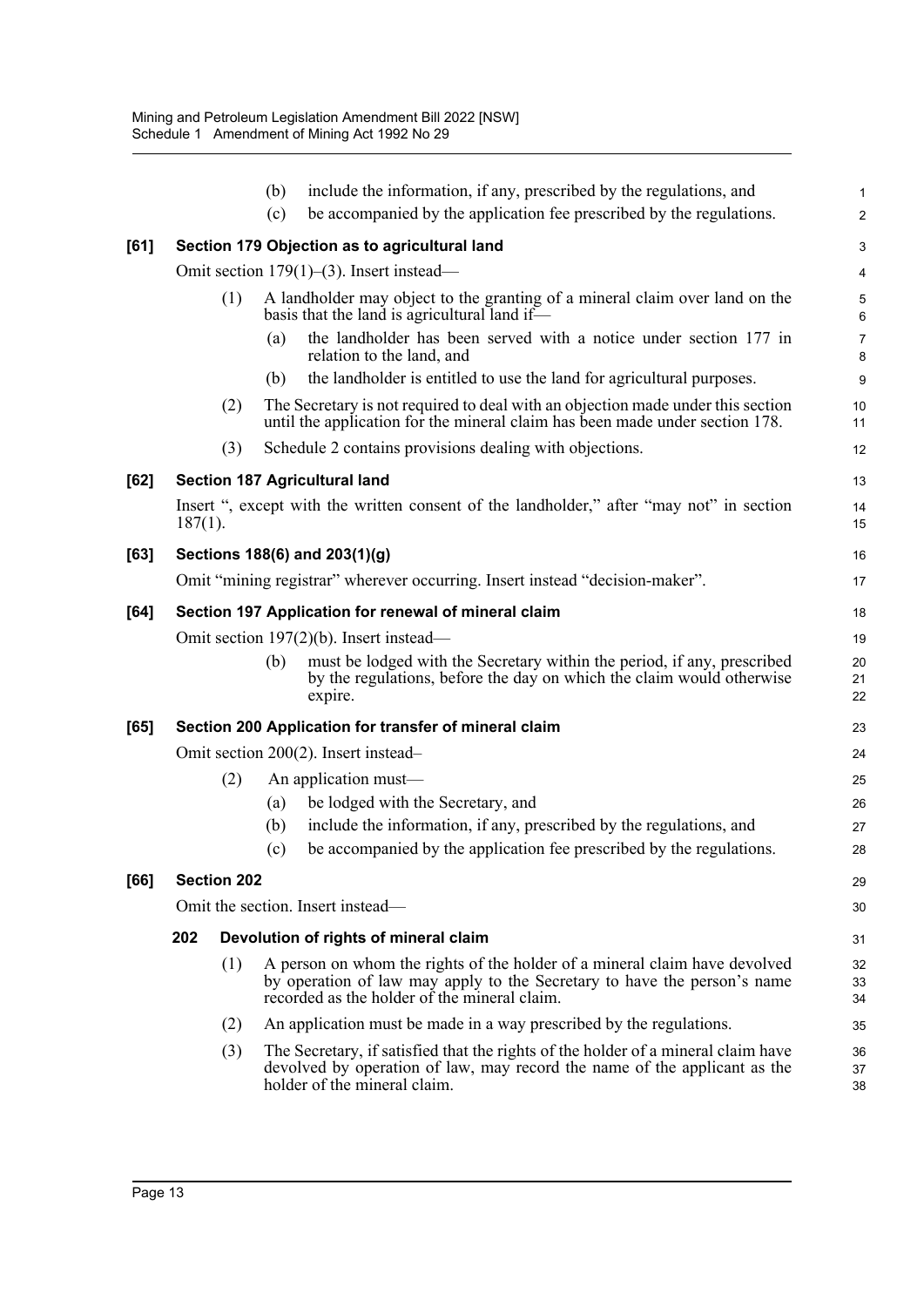|      |     | (4)                | In considering an application under this section, the Secretary must have<br>regard to guidelines issued and made publicly available by the Minister for the<br>purposes of this section, if any.                                       | $\mathbf{1}$<br>$\overline{c}$<br>3 |
|------|-----|--------------------|-----------------------------------------------------------------------------------------------------------------------------------------------------------------------------------------------------------------------------------------|-------------------------------------|
|      |     | (5)                | To avoid doubt, in this section, rights have devolved by operation of law if the<br>rights have involuntarily passed from 1 person to another by operation of a<br>law, including a transfer caused by death, bankruptcy or insolvency. | 4<br>$\mathbf 5$<br>$\,6\,$         |
| [67] |     |                    | Section 203, heading                                                                                                                                                                                                                    | $\overline{7}$                      |
|      |     |                    | Omit "or operational suspension".                                                                                                                                                                                                       | 8                                   |
| [68] |     | <b>Section 210</b> |                                                                                                                                                                                                                                         | 9                                   |
|      |     |                    | Omit the section. Insert instead—                                                                                                                                                                                                       | 10                                  |
|      | 210 |                    | Death, bankruptcy and incapacity of applicant for grant of mineral claim                                                                                                                                                                | 11                                  |
|      |     | (1)                | An application for a mineral claim made by an individual who subsequently<br>becomes bankrupt or an incapacitated person or dies-                                                                                                       | 12<br>13                            |
|      |     |                    | subsists for the benefit of the applicant or the applicant's estate, and<br>(a)                                                                                                                                                         | 14                                  |
|      |     |                    | (b)<br>may continue to be dealt with if-                                                                                                                                                                                                | 15                                  |
|      |     |                    | the applicant's representative makes a request under this section,<br>(i)<br>and                                                                                                                                                        | 16<br>17                            |
|      |     |                    | the decision-maker accepts the request.<br>(ii)                                                                                                                                                                                         | 18                                  |
|      |     | (2)                | A request must be made in a way and within the period prescribed by the<br>regulations, if any.                                                                                                                                         | 19<br>20                            |
|      |     | (3)                | A decision-maker may reject the application for a mineral claim if—                                                                                                                                                                     | 21                                  |
|      |     |                    | no request is made within the period prescribed under subsection $(2)$ , or<br>(a)                                                                                                                                                      | 22                                  |
|      |     |                    | a request is made within the period prescribed, but the decision-maker<br>(b)<br>rejects the request.                                                                                                                                   | 23<br>24                            |
|      |     | (4)                | Without limiting other grounds for which a request may be rejected, a request<br>may be rejected on grounds prescribed by the regulations.                                                                                              | 25<br>26                            |
|      |     | (5)                | A decision-maker, in considering whether to accept a request under this<br>section, may have regard to the following—                                                                                                                   | 27<br>28                            |
|      |     |                    | guidelines issued and made publicly available by the Minister for the<br>(a)<br>purposes of this section, if any,                                                                                                                       | 29<br>30                            |
|      |     |                    | matters prescribed by the regulations for the purposes of this section.<br>(b)                                                                                                                                                          | 31                                  |
|      |     | (6)                | In this section—                                                                                                                                                                                                                        | 32                                  |
|      |     |                    | <i>representative</i> , for an individual who is bankrupt, an incapacitated person or<br>deceased, has the meaning prescribed by the regulations.                                                                                       | 33<br>34                            |
| [69] |     |                    | Section 214 Joint holders of mineral claims                                                                                                                                                                                             | 35                                  |
|      |     |                    | Insert at the end of the section-                                                                                                                                                                                                       | 36                                  |
|      |     | (2)                | A mineral claim may be held by 2 or more persons as joint tenants or as tenants<br>in common.                                                                                                                                           | 37<br>38                            |
|      |     | (3)                | The Secretary must record that 2 or more holders of a mineral claim hold the<br>claim as tenants in common unless the holders apply, in a way prescribed by<br>the regulations, to hold the claim as joint tenants.                     | 39<br>40<br>41                      |
|      |     | (4)                | To avoid doubt, if 2 or more persons are joint holders of a mineral claim,<br>whether as joint tenants or as tenants in common, each person is taken to hold                                                                            | 42<br>43                            |
|      |     |                    |                                                                                                                                                                                                                                         |                                     |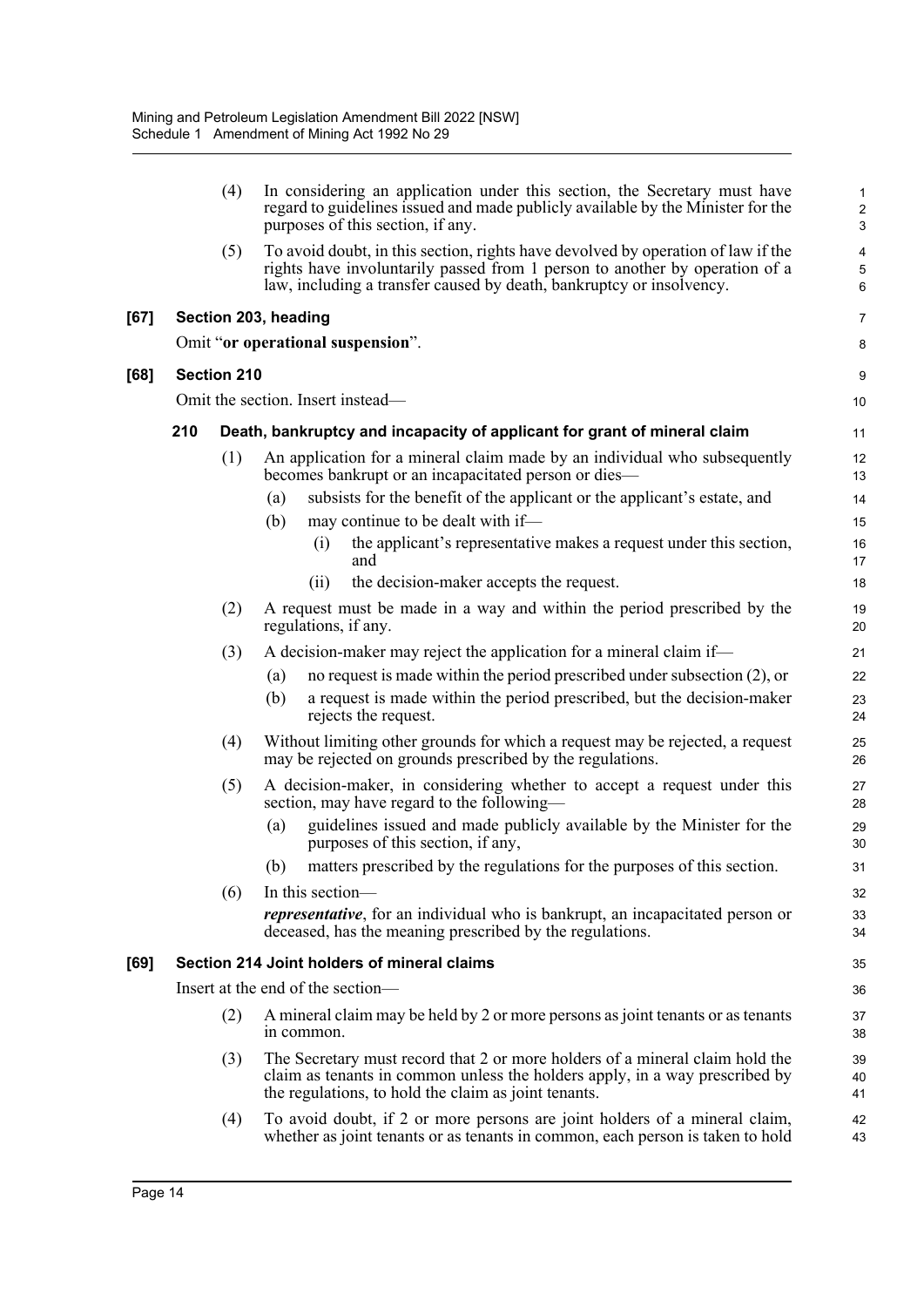|        |                       | a whole mineral claim for the purposes of ascertaining compliance with a<br>condition relating to the maximum number of mineral claims that may be held<br>by a person under section $175(2)(c)$ . | $\mathbf{1}$<br>$\overline{2}$<br>$\mathbf{3}$ |
|--------|-----------------------|----------------------------------------------------------------------------------------------------------------------------------------------------------------------------------------------------|------------------------------------------------|
| $[70]$ |                       | <b>Section 218A Records</b>                                                                                                                                                                        | 4                                              |
|        |                       | Omit section 218A(2) and (3). Insert instead—                                                                                                                                                      | 5                                              |
|        | (2)                   | The record must be kept in the way, and must include the information,<br>prescribed by the regulations, if any.                                                                                    | $\,6\,$<br>$\overline{7}$                      |
|        | (3)                   | The record must be made available for public inspection.                                                                                                                                           | 8                                              |
| $[71]$ |                       | Section 218B Registration of certain interests in mineral claims                                                                                                                                   | 9                                              |
|        |                       | Omit section 218B(9). Insert instead—                                                                                                                                                              | 10                                             |
|        | (9)                   | The register must be made available for public inspection.                                                                                                                                         | 11                                             |
| $[72]$ |                       | Section 219A Mineral claims district management fund                                                                                                                                               | 12                                             |
|        | Omit the section.     |                                                                                                                                                                                                    | 13                                             |
| $[73]$ |                       | <b>Section 222 Objections</b>                                                                                                                                                                      | 14                                             |
|        |                       | Omit "Such an objection" from section 222(2).                                                                                                                                                      | 15                                             |
|        |                       | Insert instead "An objection made on a ground referred to in subsection $(1)(b)$ ".                                                                                                                | 16                                             |
| $[74]$ | <b>Section 222(3)</b> |                                                                                                                                                                                                    | 17                                             |
|        |                       | Omit the subsection. Insert instead—                                                                                                                                                               | 18                                             |
|        | (3)                   | Schedule 2 contains provisions dealing with objections made on the ground<br>referred to in subsection $(1)(a)$ .                                                                                  | 19<br>20                                       |
| $[75]$ |                       | Section 223 Certain land not to be included in opal prospecting area                                                                                                                               | 21                                             |
|        | section $223(1)(d)$ . | Insert ", except with the written consent of the landholder" after "agricultural land" in                                                                                                          | 22<br>23                                       |
| $[76]$ |                       | <b>Section 229 Conditions of licence</b>                                                                                                                                                           | 24                                             |
|        | Omit the section.     |                                                                                                                                                                                                    | 25                                             |
| $[77]$ |                       | <b>Section 235A Records</b>                                                                                                                                                                        | 26                                             |
|        |                       | Omit section 235A(2) and (3). Insert instead—                                                                                                                                                      | 27                                             |
|        | (2)                   | The record must be kept in the way, and must include the information,<br>prescribed by the regulations, if any.                                                                                    | 28<br>29                                       |
|        | (3)                   | The record must be made available for public inspection.                                                                                                                                           | 30                                             |
| $[78]$ |                       | Section 235D Opal prospecting area management fund                                                                                                                                                 | 31                                             |
|        | Omit the section.     |                                                                                                                                                                                                    | 32                                             |
| $[79]$ |                       | Section 235F Registration of certain interests in opal prospecting licences                                                                                                                        | 33                                             |
|        |                       | Omit section 235F(9). Insert instead—                                                                                                                                                              | 34                                             |
|        | (9)                   | The register must be made available for public inspection.                                                                                                                                         | 35                                             |
|        |                       |                                                                                                                                                                                                    |                                                |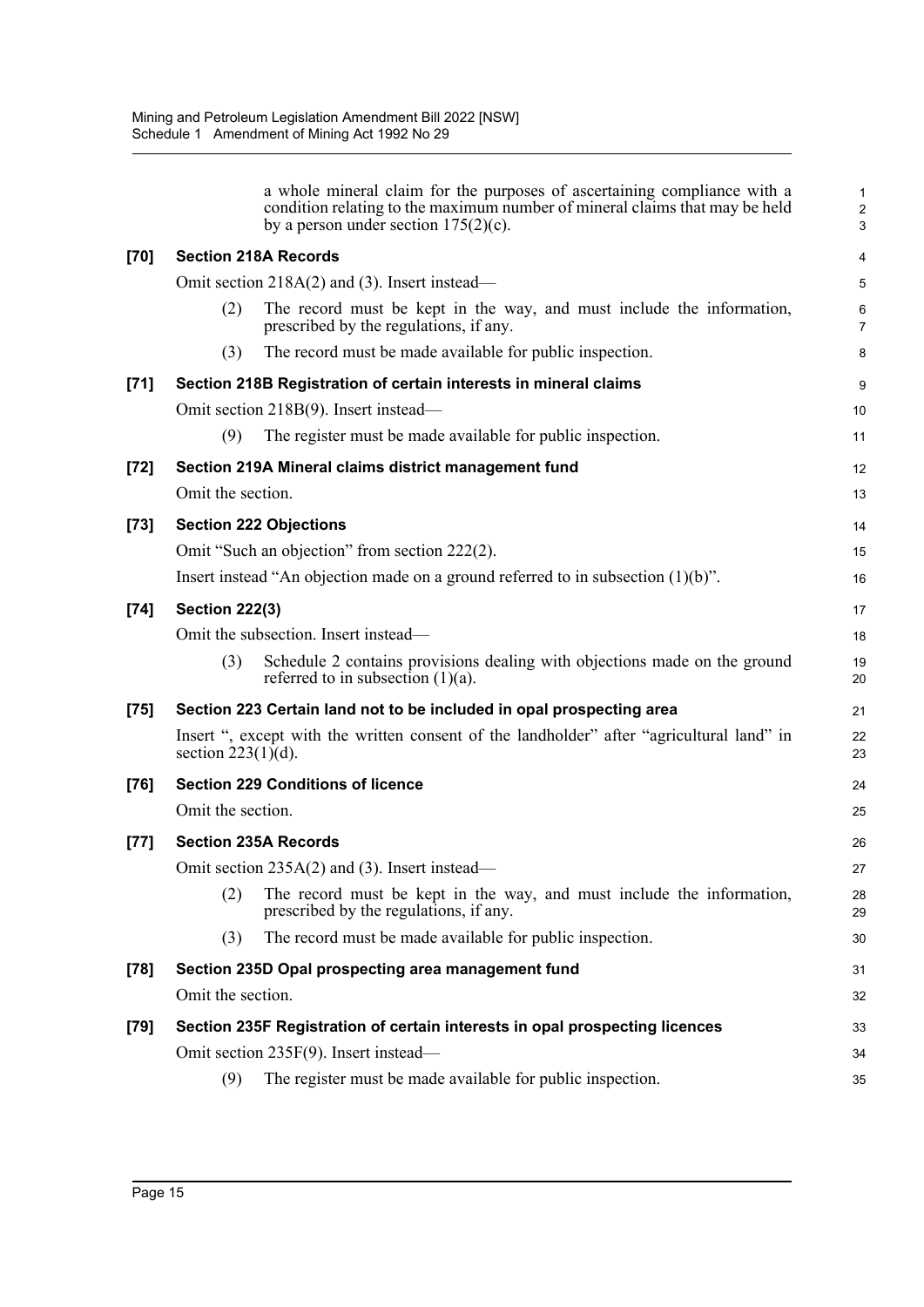| [80]                             | Section 236J Public notice of access management plans                                                                                                                                                                                                                                                                                            |                            |  |  |  |  |  |
|----------------------------------|--------------------------------------------------------------------------------------------------------------------------------------------------------------------------------------------------------------------------------------------------------------------------------------------------------------------------------------------------|----------------------------|--|--|--|--|--|
| $236J(1)$ .                      | Omit "in a local newspaper circulating in the area in which the land is situated" from section                                                                                                                                                                                                                                                   | $\sqrt{2}$<br>3            |  |  |  |  |  |
|                                  | Insert instead "in the way specified by the regulations".                                                                                                                                                                                                                                                                                        | 4                          |  |  |  |  |  |
| [81]                             | <b>Section 239E Interpretation</b>                                                                                                                                                                                                                                                                                                               | 5                          |  |  |  |  |  |
|                                  | Omit "responsible" wherever occurring in section 239E(2).                                                                                                                                                                                                                                                                                        | 6                          |  |  |  |  |  |
| $[82]$<br><b>Section 239E(2)</b> |                                                                                                                                                                                                                                                                                                                                                  | 7                          |  |  |  |  |  |
|                                  | Insert ", controller" after "receiver".                                                                                                                                                                                                                                                                                                          | 8                          |  |  |  |  |  |
| $[83]$                           | <b>Section 240 Directions</b>                                                                                                                                                                                                                                                                                                                    | 9                          |  |  |  |  |  |
|                                  | Insert after section $240(1)$ —                                                                                                                                                                                                                                                                                                                  | 10                         |  |  |  |  |  |
| (1A)                             | The Secretary or an inspector may, by written notice, direct a person to do 1<br>or more of the following if the person has carried out prospecting, mining or<br>another activity otherwise than in accordance with an authorisation, where an<br>authorisation to carry out the prospecting, mining or activity is required under<br>this Act- | 11<br>12<br>13<br>14<br>15 |  |  |  |  |  |
|                                  | to address an adverse impact the prospecting, mining or activity has had<br>(a)<br>on 1 or more aspects of the environment,                                                                                                                                                                                                                      | 16<br>17                   |  |  |  |  |  |
|                                  | to address a risk of there being such an impact,<br>(b)                                                                                                                                                                                                                                                                                          | 18                         |  |  |  |  |  |
|                                  | to conserve the environment, protect it from harm as a result of the<br>(c)<br>prospecting, mining or activity or prevent, control or mitigate the harm,                                                                                                                                                                                         | 19<br>20                   |  |  |  |  |  |
|                                  | to rehabilitate land or water that is or may be affected by the<br>(d)<br>prospecting, mining or activity.                                                                                                                                                                                                                                       | 21<br>22                   |  |  |  |  |  |
| (1B)                             | To avoid doubt, a reference to the environment, land and water in subsections<br>(1) and (1A) includes the environment, land and water in a place regardless of<br>whether the environment, land and water is within or outside an authorisation<br>area.                                                                                        | 23<br>24<br>25<br>26       |  |  |  |  |  |
| <b>Section 240(2)</b><br>[84]    |                                                                                                                                                                                                                                                                                                                                                  | 27                         |  |  |  |  |  |
| Omit "responsible".              |                                                                                                                                                                                                                                                                                                                                                  | 28                         |  |  |  |  |  |
| <b>Section 240(4)</b><br>[85]    |                                                                                                                                                                                                                                                                                                                                                  | 29                         |  |  |  |  |  |
|                                  | Insert "under subsection (1)" after "a direction".                                                                                                                                                                                                                                                                                               | 30                         |  |  |  |  |  |
| [86]                             | Section 240AA, heading                                                                                                                                                                                                                                                                                                                           | 31                         |  |  |  |  |  |
|                                  | Insert "and activity approvals" after "operations".                                                                                                                                                                                                                                                                                              | 32                         |  |  |  |  |  |
| [87]                             | Section 240AA(4) and (5)                                                                                                                                                                                                                                                                                                                         | 33                         |  |  |  |  |  |
|                                  | Omit the subsections. Insert instead—                                                                                                                                                                                                                                                                                                            | 34                         |  |  |  |  |  |
| (4)                              | The suspension of an authorisation or an activity approval does not affect any<br>liability incurred by the holder of the authorisation or activity approval before<br>the suspension took effect.                                                                                                                                               | 35<br>36<br>37             |  |  |  |  |  |
|                                  |                                                                                                                                                                                                                                                                                                                                                  |                            |  |  |  |  |  |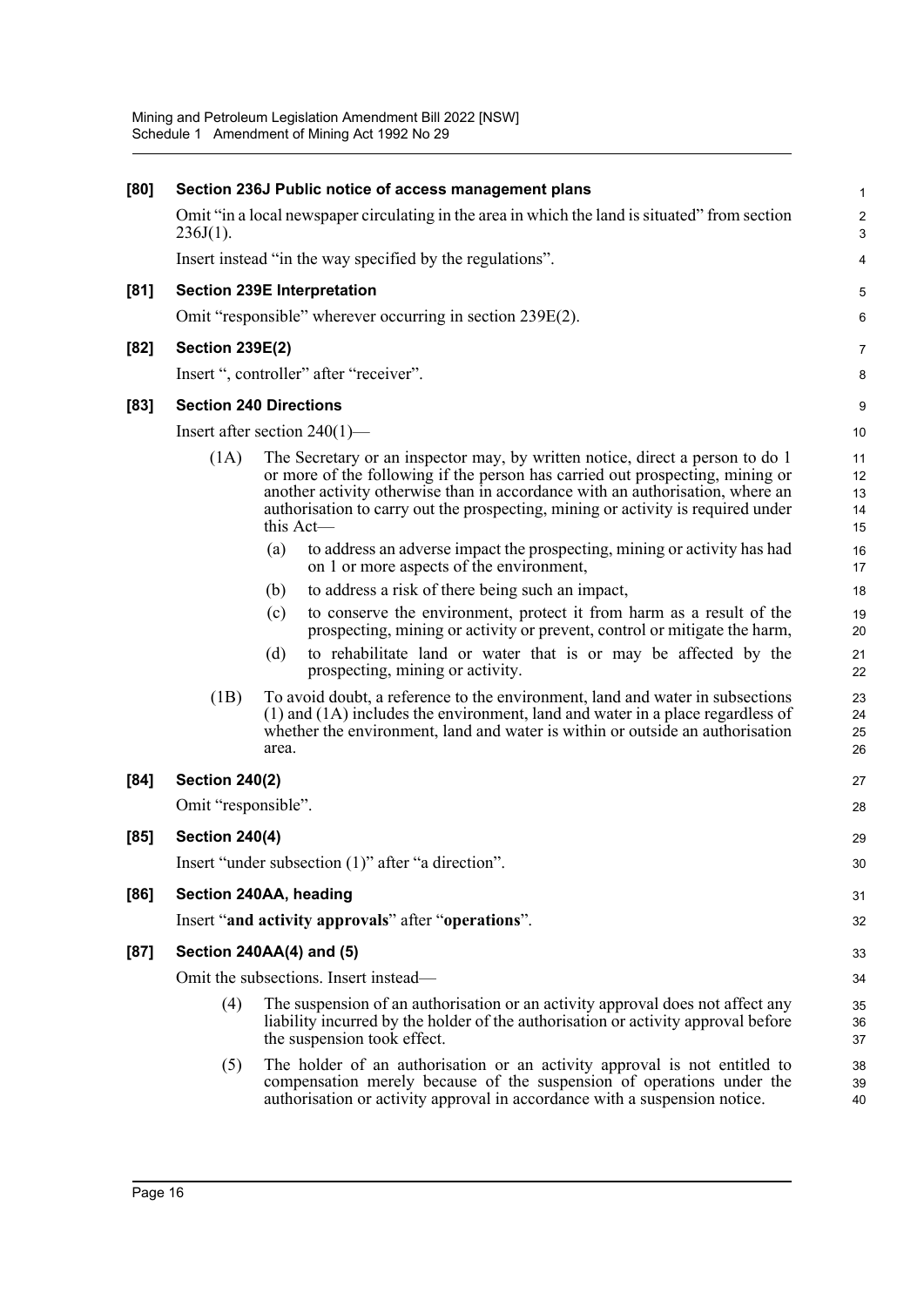| [88]   | <b>Section 240C</b>                          |                         |     |                                                                                                                                                                                                                                                                                                                        |                                     |  |  |
|--------|----------------------------------------------|-------------------------|-----|------------------------------------------------------------------------------------------------------------------------------------------------------------------------------------------------------------------------------------------------------------------------------------------------------------------------|-------------------------------------|--|--|
|        |                                              |                         |     | Omit the section. Insert instead—                                                                                                                                                                                                                                                                                      | 2                                   |  |  |
|        | 240C<br><b>Breach of direction or notice</b> |                         |     |                                                                                                                                                                                                                                                                                                                        |                                     |  |  |
|        |                                              | (1)                     |     | A person must comply with a direction or notice issued to the person under this<br>Division, unless the person has a reasonable excuse for not doing so.                                                                                                                                                               | 4<br>5                              |  |  |
|        |                                              | (2)                     |     | If a person fails, without reasonable excuse, to comply with a direction or<br>notice under this Division in relation to an authorisation, the holder of the<br>authorisation to which the direction or notice relates, if not the person to whom<br>the direction or notice was issued, is also guilty of an offence. | 6<br>$\overline{7}$<br>$\bf 8$<br>9 |  |  |
|        |                                              |                         |     | Maximum penalty—                                                                                                                                                                                                                                                                                                       | 10                                  |  |  |
|        |                                              |                         | (a) | for a corporation— $10,000$ penalty units, and, in the case of a continuing<br>offence, a further penalty of 1,000 penalty units for each day the offence<br>continues, or                                                                                                                                             | 11<br>12<br>13                      |  |  |
|        |                                              |                         | (b) | for an individual—2,000 penalty units, and, in the case of a continuing<br>offence, a further penalty of 200 penalty units for each day the offence<br>continues.                                                                                                                                                      | 14<br>15<br>16                      |  |  |
|        |                                              |                         |     | Note- An offence against this section committed by a corporation is an executive<br>liability offence attracting executive liability for a director or other person involved in the<br>management of the corporation-see section 378F.                                                                                 | 17<br>18<br>19                      |  |  |
| [89]   |                                              | <b>Section 240E Fee</b> |     |                                                                                                                                                                                                                                                                                                                        | 20                                  |  |  |
|        |                                              |                         |     | Omit "by the holder of the authorisation concerned" from 240E(3).                                                                                                                                                                                                                                                      | 21                                  |  |  |
| [90]   |                                              |                         |     | <b>Section 242C Derelict Mine Sites Fund</b>                                                                                                                                                                                                                                                                           | 22                                  |  |  |
|        |                                              |                         |     | Insert after section $242C(4)$ —                                                                                                                                                                                                                                                                                       | 23                                  |  |  |
|        |                                              | (5)                     |     | The Secretary may invest money in the Derelict Mine Sites Fund—                                                                                                                                                                                                                                                        | 24                                  |  |  |
|        |                                              |                         | (a) | if the Department is a GSF agency for the purposes of the <i>Government</i><br>Sector Finance Act 2018, Part 6—in a way the Department is permitted<br>to invest money under that Part, or                                                                                                                             | 25<br>26<br>27                      |  |  |
|        |                                              |                         | (b) | if the Department is not a GSF agency for the purposes of the<br>Government Sector Finance Act 2018, Part 6-in a way approved by the<br>Treasurer.                                                                                                                                                                     | 28<br>29<br>30                      |  |  |
| [91]   |                                              |                         |     | <b>Section 244 Definitions</b>                                                                                                                                                                                                                                                                                         | 31                                  |  |  |
|        |                                              |                         |     | Omit "reserved land" from the definition of <i>landholder</i> .                                                                                                                                                                                                                                                        | 32                                  |  |  |
|        |                                              |                         |     | Insert instead "an exempted area".                                                                                                                                                                                                                                                                                     | 33                                  |  |  |
| $[92]$ |                                              |                         |     | Section 246P Conditions for mandatory audits                                                                                                                                                                                                                                                                           | 34                                  |  |  |
|        |                                              |                         |     | Omit section 246P(7). Insert instead—                                                                                                                                                                                                                                                                                  | 35                                  |  |  |
|        |                                              | (7)                     |     | This section does not affect the operation of the <i>Environmental Planning and</i><br><i>Assessment Act 1979</i> , section 4.42, 4.50 or 5.24.                                                                                                                                                                        | 36<br>37                            |  |  |
| $[93]$ |                                              | Section 249, heading    |     |                                                                                                                                                                                                                                                                                                                        | 38                                  |  |  |
|        |                                              |                         |     | Omit the heading. Insert instead—                                                                                                                                                                                                                                                                                      | 39                                  |  |  |
|        | 249                                          |                         |     | Entry on land to comply with environmental, rehabilitation and other directions<br>and for other purposes                                                                                                                                                                                                              | 40<br>41                            |  |  |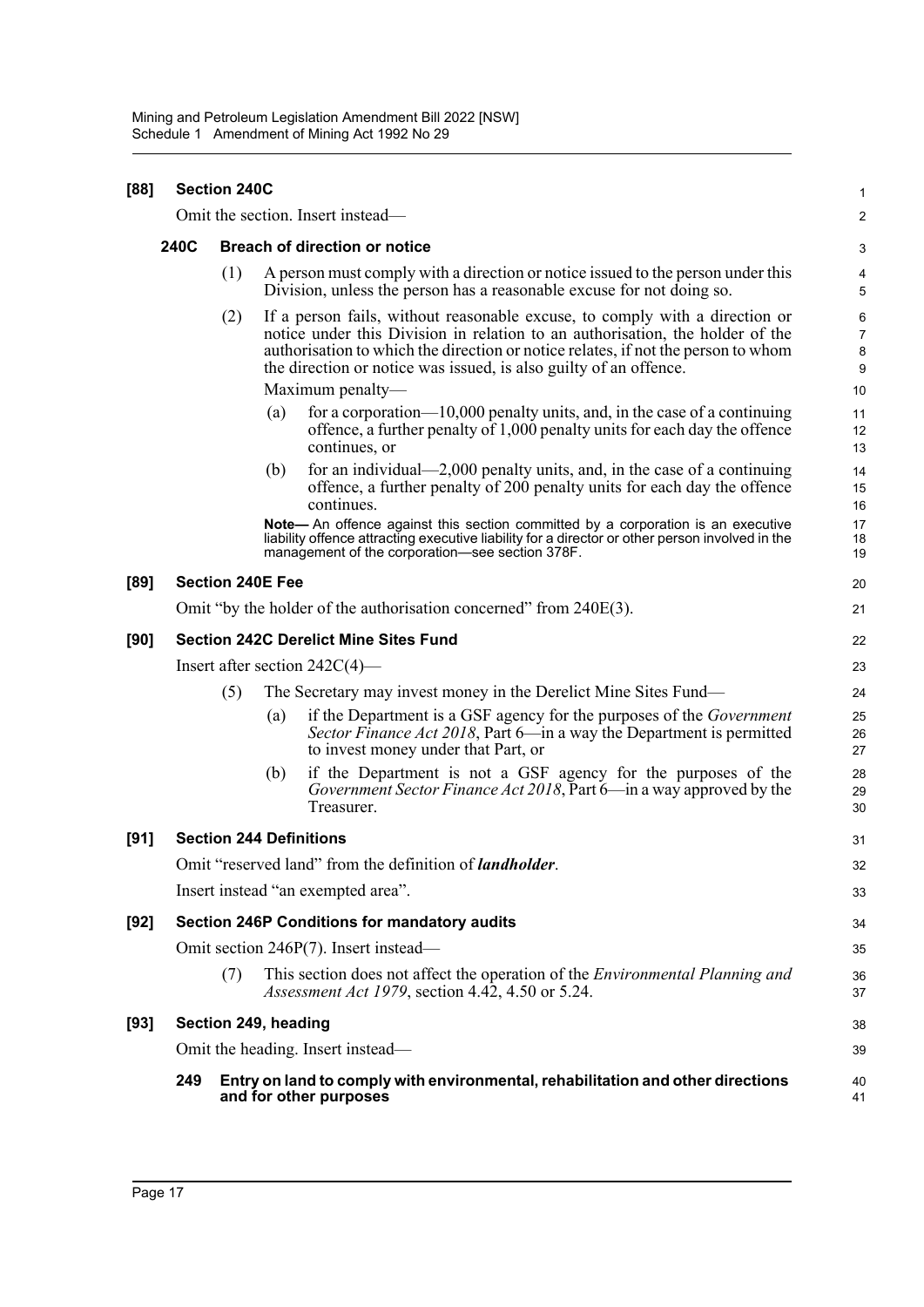| $[94]$ | Section 249(1)(a)                               |     |                                                                                                                                                 |                                                                                                                                                                                                                                                                                                                                                                                    |                            |  |  |  |
|--------|-------------------------------------------------|-----|-------------------------------------------------------------------------------------------------------------------------------------------------|------------------------------------------------------------------------------------------------------------------------------------------------------------------------------------------------------------------------------------------------------------------------------------------------------------------------------------------------------------------------------------|----------------------------|--|--|--|
|        |                                                 |     |                                                                                                                                                 | Omit the paragraph. Insert instead—                                                                                                                                                                                                                                                                                                                                                | $\overline{a}$             |  |  |  |
|        |                                                 |     | (a)                                                                                                                                             | to comply with a direction in force under section 240, or                                                                                                                                                                                                                                                                                                                          | 3                          |  |  |  |
| $[95]$ |                                                 |     |                                                                                                                                                 | <b>Section 261B Security deposit conditions</b>                                                                                                                                                                                                                                                                                                                                    | 4                          |  |  |  |
|        | Omit section $261B(5)$ and (6). Insert instead— |     |                                                                                                                                                 |                                                                                                                                                                                                                                                                                                                                                                                    |                            |  |  |  |
|        |                                                 | (5) | A security deposit condition may require—                                                                                                       |                                                                                                                                                                                                                                                                                                                                                                                    |                            |  |  |  |
|        |                                                 |     | (a)                                                                                                                                             | a single security deposit to be provided and maintained for more than 1<br>authorisation held by the same person, and                                                                                                                                                                                                                                                              | 7<br>8                     |  |  |  |
|        |                                                 |     | (b)                                                                                                                                             | the holder of 2 or more authorisations to cause a security deposit that has<br>been provided and maintained for 1 authorisation to be extended to<br>other authorisations held by the holder.                                                                                                                                                                                      | 9<br>10<br>11              |  |  |  |
|        |                                                 | (6) |                                                                                                                                                 | To avoid doubt, a security deposit condition for a group security deposit may<br>be varied at the request of the holder of the authorisation or on the<br>decision-maker's initiative—                                                                                                                                                                                             | 12<br>13<br>14             |  |  |  |
|        |                                                 |     | (a)                                                                                                                                             | to deal with a further authorisation, or                                                                                                                                                                                                                                                                                                                                           | 15                         |  |  |  |
|        |                                                 |     | (b)                                                                                                                                             | to remove an authorisation from being the subject of the condition.                                                                                                                                                                                                                                                                                                                | 16                         |  |  |  |
|        |                                                 | (7) | This section does not affect the operation of the <i>Environmental Planning and</i><br><i>Assessment Act 1979</i> , section 4.42, 4.50 or 5.24. |                                                                                                                                                                                                                                                                                                                                                                                    |                            |  |  |  |
| [96]   |                                                 |     |                                                                                                                                                 | Section 261BA, heading                                                                                                                                                                                                                                                                                                                                                             | 19                         |  |  |  |
|        |                                                 |     |                                                                                                                                                 | Insert "or renewed" after "granted"                                                                                                                                                                                                                                                                                                                                                | 20                         |  |  |  |
| $[97]$ | Section 261BA(3)                                |     |                                                                                                                                                 |                                                                                                                                                                                                                                                                                                                                                                                    |                            |  |  |  |
|        | Insert after section $261BA(2)$ —               |     |                                                                                                                                                 |                                                                                                                                                                                                                                                                                                                                                                                    |                            |  |  |  |
|        |                                                 | (3) |                                                                                                                                                 | Subsections $(1)$ and $(2)$ extend to the renewal of an authorisation.                                                                                                                                                                                                                                                                                                             | 23                         |  |  |  |
| $[98]$ |                                                 |     | <b>Section 261BAA</b>                                                                                                                           |                                                                                                                                                                                                                                                                                                                                                                                    | 24                         |  |  |  |
|        |                                                 |     |                                                                                                                                                 | Insert after section 261BA-                                                                                                                                                                                                                                                                                                                                                        | 25                         |  |  |  |
|        | <b>261BAA</b>                                   |     |                                                                                                                                                 | Security may be required before transfer of authorities                                                                                                                                                                                                                                                                                                                            | 26                         |  |  |  |
|        |                                                 | (1) |                                                                                                                                                 | If a decision-maker proposes to approve a transfer of an authority that is not<br>subject to a security deposit condition, the decision-maker may, by notice<br>given to the proposed transferee—                                                                                                                                                                                  | 27<br>28<br>29             |  |  |  |
|        |                                                 |     | (a)                                                                                                                                             | advise the proposed transferee that the decision-maker proposes to<br>impose a security deposit condition when the transfer is approved, and                                                                                                                                                                                                                                       | 30<br>31                   |  |  |  |
|        |                                                 |     | (b)                                                                                                                                             | require the proposed transferee to provide the security deposit required<br>to be provided and maintained under the condition before the transfer of<br>the authority is registered.                                                                                                                                                                                               | 32<br>33<br>34             |  |  |  |
|        |                                                 | (2) |                                                                                                                                                 | If a decision-maker proposes to approve a transfer of an authority that is<br>subject to a security deposit condition, the decision-maker may, by notice<br>given to the proposed transferee, require the proposed transferee to provide the<br>security deposit required to be provided and maintained under the condition<br>before the transfer of the authority is registered. | 35<br>36<br>37<br>38<br>39 |  |  |  |
|        |                                                 | (3) |                                                                                                                                                 | If a decision-maker requires a security deposit to be provided before a transfer<br>of the authority is registered, the transfer of the authority must not be<br>registered under section 122 unless the security deposit is provided.                                                                                                                                             | 40<br>41<br>42             |  |  |  |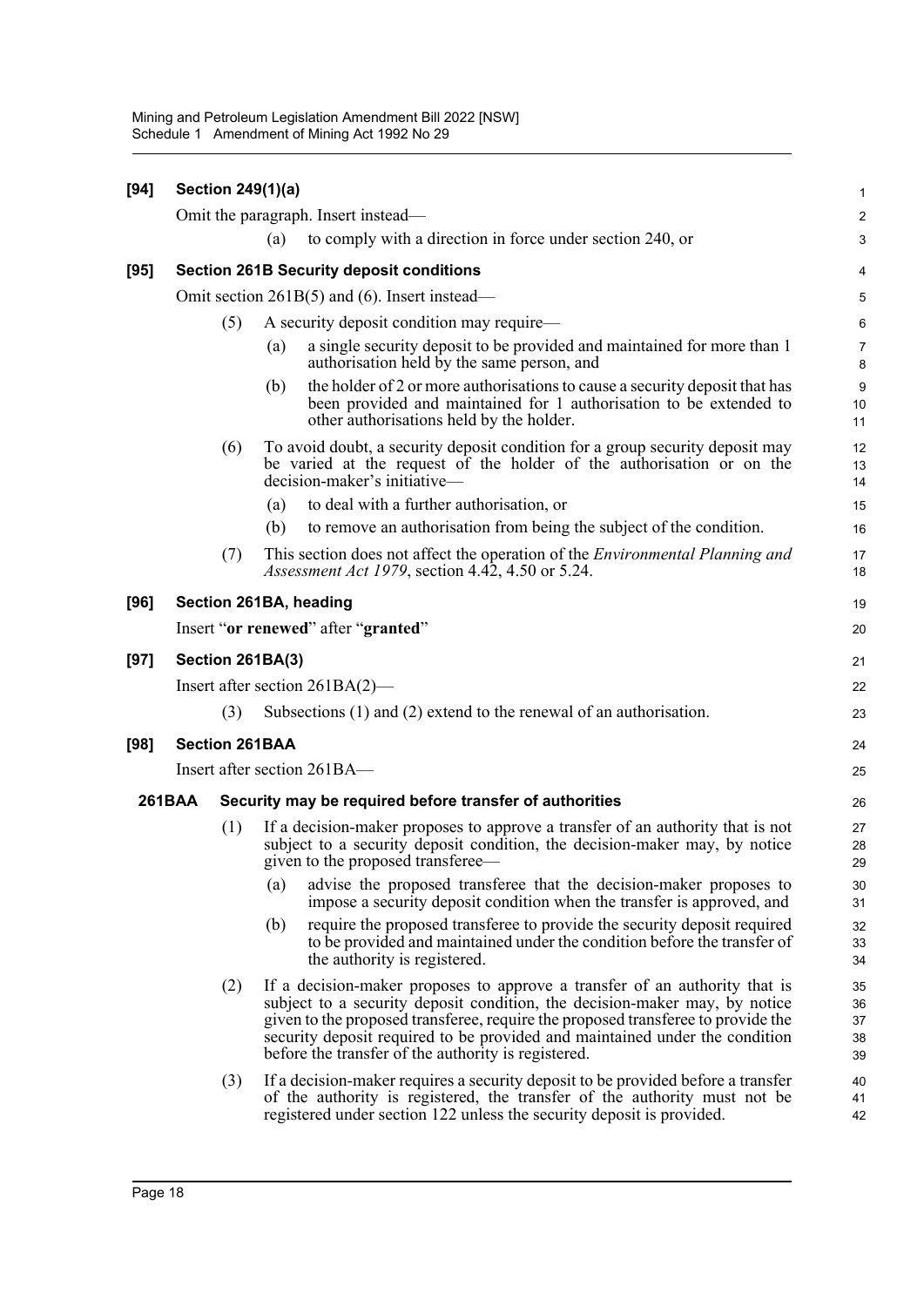|         | (4)                                              |                   |            | To avoid doubt, a decision-maker is not required under section 261G to return<br>a security deposit to a transferor of an authority merely because the<br>decision-maker requires or obtains a security deposit from a transferee of the<br>authority or approves the transfer of the authority. | 1<br>$\overline{c}$<br>$\mathbf{3}$<br>$\overline{\mathbf{4}}$ |  |  |  |
|---------|--------------------------------------------------|-------------------|------------|--------------------------------------------------------------------------------------------------------------------------------------------------------------------------------------------------------------------------------------------------------------------------------------------------|----------------------------------------------------------------|--|--|--|
|         | (5)                                              |                   |            | Subsections $(1)$ – $(4)$ apply to a full or partial transfer of an authority.                                                                                                                                                                                                                   | 5                                                              |  |  |  |
| $[99]$  |                                                  |                   |            | <b>Section 261BB Amount of security deposit</b>                                                                                                                                                                                                                                                  | 6                                                              |  |  |  |
|         | Insert at the end of the section-                |                   |            |                                                                                                                                                                                                                                                                                                  | $\overline{7}$                                                 |  |  |  |
|         | (2)                                              |                   |            | The amount of a group security deposit that may be required by a security<br>deposit condition is—                                                                                                                                                                                               | 8<br>9                                                         |  |  |  |
|         |                                                  | (a)               |            | the assessed deposit for the authorisations concerned as at the date the<br>decision-maker imposes or varies the condition, or                                                                                                                                                                   | 10<br>11                                                       |  |  |  |
|         |                                                  | (b)               |            | if there is no assessed deposit for the authorisations—the amount<br>specified under section $261BC(7)(b)$ as at the date the decision-maker<br>imposes or varies the condition.                                                                                                                 | 12<br>13<br>14                                                 |  |  |  |
| [100]   |                                                  |                   |            | Section 261BC Secretary may assess amount of security deposit                                                                                                                                                                                                                                    | 15                                                             |  |  |  |
|         |                                                  |                   |            | Omit section 261BC(6) and (7). Insert instead—                                                                                                                                                                                                                                                   | 16                                                             |  |  |  |
|         | (6)                                              |                   | following— | The Secretary must make an assessment under this section having regard to the                                                                                                                                                                                                                    | 17<br>18                                                       |  |  |  |
|         |                                                  | (a)               | or         | the estimated cost of fulfilling any obligations under the authorisation<br>authorisations concerned, including obligations under the<br>authorisation that may arise in the future,                                                                                                             | 19<br>20<br>21                                                 |  |  |  |
|         |                                                  | (b)               |            | other matters, if any, prescribed by the regulations.                                                                                                                                                                                                                                            | 22                                                             |  |  |  |
|         | (7)                                              |                   |            | An assessed deposit must not be less than—                                                                                                                                                                                                                                                       | 23                                                             |  |  |  |
|         |                                                  | (a)               |            | for a group security deposit—the amount prescribed by or calculated in<br>accordance with the regulations,                                                                                                                                                                                       | 24<br>25                                                       |  |  |  |
|         |                                                  | (b)               |            | for another security deposit—the minimum deposit for the<br>authorisation.                                                                                                                                                                                                                       | 26<br>27                                                       |  |  |  |
| [101]   |                                                  |                   |            | Section 261BD Application for review of assessed deposit                                                                                                                                                                                                                                         | 28                                                             |  |  |  |
|         | Omit section $261BD(2)(a)$ –(d). Insert instead— |                   |            |                                                                                                                                                                                                                                                                                                  |                                                                |  |  |  |
|         |                                                  | $\left( a\right)$ |            | be made in the way, and contain the information, prescribed by the<br>regulations, if any, and                                                                                                                                                                                                   | 30<br>31                                                       |  |  |  |
| $[102]$ |                                                  |                   |            | Section 261BE Review of assessed deposit by Minister                                                                                                                                                                                                                                             | 32                                                             |  |  |  |
|         | Omit section 261BE(2)(a). Insert instead-        |                   |            |                                                                                                                                                                                                                                                                                                  |                                                                |  |  |  |
|         |                                                  | (a)               |            | must have regard to-                                                                                                                                                                                                                                                                             | 34                                                             |  |  |  |
|         |                                                  |                   | (i)        | submissions made by the holder of the authorisation in relation to<br>the assessment the subject of the review, and                                                                                                                                                                              | 35<br>36                                                       |  |  |  |
|         |                                                  |                   | (ii)       | matters prescribed by the regulations for the purposes of this<br>section, if any, and                                                                                                                                                                                                           | 37<br>38                                                       |  |  |  |
| $[103]$ | Section 261BE, note                              |                   |            |                                                                                                                                                                                                                                                                                                  | 39                                                             |  |  |  |
|         | Omit the note.                                   |                   |            |                                                                                                                                                                                                                                                                                                  | 40                                                             |  |  |  |
| $[104]$ | <b>Section 261BF Minimum deposit</b>             |                   |            |                                                                                                                                                                                                                                                                                                  | 41                                                             |  |  |  |
|         |                                                  |                   |            | Omit section 261BF(2). Insert instead-                                                                                                                                                                                                                                                           | 42                                                             |  |  |  |
|         |                                                  |                   |            |                                                                                                                                                                                                                                                                                                  |                                                                |  |  |  |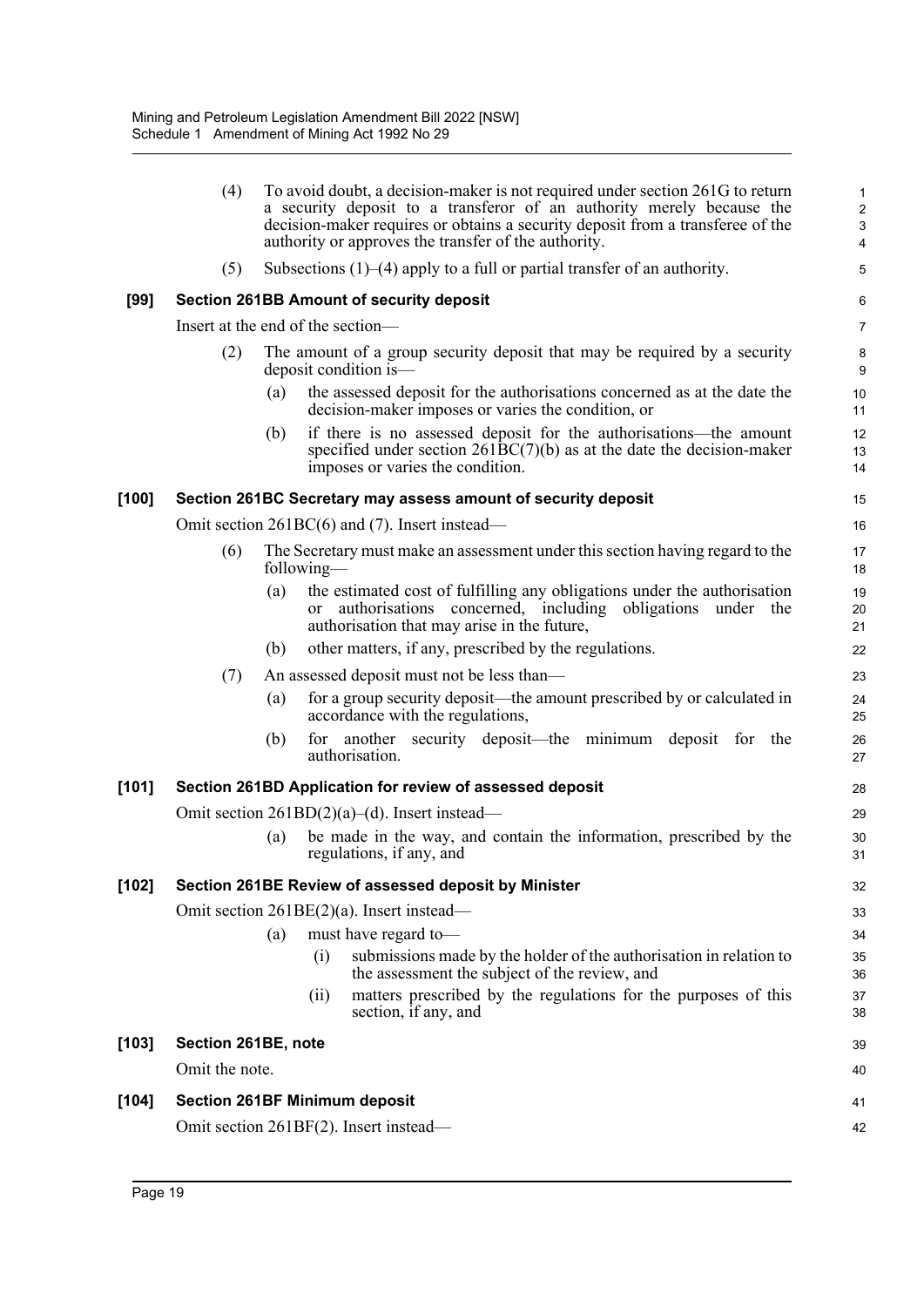|         | (2)                      |     | A change to the following does not affect the validity of a security deposit<br>condition imposed or varied before the change takes effect—                                                 | $\mathbf 1$<br>$\overline{c}$ |
|---------|--------------------------|-----|---------------------------------------------------------------------------------------------------------------------------------------------------------------------------------------------|-------------------------------|
|         |                          | (a) | the minimum deposit for an authorisation,                                                                                                                                                   | $\ensuremath{\mathsf{3}}$     |
|         |                          | (b) | an amount referred to in section $261BC(7)(b)$ .                                                                                                                                            | 4                             |
| $[105]$ |                          |     | Section 261C Content of security deposit condition                                                                                                                                          | 5                             |
|         |                          |     | Omit section $261C(1)$ and (2). Insert instead—                                                                                                                                             | 6                             |
|         | (1)                      |     | A security deposit condition, whether in a standard form or otherwise, may<br>include requirements specified for inclusion by the regulations.                                              | 7<br>8                        |
| [106]   |                          |     | Section 261F Claim on and use of security deposit                                                                                                                                           | 9                             |
|         |                          |     | Omit section 261F(4). Insert instead—                                                                                                                                                       | 10                            |
|         | (4)                      |     | The Minister may invest money obtained under a security deposit—                                                                                                                            | 11                            |
|         |                          | (a) | if the Minister is a GSF agency for the purposes of the <i>Government</i><br>Sector Finance Act 2018, Part 6—in a way the Department is permitted<br>to invest money under that Part, or    | 12<br>13<br>14                |
|         |                          | (b) | if the Minister is not a GSF agency for the purposes of the <i>Government</i><br>Sector Finance Act 2018, Part 6—in a way approved by the Treasurer.                                        | 15<br>16                      |
| [107]   | <b>Section 261F(6)</b>   |     |                                                                                                                                                                                             | 17                            |
|         |                          |     | Insert "or $(3A)$ " after "subsection $(3)$ ".                                                                                                                                              | 18                            |
| [108]   |                          |     | Section 261G Lapsing of security deposit requirement and return of money                                                                                                                    | 19                            |
|         | Omit section $261G(1)$ . |     |                                                                                                                                                                                             | 20                            |
| [109]   | Section 261G(4) and (5)  |     |                                                                                                                                                                                             | 21                            |
|         |                          |     | Insert after section $261G(3)$ —                                                                                                                                                            | 22                            |
|         | (4)                      |     | If a security deposit has lapsed, money obtained under the security deposit that<br>has not been used under section 261F must be paid, without interest, as<br>follows-                     | 23<br>24<br>25                |
|         |                          | (a) | to the person who provided the deposit,                                                                                                                                                     | 26                            |
|         |                          | (b) | if the person who provided the deposit is unable to be located despite<br>reasonable endeavours—to the holder of the authorisation concerned,                                               | 27<br>28                      |
|         |                          | (c) | if the person who provided the deposit and the holder of the<br>authorisation are unable to be located despite reasonable endeavours-<br>into the Derelict Mine Sites Fund.                 | 29<br>30<br>31                |
|         | (5)                      |     | To avoid doubt, a security deposit does not lapse merely because the person<br>who provided the deposit—                                                                                    | 32<br>33                      |
|         |                          | (a) | if the person is an individual—becomes bankrupt or an incapacitated<br>person or dies, or                                                                                                   | 34<br>35                      |
|         |                          | (b) | if the person is a corporation—is wound up or deregistered or becomes<br>a Chapter 5 body corporate within the meaning of the Corporations Act<br>2001 of the Commonwealth.                 | 36<br>37<br>38                |
| $[110]$ |                          |     | <b>Section 272 Assessment of compensation</b>                                                                                                                                               | 39                            |
|         |                          |     | Omit "in a newspaper circulating generally in the State and in one or more newspapers<br>circulating in the locality in which the land concerned is situated" from section $272(1)(b)(i)$ . | 40<br>41                      |
|         |                          |     | Insert instead "in the way specified by the regulations".                                                                                                                                   | 42                            |
|         |                          |     |                                                                                                                                                                                             |                               |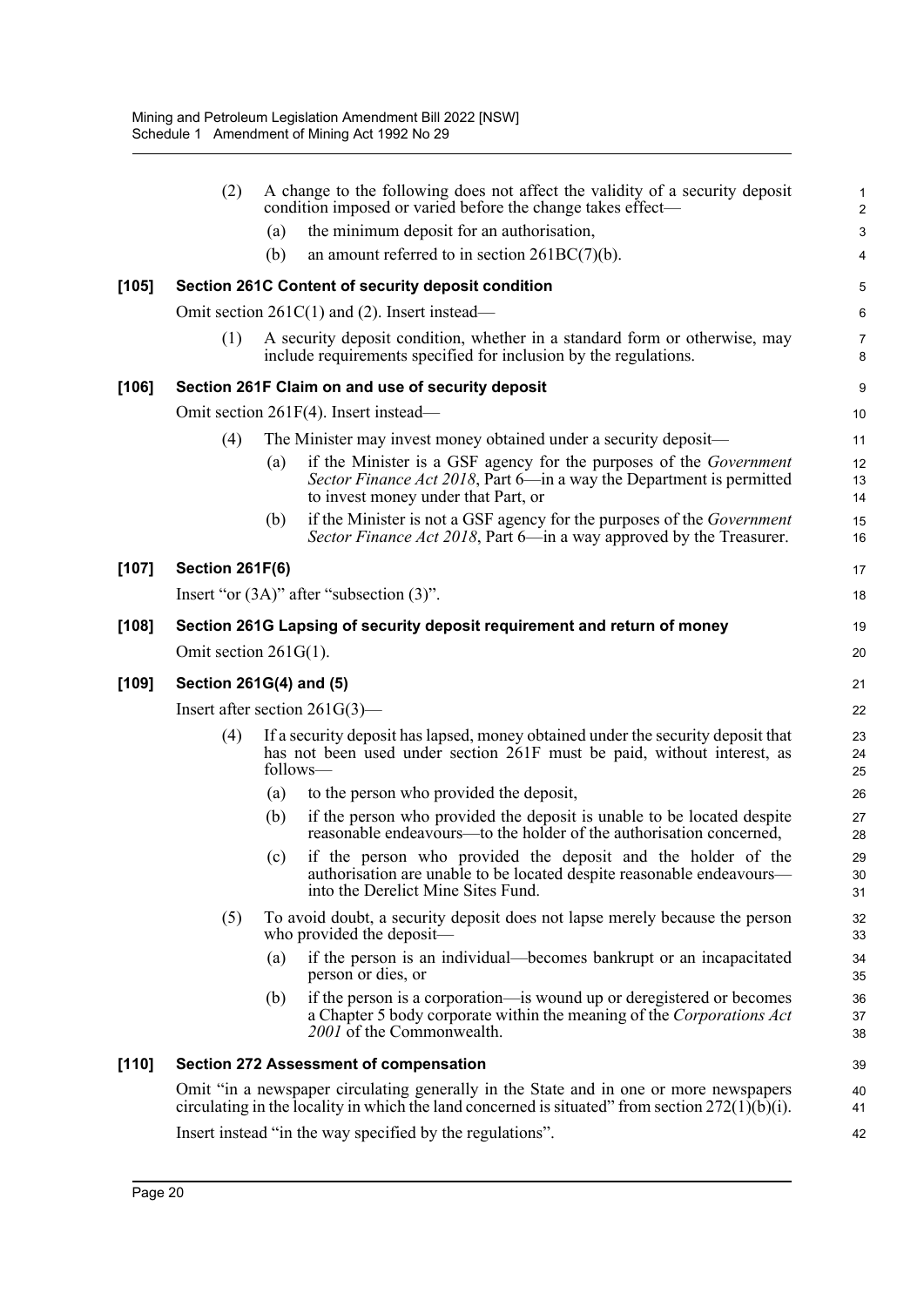| [111]   | <b>Section 292A</b>               |                              |                                                                                                                                                                                                                                                                                                                                                                                                                                                                                                                                                           |                                        |  |  |  |  |
|---------|-----------------------------------|------------------------------|-----------------------------------------------------------------------------------------------------------------------------------------------------------------------------------------------------------------------------------------------------------------------------------------------------------------------------------------------------------------------------------------------------------------------------------------------------------------------------------------------------------------------------------------------------------|----------------------------------------|--|--|--|--|
|         |                                   |                              | Omit the section. Insert instead-                                                                                                                                                                                                                                                                                                                                                                                                                                                                                                                         | $\boldsymbol{2}$                       |  |  |  |  |
|         | 292A                              |                              | Interpretation                                                                                                                                                                                                                                                                                                                                                                                                                                                                                                                                            | 3                                      |  |  |  |  |
|         |                                   | (1)                          | In this Part-                                                                                                                                                                                                                                                                                                                                                                                                                                                                                                                                             | 4                                      |  |  |  |  |
|         |                                   |                              | <i>authorisation fee</i> means an annual rental fee or administrative levy payable<br>under this Part.                                                                                                                                                                                                                                                                                                                                                                                                                                                    | 5<br>$6\phantom{1}6$                   |  |  |  |  |
|         |                                   | (2)                          | A reference in this Part to when an authorisation is granted or renewed is<br>taken, in relation to a grant or renewal of an authorisation that takes effect<br>under this Act after the date on which it is granted or renewed, to be a reference<br>to when the grant or renewal takes effect.                                                                                                                                                                                                                                                          | $\overline{7}$<br>8<br>9<br>10         |  |  |  |  |
|         |                                   | (3)                          | To avoid doubt, if an authorisation fee is payable during the term of an<br>authorisation, the term of the authorisation includes the period occurring after<br>the term for which the authorisation as granted or renewed was due to expire<br>but continues to have effect under section 117.<br>Note-Section 117 provides for the continuation of an authorisation if an application<br>is made for renewal of the authorisation and it is not finally disposed of before the date<br>on which the authorisation would otherwise cease to have effect. | 11<br>12<br>13<br>14<br>15<br>16<br>17 |  |  |  |  |
| $[112]$ |                                   |                              | Section 292B Meaning of "grant anniversary date"                                                                                                                                                                                                                                                                                                                                                                                                                                                                                                          | 18                                     |  |  |  |  |
|         |                                   | Omit the section.            |                                                                                                                                                                                                                                                                                                                                                                                                                                                                                                                                                           | 19                                     |  |  |  |  |
| [113]   | <b>Section 292E</b>               |                              |                                                                                                                                                                                                                                                                                                                                                                                                                                                                                                                                                           |                                        |  |  |  |  |
|         | Omit the section. Insert instead— |                              |                                                                                                                                                                                                                                                                                                                                                                                                                                                                                                                                                           |                                        |  |  |  |  |
|         | 292E                              | Payment of annual rental fee |                                                                                                                                                                                                                                                                                                                                                                                                                                                                                                                                                           |                                        |  |  |  |  |
|         |                                   | (1)                          | An annual rental fee must be paid for each year the authorisation continues in<br>force.                                                                                                                                                                                                                                                                                                                                                                                                                                                                  | 23<br>24                               |  |  |  |  |
|         |                                   | (2)                          | An annual rental fee must be paid before the grant of an authorisation.                                                                                                                                                                                                                                                                                                                                                                                                                                                                                   | 25                                     |  |  |  |  |
|         |                                   | (3)                          | Subsequent annual rental fees must be paid by—                                                                                                                                                                                                                                                                                                                                                                                                                                                                                                            | 26                                     |  |  |  |  |
|         |                                   |                              | the date specified by the Secretary by written notice given to the person<br>(a)<br>liable to pay the fee, or                                                                                                                                                                                                                                                                                                                                                                                                                                             | 27<br>28                               |  |  |  |  |
|         |                                   |                              | if no date is specified—the date prescribed by, or determined in<br>(b)<br>accordance with, the regulations for the purposes of this section.                                                                                                                                                                                                                                                                                                                                                                                                             | 29<br>30                               |  |  |  |  |
|         |                                   | (4)                          | In subsection $(2)$ , a reference to the grant of an authorisation includes a<br>reference to the taking of action under this Act as a result of which an<br>authorisation is taken to have been granted under this Act.                                                                                                                                                                                                                                                                                                                                  | 31<br>32<br>33                         |  |  |  |  |
|         |                                   |                              | Note- For example, a partial transfer of an authorisation cannot be registered under<br>section 122(5) until the annual rental fee is paid.                                                                                                                                                                                                                                                                                                                                                                                                               | 34<br>35                               |  |  |  |  |
| [114]   |                                   |                              | <b>Section 292H Definitions</b>                                                                                                                                                                                                                                                                                                                                                                                                                                                                                                                           | 36                                     |  |  |  |  |
|         |                                   |                              | Omit the definitions of <i>minimum deposit</i> and <i>security deposit condition</i> .                                                                                                                                                                                                                                                                                                                                                                                                                                                                    | 37                                     |  |  |  |  |
| $[115]$ | <b>Section 2921</b>               |                              |                                                                                                                                                                                                                                                                                                                                                                                                                                                                                                                                                           |                                        |  |  |  |  |
|         |                                   |                              | Omit the section. Insert instead—                                                                                                                                                                                                                                                                                                                                                                                                                                                                                                                         | 39                                     |  |  |  |  |
|         | <b>2921</b>                       |                              | Payment of annual administrative levy                                                                                                                                                                                                                                                                                                                                                                                                                                                                                                                     | 40                                     |  |  |  |  |
|         |                                   | (1)                          | The administrative levy payable under this Part for an authorisation, other than<br>a small-scale title, is an annual administrative levy.                                                                                                                                                                                                                                                                                                                                                                                                                | 41<br>42                               |  |  |  |  |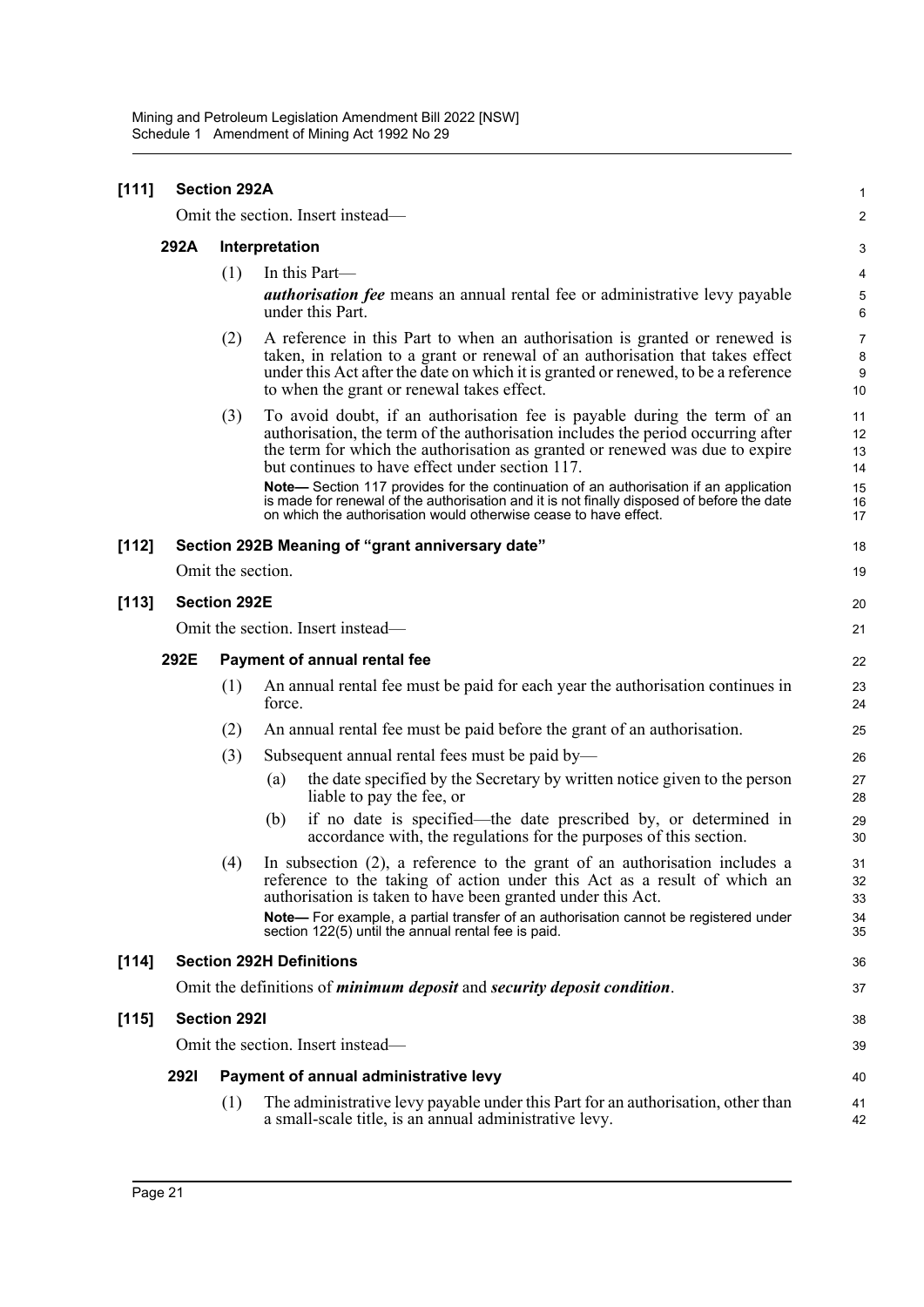|       |                                   | (2)                  | An annual administrative levy must be paid for each year the authorisation<br>continues in force.                                                                                                                           |                                                      |  |  |  |  |
|-------|-----------------------------------|----------------------|-----------------------------------------------------------------------------------------------------------------------------------------------------------------------------------------------------------------------------|------------------------------------------------------|--|--|--|--|
|       |                                   | (3)                  | An annual administrative levy must be paid before the grant of an<br>authorisation.                                                                                                                                         | $\ensuremath{\mathsf{3}}$<br>$\overline{\mathbf{4}}$ |  |  |  |  |
|       |                                   | (4)                  | Subsequent annual administrative levies must be paid by—                                                                                                                                                                    | 5                                                    |  |  |  |  |
|       |                                   |                      | the date specified by the Secretary by written notice given to the person<br>(a)<br>liable to pay the fee, or                                                                                                               | 6<br>$\overline{7}$                                  |  |  |  |  |
|       |                                   |                      | if no date is specified—the date prescribed by, or determined in<br>(b)<br>accordance with, the regulations for the purposes of this section.                                                                               | 8<br>9                                               |  |  |  |  |
|       |                                   | (5)                  | In subsection $(3)$ , a reference to the granting of an authorisation includes a<br>reference to the taking of action under this Act as a result of which an<br>authorisation is taken to have been granted under this Act. | 10<br>11<br>12                                       |  |  |  |  |
|       |                                   |                      | Note- For example, a partial transfer of an authorisation cannot be registered under<br>section 122(5) until the administrative levy is paid.                                                                               | 13<br>14                                             |  |  |  |  |
| [116] |                                   | <b>Section 292K</b>  |                                                                                                                                                                                                                             | 15                                                   |  |  |  |  |
|       |                                   |                      | Omit the section. Insert instead—                                                                                                                                                                                           | 16                                                   |  |  |  |  |
|       | 292K                              |                      | Amount of annual administrative levy                                                                                                                                                                                        | 17                                                   |  |  |  |  |
|       |                                   |                      | The amount of an annual administrative levy is the amount calculated in<br>accordance with the regulations.                                                                                                                 | 18<br>19                                             |  |  |  |  |
| [117] |                                   |                      | Section 292L Minimum amount of annual administrative levy                                                                                                                                                                   | 20                                                   |  |  |  |  |
|       |                                   | Omit the section.    |                                                                                                                                                                                                                             | 21                                                   |  |  |  |  |
| [118] |                                   | <b>Section 292M</b>  |                                                                                                                                                                                                                             | 22                                                   |  |  |  |  |
|       | Omit the section. Insert instead— |                      |                                                                                                                                                                                                                             |                                                      |  |  |  |  |
|       | 292M                              |                      | Amount of term administrative levy                                                                                                                                                                                          | 24                                                   |  |  |  |  |
|       |                                   |                      | The amount of a term administrative levy is the amount calculated in<br>accordance with the regulations.                                                                                                                    | 25<br>26                                             |  |  |  |  |
| [119] |                                   |                      | <b>Section 292R Late payment fee</b>                                                                                                                                                                                        | 27                                                   |  |  |  |  |
|       |                                   |                      | Omit section 292R(1). Insert instead—                                                                                                                                                                                       | 28                                                   |  |  |  |  |
|       |                                   | (1)                  | If an authorisation fee is not paid within the period required under this Part, the<br>Secretary may charge a late payment fee calculated in accordance with the<br>regulations.                                            | 29<br>30<br>31                                       |  |  |  |  |
| [120] |                                   | <b>Section 292RA</b> |                                                                                                                                                                                                                             | 32                                                   |  |  |  |  |
|       |                                   |                      | Insert after section 292R-                                                                                                                                                                                                  | 33                                                   |  |  |  |  |
|       | <b>292RA</b>                      |                      | Consultation before regulations regarding fees are made                                                                                                                                                                     | 34                                                   |  |  |  |  |
|       |                                   |                      | Before recommending the making of a regulation that specifies or varies a<br>method of calculation of a levy or fee under section 292K, 292M or 292R(1),<br>the Minister must ensure that—                                  | 35<br>36<br>37                                       |  |  |  |  |
|       |                                   |                      | a notice is published in the way specified by the regulations to bring it<br>(a)<br>to the attention of the public—<br>stating the objects of the proposed regulation, and                                                  | 38<br>39                                             |  |  |  |  |
|       |                                   |                      | (i)<br>advising where a copy of the regulation may be obtained or<br>(i)<br>inspected, and                                                                                                                                  | 40<br>41<br>42                                       |  |  |  |  |
|       |                                   |                      |                                                                                                                                                                                                                             |                                                      |  |  |  |  |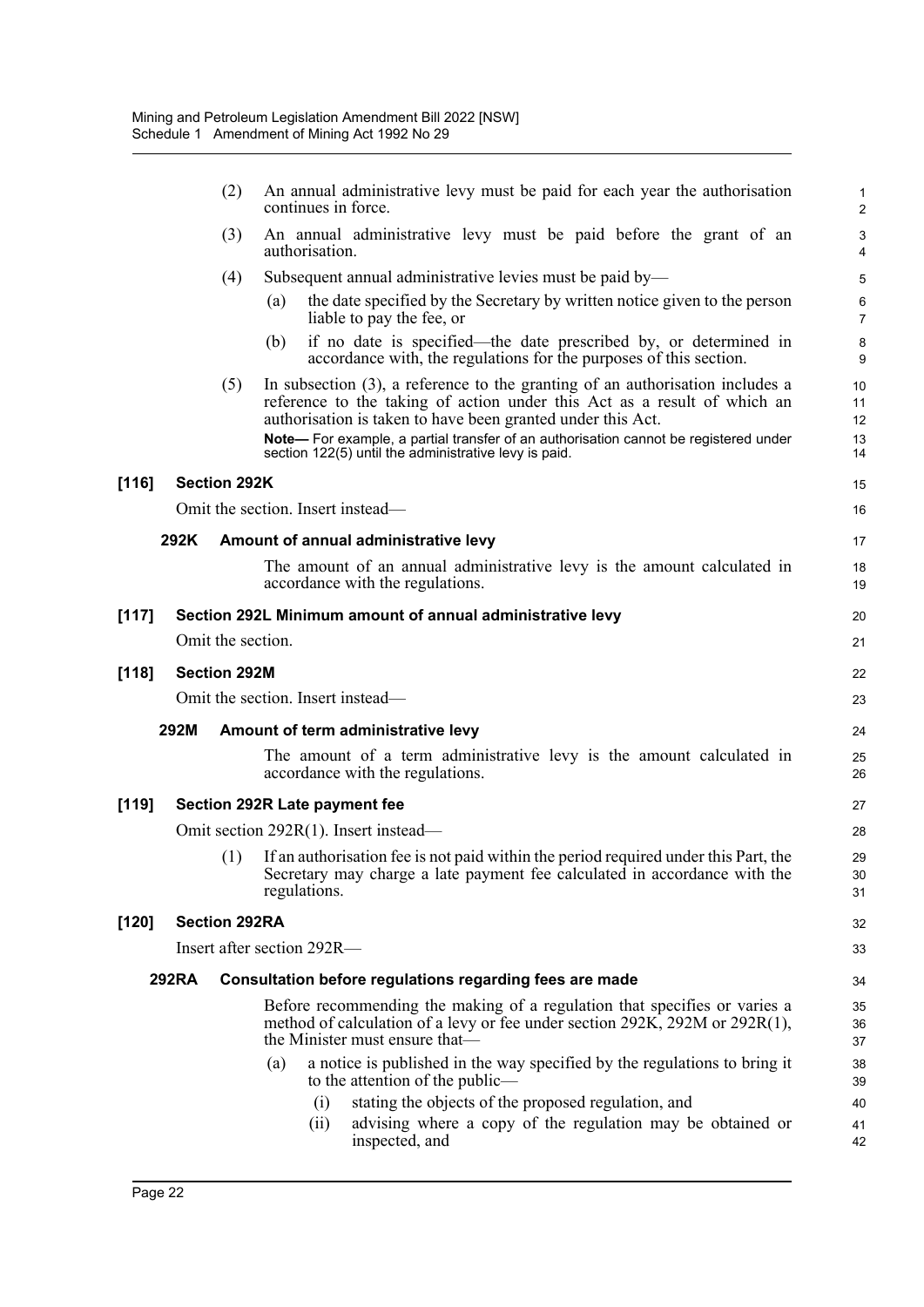|         |              |                                          |     | (iii)                      | inviting comments and submissions within a specified period, but<br>not less than 28 days from publication of the notice, and                                                                                                                                                                            | 1<br>$\overline{c}$  |  |  |
|---------|--------------|------------------------------------------|-----|----------------------------|----------------------------------------------------------------------------------------------------------------------------------------------------------------------------------------------------------------------------------------------------------------------------------------------------------|----------------------|--|--|
|         |              |                                          | (b) |                            | comments and submissions received within the period specified by the<br>notice are considered.                                                                                                                                                                                                           | 3<br>4               |  |  |
| [121]   |              |                                          |     |                            | Section 292S Effect of cancellation or suspension                                                                                                                                                                                                                                                        | 5                    |  |  |
|         |              |                                          |     |                            | Insert "or suspends an activity approval" after "the authorisation" in section 292S(2).                                                                                                                                                                                                                  | 6                    |  |  |
| $[122]$ |              | Part 14AB                                |     |                            |                                                                                                                                                                                                                                                                                                          | 7                    |  |  |
|         |              |                                          |     | Insert after Part 14AA—    |                                                                                                                                                                                                                                                                                                          | 8                    |  |  |
|         |              |                                          |     |                            | <b>Part 14AB Operational allocation charges</b>                                                                                                                                                                                                                                                          | 9                    |  |  |
|         | <b>292SE</b> |                                          |     |                            | Operational allocation charge payable                                                                                                                                                                                                                                                                    | 10                   |  |  |
|         |              |                                          |     |                            | The holder of a mining lease is liable to pay an operational allocation charge<br>to the Secretary on behalf of the Crown if the holder held an exploration<br>licence granted under section 13C for an operational allocation purpose for<br>any part of the land to which the mining lease relates.    | 11<br>12<br>13<br>14 |  |  |
|         | <b>292SF</b> |                                          |     |                            | Amount of operational allocation charge                                                                                                                                                                                                                                                                  |                      |  |  |
|         |              |                                          |     |                            | The amount of an operational allocation charge is the amount calculated in<br>accordance with the regulations.                                                                                                                                                                                           | 16<br>17             |  |  |
|         | <b>292SG</b> | Payment of operational allocation charge |     |                            |                                                                                                                                                                                                                                                                                                          |                      |  |  |
|         |              |                                          |     |                            | The operational allocation charge must be paid at the time or times specified<br>by the regulations.                                                                                                                                                                                                     | 19<br>20             |  |  |
|         | 292SH        | <b>General</b>                           |     |                            |                                                                                                                                                                                                                                                                                                          | 21                   |  |  |
|         |              |                                          |     |                            | Part 14A, Division 5 applies to an operational allocation charge as if it were<br>an authorisation fee.                                                                                                                                                                                                  | 22<br>23             |  |  |
| $[123]$ |              | Sections 292W-292Y                       |     |                            |                                                                                                                                                                                                                                                                                                          | 24                   |  |  |
|         |              |                                          |     | Insert after section 292V- |                                                                                                                                                                                                                                                                                                          | 25                   |  |  |
|         | <b>292W</b>  | <b>Royalties for Rejuvenation Fund</b>   |     |                            |                                                                                                                                                                                                                                                                                                          |                      |  |  |
|         |              | (1)                                      |     |                            | There is established in the Special Deposits Account a fund called the<br>Royalties for Rejuvenation Fund (the Rejuvenation Fund).                                                                                                                                                                       | 27<br>28             |  |  |
|         |              | (2)                                      |     |                            | The object of the Rejuvenation Fund is to alleviate economic impacts in<br>affected coal mining regions caused by a move away from coal mining by<br>supporting other economic diversification in those regions, including by the<br>funding of infrastructure, services, programs and other activities. | 29<br>30<br>31<br>32 |  |  |
|         |              | (3)                                      |     |                            | The Rejuvenation Fund is to be administered by the Secretary.                                                                                                                                                                                                                                            | 33                   |  |  |
|         |              | (4)                                      |     |                            | There is payable into the Rejuvenation Fund—                                                                                                                                                                                                                                                             | 34                   |  |  |
|         |              |                                          | (a) | and                        | money advanced, if any, by the Treasurer for the Rejuvenation Fund,                                                                                                                                                                                                                                      | 35<br>36             |  |  |
|         |              |                                          | (b) |                            | money appropriated, if any, by Parliament for the purposes of the<br>Rejuvenation Fund, and                                                                                                                                                                                                              | 37<br>38             |  |  |
|         |              |                                          | (c) |                            | other money directed or authorised to be paid into the Rejuvenation<br>Fund by or under this or another Act or law, and                                                                                                                                                                                  | 39<br>40             |  |  |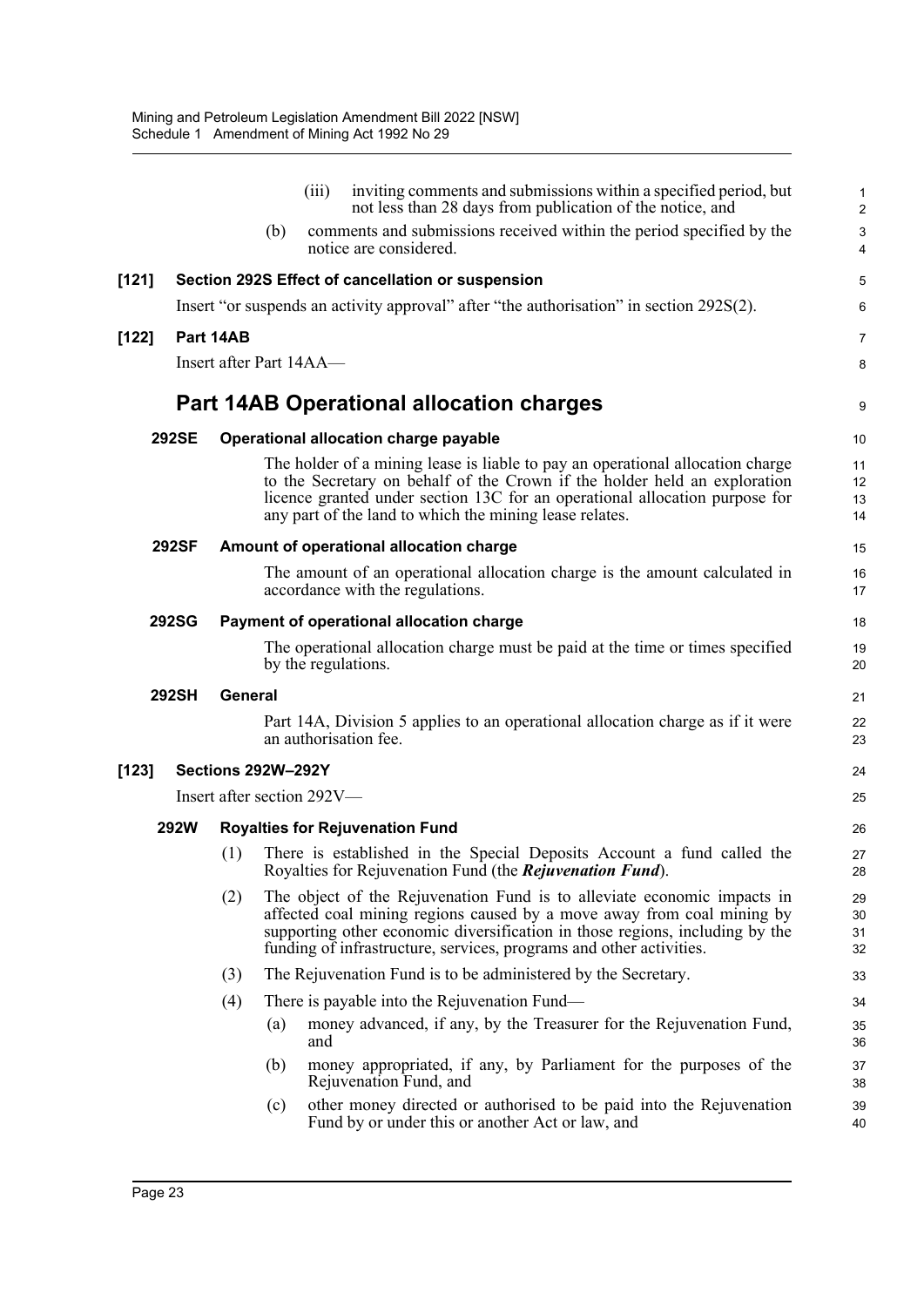|      |                                                                                                                                     | (d)                                                                                                                                                                                                                      | the proceeds from the investment of money in the Rejuvenation Fund.                                                                                                                        | $\mathbf{1}$              |  |  |  |  |  |  |
|------|-------------------------------------------------------------------------------------------------------------------------------------|--------------------------------------------------------------------------------------------------------------------------------------------------------------------------------------------------------------------------|--------------------------------------------------------------------------------------------------------------------------------------------------------------------------------------------|---------------------------|--|--|--|--|--|--|
|      | (5)                                                                                                                                 |                                                                                                                                                                                                                          | There is payable from the Rejuvenation Fund—                                                                                                                                               | $\overline{2}$            |  |  |  |  |  |  |
|      |                                                                                                                                     | (a)                                                                                                                                                                                                                      | money authorised by the Minister to promote the object of the<br>Rejuvenation Fund, but only if the Minister has considered—                                                               | 3<br>$\overline{4}$       |  |  |  |  |  |  |
|      |                                                                                                                                     |                                                                                                                                                                                                                          | advice about the payment given by the Secretary, and<br>(i)                                                                                                                                | $\mathbf 5$               |  |  |  |  |  |  |
|      |                                                                                                                                     |                                                                                                                                                                                                                          | advice and recommendations given by an Expert Panel if<br>(ii)<br>requested by the Minister, and                                                                                           | $\,6\,$<br>$\overline{7}$ |  |  |  |  |  |  |
|      |                                                                                                                                     | (b)                                                                                                                                                                                                                      | money required to meet the administrative expenses related to the<br>Rejuvenation Fund, and                                                                                                | 8<br>9                    |  |  |  |  |  |  |
|      |                                                                                                                                     | (c)                                                                                                                                                                                                                      | money authorised or required to be paid from the Rejuvenation Fund by<br>or under this or another Act or law.                                                                              | 10<br>11                  |  |  |  |  |  |  |
|      | (6)                                                                                                                                 |                                                                                                                                                                                                                          | The Secretary may invest money in the Rejuvenation Fund—                                                                                                                                   | 12                        |  |  |  |  |  |  |
|      |                                                                                                                                     | (a)                                                                                                                                                                                                                      | if the Department is a GSF agency for the purposes of the <i>Government</i><br>Sector Finance Act 2018, Part 6—in a way the Department is permitted<br>to invest money under that Part, or | 13<br>14<br>15            |  |  |  |  |  |  |
|      |                                                                                                                                     | (b)                                                                                                                                                                                                                      | if the Department is not a GSF agency for the purposes of the<br>Government Sector Finance Act 2018, Part 6—in a way approved by the<br>Treasurer.                                         | 16<br>17<br>18            |  |  |  |  |  |  |
|      | (7)                                                                                                                                 | The annual report of the Department must include details of the amounts paid<br>from the Rejuvenation Fund during the financial year to which the report<br>relates and the purposes for which those payments were made. |                                                                                                                                                                                            |                           |  |  |  |  |  |  |
|      | (8)                                                                                                                                 | In this section-                                                                                                                                                                                                         |                                                                                                                                                                                            |                           |  |  |  |  |  |  |
|      |                                                                                                                                     | affected coal mining region means an area of the State prescribed by the<br>regulations for the purposes of this section.                                                                                                |                                                                                                                                                                                            |                           |  |  |  |  |  |  |
|      | (9)                                                                                                                                 |                                                                                                                                                                                                                          | The Minister must not recommend the making of a regulation under<br>subsection $(8)$ unless the Minister is satisfied that the area to be prescribed—                                      | 25<br>26                  |  |  |  |  |  |  |
|      |                                                                                                                                     | (a)                                                                                                                                                                                                                      | relies, or has relied, on coal mining for employment and economic<br>activity, and                                                                                                         | 27<br>28                  |  |  |  |  |  |  |
|      |                                                                                                                                     | (b)                                                                                                                                                                                                                      | is, or is likely to be, impacted by a transition away from coal mining.                                                                                                                    | 29                        |  |  |  |  |  |  |
| 292X | <b>Royalties for Rejuvenation Expert Panel</b>                                                                                      |                                                                                                                                                                                                                          |                                                                                                                                                                                            |                           |  |  |  |  |  |  |
|      | (1)<br>The Minister may establish 1 or more advisory panels, called a Royalties for<br>Rejuvenation Expert Panel (a <i>Panel</i> ). |                                                                                                                                                                                                                          |                                                                                                                                                                                            |                           |  |  |  |  |  |  |
|      |                                                                                                                                     |                                                                                                                                                                                                                          | (2) A Panel has the following functions-                                                                                                                                                   | 33                        |  |  |  |  |  |  |
|      |                                                                                                                                     | (a)                                                                                                                                                                                                                      | at the request of the Minister, to advise the Minister and make<br>recommendations about payments from the Rejuvenation Fund,                                                              | 34<br>35                  |  |  |  |  |  |  |
|      |                                                                                                                                     | (b)                                                                                                                                                                                                                      | to advise the Minister about other matters, if any, prescribed by the<br>regulations.                                                                                                      | 36<br>37                  |  |  |  |  |  |  |
|      | (3)                                                                                                                                 |                                                                                                                                                                                                                          | Advice given by a Panel is non-binding.                                                                                                                                                    | 38                        |  |  |  |  |  |  |
|      | (4)                                                                                                                                 |                                                                                                                                                                                                                          | The regulations may make provision about the following—                                                                                                                                    | 39                        |  |  |  |  |  |  |
|      |                                                                                                                                     | (a)                                                                                                                                                                                                                      | the constitution of a Panel, including the appointment and removal of<br>members,                                                                                                          | 40<br>41                  |  |  |  |  |  |  |
|      |                                                                                                                                     | (b)                                                                                                                                                                                                                      | the operations of a Panel,                                                                                                                                                                 | 42                        |  |  |  |  |  |  |
|      |                                                                                                                                     | (c)                                                                                                                                                                                                                      | the governance of a Panel, including integrity and probity matters,                                                                                                                        | 43                        |  |  |  |  |  |  |
|      |                                                                                                                                     | (d)                                                                                                                                                                                                                      | the calling of, and procedure at, meetings of a Panel, including methods<br>of holding meetings.                                                                                           | 44<br>45                  |  |  |  |  |  |  |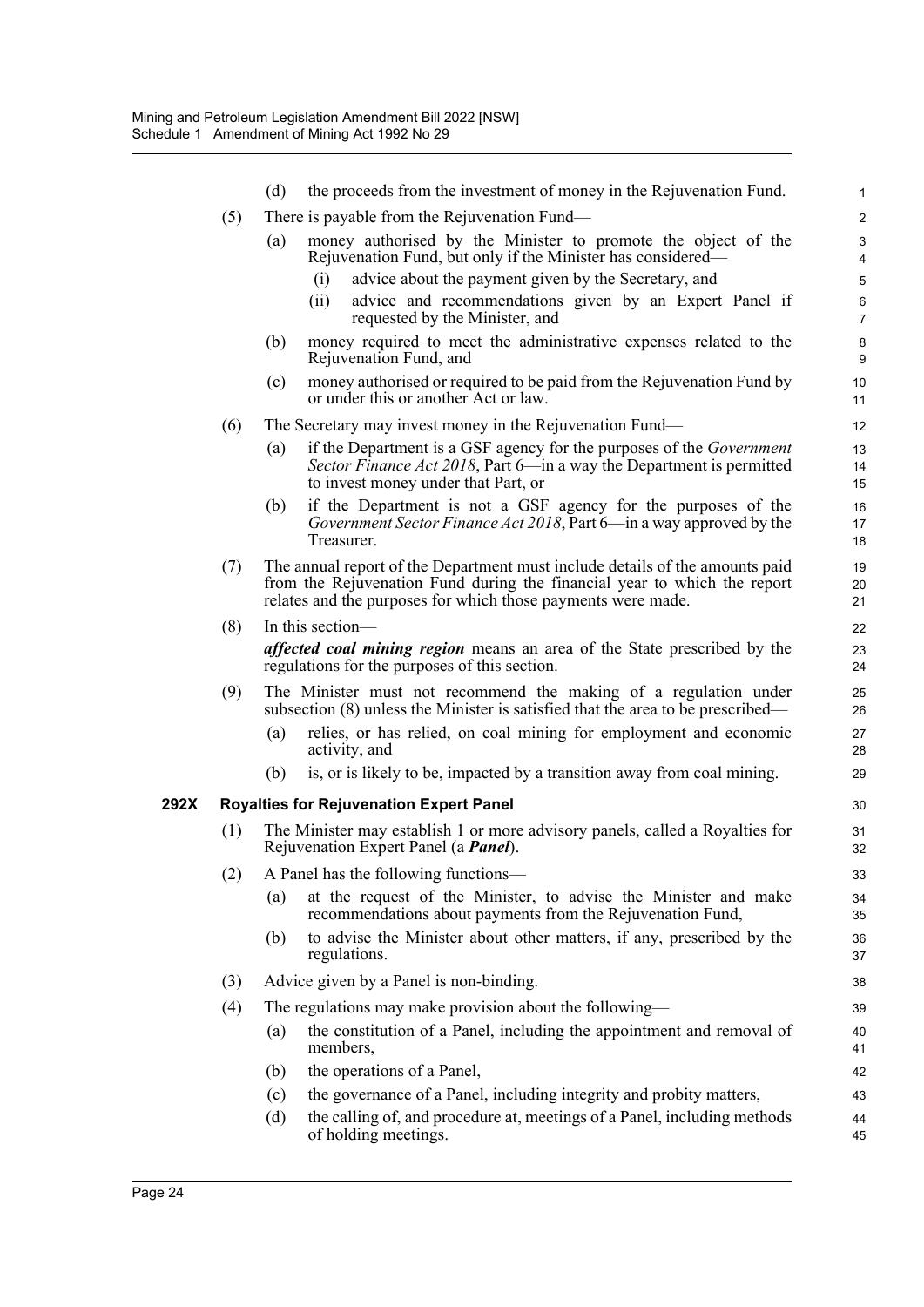|      | (5)                                      | A Panel is subject to the control and direction of the Minister in the exercise<br>of its functions, except in relation to the contents of any advice given by it. |                                                                                                                                                                                                                                                              |                      |  |  |  |  |
|------|------------------------------------------|--------------------------------------------------------------------------------------------------------------------------------------------------------------------|--------------------------------------------------------------------------------------------------------------------------------------------------------------------------------------------------------------------------------------------------------------|----------------------|--|--|--|--|
|      | (6)                                      | A Panel member is entitled to be paid travelling and other allowances as the<br>Minister may from time to time determine for the member.                           |                                                                                                                                                                                                                                                              |                      |  |  |  |  |
| 292Y | <b>Coal Authorities Allocations Fund</b> |                                                                                                                                                                    |                                                                                                                                                                                                                                                              |                      |  |  |  |  |
|      | (1)                                      | There is established in the Special Deposits Account a fund called the Coal<br>Authorities Allocations Fund.                                                       |                                                                                                                                                                                                                                                              |                      |  |  |  |  |
|      | (2)                                      | The Coal Authorities Allocations Fund is to be administered by the Secretary.                                                                                      |                                                                                                                                                                                                                                                              |                      |  |  |  |  |
|      | (3)                                      | There is payable into the Coal Authorities Allocations Fund—                                                                                                       |                                                                                                                                                                                                                                                              |                      |  |  |  |  |
|      |                                          | (a)                                                                                                                                                                | market interest charges payable under section 13C(3C), and                                                                                                                                                                                                   |                      |  |  |  |  |
|      |                                          | (b)                                                                                                                                                                | mandatory participation charges payable under Schedule 1A, clause<br>3A, and                                                                                                                                                                                 |                      |  |  |  |  |
|      |                                          | (c)                                                                                                                                                                | amounts of consideration paid under Schedule 1A, clause 5, and                                                                                                                                                                                               | 13                   |  |  |  |  |
|      |                                          | (d)                                                                                                                                                                | operational allocation charges payable under Part 14AB, and                                                                                                                                                                                                  | 14                   |  |  |  |  |
|      |                                          | (e)                                                                                                                                                                | money advanced, if any, by the Treasurer for the Coal Authorities<br>Allocations Fund, and                                                                                                                                                                   | 15<br>16             |  |  |  |  |
|      |                                          | (f)                                                                                                                                                                | money appropriated, if any, by Parliament for the purposes of the Coal<br>Authorities Allocations Fund, and                                                                                                                                                  | 17<br>18             |  |  |  |  |
|      |                                          | (g)                                                                                                                                                                | other money directed or authorised to be paid into the Coal Authorities<br>Allocations Fund by or under this or another Act, and                                                                                                                             | 19<br>20             |  |  |  |  |
|      |                                          | (g)                                                                                                                                                                | the proceeds from the investment of money in the Coal Authorities<br>Allocations Fund.                                                                                                                                                                       | 21<br>22             |  |  |  |  |
|      | (4)                                      | There is payable from the Coal Authorities Allocations Fund—                                                                                                       |                                                                                                                                                                                                                                                              |                      |  |  |  |  |
|      |                                          | (a)                                                                                                                                                                | amounts authorised by the Secretary for the purposes of the following—                                                                                                                                                                                       | 24                   |  |  |  |  |
|      |                                          |                                                                                                                                                                    | acquisition of data related to the State's coal resources and the<br>(i)<br>analysis and assessment of the data, including drilling, coal<br>quality analysis, geological mapping, surveying and resource<br>modelling,                                      | 25<br>26<br>27<br>28 |  |  |  |  |
|      |                                          |                                                                                                                                                                    | other related activities, if any, prescribed by the regulations<br>(ii)<br>related to coal resource data acquisition, analysis and assessment,                                                                                                               | 29<br>30             |  |  |  |  |
|      |                                          |                                                                                                                                                                    | the administration of Parts 3–8, 11, 12A and 18 and Schedules<br>(iii)<br>1A-2 in relation to coal, and                                                                                                                                                      | 31<br>32             |  |  |  |  |
|      |                                          |                                                                                                                                                                    | (b) administrative expenses incurred in relation to the Coal Authorities<br>Allocations Fund, including administrative expenses incurred in<br>relation to the collection and recovery of amounts payable into the Coal<br>Authorities Allocations Fund, and | 33<br>34<br>35<br>36 |  |  |  |  |
|      |                                          | (c)                                                                                                                                                                | other amounts authorised or required by or under this or another Act to<br>be paid from the Coal Authorities Allocations Fund.                                                                                                                               | 37<br>38             |  |  |  |  |
|      | (5)                                      | The Minister may invest money in the Coal Authorities Allocations Fund—                                                                                            |                                                                                                                                                                                                                                                              |                      |  |  |  |  |
|      |                                          | (a)                                                                                                                                                                | if the Department is a GSF agency for the purposes of the <i>Government</i><br><i>Sector Finance Act 2018</i> , Part 6—in a way the Department is permitted<br>to invest money under that Part, or                                                           | 40<br>41<br>42       |  |  |  |  |
|      |                                          | (b)                                                                                                                                                                | if the Department is not a GSF agency for the purposes of the<br>Government Sector Finance Act 2018, Part 6—in a way approved by the<br>Treasurer.                                                                                                           | 43<br>44<br>45       |  |  |  |  |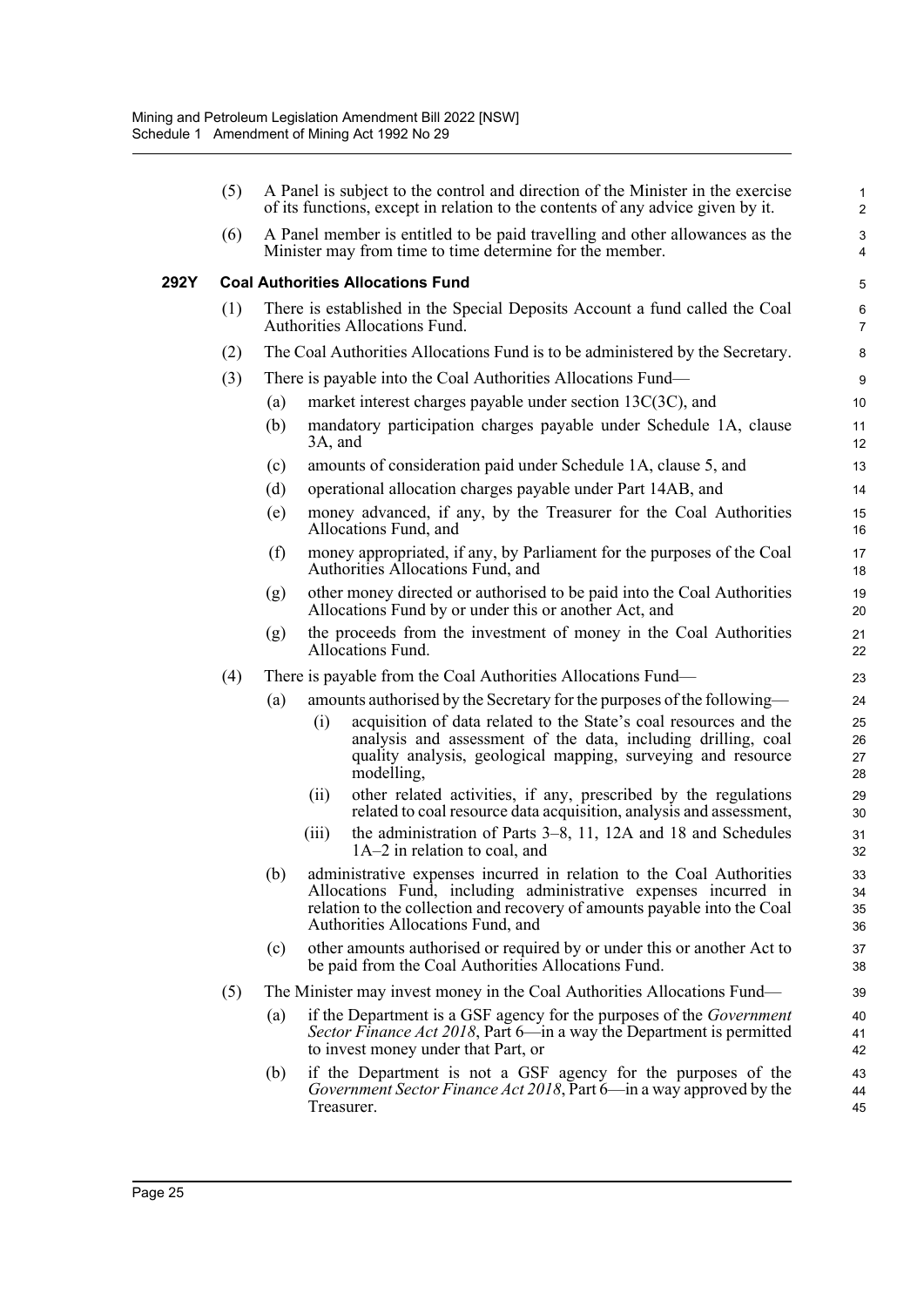|         |                                                                                         | (6)                  |      | The annual report of the Department must include details of the amounts paid<br>from the Coal Authorities Allocations Fund during the financial year to which<br>the report relates and the purposes for which those payments were made. | 1<br>$\overline{\mathbf{c}}$<br>3 |  |  |
|---------|-----------------------------------------------------------------------------------------|----------------------|------|------------------------------------------------------------------------------------------------------------------------------------------------------------------------------------------------------------------------------------------|-----------------------------------|--|--|
| $[124]$ |                                                                                         | Section 363, heading |      |                                                                                                                                                                                                                                          | 4                                 |  |  |
|         |                                                                                         |                      |      | Omit ", Secretary or mining registrar".                                                                                                                                                                                                  | 5                                 |  |  |
|         |                                                                                         |                      |      | Insert instead "or Secretary".                                                                                                                                                                                                           | 6                                 |  |  |
| [125]   | Section 363(2A)                                                                         |                      |      |                                                                                                                                                                                                                                          |                                   |  |  |
|         | Omit the subsection.                                                                    |                      |      |                                                                                                                                                                                                                                          |                                   |  |  |
| $[126]$ | Section 364 Minister or official not to be interested in authority or small-scale title |                      |      |                                                                                                                                                                                                                                          |                                   |  |  |
|         | Omit section 364(2). Insert instead—                                                    |                      |      |                                                                                                                                                                                                                                          |                                   |  |  |
|         |                                                                                         | (2)                  |      | This section does not prevent the Secretary from being the holder, on behalf of<br>the Crown, of an authorisation.                                                                                                                       | 11<br>12                          |  |  |
| $[127]$ | <b>Section 365A Exchange of information</b>                                             |                      |      |                                                                                                                                                                                                                                          |                                   |  |  |
|         |                                                                                         |                      |      | Omit section 365A(2)(b). Insert instead—                                                                                                                                                                                                 | 14                                |  |  |
|         |                                                                                         |                      | (b)  | to determine whether to cancel, revoke or vary an authorisation that is<br>granted, made or given under that legislation, or                                                                                                             | 15<br>16                          |  |  |
|         |                                                                                         |                      | (b1) | to determine whether to suspend a condition of, or operations under, an<br>authorisation that is granted, made or given under that legislation, or                                                                                       | 17<br>18                          |  |  |
|         |                                                                                         |                      | (b2) | to determine whether to cancel, revoke, suspend or vary an activity<br>approval or other approval, or an exemption or declaration, that is<br>granted, made or given under that legislation, or                                          | 19<br>20<br>21                    |  |  |
|         |                                                                                         |                      | (b3) | to determine whether to make a decision under Part 18, Division 2, or                                                                                                                                                                    | 22                                |  |  |
| $[128]$ | <b>Section 366 Mining divisions</b>                                                     |                      |      |                                                                                                                                                                                                                                          |                                   |  |  |
|         | Omit section $366(2)$ .                                                                 |                      |      |                                                                                                                                                                                                                                          |                                   |  |  |
| $[129]$ | <b>Section 376</b>                                                                      |                      |      |                                                                                                                                                                                                                                          |                                   |  |  |
|         | Insert before section 377-                                                              |                      |      |                                                                                                                                                                                                                                          |                                   |  |  |
|         | 376<br><b>Crown authorisations</b>                                                      |                      |      |                                                                                                                                                                                                                                          |                                   |  |  |
|         |                                                                                         | (1)                  |      | The Secretary may apply on behalf of the Crown for an authorisation (a Crown<br><i>authorisation</i> ).                                                                                                                                  | 28<br>29                          |  |  |
|         |                                                                                         | (2)                  |      | The regulations may make provision for or about the following—                                                                                                                                                                           | 30                                |  |  |
|         |                                                                                         |                      | (a)  | requirements about applications made by the Secretary for Crown<br>authorisations,                                                                                                                                                       | 31<br>32                          |  |  |
|         |                                                                                         |                      | (b)  | requirements for prospecting, mining and other activities conducted<br>under a Crown authorisation,                                                                                                                                      | 33<br>34                          |  |  |
|         |                                                                                         |                      | (c)  | rights conferred on the holder of the Crown authorisation.                                                                                                                                                                               | 35                                |  |  |
|         |                                                                                         | (3)                  |      | The rights conferred under other provisions of this Act on the holder of a<br>Crown authorisation are subject to the requirements of the regulations under<br>this section.                                                              | 36<br>37<br>38                    |  |  |
| [130]   | <b>Section 378A Obstruction</b>                                                         |                      |      |                                                                                                                                                                                                                                          |                                   |  |  |
|         | Insert ", assault, threaten, intimidate" after "hinder".                                |                      |      |                                                                                                                                                                                                                                          |                                   |  |  |
|         |                                                                                         |                      |      |                                                                                                                                                                                                                                          |                                   |  |  |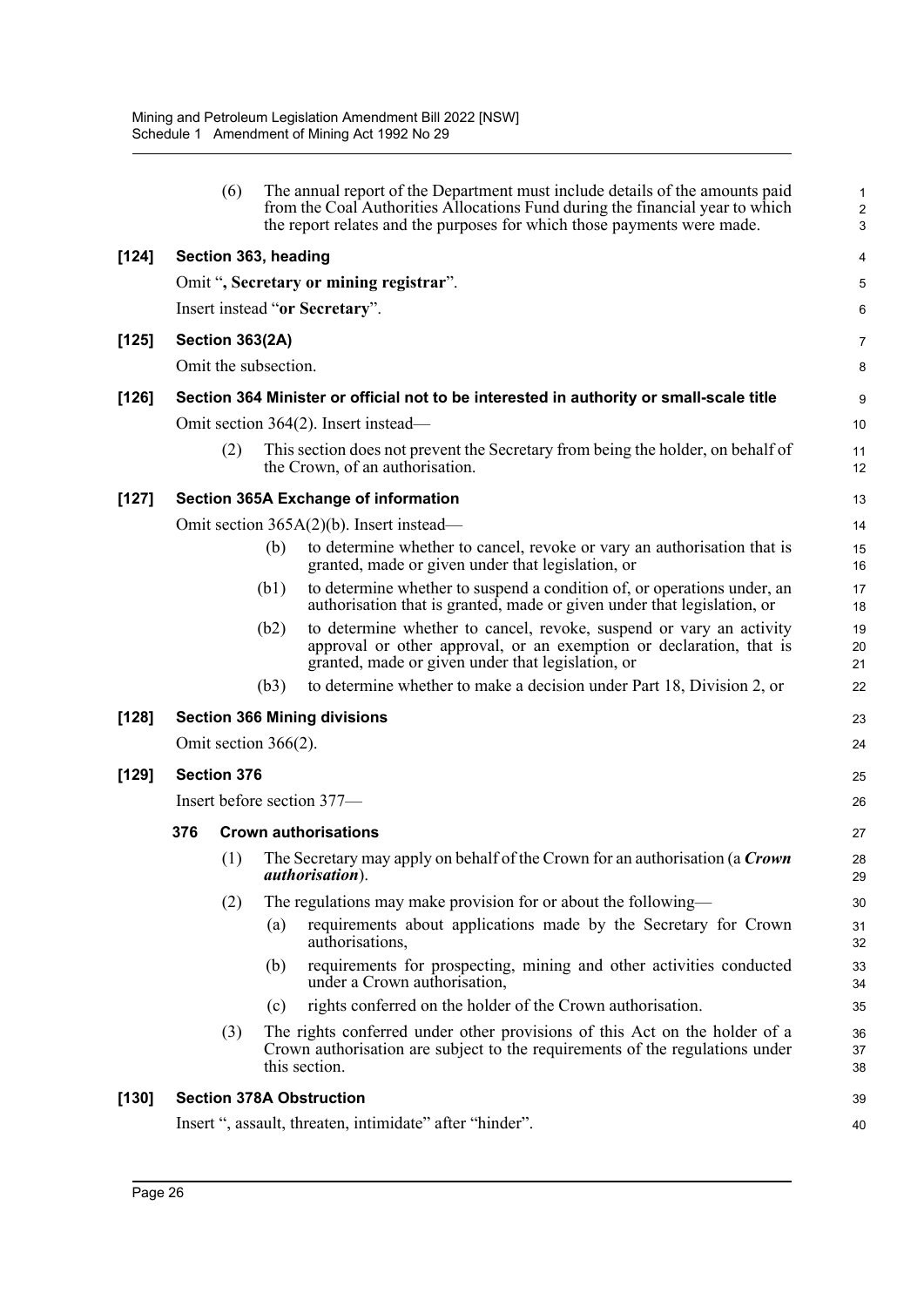| [131]   | Section 378I Time within which summary proceedings may be commenced      |                                     |      |                                                                                                                                                                                                                      |                              |  |  |  |
|---------|--------------------------------------------------------------------------|-------------------------------------|------|----------------------------------------------------------------------------------------------------------------------------------------------------------------------------------------------------------------------|------------------------------|--|--|--|
|         | Omit "or 378D" wherever occurring in section $378I(1)(a)$ and $(2)(a)$ . |                                     |      |                                                                                                                                                                                                                      |                              |  |  |  |
|         | Insert instead ", 378D, 378F or 378FA".                                  |                                     |      |                                                                                                                                                                                                                      |                              |  |  |  |
| $[132]$ | Section 378I(1)(a1)                                                      |                                     |      |                                                                                                                                                                                                                      |                              |  |  |  |
|         | Insert after section $378I(1)(a)$ —                                      |                                     |      |                                                                                                                                                                                                                      |                              |  |  |  |
|         |                                                                          |                                     | (a1) | in the case of an offence under section 378C—within but not later than<br>2 years after the date on which the offence is alleged to have been<br>committed, or                                                       | $\,6$<br>$\overline{7}$<br>8 |  |  |  |
| [133]   |                                                                          | Section 378I(2)(a1)                 |      |                                                                                                                                                                                                                      |                              |  |  |  |
|         |                                                                          | Insert after section $378I(2)(a)$ — |      |                                                                                                                                                                                                                      |                              |  |  |  |
|         | (a1)                                                                     |                                     |      | in the case of an offence under section 378C—within but not later than<br>2 years after the date on which evidence of the alleged offence first<br>came to the attention of an inspector, or                         | 11<br>12<br>13               |  |  |  |
| [134]   |                                                                          |                                     |      | Part 18, Division 1, heading                                                                                                                                                                                         | 14                           |  |  |  |
|         |                                                                          |                                     |      | Insert after Part 18, heading—                                                                                                                                                                                       | 15                           |  |  |  |
|         | <b>Division 1</b>                                                        |                                     |      | <b>General</b>                                                                                                                                                                                                       | 16                           |  |  |  |
| $[135]$ | <b>Section 379AB</b>                                                     |                                     |      |                                                                                                                                                                                                                      |                              |  |  |  |
|         | Insert after section 379AA—                                              |                                     |      |                                                                                                                                                                                                                      |                              |  |  |  |
|         | 379AB                                                                    |                                     |      | Coal the property of the Crown                                                                                                                                                                                       | 19                           |  |  |  |
|         |                                                                          | (1)                                 |      | All coal that, but for the <i>Coal Acquisition Act 1981</i> , would be vested in—                                                                                                                                    | 20                           |  |  |  |
|         |                                                                          |                                     | (a)  | an instrumentality or agency of the Crown, or                                                                                                                                                                        | 21                           |  |  |  |
|         |                                                                          |                                     | (b)  | any person other than the Crown,                                                                                                                                                                                     | 22                           |  |  |  |
|         |                                                                          |                                     |      | is vested in the Crown freed and discharged from all trusts, leases, licences,<br>obligations, estates, interests and contracts.                                                                                     | 23<br>24                     |  |  |  |
|         |                                                                          | (2)                                 |      | This clause does not apply to coal granted under the Coal Ownership<br>(Restitution) Act 1990.                                                                                                                       | 25<br>26                     |  |  |  |
|         | (3)                                                                      |                                     |      | The reference in subsection (1) to leases does not include, and is to be taken<br>never to have included, a reference to coal leases within the meaning of the<br>Coal Mining Act 1973.                              | 27<br>28<br>29               |  |  |  |
|         |                                                                          | (4)                                 |      | The provisions of this clause have effect despite anything contained in the<br>Real Property Act 1900, section 42.                                                                                                   | 30<br>31                     |  |  |  |
|         |                                                                          | (5)                                 |      | Subclauses $(1)$ – $(4)$ re-enact, with minor modifications, the <i>Coal Acquisition</i><br>Act 1981, section 5 and are transferred provisions to which the Interpretation<br><i>Act 1987</i> , section 30A applies. | 32<br>33<br>34               |  |  |  |
| [136]   | Section 380AA Restrictions on planning applications for coal mining      |                                     |      |                                                                                                                                                                                                                      |                              |  |  |  |
|         |                                                                          |                                     |      | Omit the note from clause 380AA(1). Insert instead—                                                                                                                                                                  | 36                           |  |  |  |
|         |                                                                          |                                     |      | Note— In this Act, development consent means a development consent under the<br>Environmental Planning and Assessment Act 1979, Part 4 or an approval under that<br>Act, Part 3A or Division 5.2.                    | 37<br>38<br>39               |  |  |  |
|         |                                                                          |                                     |      |                                                                                                                                                                                                                      |                              |  |  |  |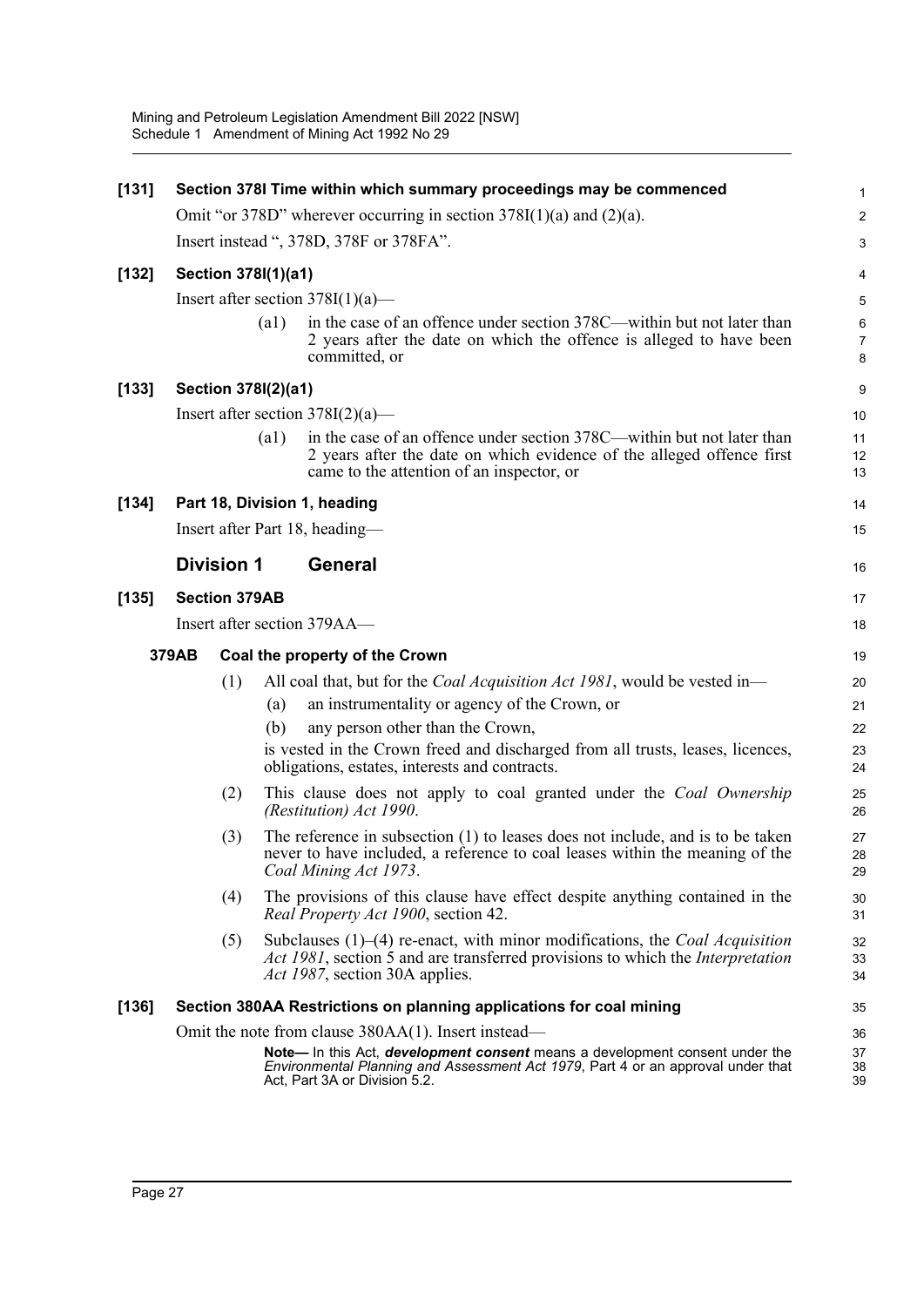| $[137]$ | Section 380A Fit and proper person consideration in making certain decisions about<br>mining rights |                                                                   |                                                                                                          |                                                                                                                                                                                                                                    |                |  |  |  |
|---------|-----------------------------------------------------------------------------------------------------|-------------------------------------------------------------------|----------------------------------------------------------------------------------------------------------|------------------------------------------------------------------------------------------------------------------------------------------------------------------------------------------------------------------------------------|----------------|--|--|--|
|         |                                                                                                     | Omit the section.                                                 |                                                                                                          |                                                                                                                                                                                                                                    |                |  |  |  |
| [138]   | Section 381, heading                                                                                |                                                                   |                                                                                                          |                                                                                                                                                                                                                                    |                |  |  |  |
|         |                                                                                                     | Omit "epis". Insert instead "environmental planning instruments". |                                                                                                          |                                                                                                                                                                                                                                    |                |  |  |  |
| [139]   |                                                                                                     | <b>Section 381B</b><br>Insert after section 381A-                 |                                                                                                          |                                                                                                                                                                                                                                    |                |  |  |  |
|         |                                                                                                     |                                                                   |                                                                                                          |                                                                                                                                                                                                                                    |                |  |  |  |
|         | 381B<br>Incomplete applications                                                                     |                                                                   |                                                                                                          |                                                                                                                                                                                                                                    |                |  |  |  |
|         |                                                                                                     | (1)                                                               | A decision-maker may reject an application under this Act on either or both of<br>the following grounds- |                                                                                                                                                                                                                                    |                |  |  |  |
|         |                                                                                                     |                                                                   | (a)                                                                                                      | the applicant has not paid a fee or levy payable in connection with the<br>application within the period, if any, prescribed by the regulations,                                                                                   | 11<br>12       |  |  |  |
|         |                                                                                                     |                                                                   | (b)                                                                                                      | the applicant has not lodged information required by the regulations to<br>accompany the application within the period, if any, prescribed by the<br>regulations or a longer period specified by the decision-maker.               | 13<br>14<br>15 |  |  |  |
|         |                                                                                                     | (2)                                                               |                                                                                                          | To avoid doubt-                                                                                                                                                                                                                    | 16             |  |  |  |
|         |                                                                                                     |                                                                   | (a)                                                                                                      | an application rejected under this section is taken never to have been<br>made, and                                                                                                                                                | 17<br>18       |  |  |  |
|         |                                                                                                     |                                                                   | (b)                                                                                                      | the decision-maker is not required to notify the applicant before the<br>rejection.                                                                                                                                                | 19<br>20       |  |  |  |
| $[140]$ |                                                                                                     | <b>Section 382</b>                                                |                                                                                                          |                                                                                                                                                                                                                                    |                |  |  |  |
|         |                                                                                                     | Omit the section. Insert instead—                                 |                                                                                                          |                                                                                                                                                                                                                                    |                |  |  |  |
|         | 382                                                                                                 |                                                                   | Applications, tenders and giving of documents and information generally                                  |                                                                                                                                                                                                                                    |                |  |  |  |
|         |                                                                                                     | (1)                                                               |                                                                                                          | An application or tender under this Act must be made in an approved form.                                                                                                                                                          | 24             |  |  |  |
|         |                                                                                                     | (2)                                                               |                                                                                                          | If an approved form is required to be completed in a specified way, the form<br>is not completed unless the form is completed in the specified way.                                                                                | 25<br>26       |  |  |  |
|         |                                                                                                     | (3)                                                               |                                                                                                          | If an approved form requires specified information to be included in or<br>submitted with the form, the form is not completed unless the specified<br>information is included in or submitted with the form.                       | 27<br>28<br>29 |  |  |  |
|         |                                                                                                     | (4)                                                               |                                                                                                          | An application, tender or prescribed document, thing or information, required<br>or authorised under this Act to be given to a person, must be given in the way,<br>and within the periods, prescribed by the regulations, if any. | 30<br>31<br>32 |  |  |  |
|         |                                                                                                     | (5)                                                               |                                                                                                          | In this section-<br><i>prescribed document, thing or information</i> means a document, thing or<br>information prescribed by the regulations for the purposes of this section.                                                     | 33<br>34<br>35 |  |  |  |
| [141]   |                                                                                                     |                                                                   |                                                                                                          | Section 382A, heading                                                                                                                                                                                                              | 36             |  |  |  |
|         |                                                                                                     |                                                                   |                                                                                                          | Insert "and charges" after "fees"                                                                                                                                                                                                  | 37             |  |  |  |
| $[142]$ |                                                                                                     | Section 382A(1)                                                   |                                                                                                          |                                                                                                                                                                                                                                    |                |  |  |  |
|         |                                                                                                     | Insert "or charge" after "fee" wherever occurring.                |                                                                                                          |                                                                                                                                                                                                                                    |                |  |  |  |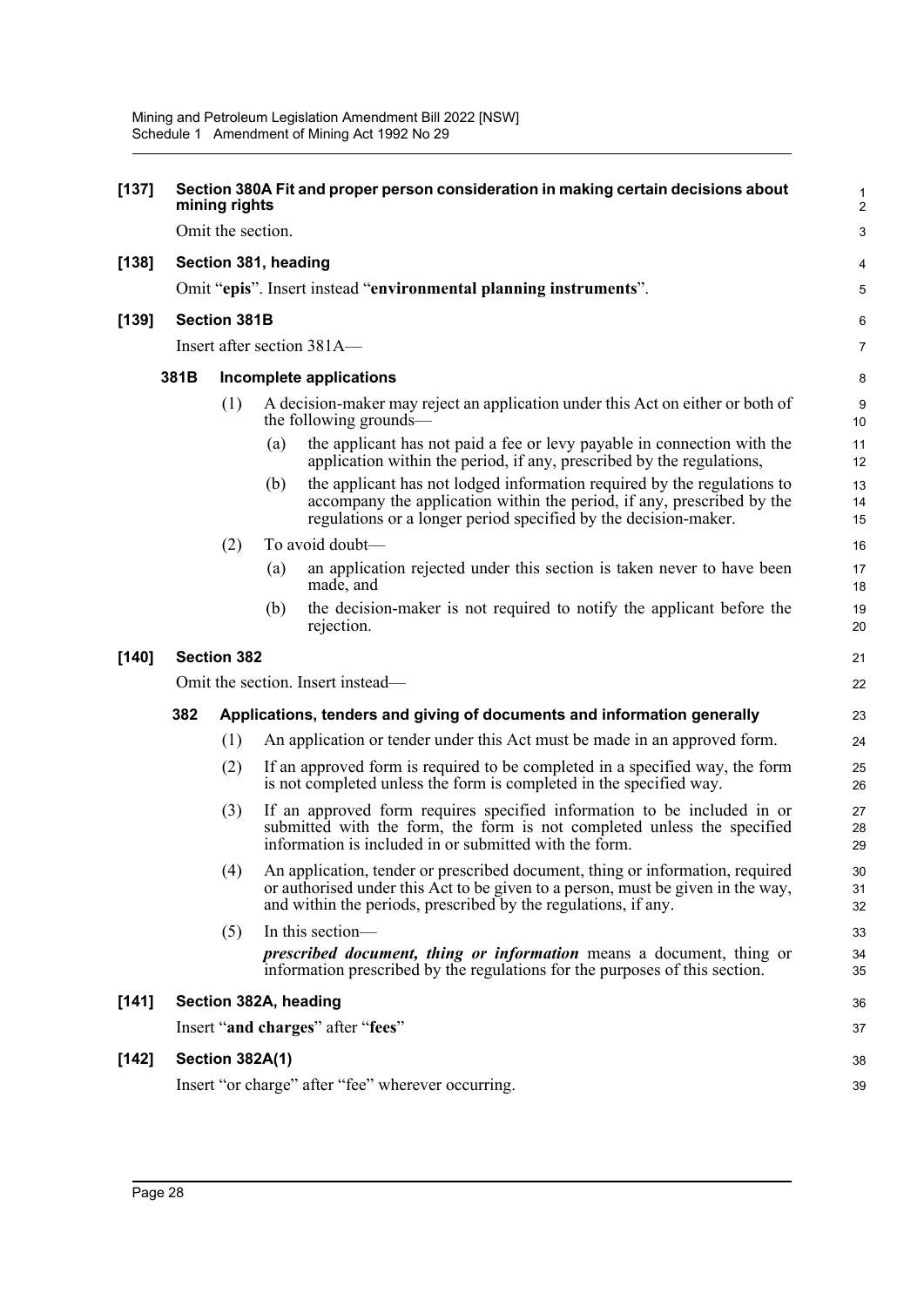| $[143]$ | Section 382A(2)                            |                           |     |                                                                                                                                                                                                                                               |                               |  |  |
|---------|--------------------------------------------|---------------------------|-----|-----------------------------------------------------------------------------------------------------------------------------------------------------------------------------------------------------------------------------------------------|-------------------------------|--|--|
|         |                                            |                           |     | Insert "and charges" after "fees".                                                                                                                                                                                                            | 2                             |  |  |
| $[144]$ |                                            | <b>Section 382B</b>       |     |                                                                                                                                                                                                                                               | 3                             |  |  |
|         |                                            |                           |     | Insert after section 382A—                                                                                                                                                                                                                    | 4                             |  |  |
|         | 382B                                       |                           |     | <b>Amendment of applications</b>                                                                                                                                                                                                              | 5                             |  |  |
|         |                                            | (1)                       |     | The following applications, and information or documents accompanying<br>applications, may, with the consent of the decision-maker, be amended by the<br>applicant at any time before the decision-maker decides the relevant<br>application- | 6<br>$\overline{7}$<br>8<br>9 |  |  |
|         |                                            |                           | (a) | an application for an authorisation,                                                                                                                                                                                                          | 10                            |  |  |
|         |                                            |                           | (b) | an application for the renewal of an authorisation,                                                                                                                                                                                           | 11                            |  |  |
|         |                                            |                           | (c) | an application for approval of the transfer of an authorisation,                                                                                                                                                                              | 12                            |  |  |
|         |                                            |                           | (d) | an application for the registration of a sublease or the renewal or<br>variation of the registration,                                                                                                                                         | 13<br>14                      |  |  |
|         |                                            |                           | (e) | an application prescribed by the regulations,                                                                                                                                                                                                 | 15                            |  |  |
|         |                                            |                           | (f) | information or a document accompanying an application referred to in<br>paragraphs $(a)$ - $(e)$ , including a proposed work program required to<br>accompany an application.                                                                 | 16<br>17<br>18                |  |  |
|         |                                            | (2)                       |     | An application under this section must be made in a way approved by the<br>Secretary.                                                                                                                                                         | 19<br>20                      |  |  |
|         |                                            | (3)                       |     | The decision-maker must give written notice to the applicant confirming the<br>amendment of an application, information or document and the date on which<br>it was amended.                                                                  | 21<br>22<br>23                |  |  |
|         |                                            | (4)                       |     | The amendment of an application, information or document does not entitle<br>the applicant to a refund or reduction of an application fee.                                                                                                    | 24<br>25                      |  |  |
| $[145]$ |                                            |                           |     | <b>Section 383 Service of documents</b>                                                                                                                                                                                                       | 26                            |  |  |
|         |                                            |                           |     | Omit "issued or given to a person, or may be" from section 383(1).                                                                                                                                                                            | 27                            |  |  |
| [146]   |                                            | Section 383(1)(f) and (g) |     |                                                                                                                                                                                                                                               |                               |  |  |
|         | Insert at the end of section $383(1)(e)$ — |                           |     |                                                                                                                                                                                                                                               |                               |  |  |
|         |                                            |                           |     | , or                                                                                                                                                                                                                                          | 30                            |  |  |
|         |                                            |                           | (f) | by another method of electronic communication if the person has<br>consented to the service of documents by the method, or                                                                                                                    | 31<br>32                      |  |  |
|         |                                            |                           | (g) | by another method authorised by the regulations for the service of<br>documents of that kind.                                                                                                                                                 | 33<br>34                      |  |  |
| [147]   |                                            | Section 383(8) and (9)    |     |                                                                                                                                                                                                                                               | 35                            |  |  |
|         |                                            |                           |     | Omit section 383(8). Insert instead—                                                                                                                                                                                                          | 36                            |  |  |
|         |                                            | (8)                       |     | Nothing in this section affects the operation of a law or of the rules of a court<br>authorising a document to be served on a person by another method.                                                                                       | 37<br>38                      |  |  |
|         |                                            | (9)                       |     | In this section, <i>serve</i> includes issue, give or send.                                                                                                                                                                                   | 39                            |  |  |
| $[148]$ |                                            |                           |     | <b>Section 387B Extraterritorial application</b>                                                                                                                                                                                              | 40                            |  |  |
|         | Insert "direction or" before "notice".     |                           |     |                                                                                                                                                                                                                                               |                               |  |  |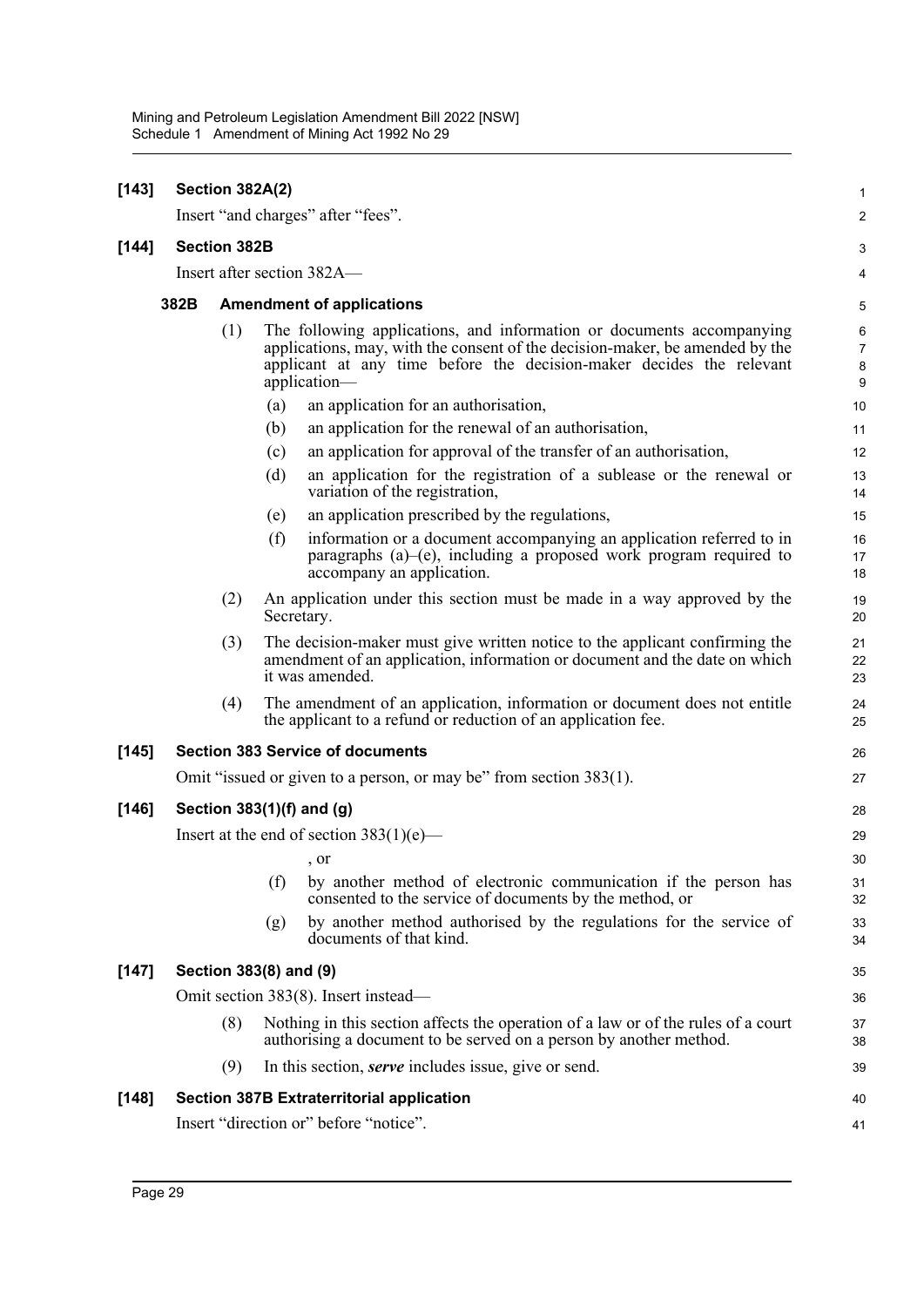| $[149]$ |                           |                     |                     | Section 387C, heading                                                                                                                                                                                                     | 1              |  |  |
|---------|---------------------------|---------------------|---------------------|---------------------------------------------------------------------------------------------------------------------------------------------------------------------------------------------------------------------------|----------------|--|--|
|         |                           | Omit "minor".       |                     |                                                                                                                                                                                                                           | 2              |  |  |
| $[150]$ |                           |                     | Section 387C(1)(e)  |                                                                                                                                                                                                                           | 3              |  |  |
|         |                           |                     |                     | Insert at the end of section $387C(1)(d)$ —                                                                                                                                                                               | 4              |  |  |
|         |                           |                     |                     | , or                                                                                                                                                                                                                      | 5              |  |  |
|         |                           |                     | (e)                 | that is specified by the regulations.                                                                                                                                                                                     | 6              |  |  |
| [151]   |                           | <b>Section 389A</b> |                     |                                                                                                                                                                                                                           | 7              |  |  |
|         |                           |                     |                     | Insert after section 389-                                                                                                                                                                                                 | 8              |  |  |
|         | 389A                      |                     |                     | <b>Review of Royalties for Rejuvenation Fund</b>                                                                                                                                                                          | 9              |  |  |
|         |                           | (1)                 |                     | The Secretary is to review sections 292W and 292X to determine whether the<br>policy objectives of the provisions remain valid and whether the terms of the<br>provisions remain appropriate for securing the objectives. | 10<br>11<br>12 |  |  |
|         |                           | (2)                 |                     | The review is to be undertaken as soon as possible after the period of 3 years<br>from the commencement of the provisions.                                                                                                | 13<br>14       |  |  |
|         |                           | (3)                 |                     | A report on the outcome of the review is to be provided to the Minister as soon<br>as practicable after the review is undertaken.                                                                                         | 15<br>16       |  |  |
| $[152]$ |                           |                     | Part 18, Division 2 |                                                                                                                                                                                                                           | 17             |  |  |
|         | Insert after section 391- |                     |                     |                                                                                                                                                                                                                           |                |  |  |
|         |                           | <b>Division 2</b>   |                     | Declarations about persons not fit and proper                                                                                                                                                                             | 19             |  |  |
|         |                           |                     |                     |                                                                                                                                                                                                                           |                |  |  |
|         | 392                       |                     | Interpretation      |                                                                                                                                                                                                                           | 20             |  |  |
|         |                           | (1)                 |                     | In this Division—                                                                                                                                                                                                         | 21             |  |  |
|         |                           |                     |                     | <i>authorisation</i> does not include an environmental assessment permit under<br>section 252.                                                                                                                            | 22<br>23       |  |  |
|         |                           |                     |                     | decision includes declaration.                                                                                                                                                                                            | 24             |  |  |
|         |                           |                     | person.             | <i>decision-maker</i> , for a decision under this Division, means the decision-maker<br>in relation to the authorisation that makes the person concerned a relevant                                                       | 25<br>26<br>27 |  |  |
|         |                           |                     |                     | declared person-see section 393.                                                                                                                                                                                          | 28             |  |  |
|         |                           |                     |                     | <i>relevant person</i> means the following—                                                                                                                                                                               | 29             |  |  |
|         |                           |                     | (a)                 | a person who is or was a holder of an authorisation,                                                                                                                                                                      | 30             |  |  |
|         |                           |                     | (b)                 | a person who is or was an applicant for an authorisation,                                                                                                                                                                 | 31             |  |  |
|         |                           |                     | (c)                 | a person who is a proposed transferee under an application to transfer<br>an authorisation,                                                                                                                               | 32<br>33       |  |  |
|         |                           |                     | (d)                 | a person who is or was associated with an authorisation or activity<br>approval.                                                                                                                                          | 34<br>35       |  |  |
|         |                           |                     |                     | specified decision, in relation to an authorisation, means the following-                                                                                                                                                 | 36             |  |  |
|         |                           |                     | (a)                 | a decision to reject an application to grant or renew the authorisation to<br>a declared person,                                                                                                                          | 37<br>38       |  |  |
|         |                           |                     | (b)                 | a decision to reject an application to transfer the authorisation to a<br>declared person,                                                                                                                                | 39<br>40       |  |  |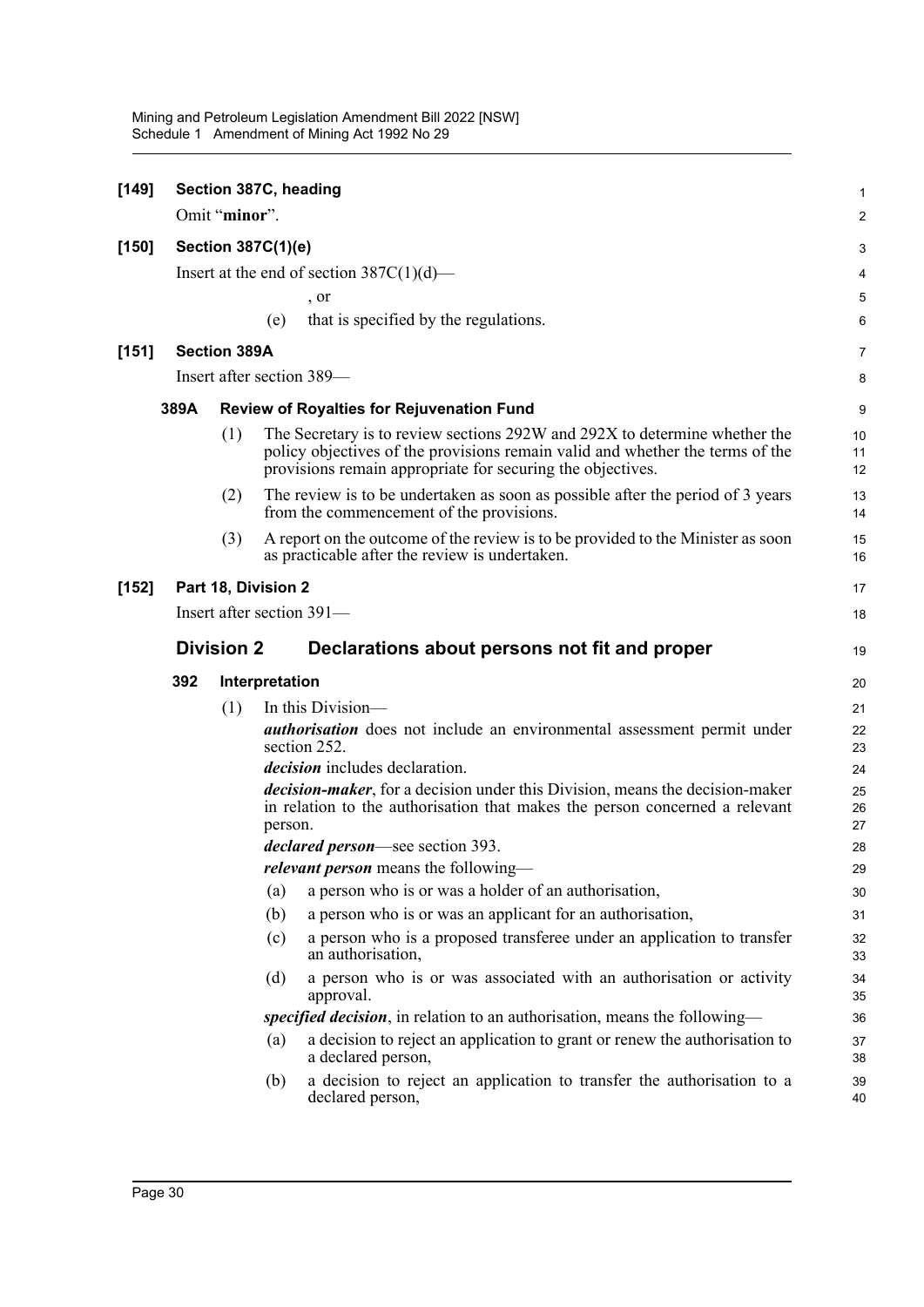|     |     | (c)                                                                                                                                                                                                                                                                                     | a decision to cancel the authorisation or to suspend a condition of, or<br>operations under, the authorisation, in whole or in part, if held by a<br>declared person,                                                                      | $\mathbf{1}$<br>$\overline{2}$<br>3 |  |  |  |  |
|-----|-----|-----------------------------------------------------------------------------------------------------------------------------------------------------------------------------------------------------------------------------------------------------------------------------------------|--------------------------------------------------------------------------------------------------------------------------------------------------------------------------------------------------------------------------------------------|-------------------------------------|--|--|--|--|
|     |     | (d)                                                                                                                                                                                                                                                                                     | a decision to suspend an activity approval related to an authorisation<br>held by a declared person,                                                                                                                                       | 4<br>5                              |  |  |  |  |
|     |     | (e)                                                                                                                                                                                                                                                                                     | a decision to restrict operations under an authorisation held by a<br>declared person by the imposition or variation of conditions of an<br>authorisation.                                                                                 | 6<br>7<br>8                         |  |  |  |  |
|     | (2) |                                                                                                                                                                                                                                                                                         | In this Division, a person is <i>associated with an authorisation or activity</i><br><i>approval</i> if, in the opinion of the decision-maker, the person—                                                                                 | 9<br>10                             |  |  |  |  |
|     |     | (a)                                                                                                                                                                                                                                                                                     | has or had an arrangement, whether formal or informal, that gives or<br>gave the person the capacity to determine the outcome of financial or<br>operating decisions about activities under the authorisation or activity<br>approval, or  | 11<br>12<br>13<br>14                |  |  |  |  |
|     |     | (b)                                                                                                                                                                                                                                                                                     | holds or has held office as a director of a body corporate that gives or<br>gave the person the capacity to determine the outcome of financial or<br>operating decisions about activities under the authorisation or activity<br>approval. | 15<br>16<br>17<br>18                |  |  |  |  |
|     |     |                                                                                                                                                                                                                                                                                         | Note-A director of a body corporate includes any person involved in the<br>management of the affairs of the body corporate—see the Dictionary.                                                                                             | 19<br>20                            |  |  |  |  |
| 393 |     | Declarations that certain persons are not fit and proper persons for<br>authorisations                                                                                                                                                                                                  |                                                                                                                                                                                                                                            |                                     |  |  |  |  |
|     | (1) | If the decision-maker is satisfied that a relevant person is not a fit and proper<br>person, the decision-maker may, by written order given to the person, declare<br>that the person is not a fit and proper person (a <i>declared person</i> ).                                       |                                                                                                                                                                                                                                            |                                     |  |  |  |  |
|     | (2) | The decision-maker may make a declaration at any time, including at the<br>request of the Minister or on the decision-maker's own initiative.                                                                                                                                           |                                                                                                                                                                                                                                            |                                     |  |  |  |  |
|     | (3) |                                                                                                                                                                                                                                                                                         | The decision-maker may, without limiting other matters that can be taken into<br>consideration, take into consideration matters specified by the regulations for<br>the following purposes—                                                | 28<br>29<br>30                      |  |  |  |  |
|     |     | (a)                                                                                                                                                                                                                                                                                     | deciding whether a person is or is not a fit and proper person,                                                                                                                                                                            | 31                                  |  |  |  |  |
|     |     | (b)                                                                                                                                                                                                                                                                                     | deciding whether to make a declaration.                                                                                                                                                                                                    | 32                                  |  |  |  |  |
| 394 |     |                                                                                                                                                                                                                                                                                         | Decisions about declared persons and associated authorisations                                                                                                                                                                             | 33                                  |  |  |  |  |
|     |     | (1) The decision-maker, in relation to an authorisation for which the declared<br>person is the holder, applicant or proposed transferee, may make a specified<br>decision in relation to the authorisation.                                                                            |                                                                                                                                                                                                                                            |                                     |  |  |  |  |
|     | (2) | The decision-maker may, by order given to a declared person, at the time the<br>decision-maker makes a declaration, or within 6 months after making a<br>declaration or a longer period as agreed between the decision-maker and the<br>declared person, do 1 or more of the following— |                                                                                                                                                                                                                                            |                                     |  |  |  |  |
|     |     | (a)                                                                                                                                                                                                                                                                                     | caution or reprimand the declared person,                                                                                                                                                                                                  | 41                                  |  |  |  |  |
|     |     | (b)                                                                                                                                                                                                                                                                                     | disqualify the declared person from making applications for the grant,<br>renewal or transfer of authorisations for a specified period or an<br>indefinite period,                                                                         | 42<br>43<br>44                      |  |  |  |  |
|     |     | (c)                                                                                                                                                                                                                                                                                     | impose or vary a condition of an authorisation or an activity approval,<br>but only if the declared person is associated with the authorisation or<br>activity approval,                                                                   | 45<br>46<br>47                      |  |  |  |  |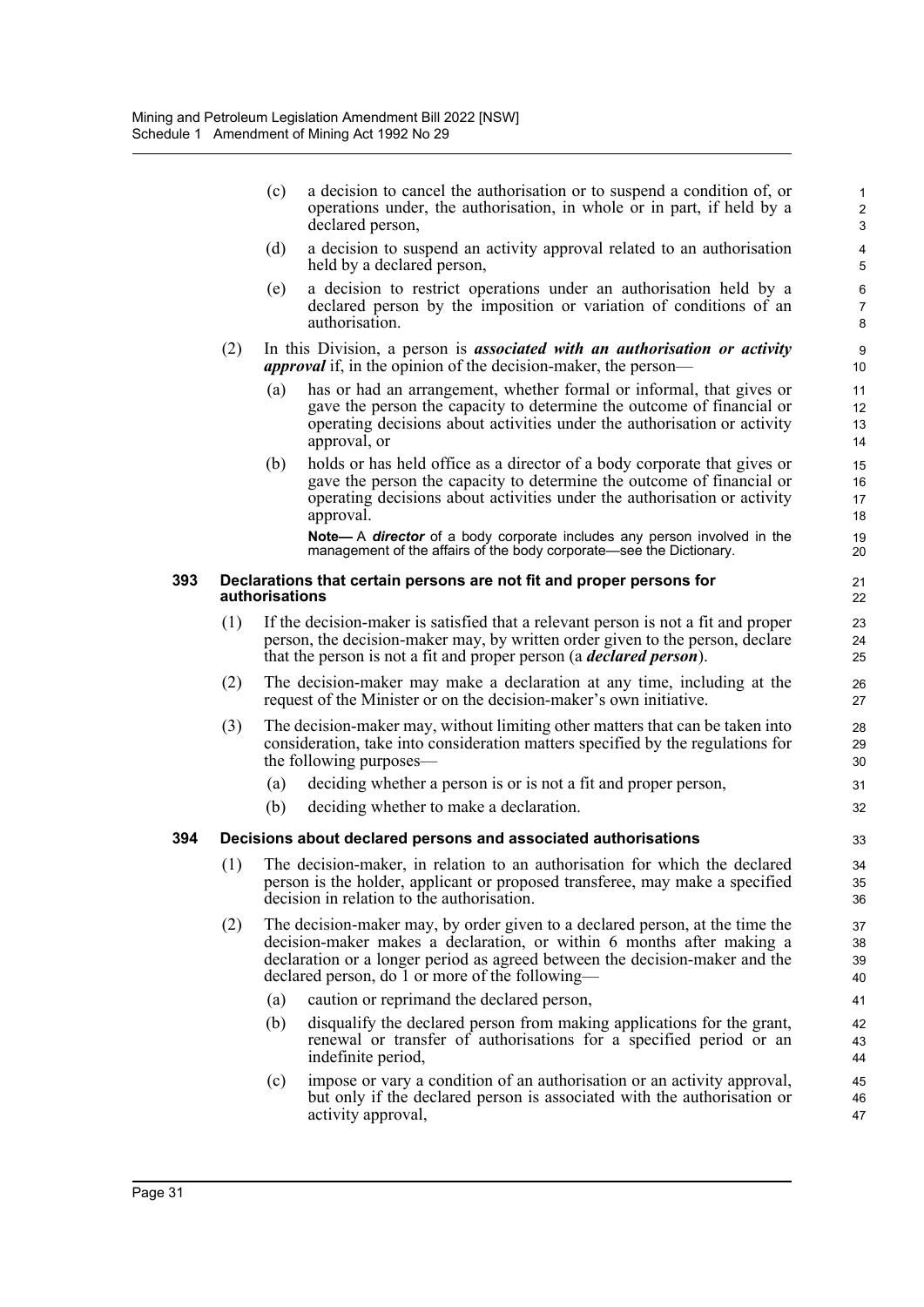|     |     | direct the declared person to do or refrain from doing a thing specified<br>(d)<br>in the direction in relation to the following—                                                                                                                                                                                             | $\mathbf{1}$<br>$\overline{2}$      |  |  |  |  |  |
|-----|-----|-------------------------------------------------------------------------------------------------------------------------------------------------------------------------------------------------------------------------------------------------------------------------------------------------------------------------------|-------------------------------------|--|--|--|--|--|
|     |     | authorisations and applications for or in relation to<br>(i)<br>authorisations,                                                                                                                                                                                                                                               | 3<br>4                              |  |  |  |  |  |
|     |     | mining and prospecting,<br>(ii)                                                                                                                                                                                                                                                                                               | 5                                   |  |  |  |  |  |
|     |     | take another action specified by the regulations.<br>(e)                                                                                                                                                                                                                                                                      | 6                                   |  |  |  |  |  |
|     | (3) | An application made by a person disqualified under subsection $(2)(b)$ is<br>invalid and must be rejected by a decision-maker.                                                                                                                                                                                                | $\overline{7}$<br>8                 |  |  |  |  |  |
|     | (4) | A condition imposed or varied under subsection $(2)(c)$ is taken to have been<br>imposed or varied by the relevant decision-maker.                                                                                                                                                                                            | $\boldsymbol{9}$<br>10 <sup>°</sup> |  |  |  |  |  |
|     | (5) | A person must not contravene a direction under subsection $(2)(d)$ .<br>Maximum penalty—                                                                                                                                                                                                                                      | 11<br>12                            |  |  |  |  |  |
|     |     | for a corporation— $10,000$ penalty units, and, for a continuing offence,<br>(a)<br>a further penalty of 1,000 penalty units for each day the offence<br>continues, or                                                                                                                                                        | 13<br>14<br>15                      |  |  |  |  |  |
|     |     | for an individual—2,000 penalty units, and, for a continuing offence, a<br>(b)<br>further penalty of 200 penalty units for each day the offence continues.                                                                                                                                                                    | 16<br>17                            |  |  |  |  |  |
| 395 |     | <b>Review of decisions</b>                                                                                                                                                                                                                                                                                                    | 18                                  |  |  |  |  |  |
|     | (1) | A declared person who is aggrieved by a decision under this Division may<br>apply to the Land and Environment Court for a review of the decision.                                                                                                                                                                             | 19<br>20                            |  |  |  |  |  |
|     | (2) | A review by the Land and Environment Court is to be a redetermination of the<br>decision, and the Court may consider fresh material or material in addition to,<br>or in substitution for, the material considered by the decision-maker in the<br>determination of the question.                                             |                                     |  |  |  |  |  |
|     | (3) | An application under subsection $(1)$ —                                                                                                                                                                                                                                                                                       | 25                                  |  |  |  |  |  |
|     |     | must be made within 30 days of the declared person being given the<br>(a)<br>decision or a longer period allowed by the Court, and                                                                                                                                                                                            | 26<br>27                            |  |  |  |  |  |
|     |     | does not stay the operation of a decision, unless the Court otherwise<br>(b)<br>orders.                                                                                                                                                                                                                                       | 28<br>29                            |  |  |  |  |  |
| 396 |     | <b>Miscellaneous</b>                                                                                                                                                                                                                                                                                                          | 30                                  |  |  |  |  |  |
|     | (1) | The grant, renewal or transfer of a mining lease may be refused under this<br>Division even if-                                                                                                                                                                                                                               |                                     |  |  |  |  |  |
|     |     | the mining lease is necessary for the carrying out of State significant<br>(a)<br>development authorised by a development consent, despite the Planning<br>Act, section 4.42, or                                                                                                                                              | 33<br>34<br>35                      |  |  |  |  |  |
|     |     | the mining lease is necessary for the carrying out of approved State<br>(b)<br>significant infrastructure under the Planning Act, Division 5.2 despite<br>the Planning Act, section 5.24, or                                                                                                                                  | 36<br>37<br>38                      |  |  |  |  |  |
|     |     | the mining lease is necessary for the carrying out of a transitional Part<br>(c)<br>3A project under the <i>Environmental Planning and Assessment (Savings,</i><br>Transitional and Other Provisions) Regulation 2017, Schedule 2,<br>despite the Planning Act, section 75V as continued and modified by that<br>Schedule, or | 39<br>40<br>41<br>42<br>43          |  |  |  |  |  |
|     |     | (d)<br>the Planning Act, section 4.47 or 4.50 would otherwise prevent that<br>refusal.                                                                                                                                                                                                                                        | 44<br>45                            |  |  |  |  |  |
|     |     |                                                                                                                                                                                                                                                                                                                               |                                     |  |  |  |  |  |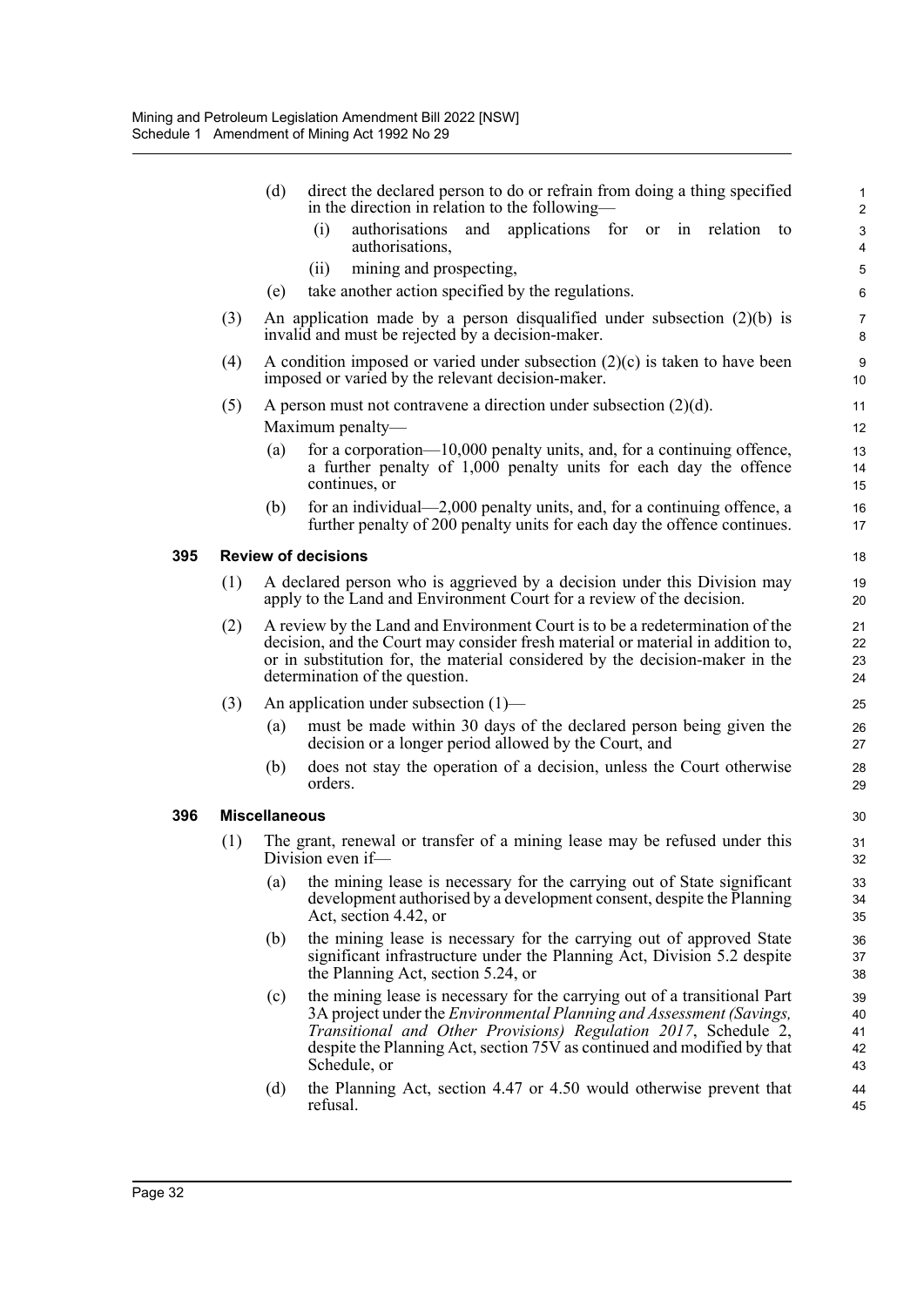|         |     | (2)                                                                                                                             |     | The regulations may extend the application of a provision of this Act to a<br>decision under this Division, with or without modification.                                                                    | $\mathbf{1}$<br>$\overline{2}$         |
|---------|-----|---------------------------------------------------------------------------------------------------------------------------------|-----|--------------------------------------------------------------------------------------------------------------------------------------------------------------------------------------------------------------|----------------------------------------|
|         |     | (3)                                                                                                                             |     | Without limiting subsection $(2)$ —                                                                                                                                                                          | 3                                      |
|         |     |                                                                                                                                 | (a) | sections $126$ and $127(1)$ extend to a specified decision under this<br>Division to cancel an authorisation, and                                                                                            | $\overline{\mathbf{4}}$<br>$\mathbf 5$ |
|         |     |                                                                                                                                 | (b) | sections 136 and 137 extend to a specified decision under this Division<br>to cancel, or reject an application for the grant, renewal or transfer of,<br>an authority, and                                   | $\,6\,$<br>$\boldsymbol{7}$<br>8       |
|         |     |                                                                                                                                 | (c) | section $190(5)$ extends to a specified decision under this Division to<br>reject an application for the grant of a mineral claim, and                                                                       | $\boldsymbol{9}$<br>10                 |
|         |     |                                                                                                                                 | (d) | section 204 extends to a specified decision under this Division to cancel<br>a mineral claim, and                                                                                                            | 11<br>12                               |
|         |     |                                                                                                                                 | (e) | section $205(1)$ extends to a specified decision under this Division to<br>cancel a mineral claim, and                                                                                                       | 13<br>14                               |
|         |     |                                                                                                                                 | (f) | section 210B extends to a specified decision under this Division to<br>cancel, or reject an application for the grant, renewal or transfer of, a<br>mineral claim, and                                       | 15<br>16<br>17                         |
|         |     |                                                                                                                                 | (g) | section $228(3)$ extends to a specified decision under this Division to<br>reject an application for the grant of an opal prospecting licence, and                                                           | 18<br>19                               |
|         |     |                                                                                                                                 | (h) | section 234 extends to a specified decision under this Division to cancel<br>an opal prospecting licence, and                                                                                                | 20<br>21                               |
|         |     |                                                                                                                                 | (i) | section 234A extends to a specified decision under this Division to<br>cancel, or reject an application for the grant of an opal prospecting<br>licence.                                                     | 22<br>23<br>24                         |
|         |     | (4)                                                                                                                             |     | The regulations may make provision for the application of this Division to<br>authorisations jointly held by, and applications jointly made by, more than 1<br>person, including dealing with the following— | 25<br>26<br>27                         |
|         |     |                                                                                                                                 | (a) | a decision regarding an authorisation if 1 or more holders, but not all the<br>holders, are declared persons,                                                                                                | 28<br>29                               |
|         |     |                                                                                                                                 | (b) | the transfer of a declared person's holding to another person.                                                                                                                                               | 30                                     |
|         |     | (5)                                                                                                                             |     | In this section—                                                                                                                                                                                             | 31                                     |
|         |     |                                                                                                                                 |     | <b>Planning Act</b> means the <i>Environmental Planning and Assessment Act 1979</i> .                                                                                                                        | 32                                     |
| $[153]$ |     | Part 18, Division 3                                                                                                             |     |                                                                                                                                                                                                              | 33                                     |
|         |     |                                                                                                                                 |     | Insert in appropriate order—                                                                                                                                                                                 | 34                                     |
|         |     | <b>Division 3</b><br>External administration, winding up and deregistration<br>of corporate holders, applicants and transferees |     |                                                                                                                                                                                                              |                                        |
|         | 397 |                                                                                                                                 |     | Notification regarding external administration                                                                                                                                                               | 37                                     |
|         |     | (1)                                                                                                                             |     | This section applies to the following persons—                                                                                                                                                               | 38                                     |
|         |     |                                                                                                                                 | (a) | a holder of an authority,                                                                                                                                                                                    | 39                                     |
|         |     |                                                                                                                                 | (b) | an applicant for an authority,                                                                                                                                                                               | 40                                     |
|         |     |                                                                                                                                 | (c) | for an application to transfer an authority—the proposed transferee.                                                                                                                                         | 41                                     |
|         |     | (2)                                                                                                                             |     | If a person to whom this section applies is a corporation, the person must<br>notify the Secretary in the approved form if any of the following<br>circumstances exist-                                      | 42<br>43<br>44                         |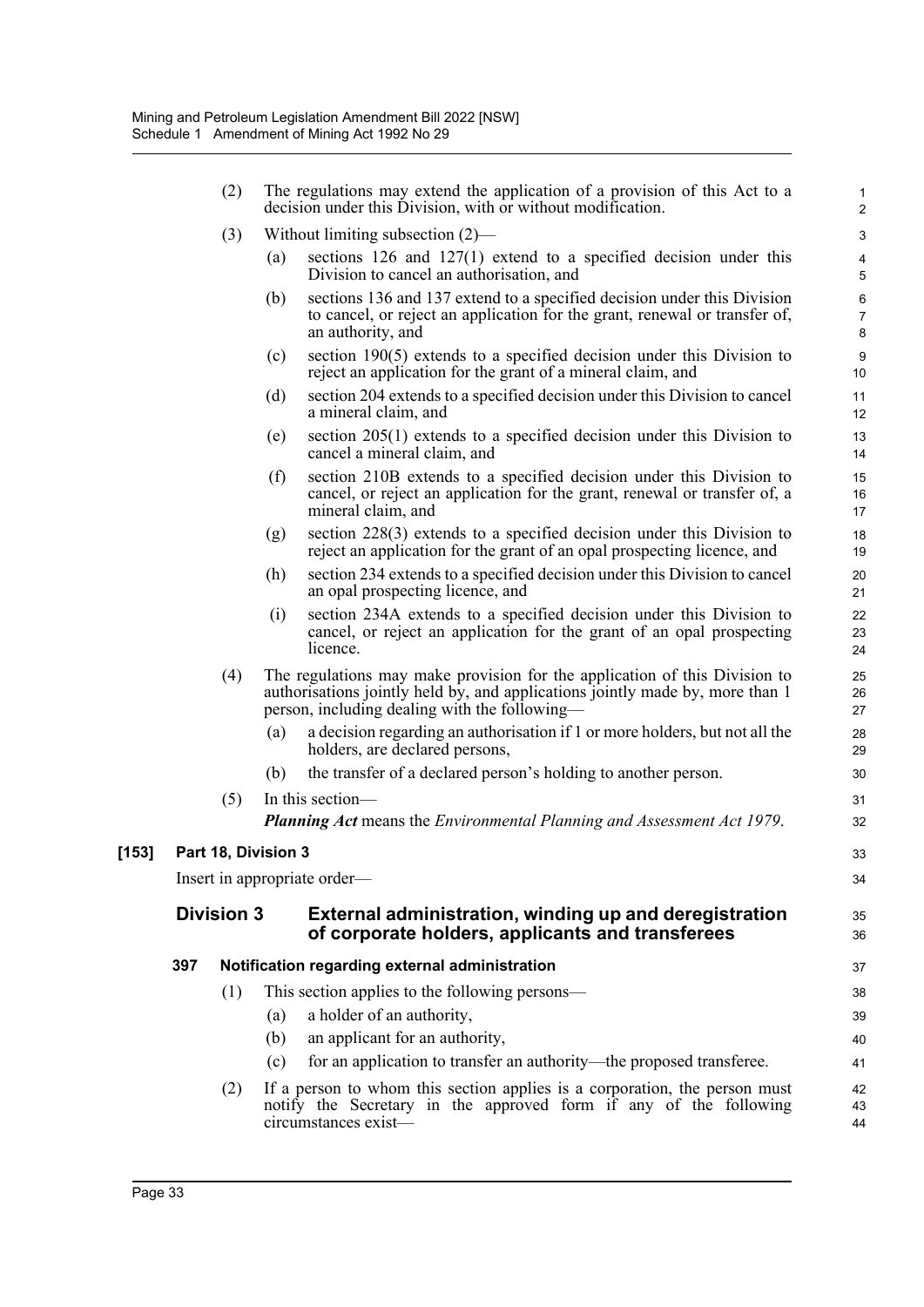|     |     | (a)                                                                                                                                                                                                                                                                                                                                                                     | an external administrator is appointed for the corporation,                                                                                                                                                                                                  | $\mathbf{1}$                                |  |  |
|-----|-----|-------------------------------------------------------------------------------------------------------------------------------------------------------------------------------------------------------------------------------------------------------------------------------------------------------------------------------------------------------------------------|--------------------------------------------------------------------------------------------------------------------------------------------------------------------------------------------------------------------------------------------------------------|---------------------------------------------|--|--|
|     |     | (b)                                                                                                                                                                                                                                                                                                                                                                     | a winding up of the corporation has commenced,                                                                                                                                                                                                               | $\overline{c}$                              |  |  |
|     |     | (c)                                                                                                                                                                                                                                                                                                                                                                     | the person has lodged an application to deregister the corporation,                                                                                                                                                                                          | 3                                           |  |  |
|     |     | (d)                                                                                                                                                                                                                                                                                                                                                                     | the person has received notice of a proposed deregistration of the<br>corporation,                                                                                                                                                                           | $\overline{4}$<br>5                         |  |  |
|     |     | (e)                                                                                                                                                                                                                                                                                                                                                                     | a court has ordered the deregistration of the corporation,                                                                                                                                                                                                   | 6                                           |  |  |
|     |     | (f)                                                                                                                                                                                                                                                                                                                                                                     | the person becomes aware that the application to deregister the<br>corporation or proposed deregistration or order for deregistration, as<br>referred to in paragraphs $(c)$ –(e), has been withdrawn, deferred, refused<br>or rejected, as the case may be. | $\overline{7}$<br>8<br>9<br>10 <sup>°</sup> |  |  |
|     |     |                                                                                                                                                                                                                                                                                                                                                                         | Maximum penalty—100 penalty units.                                                                                                                                                                                                                           | 11                                          |  |  |
|     | (3) |                                                                                                                                                                                                                                                                                                                                                                         | The notification must be given—                                                                                                                                                                                                                              | $12 \overline{ }$                           |  |  |
|     |     | (a)                                                                                                                                                                                                                                                                                                                                                                     | as soon as practicable, and                                                                                                                                                                                                                                  | 13                                          |  |  |
|     |     | (b)                                                                                                                                                                                                                                                                                                                                                                     | not later than 28 days after the person first becomes aware of the<br>circumstances mentioned in subsection (2).                                                                                                                                             | 14<br>15                                    |  |  |
|     | (4) | If the notification is caused by the appointment of an external administrator for<br>the corporation, the notice must include an address for service of documents<br>for the corporation.                                                                                                                                                                               |                                                                                                                                                                                                                                                              |                                             |  |  |
|     | (5) | To avoid doubt, 2 or more notifications may be included in the same<br>document.                                                                                                                                                                                                                                                                                        |                                                                                                                                                                                                                                                              |                                             |  |  |
|     | (6) |                                                                                                                                                                                                                                                                                                                                                                         | In this section-                                                                                                                                                                                                                                             | 21                                          |  |  |
|     |     |                                                                                                                                                                                                                                                                                                                                                                         | <i>authority</i> includes mineral claim.                                                                                                                                                                                                                     | 22                                          |  |  |
|     |     |                                                                                                                                                                                                                                                                                                                                                                         | external administrator means an administrator, liquidator, restructuring<br>practitioner or controller within the meaning of the Corporations Act 2001 of<br>the Commonwealth, section 9.                                                                    | 23<br>24<br>25                              |  |  |
| 398 |     |                                                                                                                                                                                                                                                                                                                                                                         | Action after notifiable circumstances                                                                                                                                                                                                                        | 26                                          |  |  |
|     | (1) |                                                                                                                                                                                                                                                                                                                                                                         | This section applies to the following persons—                                                                                                                                                                                                               | 27                                          |  |  |
|     |     | (a)                                                                                                                                                                                                                                                                                                                                                                     | a holder of an authority,                                                                                                                                                                                                                                    | 28                                          |  |  |
|     |     | (b)                                                                                                                                                                                                                                                                                                                                                                     | an applicant for an authority,                                                                                                                                                                                                                               | 29                                          |  |  |
|     |     | (c)                                                                                                                                                                                                                                                                                                                                                                     | for an application to transfer an authority—the proposed transferee.                                                                                                                                                                                         | 30                                          |  |  |
|     | (2) | The decision-maker may do 1 or more of the following in relation to an<br>authority, or application in relation to an authority, if satisfied that<br>circumstances mentioned in section $397(2)(a)$ (e) exist in relation to a person<br>to whom this section applies that is a corporation, whether or not the<br>circumstances have been notified under the section- |                                                                                                                                                                                                                                                              |                                             |  |  |
|     |     | (a)                                                                                                                                                                                                                                                                                                                                                                     | reject an application in relation to the authority,                                                                                                                                                                                                          | 36                                          |  |  |
|     |     | (b)                                                                                                                                                                                                                                                                                                                                                                     | cancel the authority,                                                                                                                                                                                                                                        | 37                                          |  |  |
|     |     | (c)                                                                                                                                                                                                                                                                                                                                                                     | if the authority is jointly held, or an application is made jointly—<br>remove the person concerned, in accordance with the regulations, as<br>holder or applicant.                                                                                          | 38<br>39<br>40                              |  |  |
|     | (3) | Nothing in this section prevents the decision-maker doing 1 or more of the<br>things in subsection $(2)$ after a corporation has been wound up or deregistered.                                                                                                                                                                                                         |                                                                                                                                                                                                                                                              |                                             |  |  |
|     | (4) |                                                                                                                                                                                                                                                                                                                                                                         | In this section-<br><i>authority</i> includes mineral claim.                                                                                                                                                                                                 | 43<br>44                                    |  |  |
|     |     |                                                                                                                                                                                                                                                                                                                                                                         |                                                                                                                                                                                                                                                              |                                             |  |  |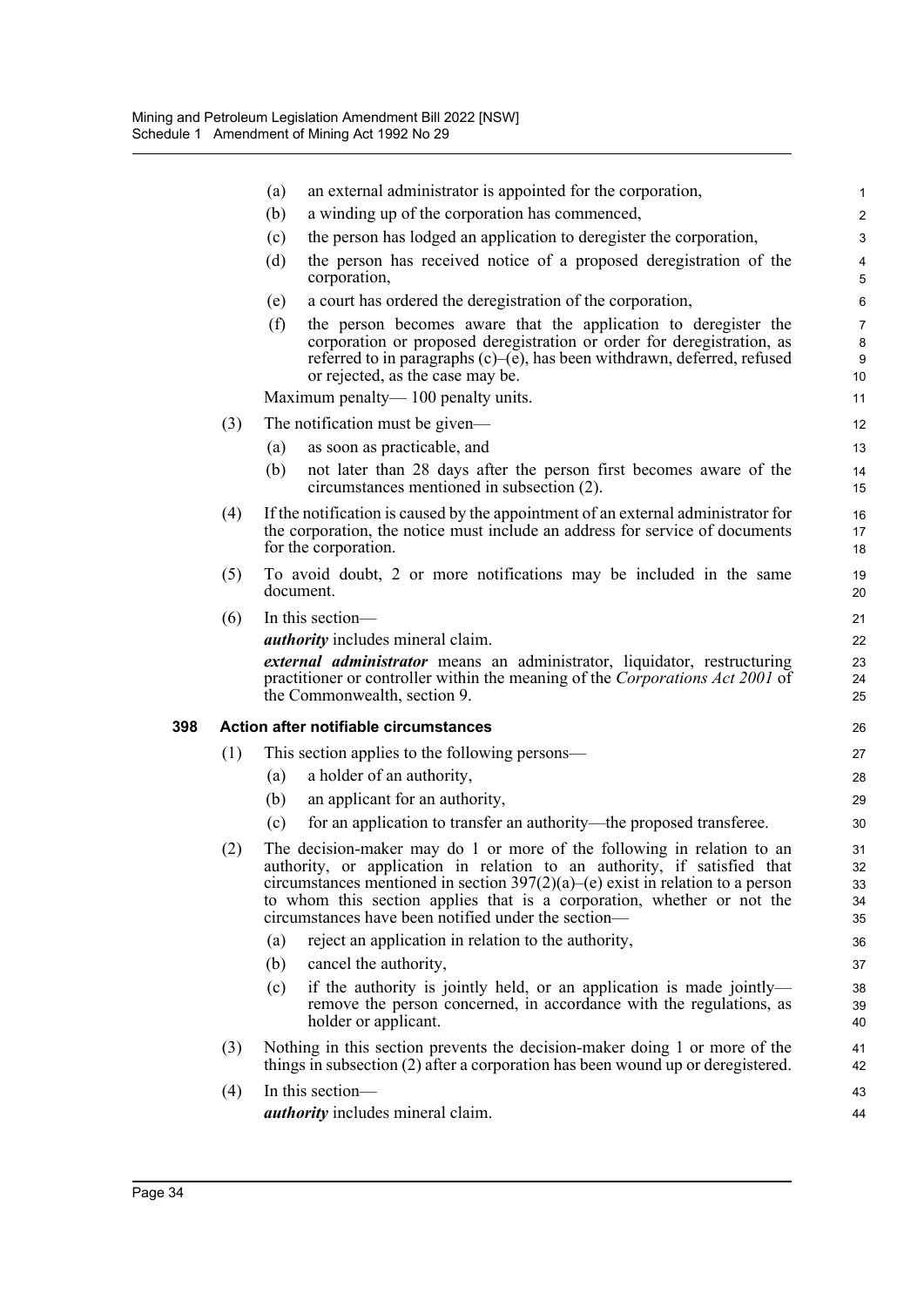| $[154]$ | Schedule 1A Competitive selection process for controlled release prospecting titles |                        |     |                                |                                                                                                                                                                                                                                                 |                          |  |
|---------|-------------------------------------------------------------------------------------|------------------------|-----|--------------------------------|-------------------------------------------------------------------------------------------------------------------------------------------------------------------------------------------------------------------------------------------------|--------------------------|--|
|         |                                                                                     | Insert after clause 3- |     |                                |                                                                                                                                                                                                                                                 | $\boldsymbol{2}$         |  |
|         | 3A                                                                                  |                        |     | <b>Participation charge</b>    |                                                                                                                                                                                                                                                 | 3                        |  |
|         |                                                                                     | (1)                    |     |                                | A competitive selection application must be accompanied by the participation<br>charge, if any, prescribed by the regulations.                                                                                                                  | 4<br>5                   |  |
|         |                                                                                     | (2)                    |     |                                | Despite subclause $(1)$ , a participation charge is not payable under this clause<br>if the applicant has paid a market interest charge under section $13C(3C)$ for a<br>market interest test in relation to the same geological coal resource. | 6<br>$\overline{7}$<br>8 |  |
| $[155]$ |                                                                                     |                        |     |                                | Schedule 1B Further provisions relating to authorisations generally                                                                                                                                                                             | 9                        |  |
|         |                                                                                     |                        |     |                                | Omit clause $2(1)(d)$ and (e). Insert instead—                                                                                                                                                                                                  | 10                       |  |
|         |                                                                                     |                        | (d) |                                | the imposition or suspension of conditions on an authorisation,                                                                                                                                                                                 | 11                       |  |
|         |                                                                                     |                        | (e) |                                | the variation of an authorisation, including the variation of conditions of<br>an authorisation,                                                                                                                                                | 12<br>13                 |  |
|         |                                                                                     |                        | (f) | 240AA.                         | the suspension of operations under an authorisation under clause 7A,<br>but not a direction to suspend operations under an authorisation or<br>suspend an activity approval relating to the operations under section                            | 14<br>15<br>16<br>17     |  |
| $[156]$ |                                                                                     |                        |     | Schedule 1B, clause 6(b)       |                                                                                                                                                                                                                                                 | 18                       |  |
|         | Omit clause $6(b)$ –(e). Insert instead–                                            |                        |     |                                |                                                                                                                                                                                                                                                 |                          |  |
|         |                                                                                     |                        | (b) |                                | the relevant decision-maker considers that the applicant or, if the<br>application relates to a transfer, the transferee, has failed to comply with<br>1 or more of the following—                                                              | 20<br>21<br>22           |  |
|         |                                                                                     |                        |     | (i)                            | the applicant or transferee must meet the applicable minimum<br>standards for work programs,                                                                                                                                                    | 23<br>24                 |  |
|         |                                                                                     |                        |     | (i)                            | the applicant or transferee must have the technical capability to<br>carry out the proposed work program,                                                                                                                                       | 25<br>26                 |  |
|         |                                                                                     |                        |     | (iii)                          | the applicant or transferee must have the financial capability to<br>carry out the proposed work program.                                                                                                                                       | 27<br>28                 |  |
| $[157]$ | Schedule 1B, clause 7(3)(b)                                                         |                        |     |                                |                                                                                                                                                                                                                                                 |                          |  |
|         | Omit "section 93". Insert instead "section 4.50".                                   |                        |     |                                |                                                                                                                                                                                                                                                 |                          |  |
| [158]   | Schedule 1B, clause 7A(1)                                                           |                        |     |                                |                                                                                                                                                                                                                                                 |                          |  |
|         |                                                                                     |                        |     |                                | Omit "written consent of the decision-maker".                                                                                                                                                                                                   | 32                       |  |
|         | Insert instead "requirements specified by the regulations".                         |                        |     |                                |                                                                                                                                                                                                                                                 |                          |  |
| $[159]$ |                                                                                     |                        |     | Schedule 1B, clause 7A(1A)     |                                                                                                                                                                                                                                                 | 34                       |  |
|         |                                                                                     |                        |     | Insert after subclause $(1)$ — |                                                                                                                                                                                                                                                 | 35                       |  |
|         |                                                                                     | (1A)                   |     |                                | Without limiting other requirements specified by the regulations under<br>subclause $(1)$ , the regulations may require the consent of a specified person to<br>be obtained before mining operations in the mining area are suspended.          | 36<br>37<br>38           |  |
| [160]   |                                                                                     |                        |     | Schedule 1B, clause 9(b1)      |                                                                                                                                                                                                                                                 | 39                       |  |
|         |                                                                                     |                        |     | Insert after clause $9(b)$ —   |                                                                                                                                                                                                                                                 | 40                       |  |
|         |                                                                                     |                        |     |                                |                                                                                                                                                                                                                                                 |                          |  |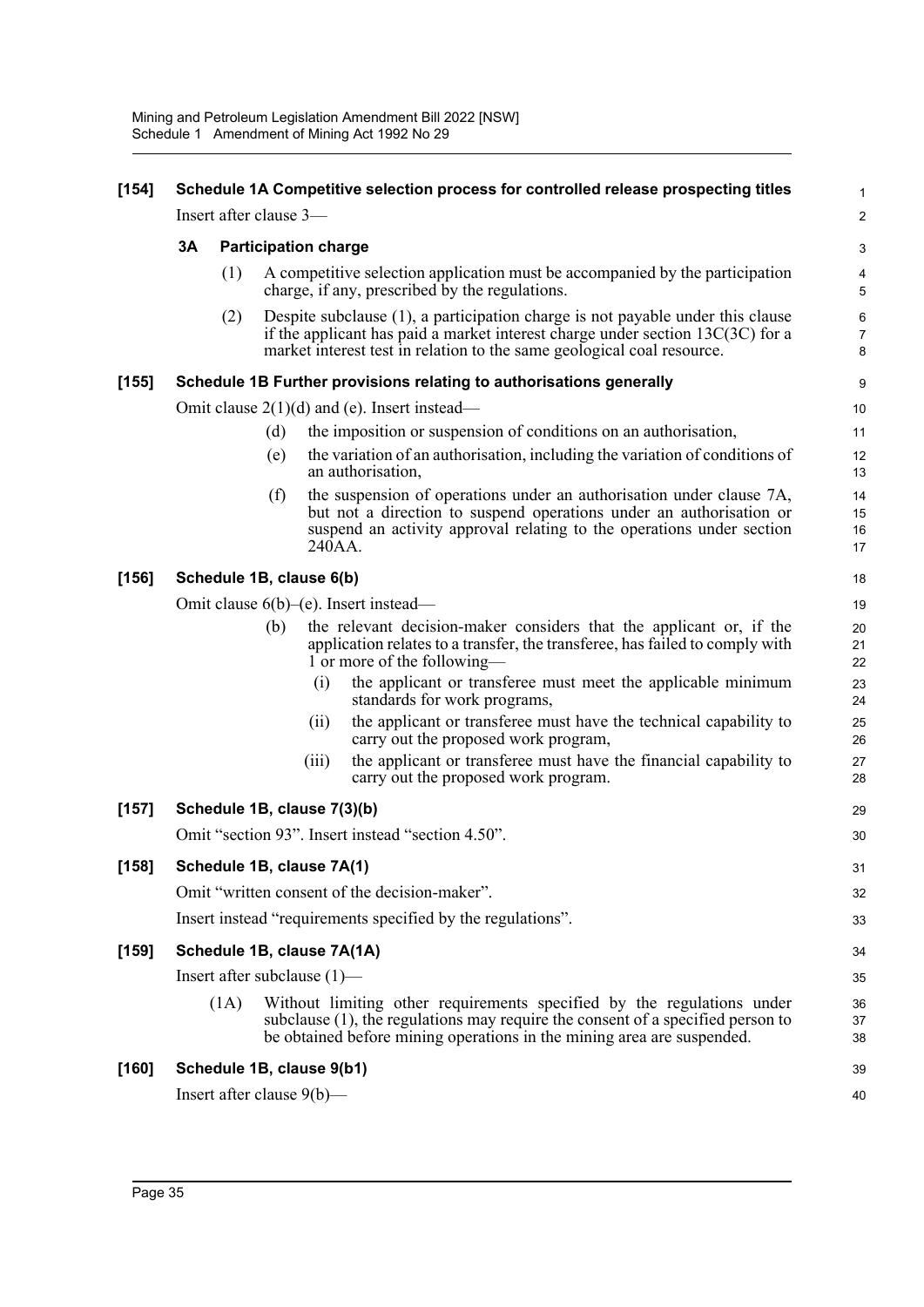|         |                                                                                                                                                                                                                                                                                                                                                                                                           | (b1) | the conditions to which the holder of the licence is subject under a<br>registered access management plan in force for the opal prospecting<br>block over which the licence is granted, and                                                                                                                 | 1<br>$\overline{c}$<br>3 |  |  |
|---------|-----------------------------------------------------------------------------------------------------------------------------------------------------------------------------------------------------------------------------------------------------------------------------------------------------------------------------------------------------------------------------------------------------------|------|-------------------------------------------------------------------------------------------------------------------------------------------------------------------------------------------------------------------------------------------------------------------------------------------------------------|--------------------------|--|--|
| $[161]$ | Schedule 1B, clause 13(1)                                                                                                                                                                                                                                                                                                                                                                                 |      |                                                                                                                                                                                                                                                                                                             | 4                        |  |  |
|         |                                                                                                                                                                                                                                                                                                                                                                                                           |      | Omit "relevant decision-maker". Insert instead "Minister".                                                                                                                                                                                                                                                  | 5                        |  |  |
| $[162]$ |                                                                                                                                                                                                                                                                                                                                                                                                           |      | Schedule 1B, clause 13(1)(a)                                                                                                                                                                                                                                                                                | 6                        |  |  |
|         |                                                                                                                                                                                                                                                                                                                                                                                                           |      | Omit "a daily newspaper circulating throughout New South Wales".                                                                                                                                                                                                                                            | $\overline{7}$           |  |  |
|         |                                                                                                                                                                                                                                                                                                                                                                                                           |      | Insert instead "a way specified by the regulations".                                                                                                                                                                                                                                                        | 8                        |  |  |
| $[163]$ | and mining leases                                                                                                                                                                                                                                                                                                                                                                                         |      | Schedule 1 Public consultation with respect to the granting of assessment leases                                                                                                                                                                                                                            | 9<br>10                  |  |  |
|         |                                                                                                                                                                                                                                                                                                                                                                                                           |      | Omit "(or approval under Part 3A or Part 5.1 of the <i>Environmental Planning and</i><br><i>Assessment Act 1979</i> )" from clause 4A.                                                                                                                                                                      | 11<br>12                 |  |  |
| [164]   |                                                                                                                                                                                                                                                                                                                                                                                                           |      | Schedule 1, clause 4A, note                                                                                                                                                                                                                                                                                 | 13                       |  |  |
|         |                                                                                                                                                                                                                                                                                                                                                                                                           |      | Insert at the end of the clause—                                                                                                                                                                                                                                                                            | 14                       |  |  |
|         |                                                                                                                                                                                                                                                                                                                                                                                                           |      | Note— In this Act, development consent means a development consent under the<br>Environmental Planning and Assessment Act 1979, Part 4 or an approval under that<br>Act, Part 3A or Division 5.2.                                                                                                           | 15<br>16<br>17           |  |  |
| $[165]$ | Schedule 1, clause 21(5)                                                                                                                                                                                                                                                                                                                                                                                  |      |                                                                                                                                                                                                                                                                                                             | 18                       |  |  |
|         |                                                                                                                                                                                                                                                                                                                                                                                                           |      | Omit "statutory declaration".                                                                                                                                                                                                                                                                               | 19                       |  |  |
|         |                                                                                                                                                                                                                                                                                                                                                                                                           |      | Insert instead "statement by the applicant".                                                                                                                                                                                                                                                                | 20                       |  |  |
| $[166]$ | Schedule 1, clause 22(2)-(4)                                                                                                                                                                                                                                                                                                                                                                              |      |                                                                                                                                                                                                                                                                                                             |                          |  |  |
|         | Omit clause $22(2)$ –(5). Insert instead—                                                                                                                                                                                                                                                                                                                                                                 |      |                                                                                                                                                                                                                                                                                                             |                          |  |  |
|         | (2)                                                                                                                                                                                                                                                                                                                                                                                                       |      | Schedule 2 contains provisions dealing with objections.                                                                                                                                                                                                                                                     | 23                       |  |  |
|         | (3)                                                                                                                                                                                                                                                                                                                                                                                                       |      | If, after an objection has been made, but before the objection is determined,<br>the landholder gives written consent to the granting of the mining lease over<br>the land, or the applicant for the mining lease gives written consent to the<br>surface of the land being excluded from the application—  | 24<br>25<br>26<br>27     |  |  |
|         |                                                                                                                                                                                                                                                                                                                                                                                                           | (a)  | the Secretary is not required to determine the objection, and                                                                                                                                                                                                                                               | 28                       |  |  |
|         |                                                                                                                                                                                                                                                                                                                                                                                                           | (b)  | the decision-maker may grant the mining lease.                                                                                                                                                                                                                                                              | 29                       |  |  |
|         |                                                                                                                                                                                                                                                                                                                                                                                                           |      | (4) A written consent given under this clause is irrevocable.                                                                                                                                                                                                                                               | 30                       |  |  |
| [167]   |                                                                                                                                                                                                                                                                                                                                                                                                           |      | Schedule 1, clause 23(3)-(6)                                                                                                                                                                                                                                                                                | 31                       |  |  |
|         |                                                                                                                                                                                                                                                                                                                                                                                                           |      | Omit clause $23(3)$ and (4). Insert instead—                                                                                                                                                                                                                                                                | 32                       |  |  |
|         | (3)<br>Despite subclause $(1)$ , a mining lease may be granted beneath the surface of<br>land determined to be agricultural land if the Minister is satisfied mining<br>operations under the lease are able to be carried out without causing, at any<br>time, unreasonable damage to the agricultural land or unreasonable<br>interference with the use or productive capacity of the agricultural land. |      |                                                                                                                                                                                                                                                                                                             |                          |  |  |
|         | (4)                                                                                                                                                                                                                                                                                                                                                                                                       |      | Despite subclause $(1)$ , a mining lease may be granted over the whole or a part<br>of the land determined to be agricultural land, including the surface of the land,<br>if the Minister considers that the granting of the lease is necessary to give<br>access to other land to which the lease applies. | 38<br>39<br>40<br>41     |  |  |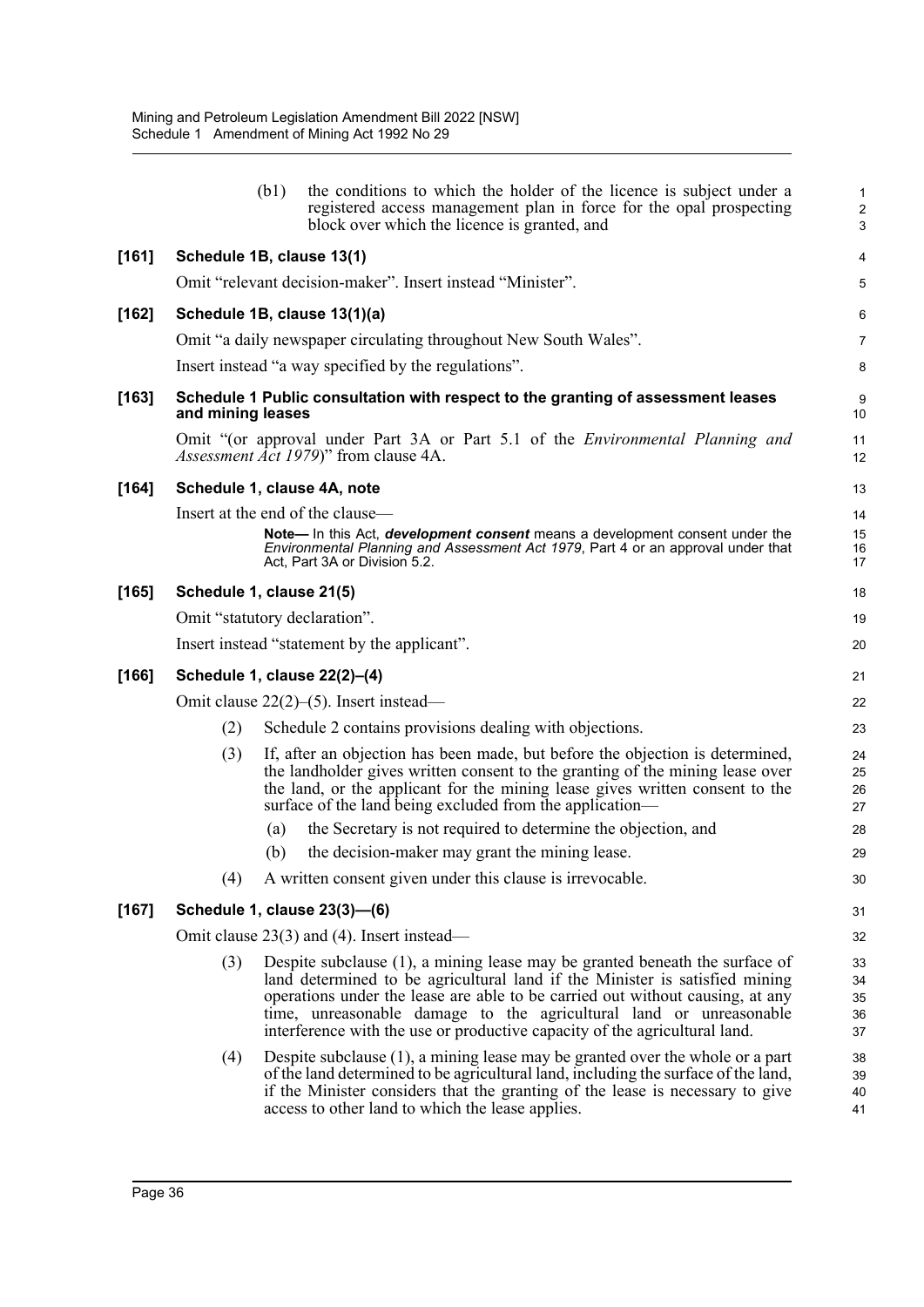|         |                               | (5)             |     | A mining lease must not be granted in the circumstances referred to in<br>subclause (3) unless the Minister has—                                                                                            | $\mathbf{1}$<br>$\overline{2}$ |  |  |  |
|---------|-------------------------------|-----------------|-----|-------------------------------------------------------------------------------------------------------------------------------------------------------------------------------------------------------------|--------------------------------|--|--|--|
|         |                               |                 | (a) | given the landholder written notice of the proposed mining lease,<br>including the reasons the Minister is satisfied of the relevant matters in<br>the subclause, and                                       | 3<br>4<br>5                    |  |  |  |
|         |                               |                 | (b) | at the time the written notice is given, invited submissions to the<br>Minister about the proposed mining lease within a specified period,<br>being not less than 28 days after the notice is given, and    | 6<br>$\overline{7}$<br>8       |  |  |  |
|         |                               |                 | (c) | considered any submissions made within the specified period.                                                                                                                                                | $\boldsymbol{9}$               |  |  |  |
|         |                               | (6)             |     | However, a mining lease referred to in subclause (3) may be granted with the<br>written consent of the landholder.                                                                                          | 10<br>11                       |  |  |  |
| [168]   |                               |                 |     | Schedule 1, clause 24(1)                                                                                                                                                                                    | 12                             |  |  |  |
|         |                               |                 |     | Omit ", in a newspaper circulating generally in the State and in one or more newspapers<br>circulating in the locality in which the land is situated".                                                      | 13<br>14                       |  |  |  |
|         |                               |                 |     | Insert instead "and in the way specified by the regulations".                                                                                                                                               | 15                             |  |  |  |
| $[169]$ |                               |                 |     | <b>Schedule 2 Agricultural land</b>                                                                                                                                                                         | 16                             |  |  |  |
|         |                               |                 |     | Omit the definition of <i>agricultural land</i> , paragraph $(c)(i)$ from clause 1(1).                                                                                                                      | 17                             |  |  |  |
|         |                               | Insert instead- |     |                                                                                                                                                                                                             | 18                             |  |  |  |
|         |                               |                 | (i) | at the relevant date, trees are growing that provide shade or shelter or a<br>windbreak to other land described in this definition, or                                                                      | 19<br>20                       |  |  |  |
| [170]   |                               |                 |     | Schedule 2, clause 2(3)                                                                                                                                                                                     | 21                             |  |  |  |
|         |                               |                 |     | Insert after clause $2(2)$ —                                                                                                                                                                                | 22                             |  |  |  |
|         |                               | (3)             |     | The relevant authority may refuse to make a decision that land is agricultural<br>land if the objector has not demonstrated to the relevant authority's<br>satisfaction that the land is agricultural land. | 23<br>24<br>25                 |  |  |  |
| $[171]$ | Schedule 2, clauses 2A and 2B |                 |     |                                                                                                                                                                                                             |                                |  |  |  |
|         | Insert after clause 2-        |                 |     |                                                                                                                                                                                                             |                                |  |  |  |
|         | 2A<br><b>Objections</b>       |                 |     |                                                                                                                                                                                                             |                                |  |  |  |
|         |                               | (1)             |     | An objection must be-                                                                                                                                                                                       | 29                             |  |  |  |
|         |                               |                 | (a) | lodged with the Secretary-                                                                                                                                                                                  | 30                             |  |  |  |
|         |                               |                 |     | (i)<br>for an objection under section 179 or 222—within 28 days<br>after the date the notice under section 177 or 221, as the case<br>requires, is served, or                                               | 31<br>32<br>33                 |  |  |  |
|         |                               |                 |     | for an objection under Schedule 1, clause 22—on or before the<br>(11)<br>date specified in the relevant notice under Schedule 1, clause 21,<br>and                                                          | 34<br>35<br>36                 |  |  |  |
|         |                               |                 | (b) | made in a way prescribed by the regulations.                                                                                                                                                                | 37                             |  |  |  |
|         |                               | (2)             |     | An objector must lodge with the Secretary information to support the objection<br>in the way and within the period specified by the Secretary by written notice<br>given to the objector.                   | 38<br>39<br>40                 |  |  |  |
|         |                               | (3)             |     | The Secretary may require an objector to provide further information to<br>support the objection.                                                                                                           | 41<br>42                       |  |  |  |
|         |                               |                 |     |                                                                                                                                                                                                             |                                |  |  |  |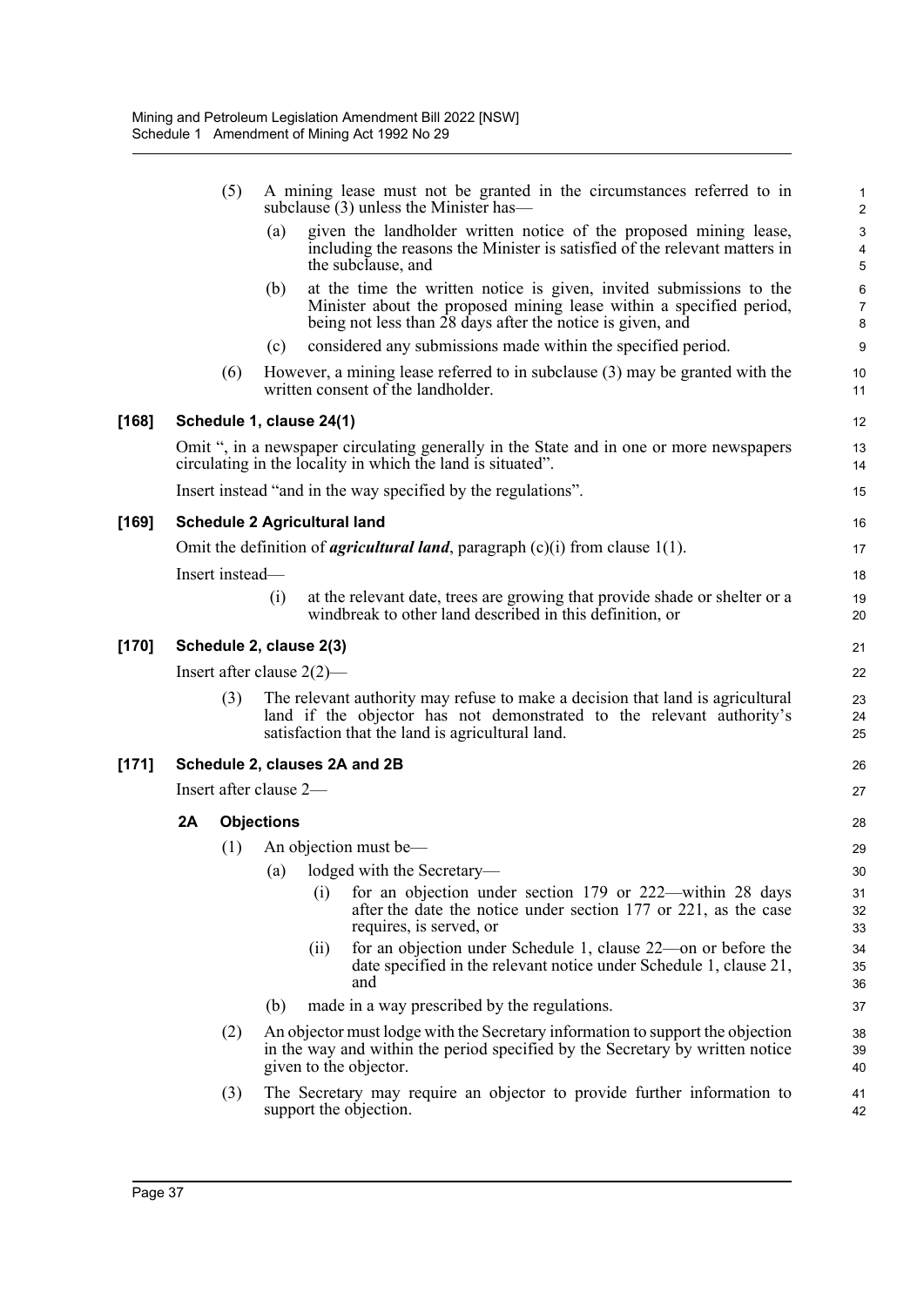|         |                      | (4)                              | The further information must be provided in the way and within the period<br>specified by the Secretary.                                                                                                                                                                                                                                                               | $\mathbf{1}$<br>$\overline{2}$ |  |  |  |
|---------|----------------------|----------------------------------|------------------------------------------------------------------------------------------------------------------------------------------------------------------------------------------------------------------------------------------------------------------------------------------------------------------------------------------------------------------------|--------------------------------|--|--|--|
|         |                      | (5)                              | If the further information is not provided within the specified period, the<br>Secretary may reject the objection.                                                                                                                                                                                                                                                     | $\sqrt{3}$<br>4                |  |  |  |
|         |                      | (6)                              | An objection may be withdrawn by written notice given to the Secretary.                                                                                                                                                                                                                                                                                                | 5                              |  |  |  |
|         |                      | (7)                              | The withdrawal of an objection is irrevocable.                                                                                                                                                                                                                                                                                                                         | 6                              |  |  |  |
|         | 2B                   |                                  | Transfer of land if objection pending                                                                                                                                                                                                                                                                                                                                  | $\overline{7}$                 |  |  |  |
|         |                      | (1)                              | If, before an objection has been determined, the landholder who made the<br>objection transfers the land concerned to a new landholder—                                                                                                                                                                                                                                |                                |  |  |  |
|         |                      |                                  | the landholder who made the objection must give the Secretary written<br>(a)<br>notice of the transfer, and                                                                                                                                                                                                                                                            | 10<br>11                       |  |  |  |
|         |                      |                                  | the objection continues in force as if made by the new landholder,<br>(b)<br>subject to subclauses $(2)$ and $(3)$ .                                                                                                                                                                                                                                                   | 12<br>13                       |  |  |  |
|         |                      | (2)                              | If, before an objection has been determined, the Secretary becomes aware that<br>land to which the objection relates has been transferred to a new landholder,<br>the Secretary may, by written notice given to the new landholder, request the<br>new landholder notify the Secretary, within 28 days, whether the new<br>landholder wishes the objection to proceed. | 14<br>15<br>16<br>17<br>18     |  |  |  |
|         |                      | (3)                              | If, at the expiry of the 28-day period, the new landholder has not notified the<br>Secretary that the new landholder wishes the objection to proceed, the<br>objection is taken to have been withdrawn.                                                                                                                                                                | 19<br>20<br>21                 |  |  |  |
|         |                      | (4)                              | To avoid doubt, a withdrawal of an objection under subclause (3) is<br>irrevocable.                                                                                                                                                                                                                                                                                    | 22<br>23                       |  |  |  |
| $[172]$ | Schedule 2, clause 3 |                                  |                                                                                                                                                                                                                                                                                                                                                                        |                                |  |  |  |
|         |                      | Omit the clause. Insert instead— |                                                                                                                                                                                                                                                                                                                                                                        |                                |  |  |  |
|         | 3                    |                                  | Date to be certified by Secretary                                                                                                                                                                                                                                                                                                                                      |                                |  |  |  |
|         |                      | (1)                              | This clause applies if—                                                                                                                                                                                                                                                                                                                                                | 27                             |  |  |  |
|         |                      |                                  | an objection to the grant of a mining lease over land is made under<br>(a)<br>Schedule 1, clause 22, and                                                                                                                                                                                                                                                               | 28<br>29                       |  |  |  |
|         |                      |                                  | the tenderer or applicant for the mining lease over the land was, at the<br>(b)<br>time the invitation for tenders was first published or the application was<br>lodged, the holder of an exploration licence or mineral claim over the<br>land.                                                                                                                       | 30<br>31<br>32<br>33           |  |  |  |
|         |                      | (2)                              | If this clause applies, the Secretary must issue a certificate that—                                                                                                                                                                                                                                                                                                   | 34                             |  |  |  |
|         |                      |                                  | states that the matters referred to in subclause (1) have occurred, and<br>(a)                                                                                                                                                                                                                                                                                         | 35                             |  |  |  |
|         |                      |                                  | specifies the date on which the invitation for tenders for the exploration<br>(b)<br>licence was first published or the application for the exploration licence<br>or mineral claim was lodged.                                                                                                                                                                        | 36<br>37<br>38                 |  |  |  |
|         |                      | (3)                              | The certificate must be given to the following persons—                                                                                                                                                                                                                                                                                                                | 39                             |  |  |  |
|         |                      |                                  | the relevant authority,<br>(a)                                                                                                                                                                                                                                                                                                                                         | 40                             |  |  |  |
|         |                      |                                  | the landholder,<br>(b)                                                                                                                                                                                                                                                                                                                                                 | 41                             |  |  |  |
|         |                      |                                  | the mining lease applicant.<br>(c)                                                                                                                                                                                                                                                                                                                                     | 42                             |  |  |  |
|         |                      |                                  |                                                                                                                                                                                                                                                                                                                                                                        |                                |  |  |  |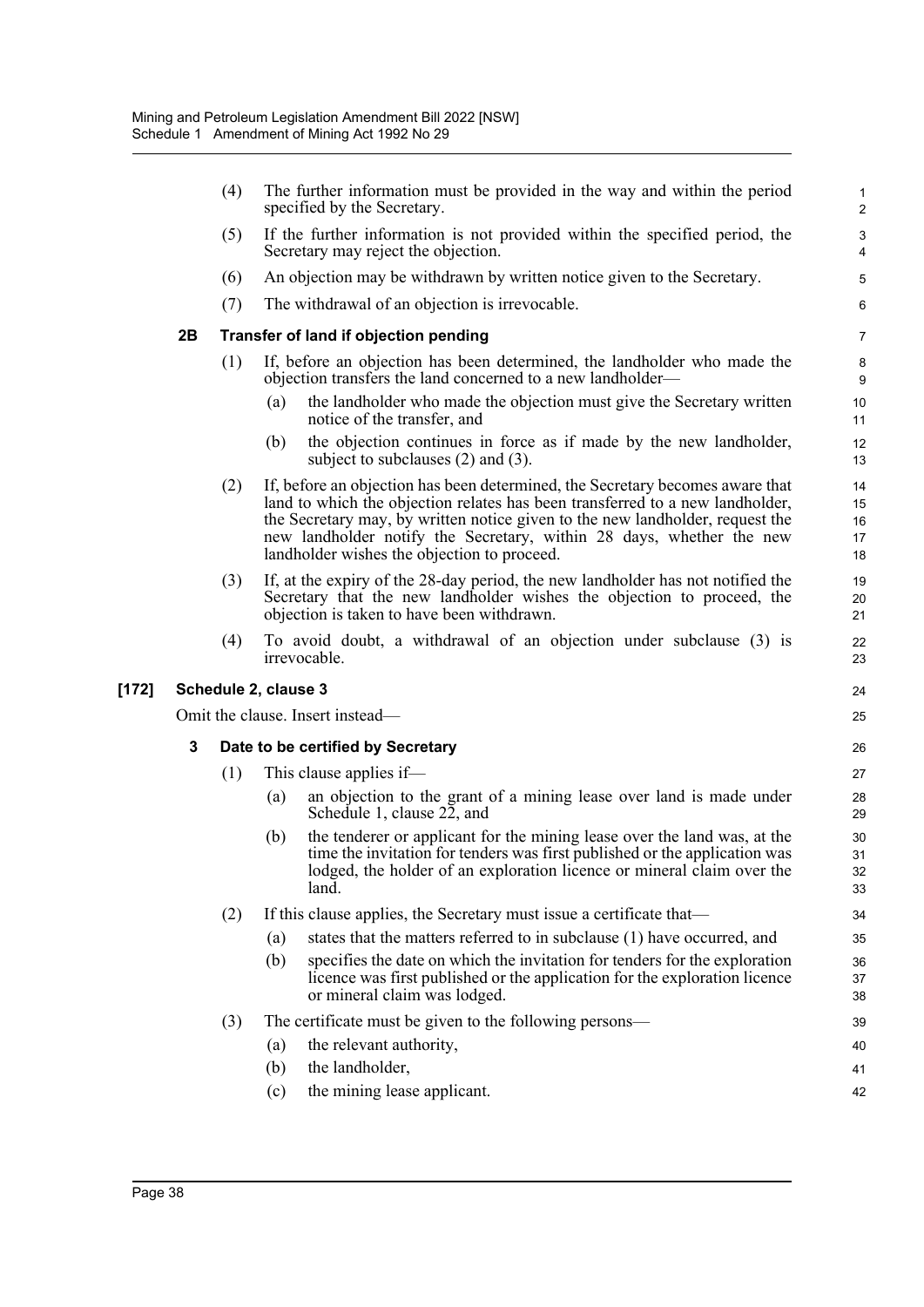| $[173]$ |                                            | Schedule 2, clauses 5 and 6 |                                                                                                                                                                                               | $\mathbf 1$                      |  |  |  |
|---------|--------------------------------------------|-----------------------------|-----------------------------------------------------------------------------------------------------------------------------------------------------------------------------------------------|----------------------------------|--|--|--|
|         |                                            | Insert after clause 4-      |                                                                                                                                                                                               | $\boldsymbol{2}$                 |  |  |  |
|         | 5                                          |                             | Relevant authority may commission expert reports                                                                                                                                              | 3                                |  |  |  |
|         |                                            |                             | Before deciding whether or not land is agricultural land, the relevant<br>authority—                                                                                                          | 4<br>5                           |  |  |  |
|         |                                            | (a)                         | may commission an expert to report on the question, and                                                                                                                                       | $\,6\,$                          |  |  |  |
|         |                                            | (b)                         | must allow the landholder and the following persons to make<br>submissions within a reasonable period on the report, including the<br>assumptions of and information contained in the report— | $\boldsymbol{7}$<br>$\bf 8$<br>9 |  |  |  |
|         |                                            |                             | for a reference under section 179—the person who caused the<br>(i)<br>notice under section 177 to be served,                                                                                  | 10<br>11                         |  |  |  |
|         |                                            |                             | for a reference under Schedule 1, clause 22 in relation to a mining<br>(11)<br>lease—the mining lease applicant, and                                                                          | 12<br>13                         |  |  |  |
|         |                                            | (c)                         | must consider the submissions, if any.                                                                                                                                                        | 14                               |  |  |  |
|         | 6                                          |                             | Parties may make submissions                                                                                                                                                                  | 15                               |  |  |  |
|         |                                            | $must$ —                    | Before deciding whether or not land is agricultural land, the relevant authority                                                                                                              | 16<br>17                         |  |  |  |
|         |                                            | (a)                         | provide a copy of the objection and supporting information to the<br>following—                                                                                                               | 18<br>19                         |  |  |  |
|         |                                            |                             | (i)<br>for an objection under section 179, the person who caused the<br>notice under section 177 to be served,                                                                                | 20<br>21                         |  |  |  |
|         |                                            |                             | for an objection under Schedule 1, clause 22, the mining lease<br>(i)<br>applicant, and                                                                                                       | 22<br>23                         |  |  |  |
|         |                                            | (b)                         | allow the following to make submissions within a reasonable time on<br>the objection and supporting information—                                                                              | 24<br>25                         |  |  |  |
|         |                                            |                             | for a reference under section 179, the person who caused the<br>(i)<br>notice under section 177 to be served,                                                                                 | 26<br>27                         |  |  |  |
|         |                                            |                             | for a reference under Schedule 1, clause 22, the mining lease<br>(11)<br>applicant concerned, and                                                                                             | 28<br>29                         |  |  |  |
|         |                                            | (c)                         | give a copy of the submissions to the landholder, and                                                                                                                                         | 30                               |  |  |  |
|         |                                            | (d)                         | allow the landholder to make submissions within a reasonable period<br>commenting on submissions made under paragraph (b), and                                                                | 31<br>32                         |  |  |  |
|         |                                            | (e)                         | consider the submissions, if any.                                                                                                                                                             | 33                               |  |  |  |
| $[174]$ | <b>Schedule 4 Regulation making powers</b> |                             |                                                                                                                                                                                               |                                  |  |  |  |
|         |                                            |                             | Omit clauses 7-9. Insert instead-                                                                                                                                                             | 35                               |  |  |  |
|         | 7                                          |                             | Fees, levies, charges and refunds                                                                                                                                                             | 36                               |  |  |  |
|         |                                            |                             | Regulating the imposition of fees, levies and charges and authorising the<br>postponement, refund or waiver of fees, levies and charges.                                                      | 37<br>38                         |  |  |  |
|         | 8                                          |                             | <b>Statistics and accounts</b>                                                                                                                                                                | 39                               |  |  |  |
|         |                                            |                             | Providing for-                                                                                                                                                                                | 40                               |  |  |  |
|         |                                            | (a)                         | the compilation of mining statistics, and                                                                                                                                                     | 41                               |  |  |  |
|         |                                            | (b)                         | the giving of information for the purpose of enabling mining statistics<br>to be compiled, and                                                                                                | 42<br>43                         |  |  |  |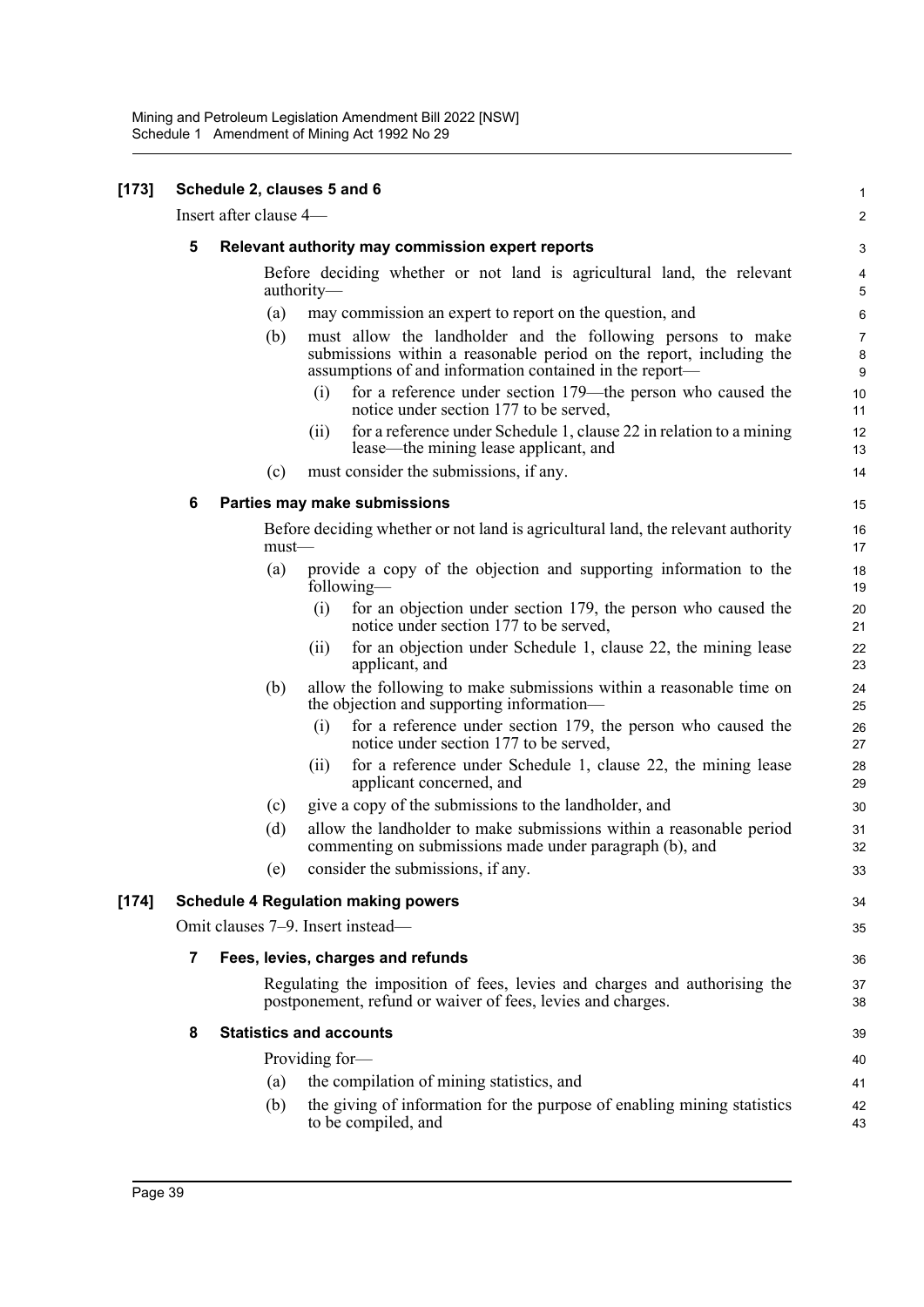|         |                                    |     | (c)<br>(d)        | the keeping of books of account, and<br>the inspection of and giving of information from books of account.                                                                                                                                                                                                                                                | $\mathbf 1$<br>$\boldsymbol{2}$ |  |  |  |
|---------|------------------------------------|-----|-------------------|-----------------------------------------------------------------------------------------------------------------------------------------------------------------------------------------------------------------------------------------------------------------------------------------------------------------------------------------------------------|---------------------------------|--|--|--|
|         | 9                                  |     |                   | <b>Records and registers</b>                                                                                                                                                                                                                                                                                                                              | 3                               |  |  |  |
|         |                                    |     |                   | Providing for-                                                                                                                                                                                                                                                                                                                                            | 4                               |  |  |  |
|         |                                    |     | (a)               | the keeping of records and registers, and                                                                                                                                                                                                                                                                                                                 | 5                               |  |  |  |
|         |                                    |     | (b)               | the ways of making registers publicly available for inspection and<br>copying.                                                                                                                                                                                                                                                                            | $\,6\,$<br>$\overline{7}$       |  |  |  |
| $[175]$ |                                    |     |                   | Schedule 4, clause 13(2)                                                                                                                                                                                                                                                                                                                                  | 8                               |  |  |  |
|         |                                    |     |                   | Insert at the end of clause 13-                                                                                                                                                                                                                                                                                                                           | 9                               |  |  |  |
|         |                                    | (2) |                   | Without limiting subclause $(1)(a)$ , a regulation may specify circumstances in<br>which an ancillary mining activity is taken for the purposes of the Act to be in<br>the vicinity of a mining lease or mineral claim even if the ancillary mining<br>activity is being carried out at a significant distance from the mining lease or<br>mineral claim. | 10<br>11<br>12<br>13<br>14      |  |  |  |
| [176]   |                                    |     |                   | Schedule 6 Savings, transitional and other provisions                                                                                                                                                                                                                                                                                                     | 15                              |  |  |  |
|         |                                    |     |                   | Omit "a Warden's Court" wherever occurring in clauses $70(7)$ and $72(5)$ .                                                                                                                                                                                                                                                                               | 16                              |  |  |  |
|         |                                    |     |                   | Insert instead "the Land and Environment Court".                                                                                                                                                                                                                                                                                                          | 17                              |  |  |  |
| $[177]$ |                                    |     |                   | Schedule 6, clause 142(3)                                                                                                                                                                                                                                                                                                                                 | 18                              |  |  |  |
|         |                                    |     |                   | Omit "Director-General". Insert instead "Secretary".                                                                                                                                                                                                                                                                                                      | 19                              |  |  |  |
| $[178]$ | Schedule 6, Part 27                |     |                   |                                                                                                                                                                                                                                                                                                                                                           |                                 |  |  |  |
|         | Insert at the end of the Schedule- |     |                   |                                                                                                                                                                                                                                                                                                                                                           |                                 |  |  |  |
|         |                                    |     |                   | Part 27 Provisions consequent on enactment of Mining and<br><b>Petroleum Legislation Amendment Act 2022</b>                                                                                                                                                                                                                                               |                                 |  |  |  |
|         | 181                                |     | <b>Definition</b> |                                                                                                                                                                                                                                                                                                                                                           |                                 |  |  |  |
|         |                                    |     |                   | In this Part—                                                                                                                                                                                                                                                                                                                                             | 25                              |  |  |  |
|         |                                    |     | Act 2022.         | 2022 amending Act means the Mining and Petroleum Legislation Amendment                                                                                                                                                                                                                                                                                    | 26<br>27                        |  |  |  |
|         | 182                                |     |                   | <b>Exempted areas-sections 30 and 48</b>                                                                                                                                                                                                                                                                                                                  | 28                              |  |  |  |
|         |                                    | (1) |                   | Sections $30(1)$ and $48(1)$ , as substituted by the 2022 amending Act, extend to<br>the holder of an exploration licence or assessment lease who applied to the<br>Minister for consent under the section if the application was not finally<br>determined immediately before the amendments commenced.                                                  | 29<br>30<br>31<br>32            |  |  |  |
|         |                                    | (2) |                   | Sections $30(1)$ and $48(1)$ , as substituted by the 2022 amending Act, do not<br>extend to the holder of an exploration licence or assessment lease who applied<br>to the Minister for consent under the section if the application was determined<br>before the amendments commenced.                                                                   | 33<br>34<br>35<br>36            |  |  |  |
|         |                                    | (3) |                   | Sections $30(1)$ and $48(1)$ , as in force immediately before the subsections were<br>substituted by the 2022 amending Act, continue to apply to the holder of an<br>exploration licence or assessment lease referred to in subclause (2).                                                                                                                | 37<br>38<br>39                  |  |  |  |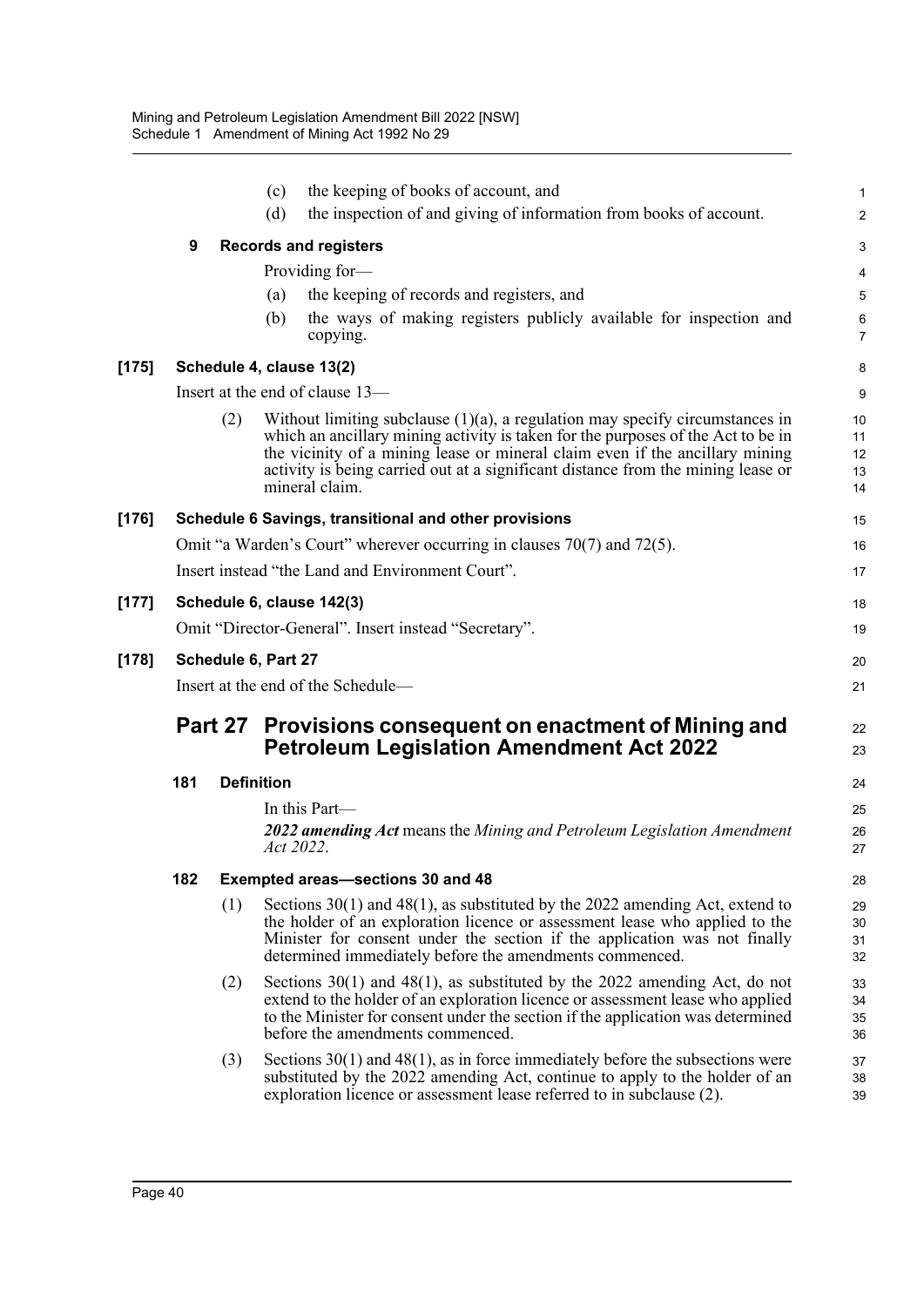| 183 |     | Conditions of mining leases regarding suspension of mining operations-<br>section 100 and Schedule 1B, clause 7A                                                                                                       | 1<br>$\overline{2}$                          |
|-----|-----|------------------------------------------------------------------------------------------------------------------------------------------------------------------------------------------------------------------------|----------------------------------------------|
|     | (1) | Section 100(a) and Schedule 1B, clause $7A(1)$ , as amended by the 2022<br>amending Act, extend to mining operations suspended at the time the<br>amendments commenced.                                                | $\mathbf{3}$<br>$\overline{\mathbf{4}}$<br>5 |
|     | (2) | The regulations may make further provision regarding the application of<br>section $100(a)$ and Schedule 1B, clause $7A(1)$ , as amended by the 2022<br>amending Act, to mining operations in suspension at that time. | 6<br>$\overline{7}$<br>8                     |
|     | (3) | To avoid doubt, section $100(a)$ and Schedule 1B, clause $7A(1)$ , as amended by<br>the 2022 amending Act, apply even if an application for written consent was<br>made before the amendments commenced.               | 9<br>10<br>11                                |
| 184 |     | Security required before transfer of authority-sections 122 and 261BAA                                                                                                                                                 | 12                                           |
|     | (1) | The following provisions do not apply to an application made under section<br>122 but not finally determined before section 261BAA commenced—                                                                          | 13<br>14                                     |
|     |     | section 122, as amended by the 2022 amending Act,<br>(a)<br>section 261BAA.<br>(b)                                                                                                                                     | 15<br>16                                     |
|     | (2) | Section 122, as in force immediately before it was amended by the 2022<br>amending Act, continues to apply to an application made under that section,<br>but not finally determined, before the amendments commenced.  | 17<br>18<br>19                               |
| 185 |     | Death, bankruptcy and incapacity of applicant-sections 134 and 210                                                                                                                                                     | 20                                           |
|     |     | Sections 134 and 210, as substituted by the 2022 amending Act, extend to an<br>application for an authority or mineral claim if, immediately before the<br>substitution-                                               | 21<br>22<br>23                               |
|     |     | the application had been made but not finally determined, and<br>(a)                                                                                                                                                   | 24                                           |
|     |     | a request under the section-<br>(b)                                                                                                                                                                                    | 25                                           |
|     |     | had been made but not finally determined, or<br>(i)<br>had not been made.<br>(ii)                                                                                                                                      | 26<br>27                                     |
|     |     |                                                                                                                                                                                                                        |                                              |
| 186 |     | Directions-section 240(1A)                                                                                                                                                                                             | 28                                           |
|     |     | Section 240(1A) extends to prospecting, mining or other activities carried out<br>before the subsection commenced.                                                                                                     | 29<br>30                                     |
| 187 |     | <b>Authorisation fees under Part 14A</b>                                                                                                                                                                               | 31                                           |
|     |     | Part 14A, as amended by the 2022 amending Act, extends to authorisations in<br>force on the commencement of the amendments.                                                                                            | 32<br>33                                     |
| 188 |     | <b>Operational allocation charges-Part 14AB</b>                                                                                                                                                                        | 34                                           |
|     |     | To avoid doubt, Part 14AB extends to mining leases whether granted before<br>or after the Part commenced.                                                                                                              | 35<br>36                                     |
| 189 |     | Amendment of applications-section 382B                                                                                                                                                                                 | 37                                           |
|     |     | Section 382B extends to applications made, but not finally determined, before<br>the section commenced.                                                                                                                | 38<br>39                                     |
| 190 |     | Operation of not fit and proper person declarations-Part 18, Division 2                                                                                                                                                | 40                                           |
|     | (1) | Part 18, Division 2 extends to conduct occurring and matters arising before the<br>Division commenced, including—                                                                                                      | 41<br>42                                     |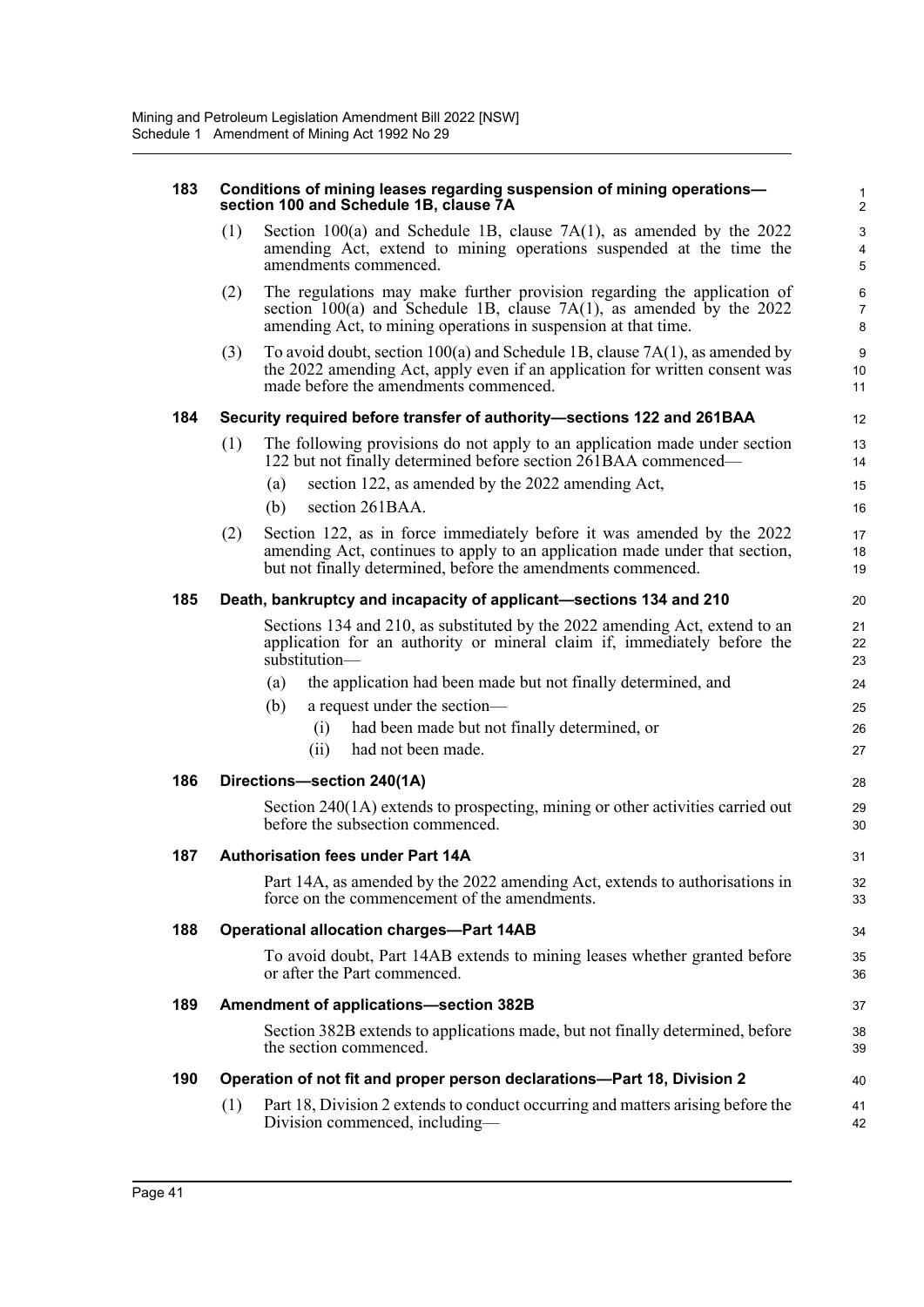|     |     | applications<br>authorisations<br>before<br>(a)<br>granted<br>and<br>made<br>the<br>commencement, and                                                                                                                                                                      | $\mathbf{1}$<br>$\overline{2}$ |
|-----|-----|----------------------------------------------------------------------------------------------------------------------------------------------------------------------------------------------------------------------------------------------------------------------------|--------------------------------|
|     |     | conduct that occurred, or a matter that arose, before the commencement.<br>(b)                                                                                                                                                                                             | 3                              |
|     | (2) | To avoid doubt, section $396(1)$ extends to permit the Minister to refuse the                                                                                                                                                                                              | $\overline{\mathbf{4}}$        |
|     |     | grant, renewal or transfer of a mining lease even if the development consent<br>that would otherwise have prevented refusal was granted before the subsection                                                                                                              | 5                              |
|     |     | commenced.                                                                                                                                                                                                                                                                 | 6<br>$\overline{7}$            |
| 191 |     | Action in relation to external administration, winding up and deregistration of<br>corporate holders, applicants and transferees-section 398                                                                                                                               | 8<br>9                         |
|     |     | Section 398 extends to applications made, but not finally determined,<br>immediately before the section commenced.                                                                                                                                                         | 10<br>11                       |
| 192 |     | Incomplete applications—sections 65(5) and (6) and 381B                                                                                                                                                                                                                    | 12                             |
|     | (1) | Section $65(5)$ and $(6)$ extend to applications made, but not finally determined,<br>before the section commenced.                                                                                                                                                        | 13<br>14                       |
|     | (2) | Section 381B does not apply to applications made before the section<br>commenced.                                                                                                                                                                                          | 15<br>16                       |
| 193 |     | Immediate vicinity and vicinity of mining leases-sections 6(2) and (4) and<br>63(5) and Schedule 1B, clause 7B(3)(b) and Schedule 4, clause 13                                                                                                                             | 17<br>18                       |
|     | (1) | For the period prescribed by the regulations after commencement day, being a<br>period not exceeding 2 years—                                                                                                                                                              | 19<br>20                       |
|     |     | section $6(2)$ and $(4)$ , as in force immediately before commencement<br>(a)<br>day, continue to apply to the carrying out of a designated ancillary<br>mining activity by a person who was lawfully carrying out the activity<br>before commencement day, and            | 21<br>22<br>23<br>24           |
|     |     | section $6(2)$ and $(4)$ , as amended by the 2022 amending Act, do not<br>(b)<br>apply to the carrying out of the designated ancillary mining activity.                                                                                                                    | 25<br>26                       |
|     | (2) | Section $63(5)$ and Schedule 1B, clause $7B(3)(b)$ , as amended by the 2022<br>amending Act, extend to applications made, but not finally determined,<br>immediately before the amendments commenced.                                                                      | 27<br>28<br>29                 |
|     | (3) | The regulations may provide that a reference to the immediate vicinity of a<br>mining lease in a document, including an application for, or condition of, a<br>mining lease, is taken to be a reference to the vicinity of a mining lease for the<br>purposes of this Act. | 30<br>31<br>32<br>33           |
|     | (4) | In this clause-                                                                                                                                                                                                                                                            | 34                             |
|     |     | <i>commencement day</i> means the date the amendments to section $6(2)$ and $(4)$ by<br>the 2022 amending Act commenced.                                                                                                                                                   | 35<br>36                       |
| 194 |     | Transfer of land if objection pending-Schedule 2, clause 2B                                                                                                                                                                                                                | 37                             |
|     |     | To avoid doubt, Schedule 2, clause 2B extends to the following before the<br>clause commenced—                                                                                                                                                                             | 38<br>39                       |
|     |     | an objection made but not finally determined,<br>(a)                                                                                                                                                                                                                       | 40                             |
|     |     | a transfer of land.<br>(b)                                                                                                                                                                                                                                                 | 41                             |
| 195 |     | Definition of "prospect"-Dictionary                                                                                                                                                                                                                                        | 42                             |
|     | (1) | The substitution of the definition of <i>prospect</i> in the Dictionary by the 2022<br>amending Act does not apply in relation to proceedings that were commenced,<br>but not finally determined, before this clause commenced.                                            | 43<br>44<br>45                 |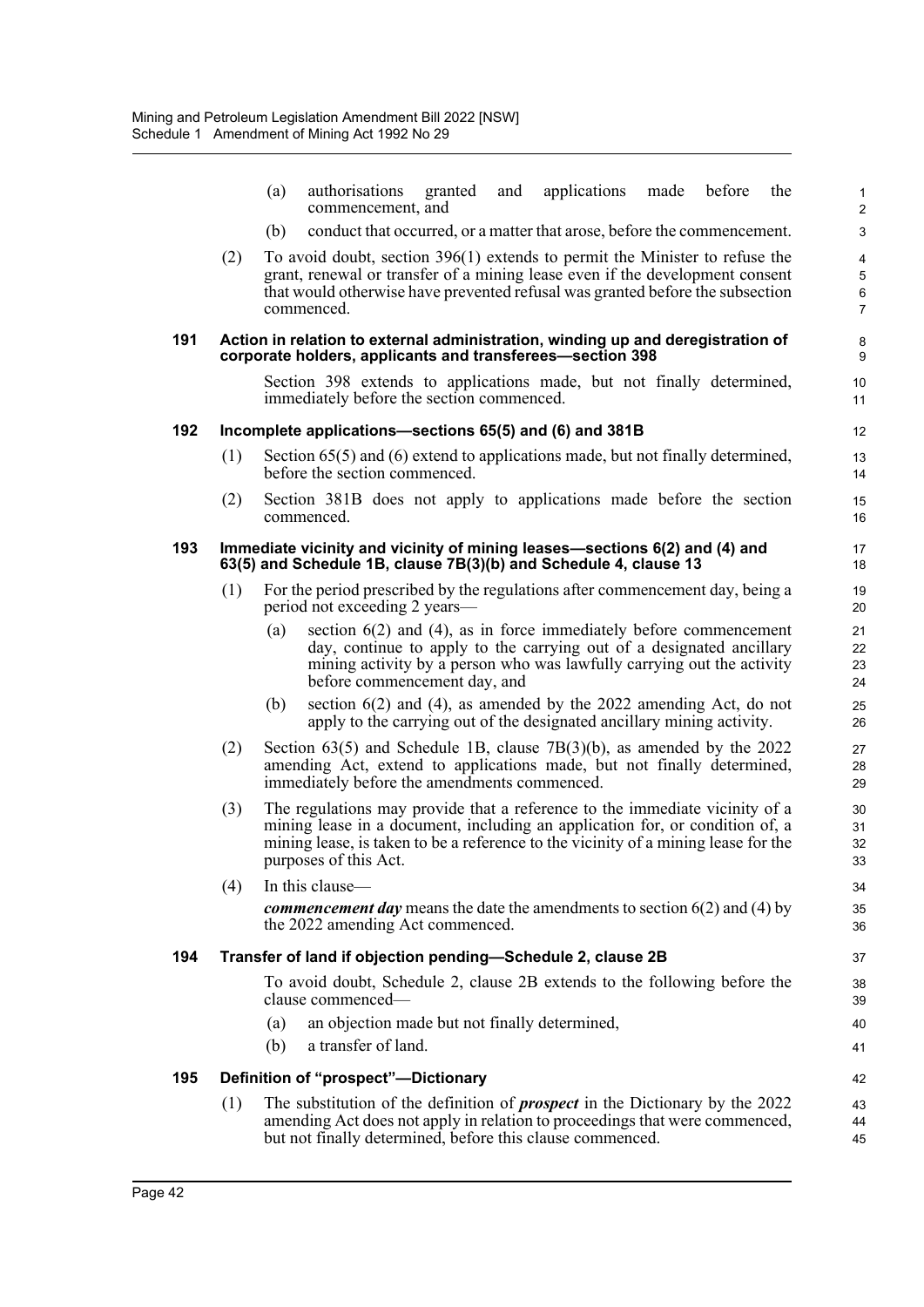|         | (2)                  |        | The regulations may make further provision regarding the application of the<br>substituted definition of <i>prospect</i> to an authorisation in force on the<br>substitution.                                                                                                                                                                                           | 1<br>$\sqrt{2}$<br>$\mathbf{3}$ |
|---------|----------------------|--------|-------------------------------------------------------------------------------------------------------------------------------------------------------------------------------------------------------------------------------------------------------------------------------------------------------------------------------------------------------------------------|---------------------------------|
| $[179]$ | <b>Dictionary</b>    |        |                                                                                                                                                                                                                                                                                                                                                                         | 4                               |
|         |                      |        | Omit the definition of <b>Department</b> .                                                                                                                                                                                                                                                                                                                              | 5                               |
|         | Insert instead-      |        |                                                                                                                                                                                                                                                                                                                                                                         | 6                               |
|         |                      |        | <b>Department</b> means the Department of Regional NSW.                                                                                                                                                                                                                                                                                                                 | $\overline{7}$                  |
| $[180]$ |                      |        | Dictionary, definition of "deputy mining registrar"                                                                                                                                                                                                                                                                                                                     | 8                               |
|         | Omit the definition. |        |                                                                                                                                                                                                                                                                                                                                                                         | 9                               |
| [181]   |                      |        | Dictionary, definition of "development consent"                                                                                                                                                                                                                                                                                                                         | 10                              |
|         |                      |        | Omit "Part 5.1". Insert instead "Division 5.2".                                                                                                                                                                                                                                                                                                                         | 11                              |
| $[182]$ | <b>Dictionary</b>    |        |                                                                                                                                                                                                                                                                                                                                                                         | 12                              |
|         |                      |        | Insert in alphabetical order—                                                                                                                                                                                                                                                                                                                                           | 13                              |
|         |                      |        | <i>incapacitated person</i> means the following—                                                                                                                                                                                                                                                                                                                        | 14                              |
|         |                      | (a)    | an involuntary patient within the meaning of the <i>Mental Health Act</i><br>2007,                                                                                                                                                                                                                                                                                      | 15<br>16                        |
|         |                      | (b)    | a protected person within the meaning of the NSW Trustee and<br><i>Guardian Act 2009</i> , being a person for whom an order is in force under<br>the NSW Trustee and Guardian Act 2009, Part 4.2 or 4.3 or the<br><i>Guardianship Act 1987</i> that the whole or a part of the person's estate be<br>subject to management under the NSW Trustee and Guardian Act 2009, | 17<br>18<br>19<br>20<br>21      |
|         |                      | (c)    | a person is incommunicate within the meaning of the <i>Powers of</i><br>Attorney Act 2003, but only if an enduring power of attorney authorises<br>an attorney to act for the person in relation to an application while<br>incommunicate.                                                                                                                              | 22<br>23<br>24<br>25            |
|         |                      |        | <b>Planning Secretary</b> has the same meaning as in the <i>Environmental Planning</i><br>and Assessment Act 1979.                                                                                                                                                                                                                                                      | 26<br>27                        |
|         |                      |        | <i>reject</i> , in relation to a decision on an application, means reject without<br>consideration of the application.                                                                                                                                                                                                                                                  | 28<br>29                        |
|         |                      |        | <b>Royalties for Rejuvenation Fund or Rejuvenation Fund—see section 292W.</b>                                                                                                                                                                                                                                                                                           | 30                              |
|         |                      |        | state conservation area means land reserved as a state conservation area under<br>the National Parks and Wildlife Act 1974.                                                                                                                                                                                                                                             | 31<br>32                        |
| $[183]$ |                      |        | Dictionary, definition of "landholder"                                                                                                                                                                                                                                                                                                                                  | 33                              |
|         |                      |        | Omit "reserved land". Insert instead "an exempted area".                                                                                                                                                                                                                                                                                                                | 34                              |
| $[184]$ |                      |        | Dictionary, definition of "prospect"                                                                                                                                                                                                                                                                                                                                    | 35                              |
|         | Omit the definition. |        |                                                                                                                                                                                                                                                                                                                                                                         | 36                              |
|         | Insert instead-      |        |                                                                                                                                                                                                                                                                                                                                                                         | 37                              |
|         |                      | $11A-$ | <i>prospect</i> means to carry out the following activities, but does not include an<br>activity declared not to be prospecting by or under a regulation under section                                                                                                                                                                                                  | 38<br>39<br>40                  |
|         |                      | (a)    | to carry out works on, or to remove samples from, land for the purpose<br>of testing the following—                                                                                                                                                                                                                                                                     | 41<br>42                        |
|         |                      |        | the mineral bearing qualities of the land,<br>(i)                                                                                                                                                                                                                                                                                                                       | 43                              |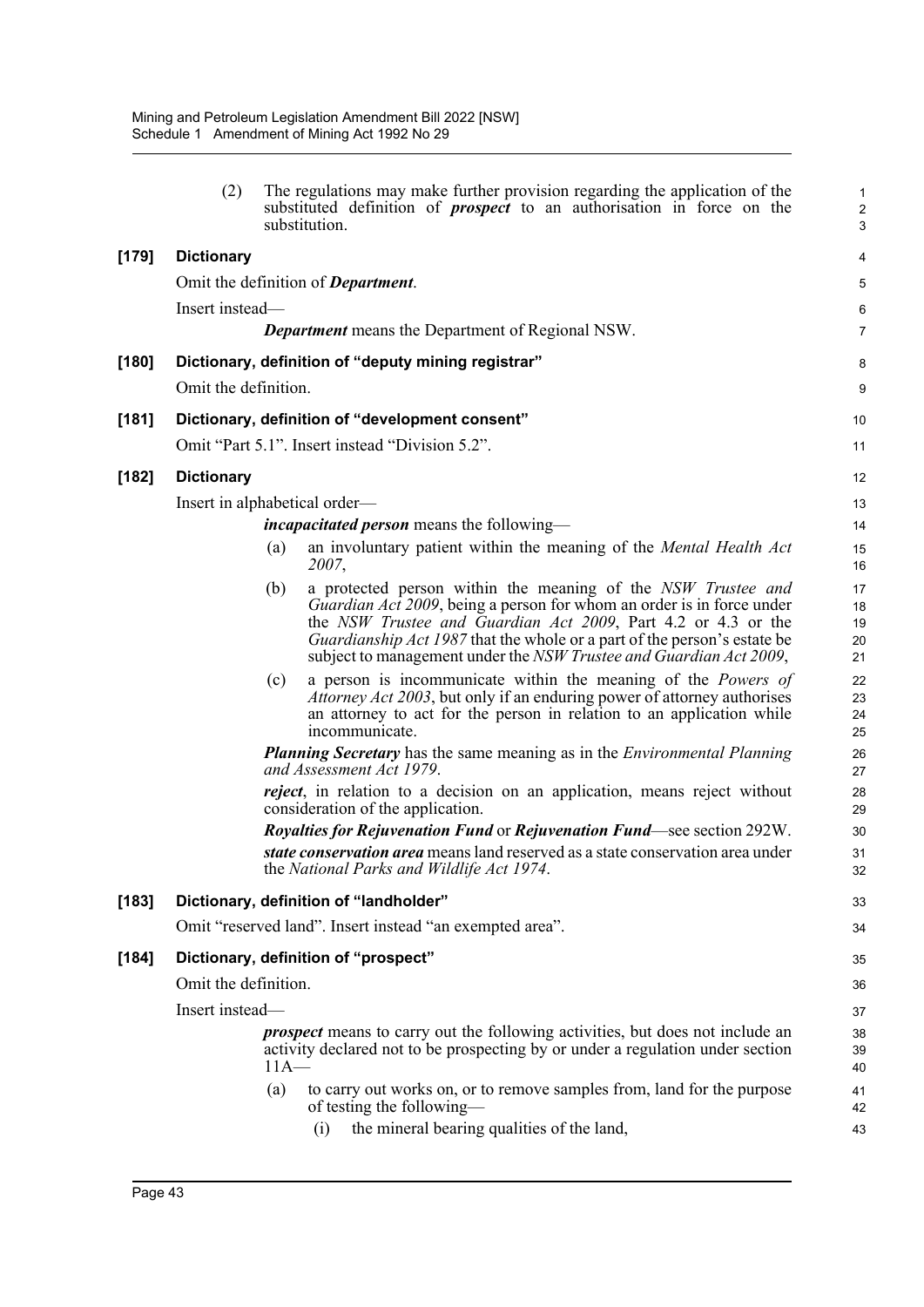[185] Dictionary,

|                      | the potential to recover minerals from the land,                   | 1.            |
|----------------------|--------------------------------------------------------------------|---------------|
| (b)                  | to rehabilitate land on which works have been carried out, or from | $\mathcal{P}$ |
|                      | which samples have been removed, as referred to in paragraph (a).  | 3             |
|                      | Dictionary, definition of "reserved land"                          | 4             |
| Omit the definition. |                                                                    | 5             |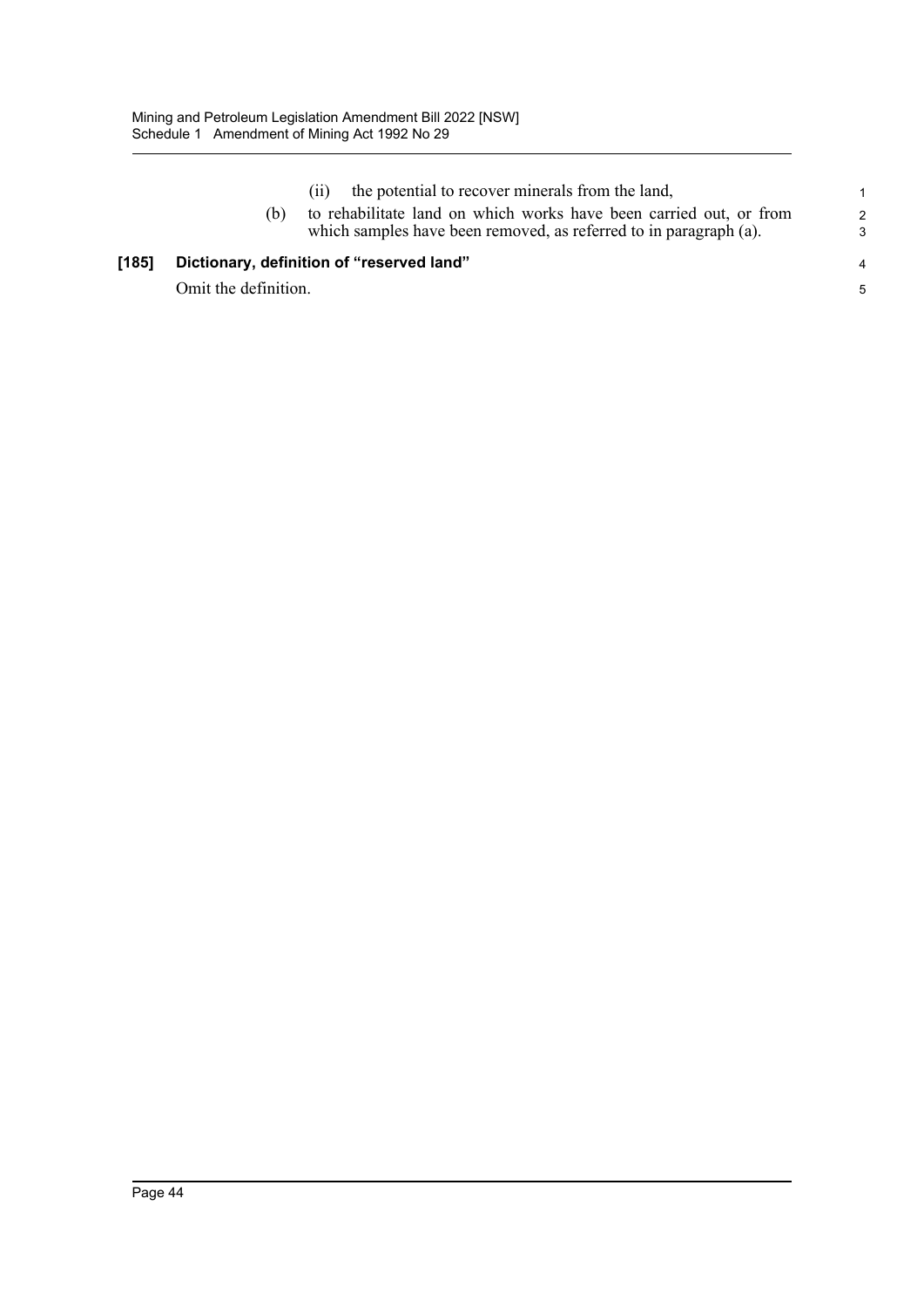# **Schedule 2 Amendment of Petroleum (Onshore) Act 1991 No 84**

## **[1] Section 3 Definitions**

Insert in alphabetical order in section 3(1)—

*approved* means approved by the Minister.

*incapacitated person* means the following—

(a) an involuntary patient within the meaning of the *Mental Health Act 2007*,

1  $\mathcal{L}$ 

23  $24$ 25

- (b) a protected person within the meaning of the *NSW Trustee and Guardian Act 2009*, being a person for whom an order is in force under the *NSW Trustee and Guardian Act 2009*, Part 4.2 or 4.3 or the *Guardianship Act 1987* that the whole or a part of the person's estate be subject to management under the *NSW Trustee and Guardian Act 2009*,
- (c) a person is incommunicate within the meaning of the *Powers of Attorney Act 2003*, but only if an enduring power of attorney authorises an attorney to act for the person in relation to an application while incommunicate.

*Planning Secretary* has the same meaning as in the *Environmental Planning and Assessment Act 1979*.

*reject*, in relation to a decision on an application, means reject without consideration of the application.

*well-head*, of petroleum, has the meaning specified by the regulations.

#### **[2] Section 3(1), definition of "Department"**

Omit the definition. Insert instead—

*Department* means the Department of Regional NSW.

#### **[3] Section 3(1), definition of "prospect"**

Omit the definition.

Insert instead—

*prospect* means to carry out the following activities, but does not include an activity declared not to constitute prospecting by the regulations—

- (a) to carry out works on, or to remove samples from, land for the purpose of testing the following—
	- (i) the quality and quantity of petroleum in the land,
	- (ii) the potential to recover petroleum from the land,
- (b) to rehabilitate land on which works have been carried out, or from which samples have been removed, as referred to in paragraph (a).

#### **[4] Section 11**

Omit the section. Insert instead— **11 Making of applications for petroleum titles** An application for a petroleum title must— (a) be made in a form approved by the Minister, and (b) be lodged with the Secretary, and 38 39 40 41 42 43

(c) include the information, if any, prescribed by the regulations.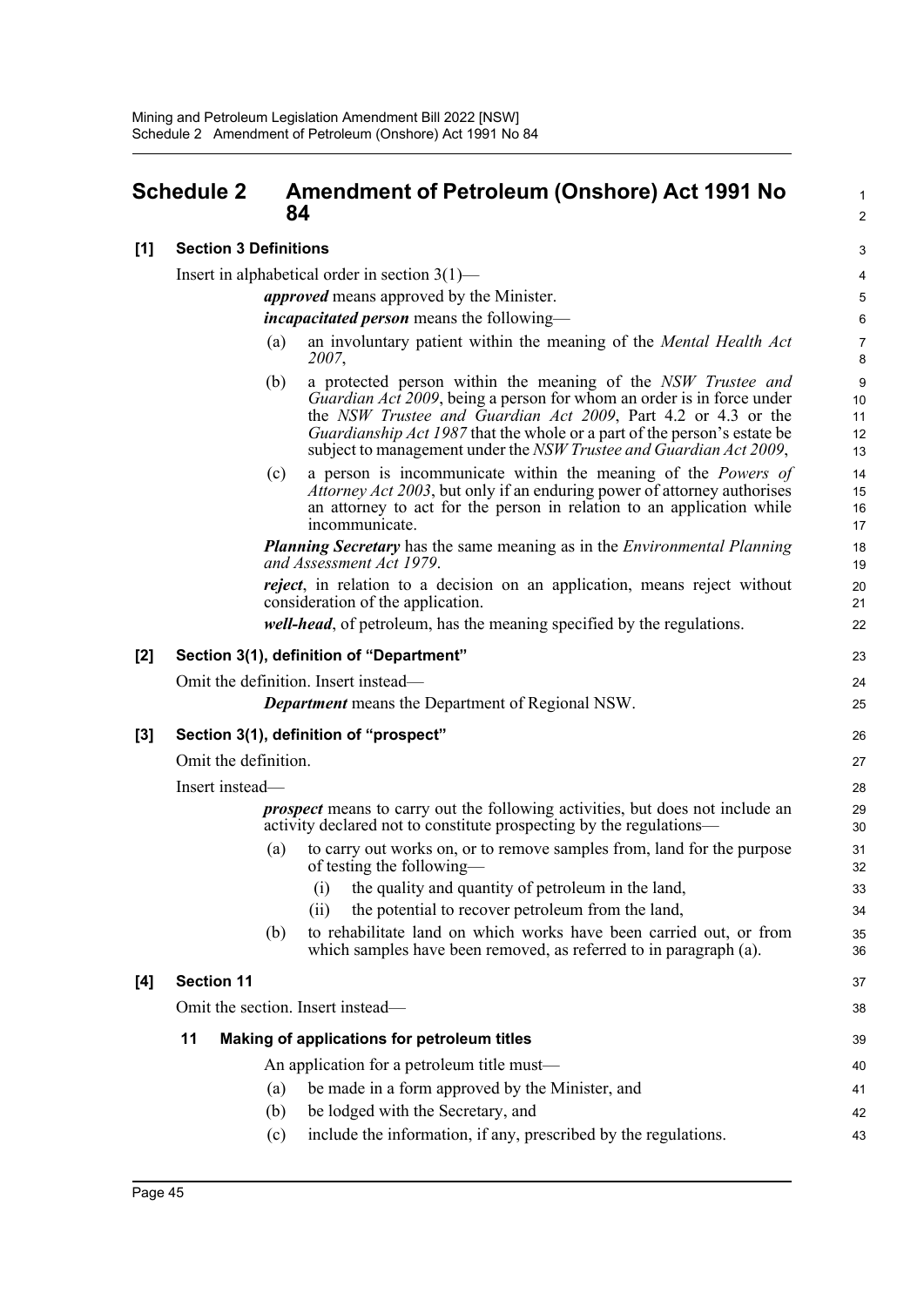| [5]    |                                    |     | Section 14 Applications to be supported by proposed work program                                                                                                                                                                                                                                  | 1                    |
|--------|------------------------------------|-----|---------------------------------------------------------------------------------------------------------------------------------------------------------------------------------------------------------------------------------------------------------------------------------------------------|----------------------|
|        |                                    |     | Omit section $14(1)$ and (2). Insert instead—                                                                                                                                                                                                                                                     | $\overline{c}$       |
|        |                                    |     | An application for a petroleum title must be accompanied by a proposed work<br>program that-                                                                                                                                                                                                      | 3<br>4               |
|        |                                    | (a) | contains the information, if any, required by the regulations, and                                                                                                                                                                                                                                | 5                    |
|        |                                    | (b) | complies with the regulations, if any.                                                                                                                                                                                                                                                            | 6                    |
| [6]    |                                    |     | Section 15 Applications to be supported by evidence of financial capability                                                                                                                                                                                                                       | 7                    |
|        | Omit the section.                  |     |                                                                                                                                                                                                                                                                                                   | 8                    |
| $[7]$  |                                    |     | Section 16 Grant or refusal of petroleum titles                                                                                                                                                                                                                                                   | 9                    |
|        | Insert after section $16(4)$ —     |     |                                                                                                                                                                                                                                                                                                   | 10                   |
|        | (5)                                |     | The Minister may grant—                                                                                                                                                                                                                                                                           | 11                   |
|        |                                    | (a) | a single petroleum title of a kind for 2 or more applications for that kind<br>of petroleum title made by the same applicant, or                                                                                                                                                                  | 12<br>13             |
|        |                                    | (b) | 2 or more petroleum titles of the same kind to an applicant for a single<br>application for a petroleum title of that kind.                                                                                                                                                                       | 14<br>15             |
| [8]    |                                    |     | <b>Section 18 Title to nominee</b>                                                                                                                                                                                                                                                                | 16                   |
|        | Insert after section $18(2)$ —     |     |                                                                                                                                                                                                                                                                                                   | 17                   |
|        | (3)                                |     | To avoid doubt, if 2 or more titles are to be granted for a single application, the<br>applicant may nominate 1 or more other persons under this section to be<br>granted 1 or more of the titles.                                                                                                | 18<br>19<br>20       |
| [9]    | <b>Section 19 Renewal of title</b> |     |                                                                                                                                                                                                                                                                                                   | 21                   |
|        |                                    |     | Omit section $19(1)$ – $(2A)$ . Insert instead–                                                                                                                                                                                                                                                   | 22                   |
|        | (1)                                |     | The holder of a petroleum title may, from time to time, apply for the renewal<br>of the title.                                                                                                                                                                                                    | 23<br>24             |
|        |                                    |     | Note-Schedule 1B contains provisions about the consideration of applications for the<br>renewal of petroleum titles and the grounds for refusal of the applications.                                                                                                                              | 25<br>26             |
|        | (2)                                |     | An application for the renewal of a petroleum title must be lodged with the<br>Secretary within the period, if any, prescribed by the regulations, before the<br>title ceases to have effect.                                                                                                     | 27<br>28<br>29       |
| $[10]$ | Section 19(2AA)(b) and (c)         |     |                                                                                                                                                                                                                                                                                                   | 30                   |
|        |                                    |     | Omit "and" at the end of paragraph (b) and omit paragraph (c).                                                                                                                                                                                                                                    | 31                   |
| $[11]$ | Section 19(3)                      |     |                                                                                                                                                                                                                                                                                                   | 32                   |
|        | Insert after section $19(2B)$ —    |     |                                                                                                                                                                                                                                                                                                   | 33                   |
|        | (3)                                |     | If an application for the renewal of a petroleum title is not made in the names<br>of all of the holders of the title, the Minister may renew the title only if<br>satisfied each holder of the title not applying for its renewal does not wish the<br>title to be renewed in the person's name. | 34<br>35<br>36<br>37 |
| $[12]$ | <b>Section 19B</b>                 |     |                                                                                                                                                                                                                                                                                                   | 38                   |
|        |                                    |     | Omit the section. Insert instead-                                                                                                                                                                                                                                                                 | 39                   |
|        |                                    |     |                                                                                                                                                                                                                                                                                                   |                      |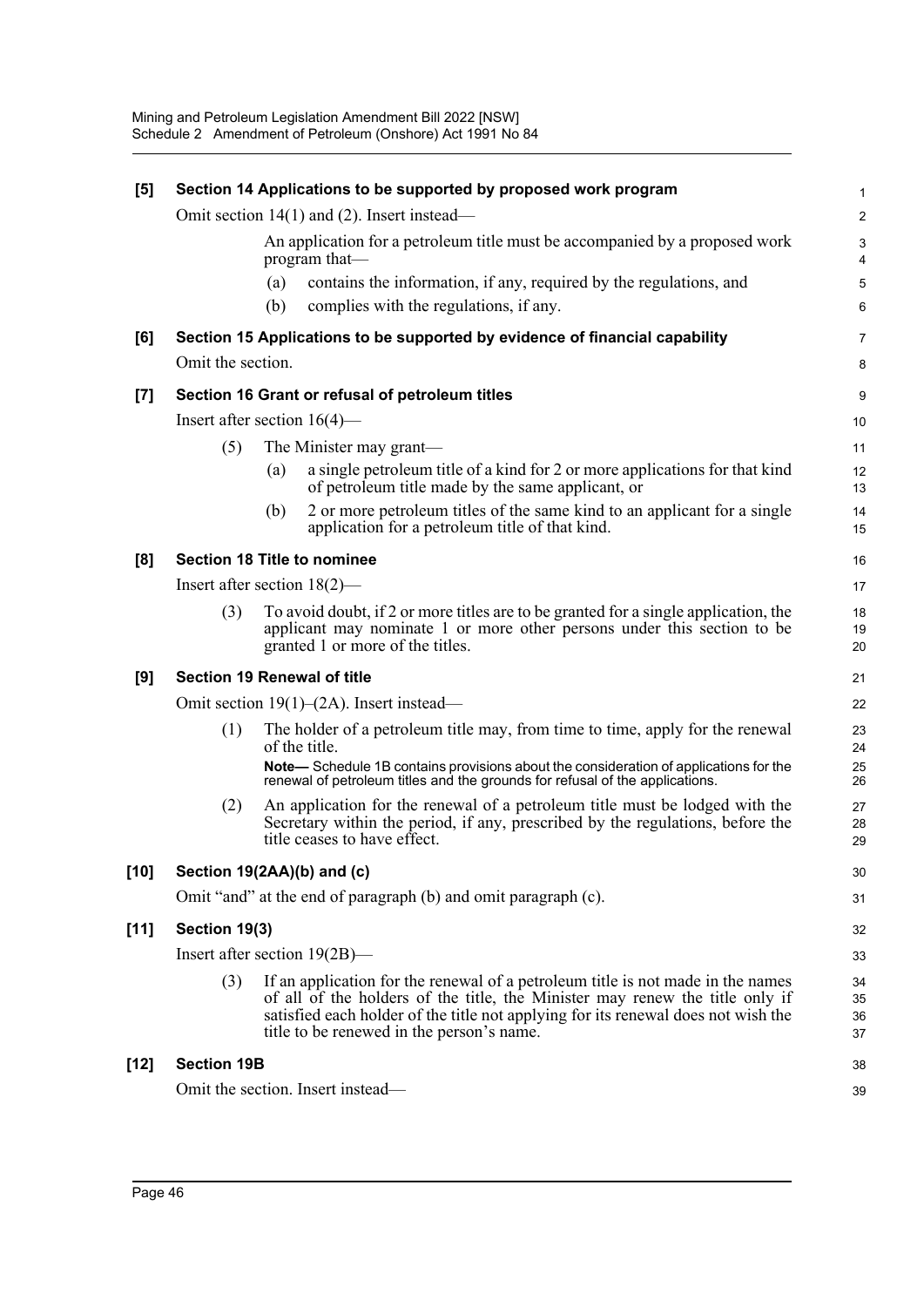|        | 19B | Land over which exploration licences may be renewed |                                                             |                 |                                                                                                                                                                                                                               |                                                           |  |  |  |
|--------|-----|-----------------------------------------------------|-------------------------------------------------------------|-----------------|-------------------------------------------------------------------------------------------------------------------------------------------------------------------------------------------------------------------------------|-----------------------------------------------------------|--|--|--|
|        |     | (1)                                                 | This section applies if the Minister is not satisfied that— |                 |                                                                                                                                                                                                                               |                                                           |  |  |  |
|        |     |                                                     | (a)                                                         |                 | the area of land over which renewal of an exploration licence is sought<br>is genuinely required to support the proposed work program<br>accompanying the application, or                                                     | $\ensuremath{\mathsf{3}}$<br>$\overline{\mathbf{4}}$<br>5 |  |  |  |
|        |     |                                                     | (b)                                                         |                 | other special circumstances exist that justify the applicant retaining an<br>area greater in size than that genuinely required to support the proposed<br>work program.                                                       | 6<br>$\overline{7}$<br>8                                  |  |  |  |
|        |     | (2)                                                 |                                                             |                 | If this section applies, the Minister must—                                                                                                                                                                                   | 9                                                         |  |  |  |
|        |     |                                                     | (a)                                                         |                 | inform the applicant of-                                                                                                                                                                                                      | 10                                                        |  |  |  |
|        |     |                                                     |                                                             | (i)<br>(ii)     | the Minister's opinion, and<br>the area of land over which the Minister proposes to renew the<br>exploration licence, and                                                                                                     | 11<br>12<br>13                                            |  |  |  |
|        |     |                                                     | (b)                                                         |                 | renew the exploration licence only over the area of land the Minister<br>considers-                                                                                                                                           | 14<br>15                                                  |  |  |  |
|        |     |                                                     |                                                             | (i)             | to be genuinely required to support the proposed work program,<br><b>or</b>                                                                                                                                                   | 16<br>17                                                  |  |  |  |
|        |     |                                                     |                                                             | (ii)            | for an area greater in size than that genuinely required to support<br>proposed<br>work program—is justified<br>special<br>the<br>by<br>circumstances.                                                                        | 18<br>19<br>20                                            |  |  |  |
|        |     | (3)                                                 |                                                             |                 | In deciding whether an area of land is genuinely required to support a proposed<br>work program for the purposes of this section, the Minister may have regard<br>to the matters specified by the regulations.                | 21<br>22<br>23                                            |  |  |  |
| $[13]$ |     |                                                     |                                                             |                 | Section 20 Continuation of title pending renewal                                                                                                                                                                              | 24                                                        |  |  |  |
|        |     |                                                     |                                                             |                 | Insert ", in relation only to the land to which the application relates," after "force".                                                                                                                                      | 25                                                        |  |  |  |
| $[14]$ |     | <b>Section 21</b>                                   |                                                             |                 |                                                                                                                                                                                                                               | 26                                                        |  |  |  |
|        |     | Insert after section 20—                            |                                                             |                 |                                                                                                                                                                                                                               |                                                           |  |  |  |
|        | 21  |                                                     |                                                             |                 | <b>Amendment of application</b>                                                                                                                                                                                               | 28                                                        |  |  |  |
|        |     | (1)                                                 |                                                             |                 | The following applications and information or documents accompanying<br>applications, may, with the consent of the Minister, be amended by the<br>applicant at any time before the Minister decides the relevant application— | 29<br>30<br>31                                            |  |  |  |
|        |     |                                                     | (a)                                                         |                 | an application for a petroleum title,                                                                                                                                                                                         | 32                                                        |  |  |  |
|        |     |                                                     | (b)                                                         |                 | an application for the renewal of a petroleum title,                                                                                                                                                                          | 33                                                        |  |  |  |
|        |     |                                                     | (c)                                                         |                 | an application for approval of the transfer of a petroleum title,                                                                                                                                                             | 34                                                        |  |  |  |
|        |     |                                                     | (d)                                                         |                 | an application prescribed by the regulations,                                                                                                                                                                                 | 35                                                        |  |  |  |
|        |     |                                                     | (e)                                                         |                 | information or a document accompanying an application referred to in<br>paragraphs $(a)$ – $(d)$ , including a proposed work program required to<br>accompany an application.                                                 | 36<br>37<br>38                                            |  |  |  |
|        |     | (2)                                                 |                                                             | Secretary.      | An application under this section must be made in a way approved by the                                                                                                                                                       | 39<br>40                                                  |  |  |  |
|        |     | (3)                                                 |                                                             | it was amended. | The Minister must give written notice to the applicant confirming the<br>amendment of an application, information or document and the date on which                                                                           | 41<br>42<br>43                                            |  |  |  |
|        |     | (4)                                                 |                                                             |                 | The amendment of an application, information or document does not entitle<br>the applicant to a refund or reduction of an application fee.                                                                                    | 44<br>45                                                  |  |  |  |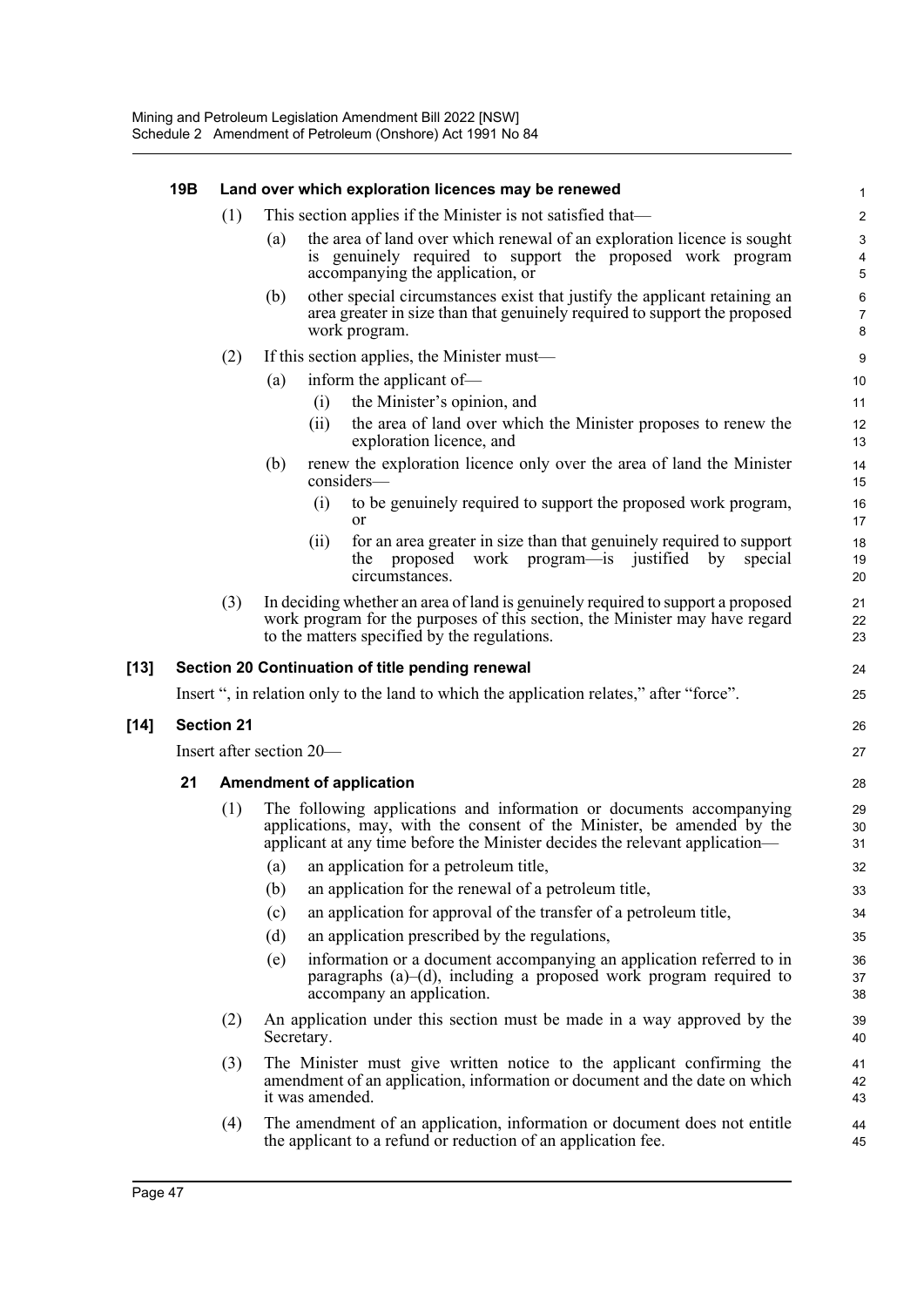| $[15]$ |                  | petroleum titles  | Section 24A Fit and proper person consideration in making certain decisions about                                                                                                                                                       | 1<br>$\overline{\mathbf{c}}$ |  |  |  |  |  |
|--------|------------------|-------------------|-----------------------------------------------------------------------------------------------------------------------------------------------------------------------------------------------------------------------------------------|------------------------------|--|--|--|--|--|
|        |                  | Omit the section. |                                                                                                                                                                                                                                         | 3                            |  |  |  |  |  |
| $[16]$ |                  |                   | Section 26 Title taken to be personal property                                                                                                                                                                                          | 4                            |  |  |  |  |  |
|        |                  |                   | Omit "It may be disposed of during the lifetime of the holder and on the holder's death<br>descends or devolves on intestacy or by will as personal property.".                                                                         | 5<br>6                       |  |  |  |  |  |
| $[17]$ | Sections 26A-26C |                   |                                                                                                                                                                                                                                         |                              |  |  |  |  |  |
|        |                  |                   | Insert after section 26—                                                                                                                                                                                                                | 8                            |  |  |  |  |  |
|        | 26A              |                   | Joint holders of petroleum titles                                                                                                                                                                                                       | 9                            |  |  |  |  |  |
|        |                  | (1)               | If there is more than 1 holder of a petroleum title, each of the holders is jointly<br>and severally liable for the fulfilment of the obligations arising under this Act<br>in relation to the petroleum title.                         | 10<br>11<br>12               |  |  |  |  |  |
|        |                  | (2)               | A petroleum title may be held by 2 or more persons as joint tenants or as<br>tenants in common.                                                                                                                                         | 13<br>14                     |  |  |  |  |  |
|        |                  | (3)               | The Secretary must record that 2 or more holders of a petroleum title hold the<br>petroleum title as tenants in common unless the holders apply in a way<br>prescribed by the regulations to hold the petroleum title as joint tenants. | 15<br>16<br>17               |  |  |  |  |  |
|        | 26B              |                   | Death, bankruptcy and incapacity of applicant                                                                                                                                                                                           | 18                           |  |  |  |  |  |
|        |                  | (1)               | An application for a petroleum title made by an individual who subsequently<br>becomes bankrupt or an incapacitated person or dies—                                                                                                     |                              |  |  |  |  |  |
|        |                  |                   | subsists for the benefit of the applicant or the applicant's estate, and<br>(a)                                                                                                                                                         | 21                           |  |  |  |  |  |
|        |                  |                   | (b)<br>may continue to be dealt with if-                                                                                                                                                                                                | 22                           |  |  |  |  |  |
|        |                  |                   | the applicant's representative makes a request under this section,<br>$\left(1\right)$<br>and                                                                                                                                           | 23<br>24                     |  |  |  |  |  |
|        |                  |                   | the Minister accepts the request.<br>(i)                                                                                                                                                                                                | 25                           |  |  |  |  |  |
|        |                  | (2)               | A request must be made in a way and within the period prescribed by the<br>regulations, if any.                                                                                                                                         | 26<br>27                     |  |  |  |  |  |
|        |                  | (3)               | The Minister may reject the application for a petroleum title if—                                                                                                                                                                       | 28                           |  |  |  |  |  |
|        |                  |                   | no request is made within the period prescribed under subsection $(2)$ , or<br>(a)                                                                                                                                                      | 29                           |  |  |  |  |  |
|        |                  |                   | a request is made within the period prescribed, but the Minister rejects<br>(b)<br>the request.                                                                                                                                         | 30<br>31                     |  |  |  |  |  |
|        |                  | (4)               | Without limiting other grounds for which a request may be rejected, a request<br>may be rejected on grounds prescribed by the regulations.                                                                                              | 32<br>33                     |  |  |  |  |  |
|        |                  | (5)               | The Minister, in considering whether to accept a request under this section,<br>may have regard to the following—                                                                                                                       | 34<br>35                     |  |  |  |  |  |
|        |                  |                   | guidelines issued and made publicly available by the Minister for the<br>(a)<br>purposes of this section, if any,                                                                                                                       | 36<br>37                     |  |  |  |  |  |
|        |                  |                   | matters prescribed by the regulations for the purposes of this section.<br>(b)                                                                                                                                                          | 38                           |  |  |  |  |  |
|        |                  | (6)               | In this section-<br><i>representative</i> , for an individual who is bankrupt, an incapacitated person or<br>deceased, has the meaning prescribed by the regulations.                                                                   | 39<br>40<br>41               |  |  |  |  |  |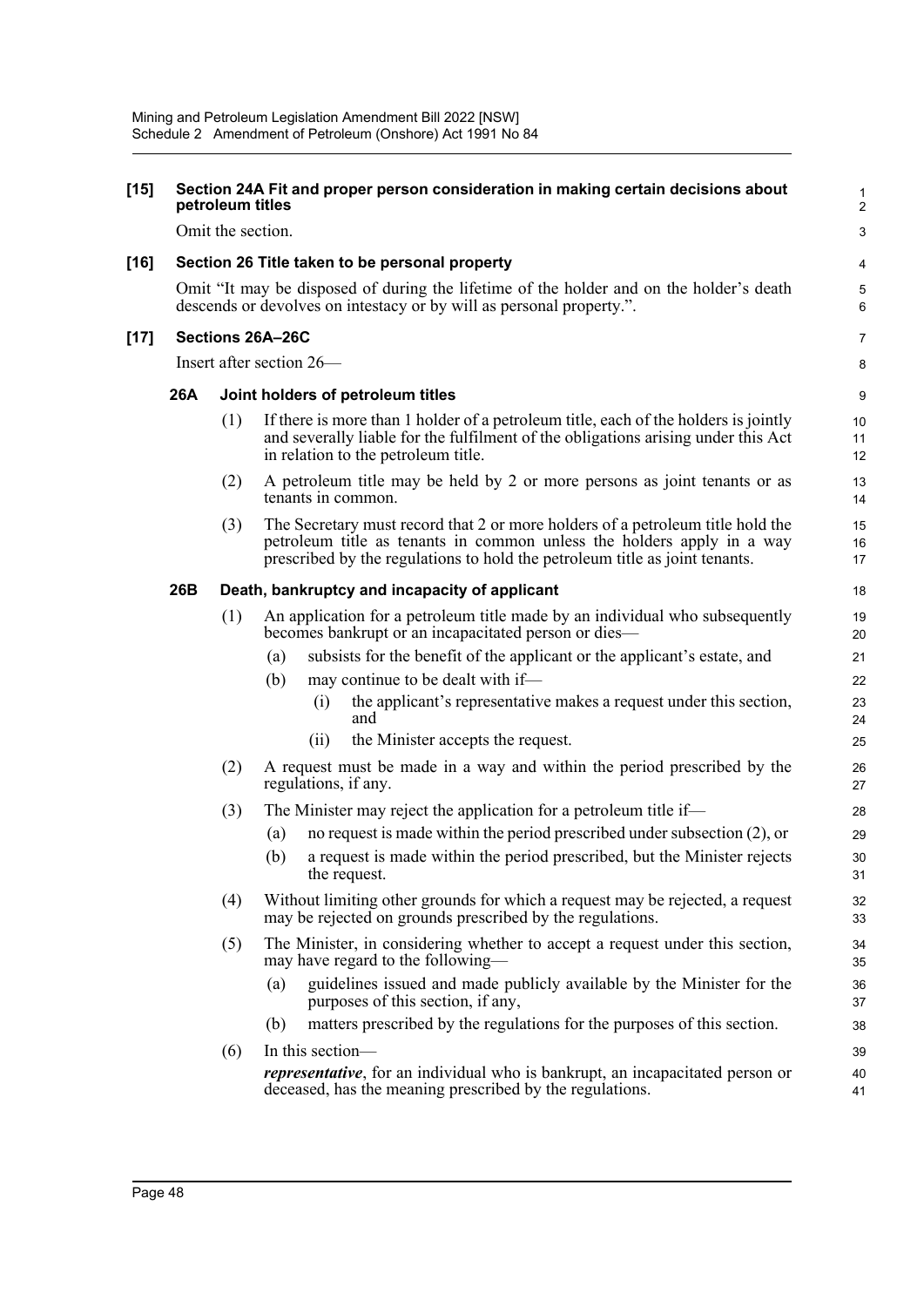|      | <b>26C</b> |      |     | Devolution of rights of holder of petroleum title                                                                                                                                                                                                                          | $\mathbf 1$                         |
|------|------------|------|-----|----------------------------------------------------------------------------------------------------------------------------------------------------------------------------------------------------------------------------------------------------------------------------|-------------------------------------|
|      |            | (1)  |     | A person on whom the rights of the holder of a petroleum title have devolved<br>by operation of law may apply to the Minister to have the person's name<br>recorded as the holder of the title.                                                                            | $\overline{c}$<br>$\mathbf{3}$<br>4 |
|      |            | (2)  |     | An application must be made in a way prescribed by the regulations.                                                                                                                                                                                                        | 5                                   |
|      |            | (3)  |     | The Minister, if satisfied that the rights of the holder of a petroleum title have<br>devolved by operation of law, may direct the Secretary to record the name of<br>the applicant as the holder of the title.                                                            | 6<br>$\overline{7}$<br>$\bf 8$      |
|      |            | (4)  |     | In considering an application under this section, the Minister must have regard<br>to guidelines issued and made publicly available by the Minister for the<br>purposes of this section, if any.                                                                           | $9\,$<br>10<br>11                   |
|      |            | (5)  |     | To avoid doubt, in this section, rights have devolved by operation of law if the<br>rights have involuntarily passed from 1 person to another by operation of a<br>law, including a transfer caused by death, bankruptcy or insolvency.                                    | 12<br>13<br>14                      |
| [18] |            |      |     | Section 28C Land over which exploration licence granted                                                                                                                                                                                                                    | 15                                  |
|      |            |      |     | Insert at the end of the section-                                                                                                                                                                                                                                          | 16                                  |
|      |            | (2)  |     | Subsection $(1)$ —                                                                                                                                                                                                                                                         | 17                                  |
|      |            |      | (a) | extends to the grant of a single exploration licence for 2 or more<br>applications made by the same applicant, and                                                                                                                                                         | 18<br>19                            |
|      |            |      | (b) | as extended, applies as if the land over which the exploration licence<br>was sought was the land over which the 2 or more exploration licences<br>were sought.                                                                                                            | 20<br>21<br>22                      |
| [19] |            |      |     | Section 31A Activity approval required for assessable prospecting operations                                                                                                                                                                                               | 23                                  |
|      |            |      |     | Omit section 31A(3). Insert instead—                                                                                                                                                                                                                                       | 24                                  |
|      |            | (3)  |     | An application for an activity approval must-                                                                                                                                                                                                                              | 25                                  |
|      |            |      | (a) | be made in a form approved by the Minister, and                                                                                                                                                                                                                            | 26                                  |
|      |            |      | (b) | be lodged with the Minister, and                                                                                                                                                                                                                                           | 27                                  |
|      |            |      | (c) | include the information, if any, prescribed by the regulations.                                                                                                                                                                                                            | 28                                  |
|      |            | (3A) |     | The Minister may require the holder of an exploration licence to provide<br>further information as required by the Minister, within the period specified by<br>the Minister, before considering the application or at any time during<br>consideration of the application. | 29<br>30<br>31<br>32                |
| [20] |            |      |     | Section 32A Land over which assessment lease granted                                                                                                                                                                                                                       | 33                                  |
|      |            |      |     | Insert at the end of the section-                                                                                                                                                                                                                                          | 34                                  |
|      |            | (2)  |     | Subsection $(1)$ —                                                                                                                                                                                                                                                         | 35                                  |
|      |            |      | (a) | extends to the grant of a single assessment lease for 2 or more<br>applications made by the same applicant, and                                                                                                                                                            | 36<br>37                            |
|      |            |      | (b) | as extended, applies as if the land over which the assessment lease was<br>sought was the land over which the 2 or more assessment leases were<br>sought.                                                                                                                  | 38<br>39<br>40                      |
| [21] |            |      |     | Section 36 Notice to be given of application for assessment lease                                                                                                                                                                                                          | 41                                  |
|      |            |      |     | Omit "both in a newspaper circulating in the vicinity of the area over which the lease is<br>sought and in a newspaper circulating generally in the State" from section $36(1)$ .                                                                                          | 42<br>43                            |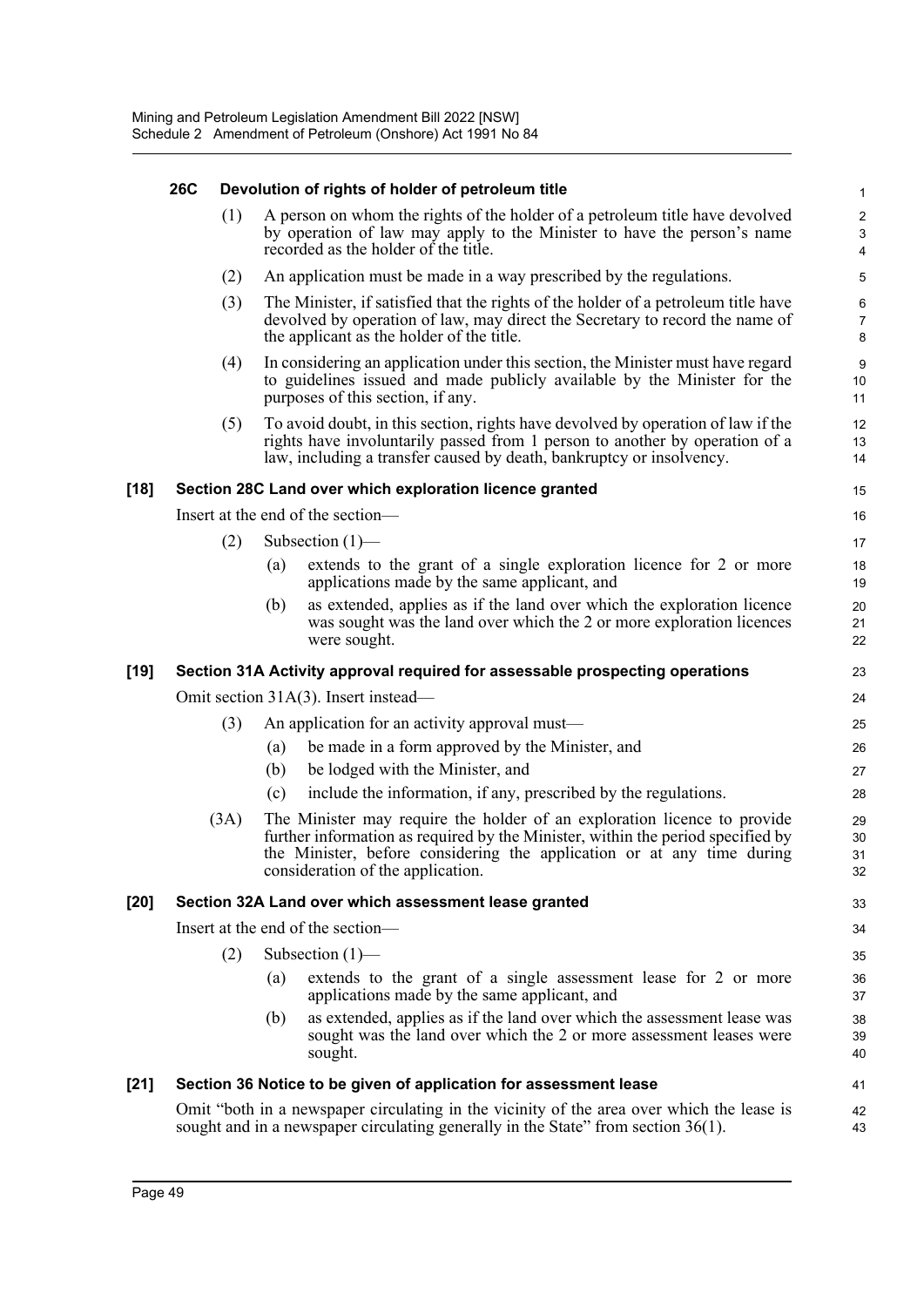|        |                                   |                                                                                                                                                                                                                                                                         | Insert instead "in the way specified by the regulations".                                                                                                                                 | 1              |  |  |  |
|--------|-----------------------------------|-------------------------------------------------------------------------------------------------------------------------------------------------------------------------------------------------------------------------------------------------------------------------|-------------------------------------------------------------------------------------------------------------------------------------------------------------------------------------------|----------------|--|--|--|
| $[22]$ |                                   |                                                                                                                                                                                                                                                                         | Section 36A Activity approval required for assessable prospecting operations                                                                                                              | 2              |  |  |  |
|        |                                   |                                                                                                                                                                                                                                                                         | Omit section 36A(3). Insert instead—                                                                                                                                                      | 3              |  |  |  |
|        | (3)                               |                                                                                                                                                                                                                                                                         | An application for an activity approval must—                                                                                                                                             | 4              |  |  |  |
|        |                                   | (a)                                                                                                                                                                                                                                                                     | be made in a form approved by the Minister, and                                                                                                                                           | 5              |  |  |  |
|        |                                   | (b)                                                                                                                                                                                                                                                                     | be lodged with the Minister, and                                                                                                                                                          | 6              |  |  |  |
|        |                                   | (c)                                                                                                                                                                                                                                                                     | include the information, if any, prescribed by the regulations.                                                                                                                           | 7              |  |  |  |
|        | (3A)                              | The Minister may require the holder of an assessment lease to provide further<br>information as required by the Minister, within the period specified by the<br>Minister, before considering the application or at any time during<br>consideration of the application. |                                                                                                                                                                                           |                |  |  |  |
| $[23]$ |                                   |                                                                                                                                                                                                                                                                         | Section 39 Area of special prospecting authority                                                                                                                                          | 12             |  |  |  |
|        |                                   |                                                                                                                                                                                                                                                                         | Insert at the end of the section-                                                                                                                                                         | 13             |  |  |  |
|        | (2)                               |                                                                                                                                                                                                                                                                         | The land over which a special prospecting authority is granted may differ in<br>size or shape from, but may not include land other than, the land over which<br>the authority was sought. | 14<br>15<br>16 |  |  |  |
|        | (3)                               |                                                                                                                                                                                                                                                                         | Subsection $(2)$ —                                                                                                                                                                        | 17             |  |  |  |
|        |                                   | (a)                                                                                                                                                                                                                                                                     | extends to the grant of a single special prospecting authority for 2 or<br>more applications made by the same applicant, and                                                              | 18<br>19       |  |  |  |
|        |                                   | (b)                                                                                                                                                                                                                                                                     | as extended, applies as if the land over which the special prospecting<br>authority was sought was the land over which the 2 or more special<br>prospecting authorities were sought.      | 20<br>21<br>22 |  |  |  |
| $[24]$ |                                   |                                                                                                                                                                                                                                                                         | Section 43 Notice of application for production lease to be published                                                                                                                     | 23             |  |  |  |
|        |                                   |                                                                                                                                                                                                                                                                         | Omit "a newspaper circulating generally in the State".                                                                                                                                    | 24             |  |  |  |
|        |                                   |                                                                                                                                                                                                                                                                         | Insert instead "a way specified by the regulations".                                                                                                                                      | 25             |  |  |  |
| $[25]$ |                                   |                                                                                                                                                                                                                                                                         | Section 44 Area of production lease                                                                                                                                                       | 26             |  |  |  |
|        | Insert at the end of the section- |                                                                                                                                                                                                                                                                         |                                                                                                                                                                                           |                |  |  |  |
|        | (2)                               |                                                                                                                                                                                                                                                                         | The land over which a production lease is granted may differ in size or shape<br>from, but may not include land other than, the land over which the production<br>lease was sought.       | 28<br>29<br>30 |  |  |  |
|        | (3)                               |                                                                                                                                                                                                                                                                         | Subsection $(2)$ —                                                                                                                                                                        | 31             |  |  |  |
|        |                                   | (a)                                                                                                                                                                                                                                                                     | extends to the grant of a single production lease for 2 or more<br>applications made by the same applicant, and                                                                           | 32<br>33       |  |  |  |
|        |                                   | (b)                                                                                                                                                                                                                                                                     | as extended, applies as if the land over which the production lease was<br>sought was the land over which the 2 or more production leases were<br>sought.                                 | 34<br>35<br>36 |  |  |  |
| $[26]$ | Section 47, heading               |                                                                                                                                                                                                                                                                         |                                                                                                                                                                                           | 37             |  |  |  |
|        |                                   |                                                                                                                                                                                                                                                                         | Omit "epis". Insert instead "environmental planning instruments".                                                                                                                         | 38             |  |  |  |
| $[27]$ | consent etc not required          |                                                                                                                                                                                                                                                                         | Section 48 Application of this Division to Government bodies where development                                                                                                            | 39<br>40       |  |  |  |
|        | Omit "Part 5.1".                  |                                                                                                                                                                                                                                                                         |                                                                                                                                                                                           | 41             |  |  |  |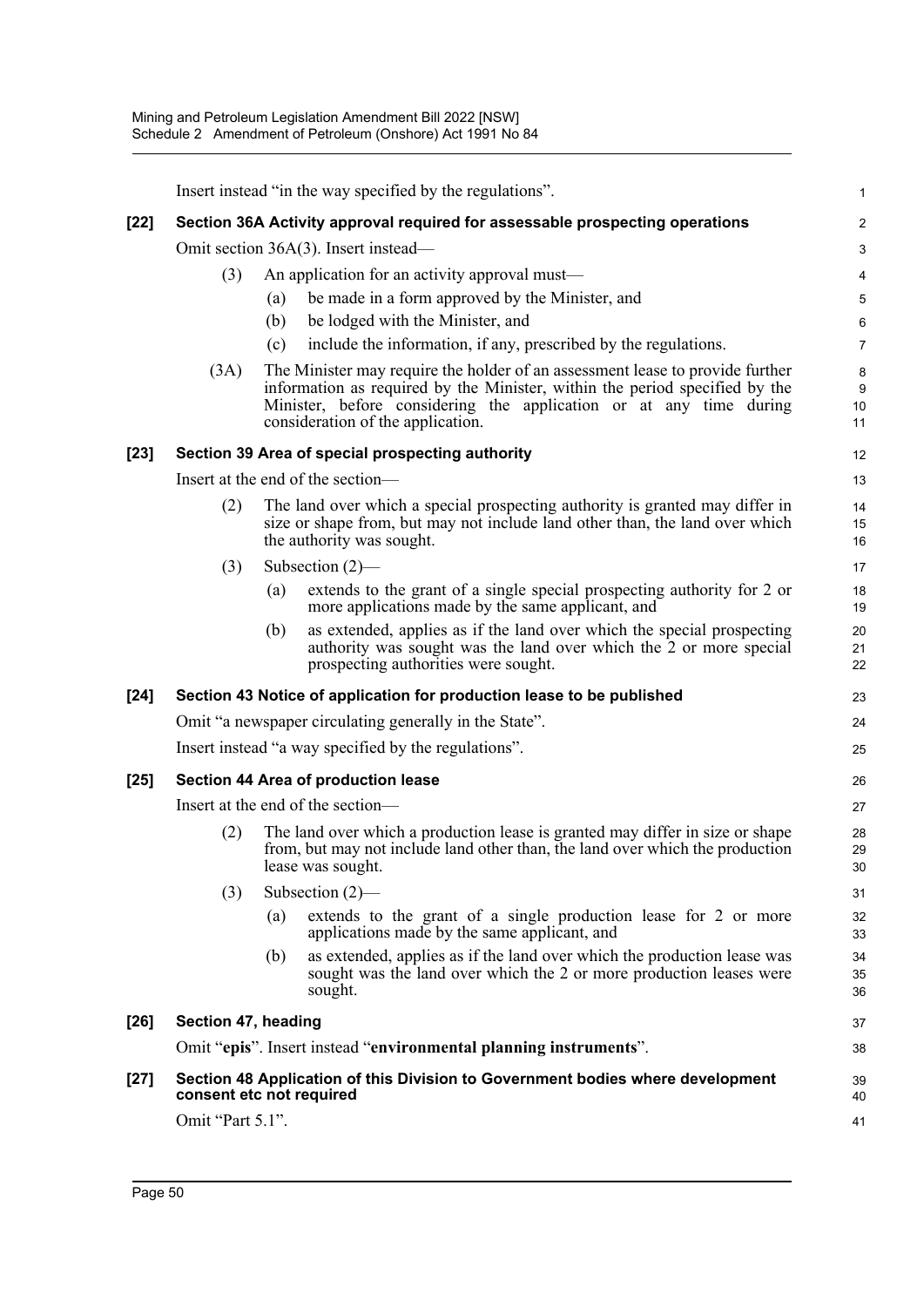|        |                                                                                 |     | Insert instead "Division 5.2".                                                                                                                                                                                                                                         | $\mathbf{1}$         |  |  |  |
|--------|---------------------------------------------------------------------------------|-----|------------------------------------------------------------------------------------------------------------------------------------------------------------------------------------------------------------------------------------------------------------------------|----------------------|--|--|--|
| $[28]$ | Sections 50 and 51                                                              |     |                                                                                                                                                                                                                                                                        | $\boldsymbol{2}$     |  |  |  |
|        |                                                                                 |     | Omit "Secretary of the Department of Planning and Environment" wherever occurring.                                                                                                                                                                                     | 3                    |  |  |  |
|        |                                                                                 |     | Insert instead "Planning Secretary".                                                                                                                                                                                                                                   | 4                    |  |  |  |
| $[29]$ |                                                                                 |     | Section 54A Division applies only where development consent etc not required                                                                                                                                                                                           | 5                    |  |  |  |
|        | Omit "Part 5.1".                                                                |     |                                                                                                                                                                                                                                                                        | 6                    |  |  |  |
|        |                                                                                 |     | Insert instead "Division 5.2".                                                                                                                                                                                                                                         | $\overline{7}$       |  |  |  |
| $[30]$ | <b>Act 1979</b>                                                                 |     | Section 67 Development consent under Environmental Planning and Assessment                                                                                                                                                                                             | 8<br>9               |  |  |  |
|        | Insert after section $67(2)$ —                                                  |     |                                                                                                                                                                                                                                                                        | 10                   |  |  |  |
|        | (3)                                                                             |     | The Minister may reject an application for a production lease if the applicant,<br>before the expiration of the period, if any, prescribed by the regulations or a<br>longer period specified by the Minister, has failed to provide to the Minister<br>evidence that— | 11<br>12<br>13<br>14 |  |  |  |
|        |                                                                                 | (i) | an application for the development consent required by this section has<br>been made, or                                                                                                                                                                               | 15<br>16             |  |  |  |
|        |                                                                                 | (i) | the development consent has been granted and is in force.                                                                                                                                                                                                              | 17                   |  |  |  |
|        | (4)                                                                             |     | To avoid doubt-                                                                                                                                                                                                                                                        | 18                   |  |  |  |
|        |                                                                                 | (a) | an application rejected under this section is taken never to have been<br>made, and                                                                                                                                                                                    | 19<br>20             |  |  |  |
|        |                                                                                 | (b) | the Minister is not required to notify the applicant before the rejection.                                                                                                                                                                                             | 21                   |  |  |  |
| $[31]$ | Section 69C Prospecting to be carried out in accordance with access arrangement |     |                                                                                                                                                                                                                                                                        |                      |  |  |  |
|        | Insert after section $69C(1)$ —                                                 |     |                                                                                                                                                                                                                                                                        |                      |  |  |  |
|        | Maximum penalty-                                                                |     |                                                                                                                                                                                                                                                                        |                      |  |  |  |
|        |                                                                                 | (a) | for a corporation—5,000 penalty units, and, for a continuing offence, a<br>further penalty of 500 penalty units for each day the offence continues,<br><sub>or</sub>                                                                                                   | 25<br>26<br>27       |  |  |  |
|        |                                                                                 | (b) | for an individual— $1,000$ penalty units or imprisonment for 5 years, or<br>both, and, for a continuing offence, a further penalty of 100 penalty<br>units for each day the offence continues.                                                                         | 28<br>29<br>30       |  |  |  |
| $[32]$ |                                                                                 |     | Section 69SA Register of arbitrated access arrangements                                                                                                                                                                                                                | 31                   |  |  |  |
|        |                                                                                 |     | Omit section 69SA(2)–(4). Insert instead—                                                                                                                                                                                                                              | 32                   |  |  |  |
|        | (2)                                                                             |     | The Secretary must keep a register of the following in a way prescribed by the<br>regulations-                                                                                                                                                                         | 33<br>34             |  |  |  |
|        |                                                                                 | (a) | the arbitrated access arrangements provided to the Secretary,                                                                                                                                                                                                          | 35                   |  |  |  |
|        |                                                                                 | (b) | other information, if any, relating to arbitrated access arrangements<br>prescribed by the regulations.                                                                                                                                                                | 36<br>37             |  |  |  |
|        | (3)                                                                             |     | The register must be made available for public inspection.                                                                                                                                                                                                             | 38                   |  |  |  |
| $[33]$ | on operations on the land                                                       |     | Section 73 Disputes between holders of petroleum titles and other persons carrying                                                                                                                                                                                     | 39<br>40             |  |  |  |
|        |                                                                                 |     | Insert "mineral" before "claim" in section $73(1)(a)$ .                                                                                                                                                                                                                | 41                   |  |  |  |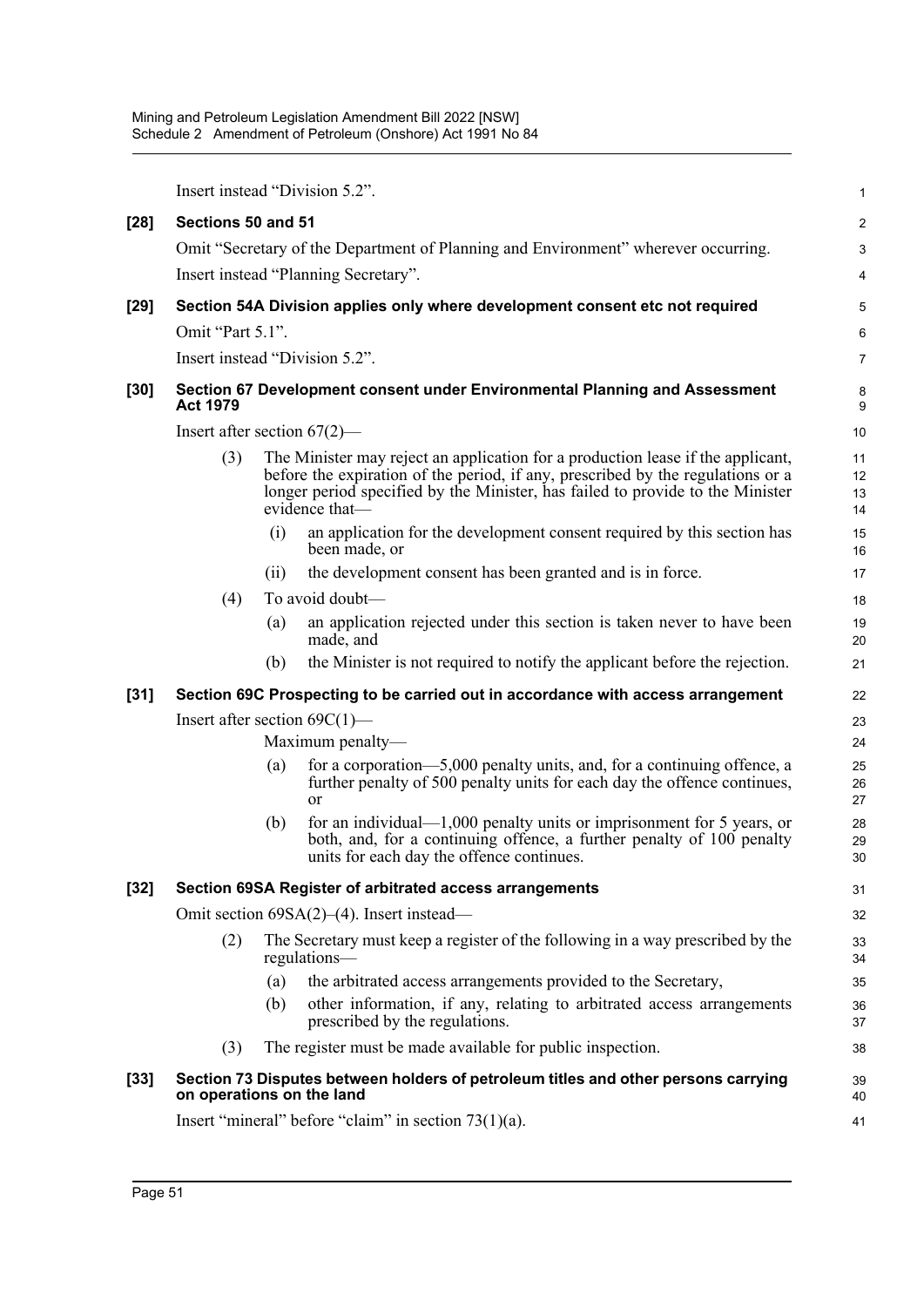| $[34]$ | <b>Section 73(1)(e)</b>          |     |                                                                                                                                                                                                                                                                                                                                                                            | 1                         |
|--------|----------------------------------|-----|----------------------------------------------------------------------------------------------------------------------------------------------------------------------------------------------------------------------------------------------------------------------------------------------------------------------------------------------------------------------------|---------------------------|
|        | Omit the paragraph.              |     |                                                                                                                                                                                                                                                                                                                                                                            | 2                         |
| $[35]$ | <b>Section 74 Interpretation</b> |     |                                                                                                                                                                                                                                                                                                                                                                            | 3                         |
|        |                                  |     | Insert ", controller" after "receiver" in section 74(2).                                                                                                                                                                                                                                                                                                                   | 4                         |
| $[36]$ | Section 74(2)                    |     |                                                                                                                                                                                                                                                                                                                                                                            | 5                         |
|        |                                  |     | Omit "responsible" wherever occurring.                                                                                                                                                                                                                                                                                                                                     | 6                         |
| $[37]$ | <b>Section 75 Directions</b>     |     |                                                                                                                                                                                                                                                                                                                                                                            | 7                         |
|        | Insert after section $75(1)$ —   |     |                                                                                                                                                                                                                                                                                                                                                                            | 8                         |
|        | (1A)                             |     | The Secretary or an inspector may, by written notice, direct a person to do 1<br>or more of the following if the person has carried out prospecting for<br>petroleum, mining petroleum or another activity otherwise than in accordance<br>with a petroleum title, where a petroleum title to carry out the prospecting,<br>mining or activity is required under this Act— | 9<br>10<br>11<br>12<br>13 |
|        |                                  | (a) | to address an adverse impact the prospecting, mining or activity has had<br>on 1 or more aspects of the environment,                                                                                                                                                                                                                                                       | 14<br>15                  |
|        |                                  | (b) | to address a risk of there being such an impact,                                                                                                                                                                                                                                                                                                                           | 16                        |
|        |                                  | (c) | to conserve the environment, protect it from harm as a result of the<br>prospecting, mining or activity or to prevent, control or mitigate the<br>harm,                                                                                                                                                                                                                    | 17<br>18<br>19            |
|        |                                  | (d) | to rehabilitate land or water that is or may be affected by the<br>prospecting, mining or activity.                                                                                                                                                                                                                                                                        | 20<br>21                  |
|        | (1B)                             |     | To avoid doubt, a reference to the environment, land and water in subsections<br>(1) and (1A) includes the environment, land and water in a place regardless of<br>whether the environment, land and water is within or outside a title area.                                                                                                                              | 22<br>23<br>24            |
| $[38]$ | Section 75(2)                    |     |                                                                                                                                                                                                                                                                                                                                                                            | 25                        |
|        | Omit "responsible".              |     |                                                                                                                                                                                                                                                                                                                                                                            | 26                        |
| $[39]$ | <b>Section 78C Fee</b>           |     |                                                                                                                                                                                                                                                                                                                                                                            | 27                        |
|        |                                  |     | Omit "by the holder of the petroleum title concerned" from 78C(3).                                                                                                                                                                                                                                                                                                         | 28                        |
| $[40]$ |                                  |     | <b>Section 83D Conditions for mandatory audits</b>                                                                                                                                                                                                                                                                                                                         | 29                        |
|        |                                  |     | Omit section 83D(7). Insert instead-                                                                                                                                                                                                                                                                                                                                       | 30                        |
|        | (7)                              |     | This section does not affect the operation of the <i>Environmental Planning and</i><br>Assessment Act 1979, section $4.42$ , $4.50$ or $5.24$ .                                                                                                                                                                                                                            | 31<br>32                  |
| $[41]$ |                                  |     | <b>Section 88 Ascertainment of well-head</b>                                                                                                                                                                                                                                                                                                                               | 33                        |
|        | Omit the section.                |     |                                                                                                                                                                                                                                                                                                                                                                            | 34                        |
| $[42]$ |                                  |     | <b>Section 89 Ascertainment of value</b>                                                                                                                                                                                                                                                                                                                                   | 35                        |
|        |                                  |     | Omit "the amount determined by the Minister as being that value".                                                                                                                                                                                                                                                                                                          | 36                        |
|        |                                  |     | Insert instead "the amount calculated in the way determined by the Minister".                                                                                                                                                                                                                                                                                              | 37                        |
| $[43]$ | <b>Section 94A</b>               |     |                                                                                                                                                                                                                                                                                                                                                                            | 38                        |
|        |                                  |     | Omit sections 94A and 94B. Insert instead-                                                                                                                                                                                                                                                                                                                                 | 39                        |
|        |                                  |     |                                                                                                                                                                                                                                                                                                                                                                            |                           |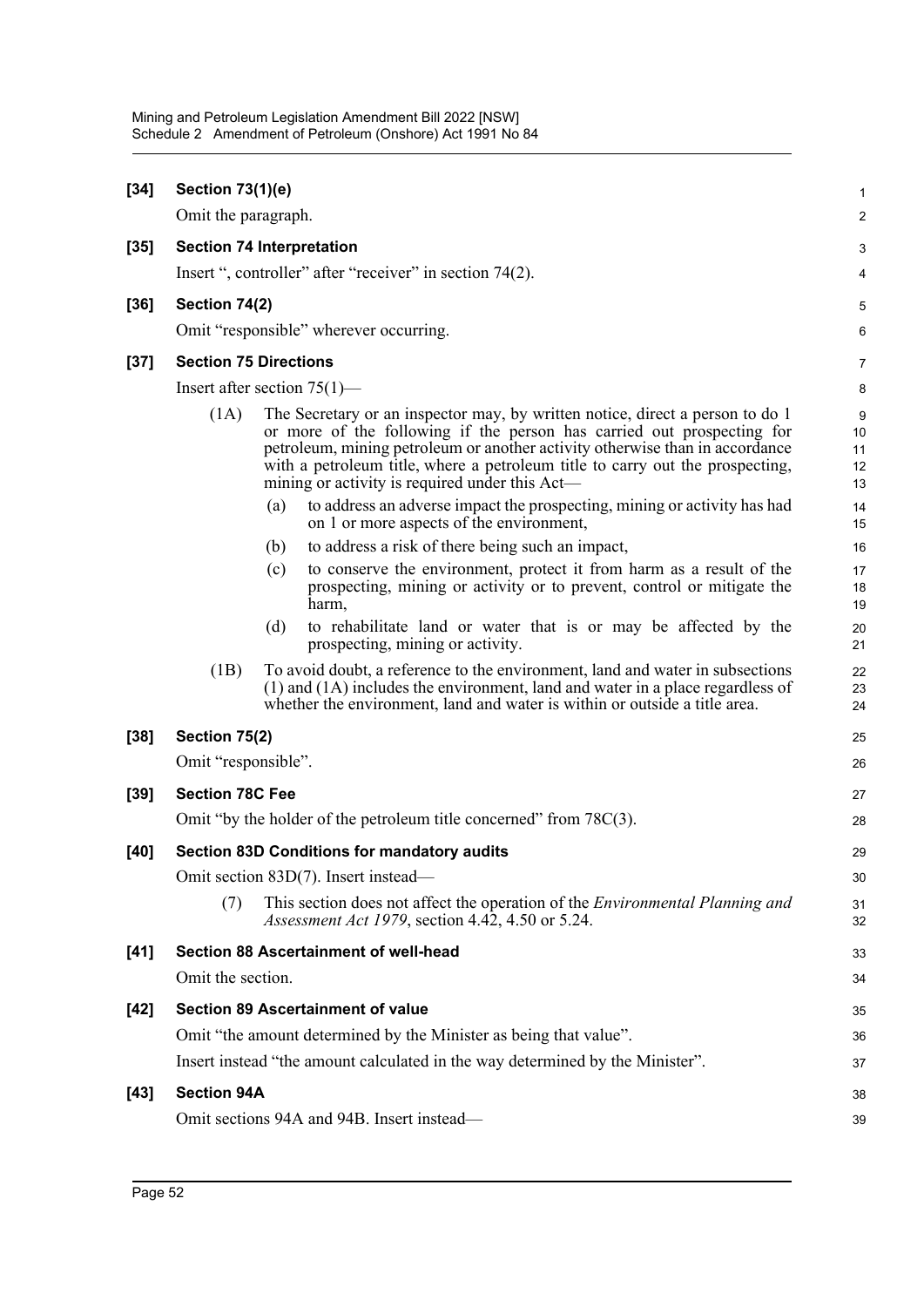## **94A Interpretation**

 $[44]$ 

[45]

 $[46]$ 

|      |                                   | (1)                | A reference in this Part to when a petroleum title is granted or renewed is<br>taken, in relation to a grant or renewal of a petroleum title that takes effect after<br>the date on which it is granted or renewed, to be a reference to when the grant<br>or renewal takes effect.        | $\overline{c}$<br>3<br>4<br>5 |  |  |
|------|-----------------------------------|--------------------|--------------------------------------------------------------------------------------------------------------------------------------------------------------------------------------------------------------------------------------------------------------------------------------------|-------------------------------|--|--|
|      |                                   | (2)                | To avoid doubt, if a fee is payable during the term of a petroleum title, the term<br>of the title includes the period occurring after the term for which the petroleum<br>title as granted or renewed was due to expire but continues to have effect under<br>section 20.                 | 6<br>$\overline{7}$<br>8<br>9 |  |  |
|      |                                   |                    | Note-Section 20 provides that if an application for renewal of a petroleum title has<br>not been withdrawn or finally disposed of before the date on which the term of the title<br>expires, it continues in force until the application is withdrawn or otherwise finally<br>disposed of. | 10<br>11<br>12<br>13          |  |  |
| [44] |                                   | <b>Section 94H</b> |                                                                                                                                                                                                                                                                                            | 14                            |  |  |
|      |                                   |                    | Omit the section. Insert instead—                                                                                                                                                                                                                                                          | 15                            |  |  |
|      | 94H                               |                    | <b>Payment of annual rental fee</b>                                                                                                                                                                                                                                                        | 16                            |  |  |
|      |                                   | (1)                | An annual rental fee must be paid for each year the petroleum title continues<br>in force.                                                                                                                                                                                                 | 17<br>18                      |  |  |
|      |                                   | (2)                | An annual rental fee must be paid before the grant of a petroleum title.                                                                                                                                                                                                                   | 19                            |  |  |
|      |                                   | (3)                | Subsequent annual rental fees must be paid by—                                                                                                                                                                                                                                             | 20                            |  |  |
|      |                                   |                    | the date specified by the Secretary by written notice given to the person<br>(a)<br>liable to pay the fee, or                                                                                                                                                                              | 21<br>22                      |  |  |
|      |                                   |                    | if no date is specified—the date prescribed by, or determined in<br>(b)<br>accordance with, the regulations for the purposes of this section.                                                                                                                                              | 23<br>24                      |  |  |
| [45] |                                   |                    | <b>Section 94J Definitions</b>                                                                                                                                                                                                                                                             | 25                            |  |  |
|      |                                   | Omit the section.  |                                                                                                                                                                                                                                                                                            | 26                            |  |  |
| [46] |                                   | <b>Section 94K</b> |                                                                                                                                                                                                                                                                                            | 27                            |  |  |
|      | Omit the section. Insert instead- |                    |                                                                                                                                                                                                                                                                                            |                               |  |  |
|      | 94K                               |                    | Payment of annual administrative levy                                                                                                                                                                                                                                                      | 29                            |  |  |
|      |                                   | (1)                | The administrative levy payable under this Part for a petroleum title is an<br>annual administrative levy.                                                                                                                                                                                 | 30<br>31                      |  |  |
|      |                                   | (2)                | An annual administrative levy must be paid for each year the petroleum title<br>continues in force.                                                                                                                                                                                        | 32<br>33                      |  |  |
|      |                                   | (3)                | An annual administrative levy must be paid before the grant of a petroleum<br>title.                                                                                                                                                                                                       | 34<br>35                      |  |  |
|      |                                   | (4)                | Subsequent annual administrative levies must be paid by-                                                                                                                                                                                                                                   | 36                            |  |  |
|      |                                   |                    | the date specified by the Secretary by written notice given to the person<br>(a)<br>liable to pay the fee, or                                                                                                                                                                              | 37<br>38                      |  |  |
|      |                                   |                    | if no date is specified—the date prescribed by, or determined in<br>(b)<br>accordance with, the regulations for the purposes of this section.                                                                                                                                              | 39<br>40                      |  |  |
| [47] |                                   |                    | Section 94L Amount of administrative levy                                                                                                                                                                                                                                                  | 41                            |  |  |
|      |                                   |                    | Omit section $94L(1)$ –(7). Insert instead—                                                                                                                                                                                                                                                | 42                            |  |  |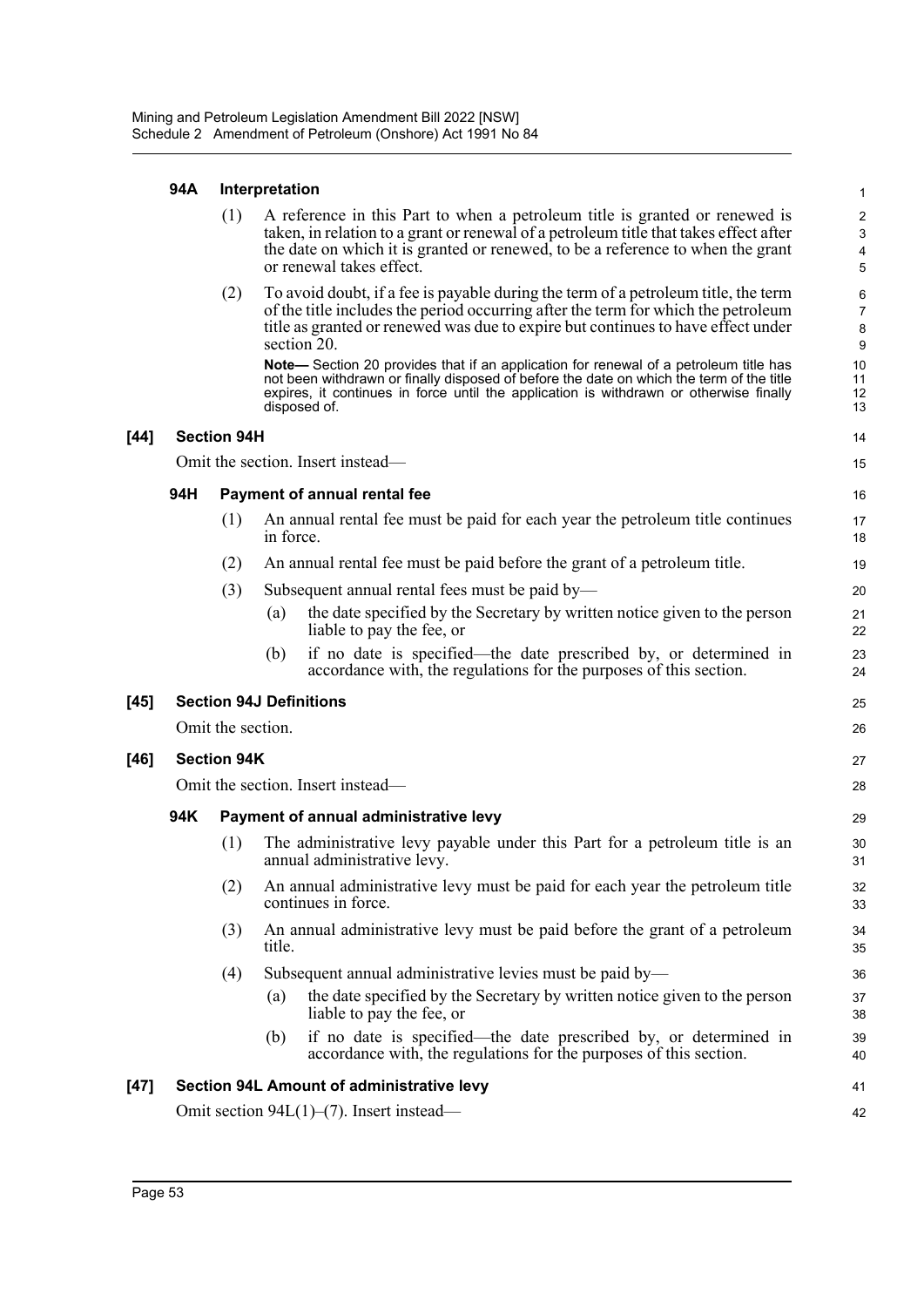|        |                           |     |     | The amount of an administrative levy is the amount calculated in accordance<br>with the regulations.                                                                                                                                                                                      | $\mathbf{1}$<br>$\overline{2}$ |
|--------|---------------------------|-----|-----|-------------------------------------------------------------------------------------------------------------------------------------------------------------------------------------------------------------------------------------------------------------------------------------------|--------------------------------|
| $[48]$ |                           |     |     | Section 94M Minimum amount of administrative levy                                                                                                                                                                                                                                         | 3                              |
|        | Omit the section.         |     |     |                                                                                                                                                                                                                                                                                           | 4                              |
| [49]   |                           |     |     | Section 94Q Late payment fee                                                                                                                                                                                                                                                              | 5                              |
|        |                           |     |     | Omit section 94Q(1). Insert instead—                                                                                                                                                                                                                                                      | $\,6\,$                        |
|        |                           | (1) |     | If a fee under this Part is not paid within the period required under this Part,<br>the Secretary may charge a late payment fee calculated in accordance with the<br>regulations.                                                                                                         | $\overline{7}$<br>8<br>9       |
| [50]   | <b>Section 94QA</b>       |     |     |                                                                                                                                                                                                                                                                                           | 10                             |
|        |                           |     |     | Insert after section 94Q—                                                                                                                                                                                                                                                                 | 11                             |
|        | 94QA                      |     |     | Consultation before regulations regarding fees are made                                                                                                                                                                                                                                   | 12                             |
|        |                           |     |     | Before recommending the making of a regulation that specifies or varies a<br>method of calculation of a levy or fee under section 94L or 94Q, the Minister<br>must ensure that-                                                                                                           | 13<br>14<br>15                 |
|        |                           |     | (a) | a notice is published in the way specified by the regulations to bring it<br>to the attention of the public—                                                                                                                                                                              | 16<br>17                       |
|        |                           |     |     | stating the objects of the proposed regulation, and<br>(i)                                                                                                                                                                                                                                | 18                             |
|        |                           |     |     | advising where a copy of the regulation may be obtained or<br>(i)<br>inspected, and                                                                                                                                                                                                       | 19<br>20                       |
|        |                           |     |     | inviting comments and submissions within a specified period, but<br>(iii)<br>not less than 28 days from publication of the notice, and                                                                                                                                                    | 21<br>22                       |
|        |                           |     | (b) | comments and submissions received within the period specified in the<br>notice are considered.                                                                                                                                                                                            | 23<br>24                       |
| [51]   |                           |     |     | <b>Section 95 Records of titles</b>                                                                                                                                                                                                                                                       | 25                             |
|        |                           |     |     | Omit section $95(2)$ and (3). Insert instead—                                                                                                                                                                                                                                             | 26                             |
|        |                           | (2) |     | The record must be kept in the way, and must include the information,<br>prescribed by the regulations, if any.                                                                                                                                                                           | 27<br>28                       |
|        |                           | (3) |     | The record must be made available for public inspection.                                                                                                                                                                                                                                  | 29                             |
|        |                           | (4) |     | Despite subsection (3), the Secretary may decide to keep the records relating<br>to a competitive selection application made in response to an invitation under<br>Schedule 1A confidential and not make them publicly available until after the<br>selection process has been completed. | 30<br>31<br>32<br>33           |
| [52]   |                           |     |     | Section 96 Applications for transfer of title                                                                                                                                                                                                                                             | 34                             |
|        | Omit section $96(2)(b)$ . |     |     |                                                                                                                                                                                                                                                                                           | 35                             |
| [53]   |                           |     |     | <b>Section 96A Registration of transfers</b>                                                                                                                                                                                                                                              | 36                             |
|        |                           |     |     | Insert at the end of section $96A(2)(b)$ —                                                                                                                                                                                                                                                | 37                             |
|        |                           |     |     | , and                                                                                                                                                                                                                                                                                     | 38                             |
|        |                           |     | (c) | must be accompanied by evidence that the security deposit required to<br>be provided under section 106CA, if any, has been provided.                                                                                                                                                      | 39<br>40                       |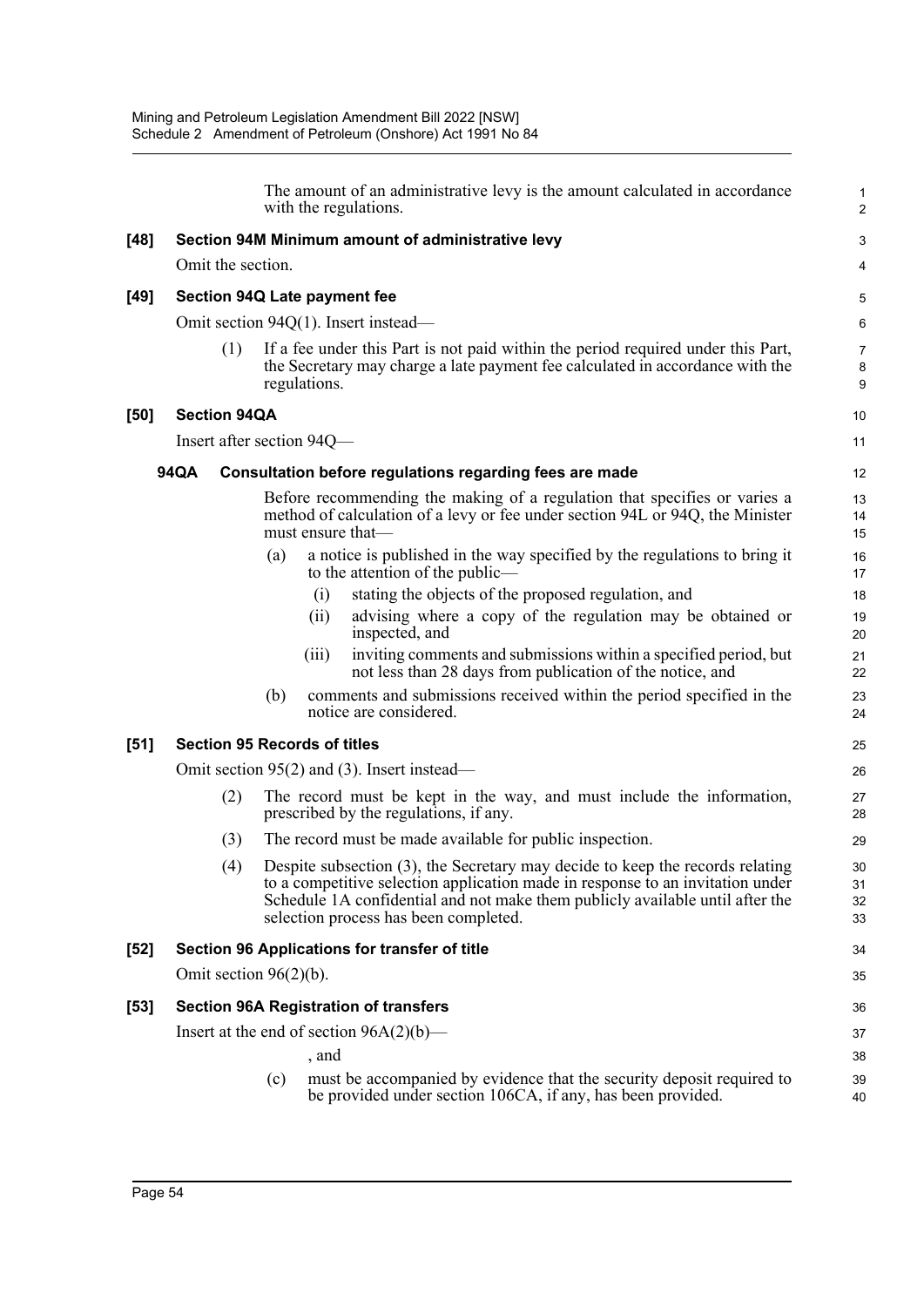| $[54]$ |                           | Section 96A(3) |                                                                                                                                                                                                                                                                    | $\mathbf{1}$                    |  |  |
|--------|---------------------------|----------------|--------------------------------------------------------------------------------------------------------------------------------------------------------------------------------------------------------------------------------------------------------------------|---------------------------------|--|--|
|        |                           |                | Omit "the application".                                                                                                                                                                                                                                            | $\boldsymbol{2}$                |  |  |
|        |                           |                | Insert instead "an application that complies with subsection (2)".                                                                                                                                                                                                 | 3                               |  |  |
| [55]   | Section 96A(5)            |                |                                                                                                                                                                                                                                                                    |                                 |  |  |
|        |                           |                | Insert after section $96A(4)$ —                                                                                                                                                                                                                                    | 5                               |  |  |
|        |                           | (5)            | An approval of transfer of a petroleum title lapses if an application for<br>registration of the transfer under this section has not been made within 3<br>months after the transferor and transferee of the petroleum title were notified<br>of the approval.     | 6<br>$\boldsymbol{7}$<br>8<br>9 |  |  |
| [56]   |                           |                | Section 97 Registration of certain interests                                                                                                                                                                                                                       | 10                              |  |  |
|        |                           |                | Omit section 97(9). Insert instead—                                                                                                                                                                                                                                | 11                              |  |  |
|        |                           | (9)            | The register must be made available for public inspection.                                                                                                                                                                                                         | 12                              |  |  |
| [57]   |                           |                | Sections 97H and 97I                                                                                                                                                                                                                                               | 13                              |  |  |
|        | Insert after section 97G— |                |                                                                                                                                                                                                                                                                    |                                 |  |  |
|        | 97H                       |                | Notification regarding external administration                                                                                                                                                                                                                     | 15                              |  |  |
|        |                           | (1)            | This section applies to the following persons—                                                                                                                                                                                                                     | 16                              |  |  |
|        |                           |                | a holder of a petroleum title,<br>(a)                                                                                                                                                                                                                              | 17                              |  |  |
|        |                           |                | an applicant for a petroleum title,<br>(b)                                                                                                                                                                                                                         | 18                              |  |  |
|        |                           |                | for an application to transfer a petroleum title—the proposed transferee.<br>(c)                                                                                                                                                                                   | 19                              |  |  |
|        |                           | (2)            | If a person to whom this section applies is a corporation, the person must<br>notify the Secretary in the approved form if any of the following<br>circumstances exist-                                                                                            | 20<br>21<br>22                  |  |  |
|        |                           |                | an external administrator is appointed for the corporation,<br>(a)                                                                                                                                                                                                 | 23                              |  |  |
|        |                           |                | a winding up of the corporation has commenced,<br>(b)                                                                                                                                                                                                              | 24                              |  |  |
|        |                           |                | the person has lodged an application to deregister the corporation,<br>(c)                                                                                                                                                                                         | 25                              |  |  |
|        |                           |                | the person has received notice of a proposed deregistration of the<br>(d)<br>corporation,                                                                                                                                                                          | 26<br>27                        |  |  |
|        |                           |                | a court has ordered the deregistration of the corporation,<br>(e)                                                                                                                                                                                                  | 28                              |  |  |
|        |                           |                | (f)<br>the person becomes aware that the application to deregister the<br>corporation or proposed deregistration or order for deregistration, as<br>referred to in paragraphs (c)-(e), has been withdrawn, deferred or<br>refused or rejected, as the case may be. | 29<br>30<br>31<br>32            |  |  |
|        |                           |                | Maximum penalty—100 penalty units.                                                                                                                                                                                                                                 | 33                              |  |  |
|        |                           | (3)            | The notification must be given—                                                                                                                                                                                                                                    | 34                              |  |  |
|        |                           |                | (a)<br>as soon as practicable, and                                                                                                                                                                                                                                 | 35                              |  |  |
|        |                           |                | (b)<br>not later than 28 days after the person first becomes aware of the<br>circumstances mentioned in subsection (2).                                                                                                                                            | 36<br>37                        |  |  |
|        |                           | (4)            | If the notification is caused by the appointment of an external administrator for<br>the corporation, the notice must include an address for service of documents<br>for the corporation.                                                                          | 38<br>39<br>40                  |  |  |
|        |                           | (5)            | To avoid doubt, 2 or more notifications may be included in the same<br>document.                                                                                                                                                                                   | 41<br>42                        |  |  |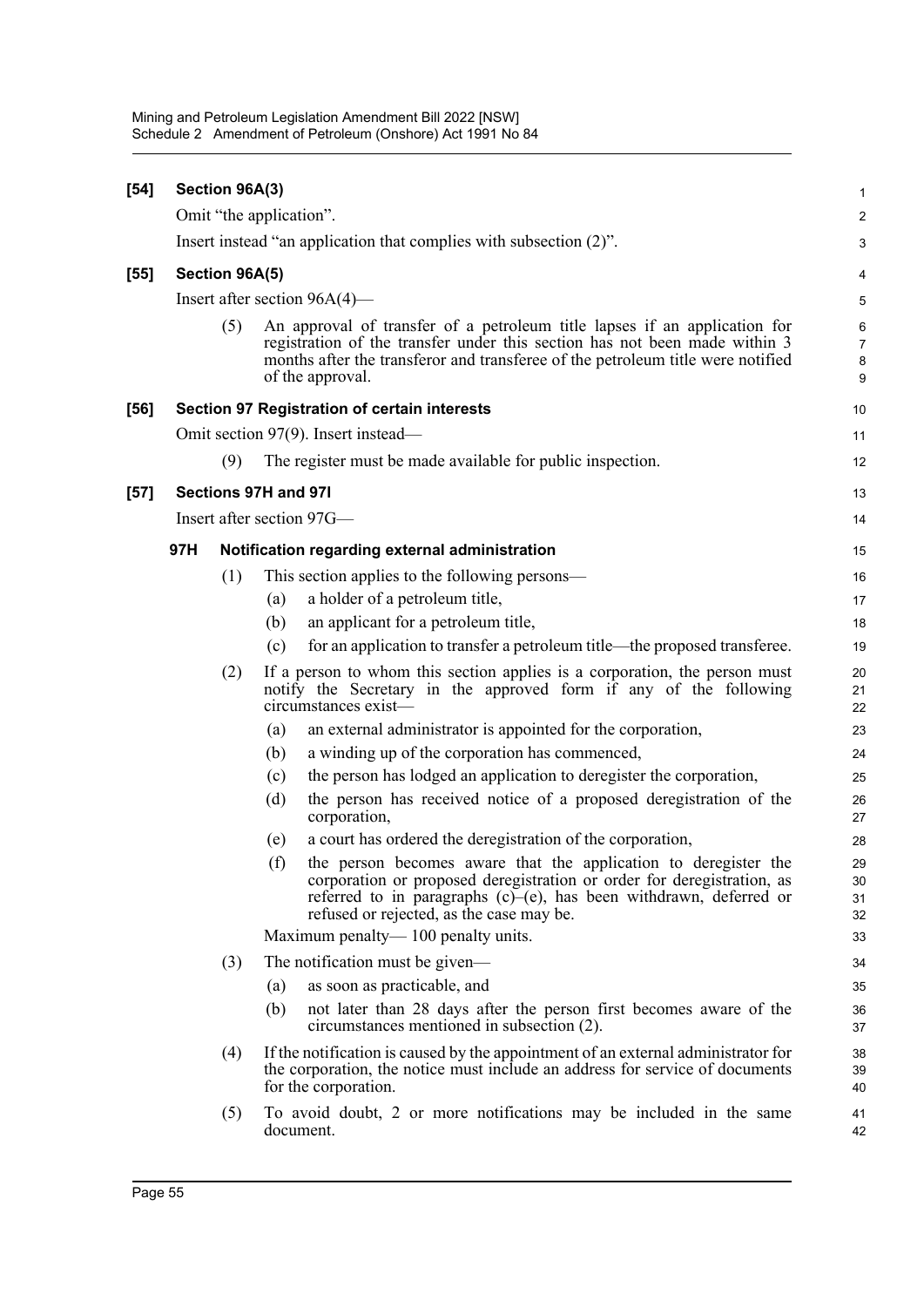|      |                                                                                                                                                                                                  | (6)                  | In this section-                                                                                                                                                                                                                                                                                                                                                            |  | $\mathbf{1}$               |  |  |
|------|--------------------------------------------------------------------------------------------------------------------------------------------------------------------------------------------------|----------------------|-----------------------------------------------------------------------------------------------------------------------------------------------------------------------------------------------------------------------------------------------------------------------------------------------------------------------------------------------------------------------------|--|----------------------------|--|--|
|      | <i>external administrator</i> means an administrator, liquidator, restructuring<br>practitioner or controller within the meaning of the Corporations Act 2001 of<br>the Commonwealth, section 9. |                      |                                                                                                                                                                                                                                                                                                                                                                             |  |                            |  |  |
|      | 971                                                                                                                                                                                              |                      | Action after notifiable circumstances                                                                                                                                                                                                                                                                                                                                       |  | 5                          |  |  |
|      |                                                                                                                                                                                                  | (1)                  | This section applies to the following persons—                                                                                                                                                                                                                                                                                                                              |  | 6                          |  |  |
|      |                                                                                                                                                                                                  |                      | a holder of a petroleum title,<br>(a)                                                                                                                                                                                                                                                                                                                                       |  | 7                          |  |  |
|      |                                                                                                                                                                                                  |                      | an applicant for a petroleum title,<br>(b)                                                                                                                                                                                                                                                                                                                                  |  | 8                          |  |  |
|      |                                                                                                                                                                                                  |                      | for an application to transfer a petroleum title—the proposed transferee.<br>(c)                                                                                                                                                                                                                                                                                            |  | 9                          |  |  |
|      |                                                                                                                                                                                                  | (2)                  | The Minister may do 1 or more of the following in relation to a petroleum title,<br>or application in relation to a petroleum title, if satisfied that circumstances<br>mentioned in section $97H(2)(a)$ (e) exist in relation to a person to whom this<br>section applies that is a corporation, whether or not the circumstances have<br>been notified under the section— |  | 10<br>11<br>12<br>13<br>14 |  |  |
|      |                                                                                                                                                                                                  |                      | reject an application in relation to the petroleum title,<br>(a)                                                                                                                                                                                                                                                                                                            |  | 15                         |  |  |
|      |                                                                                                                                                                                                  |                      | (b)<br>cancel the petroleum title,                                                                                                                                                                                                                                                                                                                                          |  | 16                         |  |  |
|      |                                                                                                                                                                                                  |                      | if the petroleum title is jointly held, or an application is made jointly—<br>(c)<br>remove the person concerned, in accordance with the regulations, as<br>holder or applicant.                                                                                                                                                                                            |  | 17<br>18<br>19             |  |  |
|      |                                                                                                                                                                                                  | (3)                  | Nothing in this section prevents the Minister doing 1 or more of the things in<br>subsection (2) after a corporation has been wound up or deregistered.                                                                                                                                                                                                                     |  | 20<br>21                   |  |  |
| [58] |                                                                                                                                                                                                  | <b>Section 104KA</b> |                                                                                                                                                                                                                                                                                                                                                                             |  | 22                         |  |  |
|      |                                                                                                                                                                                                  |                      |                                                                                                                                                                                                                                                                                                                                                                             |  |                            |  |  |
|      |                                                                                                                                                                                                  |                      | Insert before section 104L—                                                                                                                                                                                                                                                                                                                                                 |  | 23                         |  |  |
|      | <b>104KA</b>                                                                                                                                                                                     |                      | Entry on land to comply with environmental, rehabilitation and other directions<br>and for other purposes                                                                                                                                                                                                                                                                   |  | 24<br>25                   |  |  |
|      |                                                                                                                                                                                                  | (1)                  | The Minister may grant a permit to a person to enter land to enable the<br>person-                                                                                                                                                                                                                                                                                          |  | 26<br>27                   |  |  |
|      |                                                                                                                                                                                                  |                      | to comply with a direction in force under section 75, or<br>(a)                                                                                                                                                                                                                                                                                                             |  | 28                         |  |  |
|      |                                                                                                                                                                                                  |                      | (b)<br>to remove a petroleum plant in accordance with a direction under<br>section $82(1)(b)$ or as a result of a sale conducted under section 83.                                                                                                                                                                                                                          |  | 29<br>30                   |  |  |
|      |                                                                                                                                                                                                  | (2)                  | The holder of a permit under this section, and an employee or agent of the<br>holder, may, in accordance with the permit—                                                                                                                                                                                                                                                   |  | 31<br>32                   |  |  |
|      |                                                                                                                                                                                                  |                      | enter the land to which the permit relates, and<br>(a)                                                                                                                                                                                                                                                                                                                      |  | 33                         |  |  |
|      |                                                                                                                                                                                                  |                      | do on the land things reasonably necessary to achieve the purpose for<br>(b)<br>which the permit was granted.                                                                                                                                                                                                                                                               |  | 34<br>35                   |  |  |
| [59] |                                                                                                                                                                                                  |                      | Section 106B Security required to be given                                                                                                                                                                                                                                                                                                                                  |  | 36                         |  |  |
|      |                                                                                                                                                                                                  |                      | Omit section 106B(4). Insert instead—                                                                                                                                                                                                                                                                                                                                       |  | 37                         |  |  |
|      |                                                                                                                                                                                                  | (4)                  | A security deposit condition may require—                                                                                                                                                                                                                                                                                                                                   |  | 38                         |  |  |
|      |                                                                                                                                                                                                  |                      | a single security deposit to be provided and maintained for more than 1<br>(a)<br>petroleum title held by the same person, and                                                                                                                                                                                                                                              |  | 39<br>40                   |  |  |
|      |                                                                                                                                                                                                  |                      | the holder of 2 or more petroleum titles to cause a security deposit that<br>(b)<br>has been provided and maintained for 1 petroleum title to be extended<br>to other petroleum titles held by the holder.                                                                                                                                                                  |  | 41<br>42<br>43             |  |  |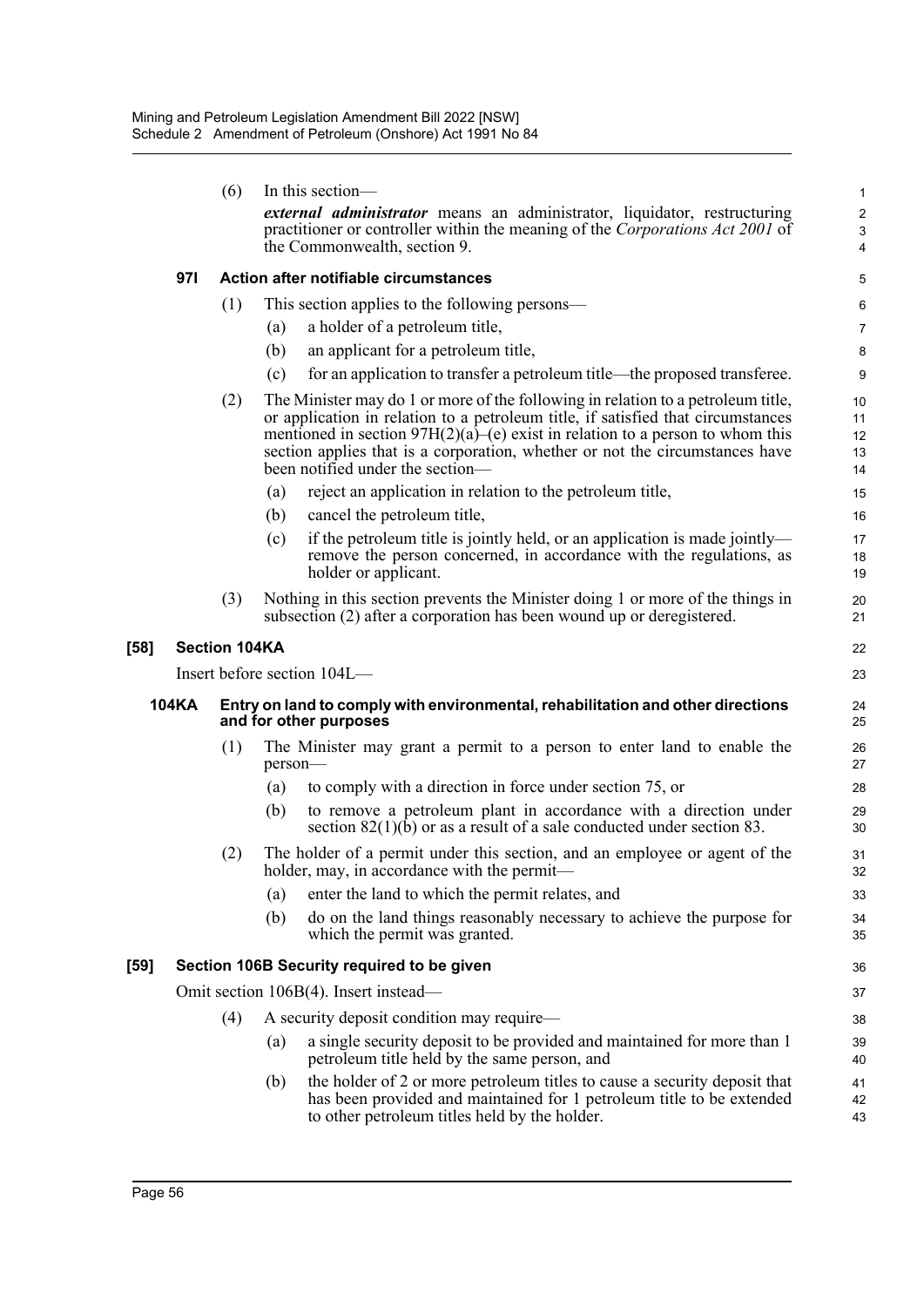|      | (4A)                   |     | To avoid doubt, a security deposit condition for a group security deposit may<br>be varied at the request of the holder of the petroleum title or on the Minister's<br>initiative—                                                                                                                                                                                                    | 1<br>$\overline{\mathbf{c}}$<br>3 |
|------|------------------------|-----|---------------------------------------------------------------------------------------------------------------------------------------------------------------------------------------------------------------------------------------------------------------------------------------------------------------------------------------------------------------------------------------|-----------------------------------|
|      |                        | (a) | to deal with a further petroleum title, or                                                                                                                                                                                                                                                                                                                                            | 4                                 |
|      |                        | (b) | to remove a petroleum title from being the subject of the condition.                                                                                                                                                                                                                                                                                                                  | 5                                 |
| [60] | Section 106C, heading  |     |                                                                                                                                                                                                                                                                                                                                                                                       | 6                                 |
|      |                        |     | Insert "or renewed" after "granted".                                                                                                                                                                                                                                                                                                                                                  | 7                                 |
| [61] | <b>Section 106C(3)</b> |     |                                                                                                                                                                                                                                                                                                                                                                                       | 8                                 |
|      |                        |     | Insert after section $106C(2)$ —                                                                                                                                                                                                                                                                                                                                                      | 9                                 |
|      | (3)                    |     | Subsections (1) and (2) extend to the renewal of a petroleum title.                                                                                                                                                                                                                                                                                                                   | 10                                |
| [62] | <b>Section 106CA</b>   |     |                                                                                                                                                                                                                                                                                                                                                                                       | 11                                |
|      |                        |     | Insert after section 106C-                                                                                                                                                                                                                                                                                                                                                            | 12                                |
|      | <b>106CA</b>           |     | Security may be required before transfer of petroleum title is registered                                                                                                                                                                                                                                                                                                             | 13                                |
|      | (1)                    |     | If the Minister proposes to approve a transfer of a petroleum title which is not<br>subject to a security deposit condition, the Minister may, by notice given to the<br>proposed transferee—                                                                                                                                                                                         | 14<br>15<br>16                    |
|      |                        | (a) | advise the proposed transferee that the Minister proposes to impose a<br>security deposit condition when the transfer is approved, and                                                                                                                                                                                                                                                | 17<br>18                          |
|      |                        | (b) | require the proposed transferee to provide the security deposit required<br>to be provided and maintained under that condition before the transfer<br>of the petroleum title is registered.                                                                                                                                                                                           | 19<br>20<br>21                    |
|      | (2)                    |     | If the Minister proposes to approve a transfer of a petroleum title which is<br>subject to a security deposit condition, the Minister may, by notice given to the<br>proposed transferee, require the proposed transferee to provide the security<br>deposit required to be provided and maintained under that condition before the<br>transfer of the petroleum title is registered. | 22<br>23<br>24<br>25<br>26        |
|      | (3)                    |     | If the Minister requires a security deposit to be provided before a transfer of<br>the petroleum title is registered, the transfer of the petroleum title must not be<br>registered under section 96A unless the security deposit is provided.                                                                                                                                        | 27<br>28<br>29                    |
|      | (4)                    |     | Subsections $(1)$ – $(3)$ apply to a full or partial transfer of a petroleum title.                                                                                                                                                                                                                                                                                                   | 30                                |
| [63] |                        |     | Section 106D Amount of security deposit                                                                                                                                                                                                                                                                                                                                               | 31                                |
|      |                        |     | Insert at the end of the section-                                                                                                                                                                                                                                                                                                                                                     | 32                                |
|      | (2)                    |     | The amount of a group security deposit that may be required by a security<br>deposit condition is-                                                                                                                                                                                                                                                                                    | 33<br>34                          |
|      |                        | (a) | the assessed deposit for the petroleum titles concerned as at the date the<br>Minister imposes or varies the condition, or                                                                                                                                                                                                                                                            | 35<br>36                          |
|      |                        | (b) | if there is no assessed deposit for the petroleum titles—the amount<br>specified under section $106E(7)(b)$ as at the date the Minister imposes<br>or varies the condition.                                                                                                                                                                                                           | 37<br>38<br>39                    |
| [64] |                        |     | Section 106E Secretary may assess amount of security deposit                                                                                                                                                                                                                                                                                                                          | 40                                |
|      |                        |     | Omit section $106E(6)$ and (7). Insert instead—                                                                                                                                                                                                                                                                                                                                       | 41                                |
|      | (6)                    |     | The Secretary must make an assessment under this section having regard to the<br>following—                                                                                                                                                                                                                                                                                           | 42<br>43                          |
|      |                        |     |                                                                                                                                                                                                                                                                                                                                                                                       |                                   |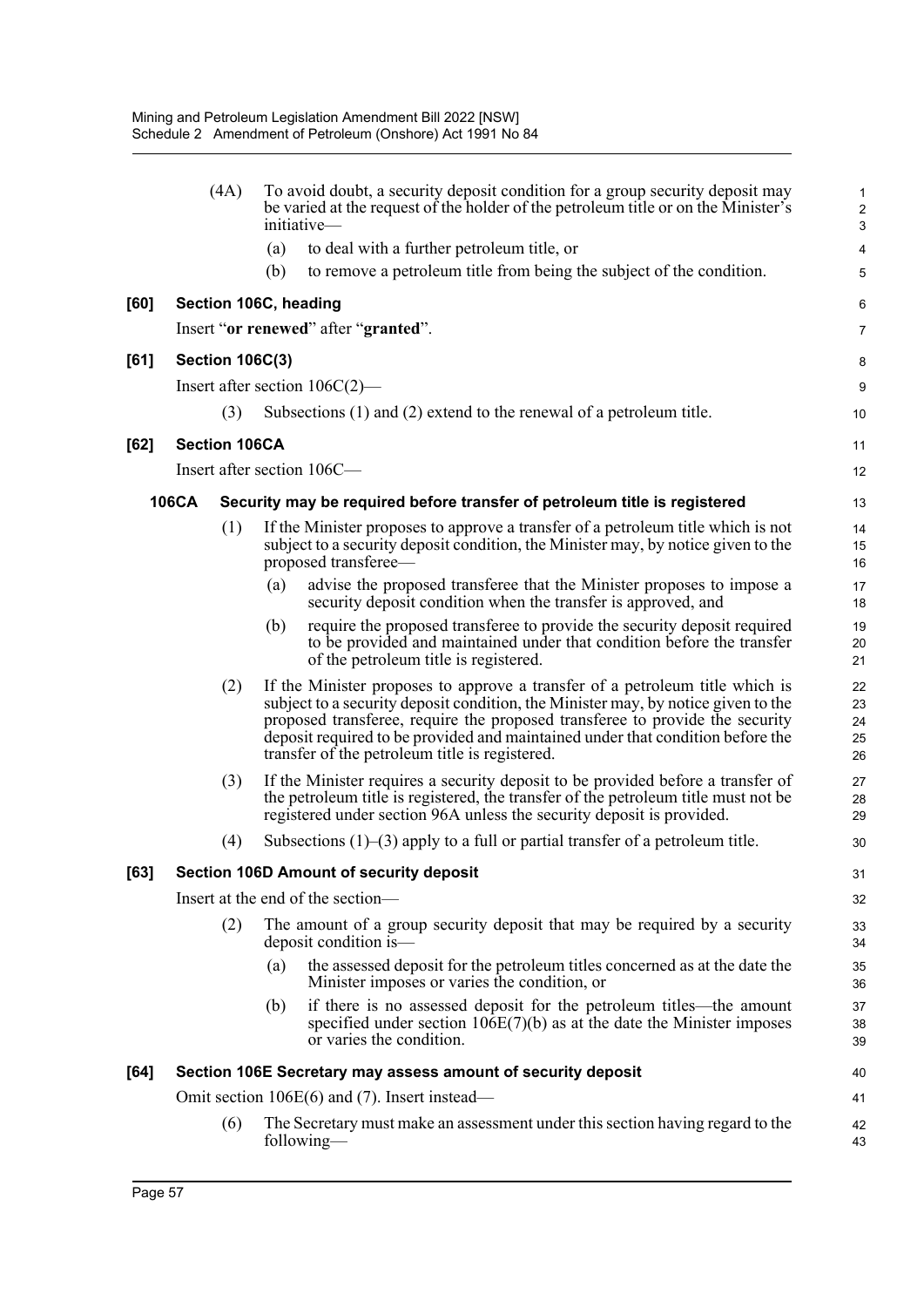|        |                        | (a) | the estimated cost of fulfilling obligations under the petroleum title or<br>petroleum titles concerned, including obligations under the petroleum<br>title that may arise in the future, | $\mathbf{1}$<br>$\boldsymbol{2}$<br>3 |
|--------|------------------------|-----|-------------------------------------------------------------------------------------------------------------------------------------------------------------------------------------------|---------------------------------------|
|        |                        | (b) | other matters, if any, prescribed by the regulations.                                                                                                                                     | 4                                     |
|        | (7)                    |     | An assessed deposit must not be less than the following—                                                                                                                                  | 5                                     |
|        |                        | (a) | for a group security deposit—the amount prescribed by or calculated in<br>accordance with the regulations,                                                                                | 6<br>$\overline{7}$                   |
|        |                        | (b) | for another security deposit—the minimum deposit for the petroleum<br>title.                                                                                                              | 8<br>9                                |
| [65]   |                        |     | Section 106F Application for review of assessed deposit                                                                                                                                   | 10                                    |
|        |                        |     | Omit section $106F(2)(a)$ –(d). Insert instead—                                                                                                                                           | 11                                    |
|        |                        | (a) | be made in the way, and contain the information, prescribed by the<br>regulations, if any, and                                                                                            | 12<br>13                              |
| [66]   |                        |     | Section 106G Review of assessed deposit by Minister                                                                                                                                       | 14                                    |
|        |                        |     | Omit section $106G(2)(a)$ . Insert instead—                                                                                                                                               | 15                                    |
|        |                        | (a) | must have regard to-                                                                                                                                                                      | 16                                    |
|        |                        |     | submissions made by the holder of the petroleum title in relation<br>(i)<br>to the assessment the subject of the review, and                                                              | 17<br>18                              |
|        |                        |     | matters, if any, prescribed by the regulations for the purposes of<br>(i)<br>this section, and                                                                                            | 19<br>20                              |
| [67]   | Section 106G(7), note  |     |                                                                                                                                                                                           | 21                                    |
|        | Omit the note.         |     |                                                                                                                                                                                           | 22                                    |
| [68]   |                        |     | <b>Section 106H Minimum deposit</b>                                                                                                                                                       | 23                                    |
|        |                        |     | Omit section 106H(2). Insert instead-                                                                                                                                                     | 24                                    |
|        | (2)                    |     | A change to the following does not affect the validity of a security deposit<br>condition imposed or varied before the change takes effect—                                               | 25<br>26                              |
|        |                        | (a) | the minimum deposit for a petroleum title,                                                                                                                                                | 27                                    |
|        |                        | (b) | an amount in section $106E(7)(b)$ .                                                                                                                                                       | 28                                    |
| [69]   | Section 106I, heading  |     |                                                                                                                                                                                           | 29                                    |
|        |                        |     | Insert "and use" after "Forfeiture".                                                                                                                                                      | 30                                    |
| $[70]$ | <b>Section 106I(4)</b> |     |                                                                                                                                                                                           | 31                                    |
|        |                        |     | Insert after section $106I(3)$ —                                                                                                                                                          | 32                                    |
|        | (4)                    |     | The Minister may invest money obtained under a security deposit—                                                                                                                          | 33                                    |
|        |                        | (a) | if the Minister is a GSF agency for the purposes of the <i>Government</i><br>Sector Finance Act 2018, Part 6-in a way the Department is permitted<br>to invest money under that Part, or  | 34<br>35<br>36                        |
|        |                        | (b) | if the Minister is not a GSF agency for the purposes of the <i>Government</i><br>Sector Finance Act 2018, Part 6—in a way approved by the Treasurer.                                      | 37<br>38                              |
| $[71]$ |                        |     | Section 113C Minister or officer not to be interested in petroleum title                                                                                                                  | 39                                    |
|        |                        |     | Insert after section $113C(2)$ —                                                                                                                                                          | 40                                    |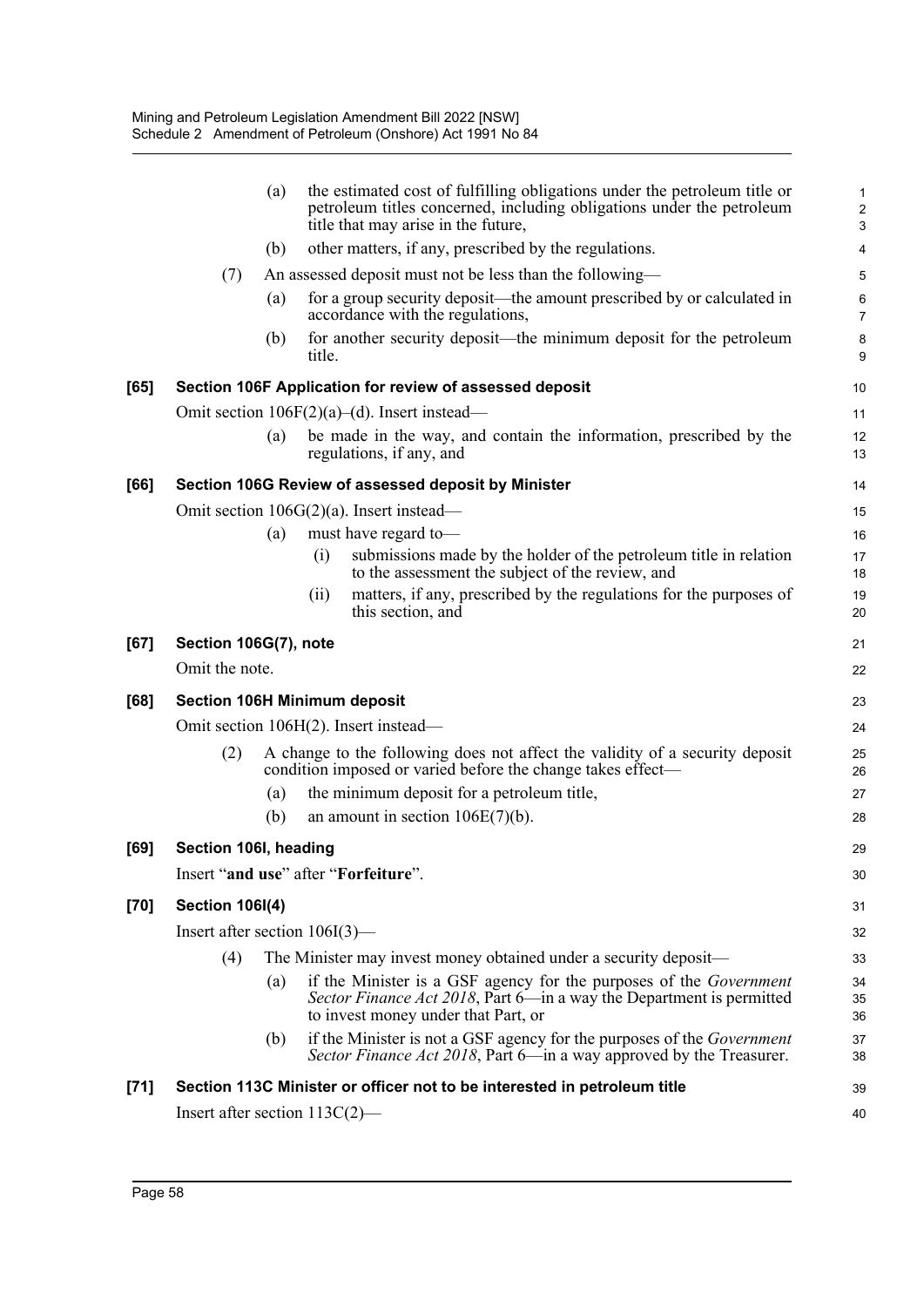|              |     |      |                                                                                                                                                                | 38<br>39                                                                                                                                                                                                                                                                                                                                                                                                                                                                                                                                                                                                                                                                                                                                                                                                                                                                                                                                                                                                                                                                                                                                                                                                                                                                                                                                                                   |
|--------------|-----|------|----------------------------------------------------------------------------------------------------------------------------------------------------------------|----------------------------------------------------------------------------------------------------------------------------------------------------------------------------------------------------------------------------------------------------------------------------------------------------------------------------------------------------------------------------------------------------------------------------------------------------------------------------------------------------------------------------------------------------------------------------------------------------------------------------------------------------------------------------------------------------------------------------------------------------------------------------------------------------------------------------------------------------------------------------------------------------------------------------------------------------------------------------------------------------------------------------------------------------------------------------------------------------------------------------------------------------------------------------------------------------------------------------------------------------------------------------------------------------------------------------------------------------------------------------|
|              |     |      | <b>General</b>                                                                                                                                                 | 37                                                                                                                                                                                                                                                                                                                                                                                                                                                                                                                                                                                                                                                                                                                                                                                                                                                                                                                                                                                                                                                                                                                                                                                                                                                                                                                                                                         |
|              |     |      |                                                                                                                                                                | 36                                                                                                                                                                                                                                                                                                                                                                                                                                                                                                                                                                                                                                                                                                                                                                                                                                                                                                                                                                                                                                                                                                                                                                                                                                                                                                                                                                         |
|              |     |      |                                                                                                                                                                | 35                                                                                                                                                                                                                                                                                                                                                                                                                                                                                                                                                                                                                                                                                                                                                                                                                                                                                                                                                                                                                                                                                                                                                                                                                                                                                                                                                                         |
|              |     |      | 2 years after the date on which evidence of the alleged offence first<br>came to the attention of an inspector, or                                             | 32<br>33<br>34                                                                                                                                                                                                                                                                                                                                                                                                                                                                                                                                                                                                                                                                                                                                                                                                                                                                                                                                                                                                                                                                                                                                                                                                                                                                                                                                                             |
|              |     |      |                                                                                                                                                                | 31                                                                                                                                                                                                                                                                                                                                                                                                                                                                                                                                                                                                                                                                                                                                                                                                                                                                                                                                                                                                                                                                                                                                                                                                                                                                                                                                                                         |
|              |     |      |                                                                                                                                                                | 30                                                                                                                                                                                                                                                                                                                                                                                                                                                                                                                                                                                                                                                                                                                                                                                                                                                                                                                                                                                                                                                                                                                                                                                                                                                                                                                                                                         |
|              |     | (a1) | in the case of an offence under section 125D—within but not later than<br>2 years after the date on which the offence is alleged to have been<br>committed, or | 27<br>28<br>29                                                                                                                                                                                                                                                                                                                                                                                                                                                                                                                                                                                                                                                                                                                                                                                                                                                                                                                                                                                                                                                                                                                                                                                                                                                                                                                                                             |
|              |     |      |                                                                                                                                                                | 26                                                                                                                                                                                                                                                                                                                                                                                                                                                                                                                                                                                                                                                                                                                                                                                                                                                                                                                                                                                                                                                                                                                                                                                                                                                                                                                                                                         |
|              |     |      |                                                                                                                                                                | 25                                                                                                                                                                                                                                                                                                                                                                                                                                                                                                                                                                                                                                                                                                                                                                                                                                                                                                                                                                                                                                                                                                                                                                                                                                                                                                                                                                         |
|              |     |      |                                                                                                                                                                | 24                                                                                                                                                                                                                                                                                                                                                                                                                                                                                                                                                                                                                                                                                                                                                                                                                                                                                                                                                                                                                                                                                                                                                                                                                                                                                                                                                                         |
|              |     |      |                                                                                                                                                                | 22<br>23                                                                                                                                                                                                                                                                                                                                                                                                                                                                                                                                                                                                                                                                                                                                                                                                                                                                                                                                                                                                                                                                                                                                                                                                                                                                                                                                                                   |
|              |     |      |                                                                                                                                                                |                                                                                                                                                                                                                                                                                                                                                                                                                                                                                                                                                                                                                                                                                                                                                                                                                                                                                                                                                                                                                                                                                                                                                                                                                                                                                                                                                                            |
|              |     |      |                                                                                                                                                                | 20<br>21                                                                                                                                                                                                                                                                                                                                                                                                                                                                                                                                                                                                                                                                                                                                                                                                                                                                                                                                                                                                                                                                                                                                                                                                                                                                                                                                                                   |
|              |     |      |                                                                                                                                                                |                                                                                                                                                                                                                                                                                                                                                                                                                                                                                                                                                                                                                                                                                                                                                                                                                                                                                                                                                                                                                                                                                                                                                                                                                                                                                                                                                                            |
|              |     |      |                                                                                                                                                                | 18<br>19                                                                                                                                                                                                                                                                                                                                                                                                                                                                                                                                                                                                                                                                                                                                                                                                                                                                                                                                                                                                                                                                                                                                                                                                                                                                                                                                                                   |
|              |     |      |                                                                                                                                                                | 17                                                                                                                                                                                                                                                                                                                                                                                                                                                                                                                                                                                                                                                                                                                                                                                                                                                                                                                                                                                                                                                                                                                                                                                                                                                                                                                                                                         |
|              | (3) |      |                                                                                                                                                                | 14<br>15<br>16                                                                                                                                                                                                                                                                                                                                                                                                                                                                                                                                                                                                                                                                                                                                                                                                                                                                                                                                                                                                                                                                                                                                                                                                                                                                                                                                                             |
|              |     | (c)  | rights conferred on the holder of the Crown petroleum title.                                                                                                   | 13                                                                                                                                                                                                                                                                                                                                                                                                                                                                                                                                                                                                                                                                                                                                                                                                                                                                                                                                                                                                                                                                                                                                                                                                                                                                                                                                                                         |
|              |     | (b)  | requirements for prospecting, mining and other activities conducted<br>under a Crown petroleum title,                                                          | 11<br>12                                                                                                                                                                                                                                                                                                                                                                                                                                                                                                                                                                                                                                                                                                                                                                                                                                                                                                                                                                                                                                                                                                                                                                                                                                                                                                                                                                   |
|              |     | (a)  | requirements about applications made by the Secretary for Crown<br>petroleum titles,                                                                           | 9<br>10                                                                                                                                                                                                                                                                                                                                                                                                                                                                                                                                                                                                                                                                                                                                                                                                                                                                                                                                                                                                                                                                                                                                                                                                                                                                                                                                                                    |
|              | (2) |      |                                                                                                                                                                | 8                                                                                                                                                                                                                                                                                                                                                                                                                                                                                                                                                                                                                                                                                                                                                                                                                                                                                                                                                                                                                                                                                                                                                                                                                                                                                                                                                                          |
|              | (1) |      |                                                                                                                                                                | $\,6\,$<br>$\overline{7}$                                                                                                                                                                                                                                                                                                                                                                                                                                                                                                                                                                                                                                                                                                                                                                                                                                                                                                                                                                                                                                                                                                                                                                                                                                                                                                                                                  |
| <b>113CA</b> |     |      |                                                                                                                                                                | 5                                                                                                                                                                                                                                                                                                                                                                                                                                                                                                                                                                                                                                                                                                                                                                                                                                                                                                                                                                                                                                                                                                                                                                                                                                                                                                                                                                          |
|              |     |      |                                                                                                                                                                | 4                                                                                                                                                                                                                                                                                                                                                                                                                                                                                                                                                                                                                                                                                                                                                                                                                                                                                                                                                                                                                                                                                                                                                                                                                                                                                                                                                                          |
|              |     |      |                                                                                                                                                                | 3                                                                                                                                                                                                                                                                                                                                                                                                                                                                                                                                                                                                                                                                                                                                                                                                                                                                                                                                                                                                                                                                                                                                                                                                                                                                                                                                                                          |
|              | (3) |      |                                                                                                                                                                | $\mathbf{1}$<br>$\overline{2}$                                                                                                                                                                                                                                                                                                                                                                                                                                                                                                                                                                                                                                                                                                                                                                                                                                                                                                                                                                                                                                                                                                                                                                                                                                                                                                                                             |
|              |     |      | <b>Section 113CA</b><br>(b1)<br>$\left( a1\right)$<br><b>Division 1</b>                                                                                        | This section does not prevent the Secretary from being the holder, on behalf of<br>the Crown, of a petroleum title.<br>Insert after 113C-<br><b>Crown authorisations</b><br>The Secretary may apply on behalf of the Crown for a petroleum title (a Crown<br><i>petroleum title).</i><br>The regulations may make provision for or about the following—<br>The rights conferred under other provisions of this Act on the holder of a<br>Crown petroleum title are subject to the requirements of the regulations under<br>this section.<br><b>Section 113N Exchange of information</b><br>Insert after section $113N(2)(b)$ —<br>to determine whether to make a decision under Part 14, Division 2, or<br><b>Section 125B Obstruction</b><br>Insert ", assault, threaten, intimidate" after "hinder".<br>Section 125M Time within which summary proceedings may be commenced<br>Omit "or 125E" from section $125M(1)(a)$ and $(2)(a)$ wherever occurring.<br>Insert instead ", 125E, 125H or 125I".<br>Section 125M(1)(a1)<br>Insert after section $125M(1)(a)$ —<br>Section 125M(2)(a1)<br>Insert after section $125M(2)(a)$ —<br>in the case of an offence under section 125D—within but not later than<br>Part 14, Division 1, heading<br>Insert after Part 14, heading—<br><b>Section 129A Extraterritorial application</b><br>Insert "direction or" before "notice". |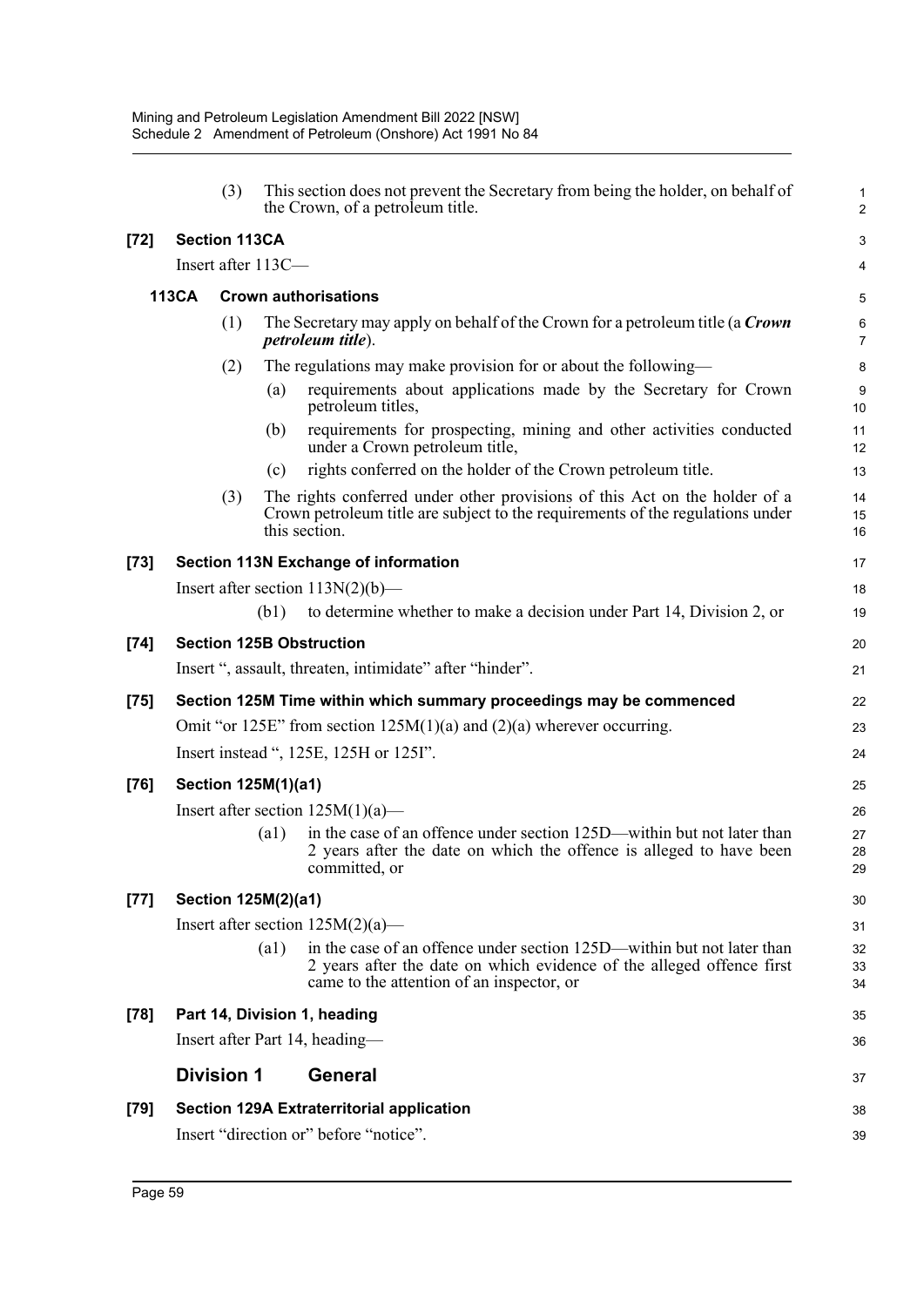| [80]   |                           | Omit "minor".                                                           |     | Section 129B, heading                                                                                                                                                                                                             | 1<br>$\overline{\mathbf{c}}$ |  |  |  |
|--------|---------------------------|-------------------------------------------------------------------------|-----|-----------------------------------------------------------------------------------------------------------------------------------------------------------------------------------------------------------------------------------|------------------------------|--|--|--|
| [81]   | <b>Section 129B(1)(e)</b> |                                                                         |     |                                                                                                                                                                                                                                   |                              |  |  |  |
|        |                           |                                                                         |     | Insert at the end of section $129B(1)(d)$ —                                                                                                                                                                                       | 3<br>4                       |  |  |  |
|        |                           |                                                                         |     | , or                                                                                                                                                                                                                              | 5                            |  |  |  |
|        |                           |                                                                         | (e) | that is specified by the regulations.                                                                                                                                                                                             | 6                            |  |  |  |
| [82]   |                           | Sections 132 and 133                                                    |     |                                                                                                                                                                                                                                   | $\overline{7}$               |  |  |  |
|        |                           |                                                                         |     | Insert before section 134—                                                                                                                                                                                                        | 8                            |  |  |  |
|        | 132                       |                                                                         |     | Incomplete applications                                                                                                                                                                                                           | 9                            |  |  |  |
|        |                           | (1)                                                                     |     | The Minister may reject an application under this Act on either or both of the<br>following grounds—                                                                                                                              | 10<br>11                     |  |  |  |
|        |                           |                                                                         | (a) | the applicant has not paid a fee or levy payable in connection with the<br>application within the period, if any, prescribed by the regulations,                                                                                  | 12<br>13                     |  |  |  |
|        |                           |                                                                         | (b) | the applicant has not lodged information required by the regulations to<br>accompany the application within the period, if any, prescribed by the<br>regulations or a longer period specified by the Minister.                    | 14<br>15<br>16               |  |  |  |
|        |                           | (2)                                                                     |     | To avoid doubt-                                                                                                                                                                                                                   | 17                           |  |  |  |
|        |                           |                                                                         | (a) | an application rejected under this section is taken never to have been<br>made, and                                                                                                                                               | 18<br>19                     |  |  |  |
|        |                           |                                                                         | (b) | the Minister is not required to notify the applicant before the rejection.                                                                                                                                                        | 20                           |  |  |  |
|        | 133                       | Applications, tenders and giving of documents and information generally |     |                                                                                                                                                                                                                                   |                              |  |  |  |
|        |                           | (1)                                                                     |     | An application or tender required or authorised under this Act to be given to a<br>person must be given in the approved form.                                                                                                     | 22<br>23                     |  |  |  |
|        |                           | (2)                                                                     |     | If an approved form requires the form to be completed in a specified way, the<br>form is not completed unless the form is completed in the specified way.                                                                         | 24<br>25                     |  |  |  |
|        |                           | (3)                                                                     |     | If an approved form requires specified information to be included in or<br>submitted with the form, the form is not completed unless the specified<br>information is included in or submitted with the form.                      | 26<br>27<br>28               |  |  |  |
|        |                           | (4)                                                                     |     | An application, tender or prescribed document, thing or information, required<br>or authorised under this Act to be given to a person, must be given in the way,<br>and within the period, prescribed by the regulations, if any. | 29<br>30<br>31               |  |  |  |
|        |                           | (5)                                                                     |     | In this section-                                                                                                                                                                                                                  | 32                           |  |  |  |
|        |                           |                                                                         |     | <i>prescribed document, thing or information</i> means a document, thing or<br>information prescribed by the regulations for the purposes of this section.                                                                        | 33<br>34                     |  |  |  |
| $[83]$ |                           |                                                                         |     | <b>Section 134 Service of documents</b>                                                                                                                                                                                           | 35                           |  |  |  |
|        |                           |                                                                         |     | Omit section 134(1). Insert instead—                                                                                                                                                                                              | 36                           |  |  |  |
|        |                           | (1)                                                                     |     | A document that is authorised or required by this Act or the regulations to be<br>served on a person may be served by 1 of the following methods—                                                                                 | 37<br>38                     |  |  |  |
|        |                           |                                                                         | (a) | for an individual—by personal delivery to the person,                                                                                                                                                                             | 39                           |  |  |  |
|        |                           |                                                                         | (b) | by post to the address specified by the person for the service of<br>documents of that kind,                                                                                                                                      | 40<br>41                     |  |  |  |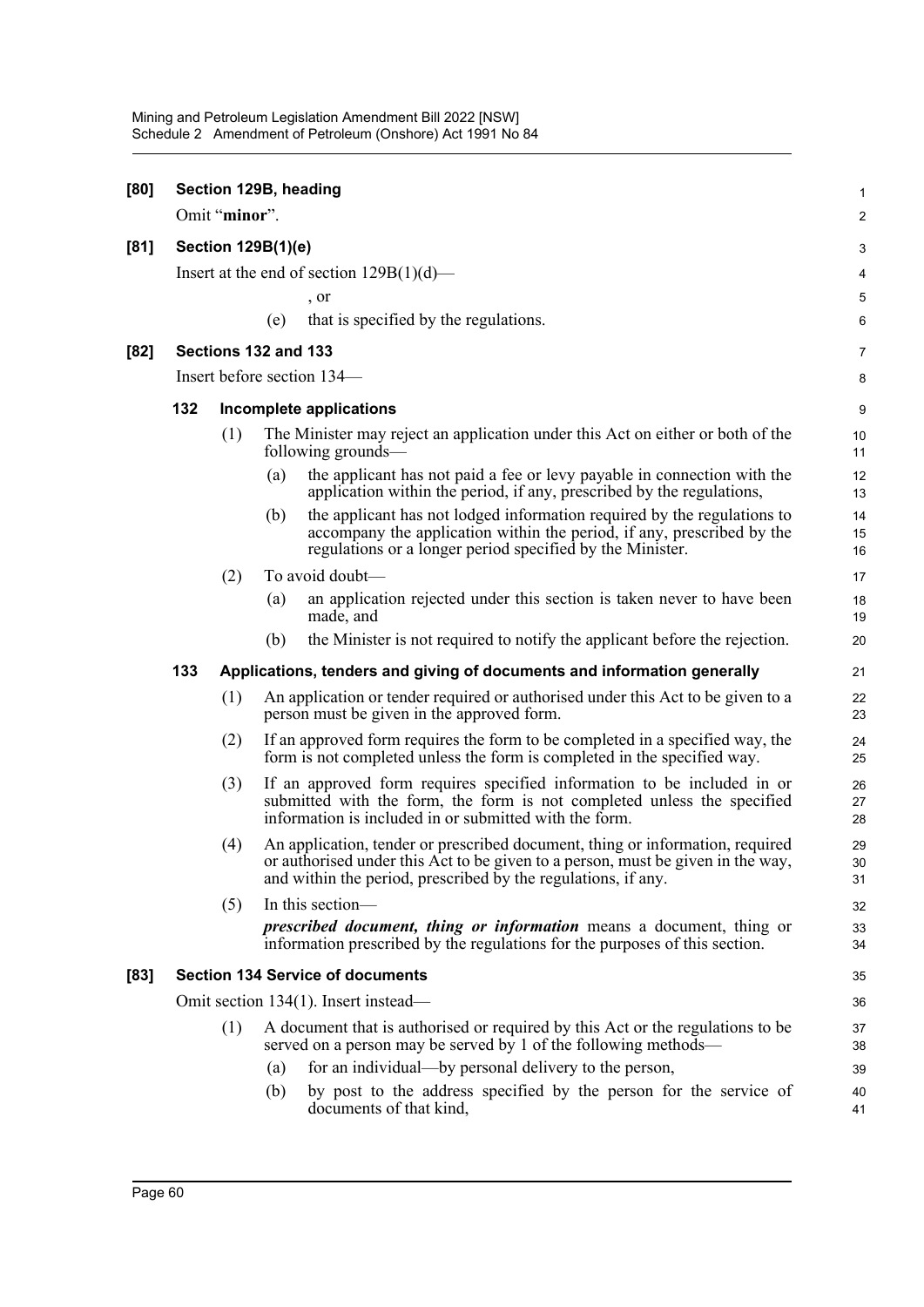|      |                                | (c)            | for an individual who has not specified an address for that purpose—by<br>post to the residential or business address of the person last known to<br>the person serving the document, | 1<br>$\overline{c}$<br>3 |
|------|--------------------------------|----------------|---------------------------------------------------------------------------------------------------------------------------------------------------------------------------------------|--------------------------|
|      |                                | (d)            | for a body corporate—by post to the registered office or another office<br>of the body corporate or by leaving it at the office with a person<br>apparently over the age of 16 years, | 4<br>5<br>6              |
|      |                                | (e)            | by email to an email address specified by the person for the service of<br>documents of that kind,                                                                                    | $\overline{7}$<br>8      |
|      |                                | (f)            | by another method of electronic communication if the person has<br>consented to service of documents by the method,                                                                   | 9<br>10                  |
|      |                                | (g)            | by another method authorised by the regulations for the service of<br>documents of that kind.                                                                                         | 11<br>12                 |
| [84] | Section 134(5) and (6)         |                |                                                                                                                                                                                       | 13                       |
|      |                                |                | Omit section 134(5). Insert instead—                                                                                                                                                  | 14                       |
|      | (5)                            |                | Nothing in this section affects the operation of a law or of the rules of a court<br>authorising a document to be served on a person by another method.                               | 15<br>16                 |
|      | (6)                            |                | In this section, serve includes issue, give or send.                                                                                                                                  | 17                       |
| [85] | <b>Section 138 Regulations</b> |                |                                                                                                                                                                                       | 18                       |
|      |                                |                | Insert after section $138(1)(g1)$ —                                                                                                                                                   | 19                       |
|      |                                | (g2)           | providing for-                                                                                                                                                                        | 20                       |
|      |                                |                | the keeping of records and registers, and<br>$\left( a\right)$                                                                                                                        | 21                       |
|      |                                |                | the ways of making registers publicly available for inspection and<br>(b)<br>copying, and                                                                                             | 22<br>23                 |
| [86] | Part 14, Division 2            |                |                                                                                                                                                                                       | 24                       |
|      | Insert after section 141-      |                |                                                                                                                                                                                       | 25                       |
|      | <b>Division 2</b>              |                | Declarations about persons not fit and proper                                                                                                                                         | 26                       |
|      | 142                            | Interpretation |                                                                                                                                                                                       | 27                       |
|      | (1)                            |                | In this Division—                                                                                                                                                                     | 28                       |
|      |                                |                | <i>decision</i> includes declaration.                                                                                                                                                 | 29                       |
|      |                                |                | <i>declared person</i> —see section 143.                                                                                                                                              | 30                       |
|      |                                |                | <i>relevant person</i> means the following-                                                                                                                                           | 31                       |
|      |                                | (a)            | a person who is or was a holder of a petroleum title,                                                                                                                                 | 32                       |
|      |                                | (b)            | a person who is or was an applicant for a petroleum title,                                                                                                                            | 33                       |
|      |                                | (c)            | a person who is a proposed transferee under an application to transfer a<br>petroleum title,                                                                                          | 34<br>35                 |
|      |                                | (d)            | a person who is or was associated with a petroleum title or activity<br>approval.                                                                                                     | 36<br>37                 |
|      |                                |                | specified decision, in relation to a petroleum title, means the following—                                                                                                            | 38                       |
|      |                                | (a)            | a decision to reject an application to grant or renew the petroleum title<br>to a declared person,                                                                                    | 39<br>40                 |
|      |                                |                | a decision to reject an application to transfer the petroleum title to a                                                                                                              | 41                       |
|      |                                | (b)            | declared person,                                                                                                                                                                      | 42                       |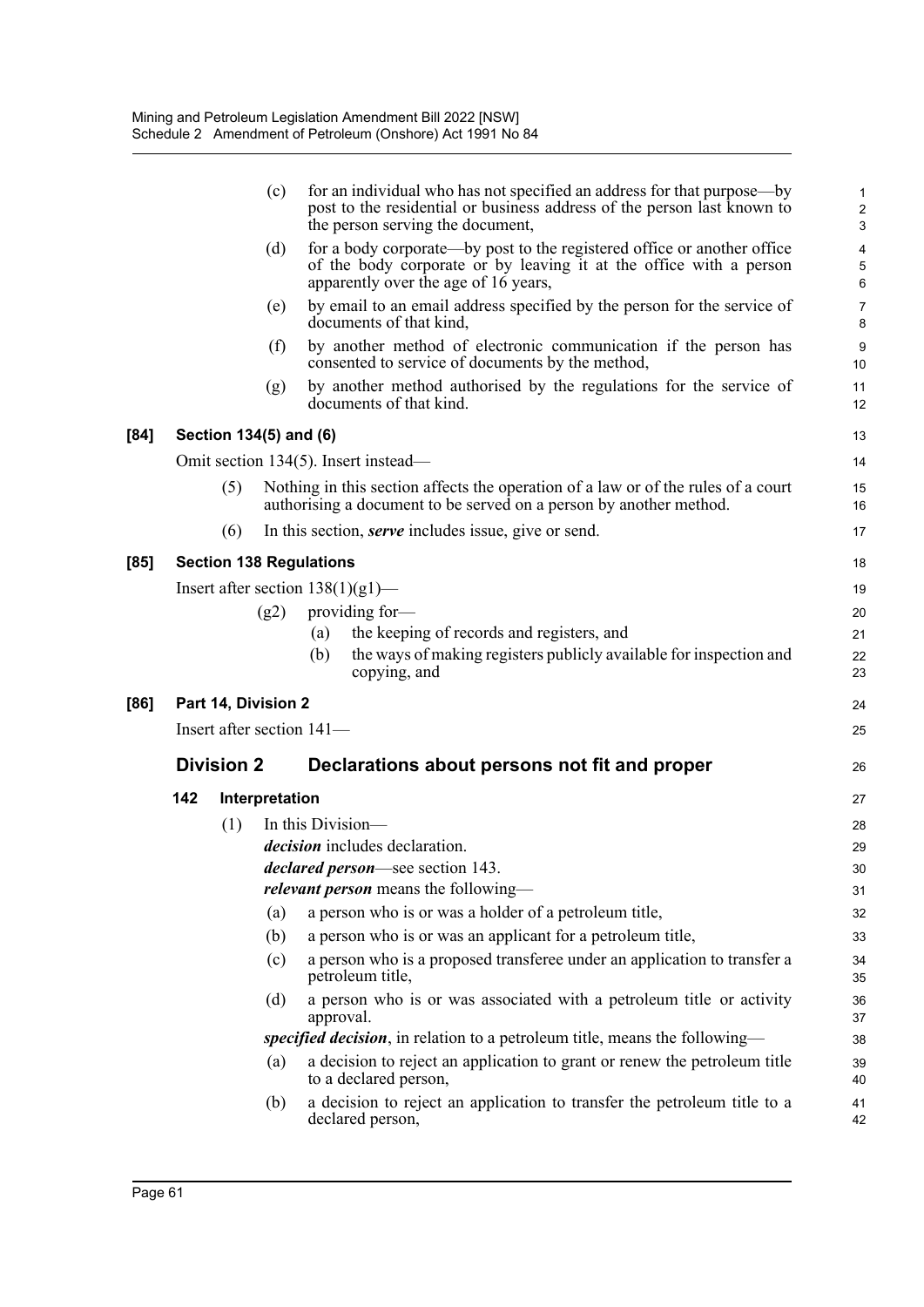|     |        | (c) | a decision to cancel the petroleum title or to suspend a condition of, or<br>operations under, the petroleum title, in whole or in part, if held by a<br>declared person,                                                                                             | $\mathbf{1}$<br>$\overline{2}$<br>3 |
|-----|--------|-----|-----------------------------------------------------------------------------------------------------------------------------------------------------------------------------------------------------------------------------------------------------------------------|-------------------------------------|
|     |        | (d) | a decision to suspend an activity approval related to a petroleum title<br>held by a declared person,                                                                                                                                                                 | $\overline{\mathbf{4}}$<br>5        |
|     |        | (e) | a decision to restrict operations under a petroleum title held by a<br>declared person by the imposition or variation of conditions of a<br>petroleum title.                                                                                                          | 6<br>$\overline{7}$<br>8            |
|     | (2)    |     | In this Division, a person is <i>associated with a petroleum title or activity</i><br><i>approval</i> if, in the opinion of the Minister, the person—                                                                                                                 | 9<br>10                             |
|     |        | (a) | has or had an arrangement, whether formal or informal, that gives or<br>gave the person the capacity to determine the outcome of financial or<br>operating decisions about activities under the petroleum title or activity<br>approval, or                           | 11<br>12<br>13<br>14                |
|     |        | (b) | holds or has held office as director of a body corporate that gives or gave<br>the person the capacity to determine the outcome of financial or<br>operating decisions about activities under the petroleum title or activity<br>approval.                            | 15<br>16<br>17<br>18                |
|     |        |     | Note-A director of a body corporate includes any person involved in the<br>management of the affairs of the body corporate—see section 3(1).                                                                                                                          | 19<br>20                            |
| 143 | titles |     | Declarations that certain persons are not fit and proper persons for petroleum                                                                                                                                                                                        | 21<br>22                            |
|     | (1)    |     | If the Minister is satisfied that a relevant person is not a fit and proper person,<br>the Minister may, by written order given to the person, declare that the person<br>is not a fit and proper person (a <i>declared person</i> ).                                 | 23<br>24<br>25                      |
|     | (2)    |     | The Minister may make a declaration at any time, including on the Minister's<br>own initiative.                                                                                                                                                                       | 26<br>27                            |
|     | (3)    |     | The Minister may, without limiting other matters that can be taken into<br>consideration, take into consideration matters specified by the regulations for<br>the following purposes—                                                                                 | 28<br>29<br>30                      |
|     |        | (a) | deciding whether a person is or is not a fit and proper person,                                                                                                                                                                                                       | 31                                  |
|     |        | (b) | deciding whether to make a declaration.                                                                                                                                                                                                                               | 32                                  |
| 144 |        |     | Decisions about declared persons and associated petroleum titles                                                                                                                                                                                                      | 33                                  |
|     |        |     | (1) The Minister, in relation to a petroleum title for which the declared person is<br>the holder, applicant or proposed transferee, may make a specified decision in<br>relation to the petroleum title.                                                             | 34<br>35<br>36                      |
|     | (2)    |     | The Minister may, by order given to a declared person, at the time the Minister<br>makes a declaration, or within 6 months after making a declaration or a longer<br>period as agreed between the Minister and the declared person, do 1 or more<br>of the following— | 37<br>38<br>39<br>40                |
|     |        | (a) | caution or reprimand the declared person,                                                                                                                                                                                                                             | 41                                  |
|     |        | (b) | disqualify the declared person from making applications for the grant,<br>renewal or transfer of petroleum titles for a specified period or an<br>indefinite period,                                                                                                  | 42<br>43<br>44                      |
|     |        | (c) | impose or vary a condition of a petroleum title or an activity approval,<br>but only if the declared person is associated with the petroleum title or<br>activity approval,                                                                                           | 45<br>46<br>47                      |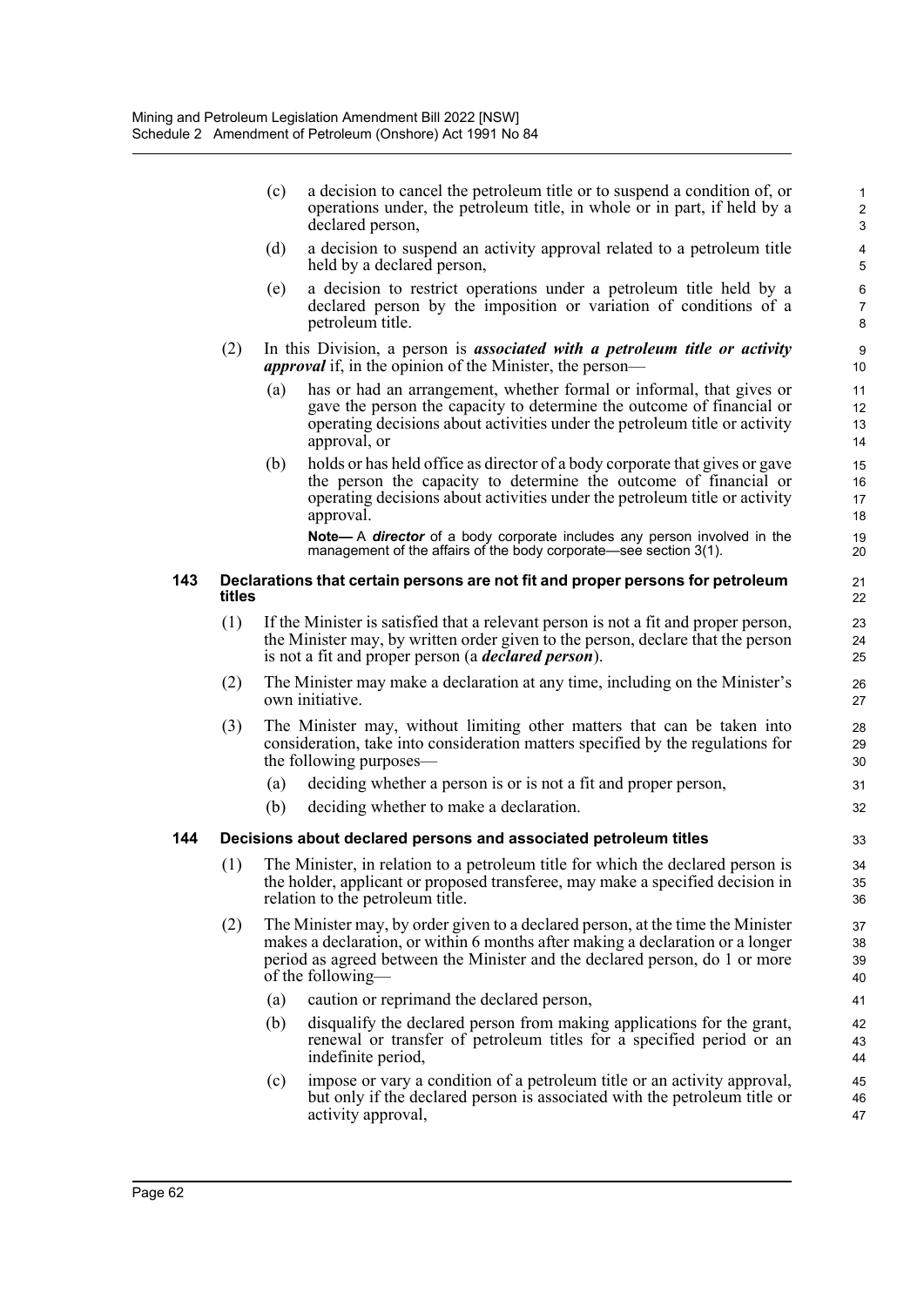|     | (d) | direct the declared person to do or refrain from doing a thing specified                                                                                                                                                                                                                                                  | $\mathbf{1}$<br>$\sqrt{2}$                                                                                                                                                                                                                                                                                                                                                                                                                                                                                                                                                                                                                                                                                                                                                                                                                                                                                                                                                                                                                                                       |
|-----|-----|---------------------------------------------------------------------------------------------------------------------------------------------------------------------------------------------------------------------------------------------------------------------------------------------------------------------------|----------------------------------------------------------------------------------------------------------------------------------------------------------------------------------------------------------------------------------------------------------------------------------------------------------------------------------------------------------------------------------------------------------------------------------------------------------------------------------------------------------------------------------------------------------------------------------------------------------------------------------------------------------------------------------------------------------------------------------------------------------------------------------------------------------------------------------------------------------------------------------------------------------------------------------------------------------------------------------------------------------------------------------------------------------------------------------|
|     |     | petroleum titles and applications for or in relation to petroleum<br>(i)                                                                                                                                                                                                                                                  | $\sqrt{3}$<br>$\pmb{4}$                                                                                                                                                                                                                                                                                                                                                                                                                                                                                                                                                                                                                                                                                                                                                                                                                                                                                                                                                                                                                                                          |
|     |     | (i)                                                                                                                                                                                                                                                                                                                       | 5                                                                                                                                                                                                                                                                                                                                                                                                                                                                                                                                                                                                                                                                                                                                                                                                                                                                                                                                                                                                                                                                                |
|     | (e) | take another action specified by the regulations.                                                                                                                                                                                                                                                                         | 6                                                                                                                                                                                                                                                                                                                                                                                                                                                                                                                                                                                                                                                                                                                                                                                                                                                                                                                                                                                                                                                                                |
| (3) |     |                                                                                                                                                                                                                                                                                                                           | $\overline{7}$<br>8                                                                                                                                                                                                                                                                                                                                                                                                                                                                                                                                                                                                                                                                                                                                                                                                                                                                                                                                                                                                                                                              |
| (4) |     |                                                                                                                                                                                                                                                                                                                           | $\boldsymbol{9}$<br>10                                                                                                                                                                                                                                                                                                                                                                                                                                                                                                                                                                                                                                                                                                                                                                                                                                                                                                                                                                                                                                                           |
| (5) |     |                                                                                                                                                                                                                                                                                                                           | 11                                                                                                                                                                                                                                                                                                                                                                                                                                                                                                                                                                                                                                                                                                                                                                                                                                                                                                                                                                                                                                                                               |
|     |     |                                                                                                                                                                                                                                                                                                                           | 12                                                                                                                                                                                                                                                                                                                                                                                                                                                                                                                                                                                                                                                                                                                                                                                                                                                                                                                                                                                                                                                                               |
|     | (a) | for a corporation— $10,000$ penalty units, and, for a continuing offence,<br>a further penalty of 1,000 penalty units for each day the offence<br>continues, or                                                                                                                                                           | 13<br>14<br>15                                                                                                                                                                                                                                                                                                                                                                                                                                                                                                                                                                                                                                                                                                                                                                                                                                                                                                                                                                                                                                                                   |
|     | (b) | for an individual—2,000 penalty units, and, for a continuing offence, a<br>further penalty of 200 penalty units for each day the offence continues.                                                                                                                                                                       | 16<br>17                                                                                                                                                                                                                                                                                                                                                                                                                                                                                                                                                                                                                                                                                                                                                                                                                                                                                                                                                                                                                                                                         |
|     |     |                                                                                                                                                                                                                                                                                                                           | 18                                                                                                                                                                                                                                                                                                                                                                                                                                                                                                                                                                                                                                                                                                                                                                                                                                                                                                                                                                                                                                                                               |
| (1) |     |                                                                                                                                                                                                                                                                                                                           | 19<br>20                                                                                                                                                                                                                                                                                                                                                                                                                                                                                                                                                                                                                                                                                                                                                                                                                                                                                                                                                                                                                                                                         |
| (2) |     |                                                                                                                                                                                                                                                                                                                           | 21<br>22<br>23<br>24                                                                                                                                                                                                                                                                                                                                                                                                                                                                                                                                                                                                                                                                                                                                                                                                                                                                                                                                                                                                                                                             |
|     |     |                                                                                                                                                                                                                                                                                                                           | 25                                                                                                                                                                                                                                                                                                                                                                                                                                                                                                                                                                                                                                                                                                                                                                                                                                                                                                                                                                                                                                                                               |
|     | (a) | must be made within 30 days of the declared person being given the<br>decision or a longer period allowed by the Court, and                                                                                                                                                                                               | 26<br>27                                                                                                                                                                                                                                                                                                                                                                                                                                                                                                                                                                                                                                                                                                                                                                                                                                                                                                                                                                                                                                                                         |
|     | (b) | does not stay the operation of a decision, unless the Court otherwise<br>orders.                                                                                                                                                                                                                                          | 28<br>29                                                                                                                                                                                                                                                                                                                                                                                                                                                                                                                                                                                                                                                                                                                                                                                                                                                                                                                                                                                                                                                                         |
|     |     |                                                                                                                                                                                                                                                                                                                           | 30                                                                                                                                                                                                                                                                                                                                                                                                                                                                                                                                                                                                                                                                                                                                                                                                                                                                                                                                                                                                                                                                               |
| (1) |     |                                                                                                                                                                                                                                                                                                                           | 31<br>32                                                                                                                                                                                                                                                                                                                                                                                                                                                                                                                                                                                                                                                                                                                                                                                                                                                                                                                                                                                                                                                                         |
|     | (a) | the petroleum title is necessary for the carrying out of State significant<br>development that is authorised by a development consent, despite the<br>Planning Act, section 4.42, or                                                                                                                                      | 33<br>34<br>35                                                                                                                                                                                                                                                                                                                                                                                                                                                                                                                                                                                                                                                                                                                                                                                                                                                                                                                                                                                                                                                                   |
|     | (b) | the petroleum title is necessary for the carrying out of approved State<br>significant infrastructure under the Planning Act, Division 5.2 despite<br>the Planning Act, section 5.24, or                                                                                                                                  | 36<br>37<br>38                                                                                                                                                                                                                                                                                                                                                                                                                                                                                                                                                                                                                                                                                                                                                                                                                                                                                                                                                                                                                                                                   |
|     | (c) | the petroleum title is necessary for the carrying out of a transitional Part<br>3A project under the <i>Environmental Planning and Assessment (Savings,</i><br>Transitional and Other Provisions) Regulation 2017, Schedule 2,<br>despite the Planning Act, section 75V as continued and modified by that<br>Schedule, or | 39<br>40<br>41<br>42<br>43                                                                                                                                                                                                                                                                                                                                                                                                                                                                                                                                                                                                                                                                                                                                                                                                                                                                                                                                                                                                                                                       |
|     | (d) | the Planning Act, section 4.47 or 4.50 would otherwise prevent that<br>refusal.                                                                                                                                                                                                                                           | 44<br>45                                                                                                                                                                                                                                                                                                                                                                                                                                                                                                                                                                                                                                                                                                                                                                                                                                                                                                                                                                                                                                                                         |
|     | (3) |                                                                                                                                                                                                                                                                                                                           | in the direction in relation to the following—<br>titles,<br>mining and prospecting,<br>An application made by a person disqualified under subsection $(2)(b)$ is<br>invalid and must be rejected by the Minister.<br>A condition imposed or varied under subsection $(2)(c)$ is taken to have been<br>imposed or varied by the Minister.<br>A person must not contravene a direction under subsection $(2)(d)$ .<br>Maximum penalty-<br><b>Review of decisions</b><br>A declared person who is aggrieved by a decision under this Division may<br>apply to the Land and Environment Court for a review of the decision.<br>A review by the Land and Environment Court is to be a redetermination of the<br>decision, and the Court may consider fresh material or material in addition to,<br>or in substitution for, the material considered by the Minister in the<br>determination of the question.<br>An application under subsection $(1)$ —<br><b>Miscellaneous</b><br>The grant, renewal or transfer of a petroleum title may be refused under this<br>Division even if- |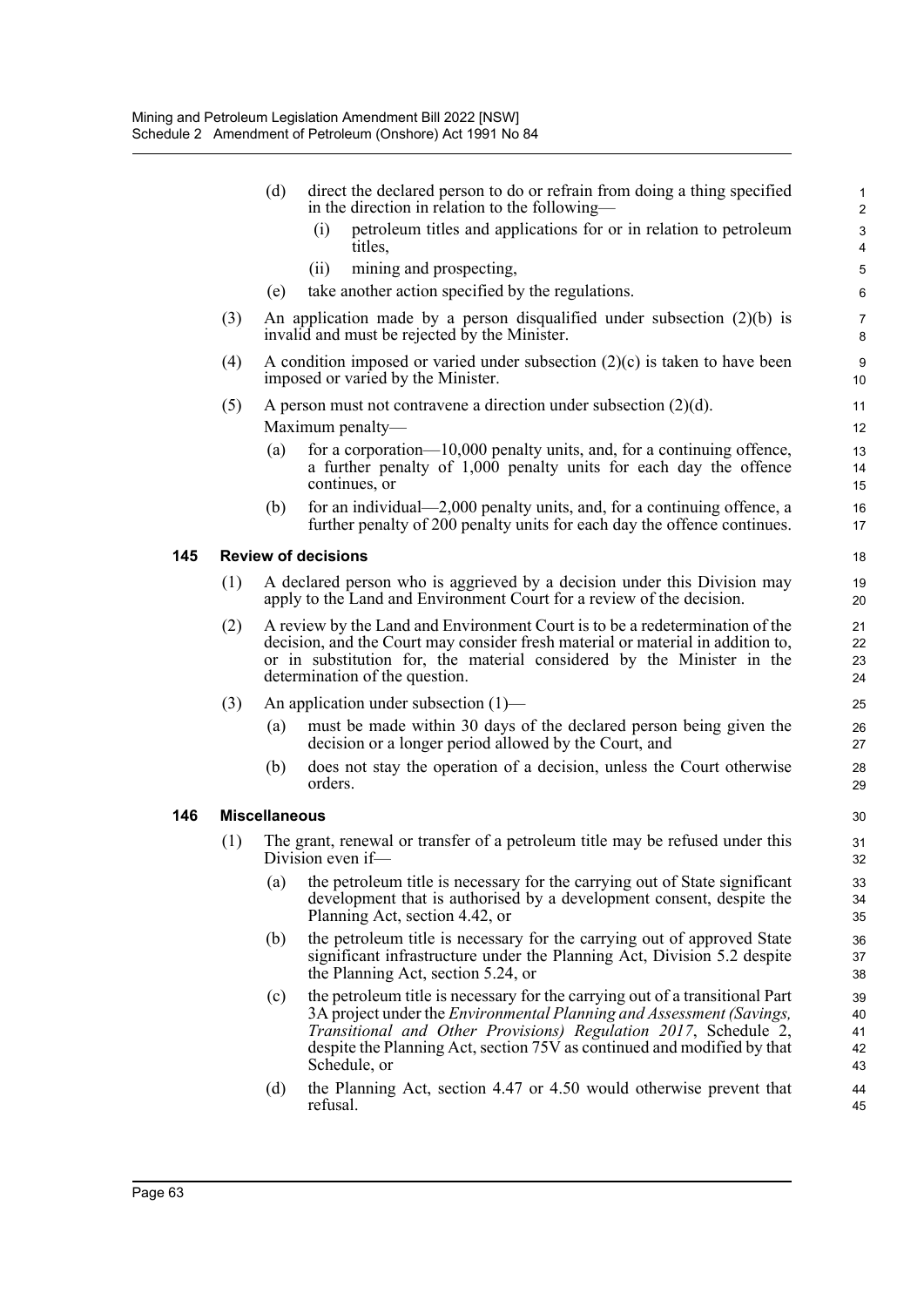|      | (2)                                |                   |                  | The regulations may extend the application of a provision of the Act to a<br>decision under this Division, with or without modification.                                                                       | 1<br>$\overline{2}$          |
|------|------------------------------------|-------------------|------------------|----------------------------------------------------------------------------------------------------------------------------------------------------------------------------------------------------------------|------------------------------|
|      | (3)                                |                   |                  | Without limiting subsection $(2)$ —                                                                                                                                                                            | $\ensuremath{\mathsf{3}}$    |
|      |                                    | (a)               |                  | section $22A(6)$ extends to the cancellation of a petroleum title under this<br>Division, and                                                                                                                  | $\overline{\mathbf{4}}$<br>5 |
|      |                                    | (b)               |                  | section 25 extends to a decision to reject an application to grant, renew<br>or transfer a petroleum title under this Division.                                                                                | $\,6\,$<br>$\overline{7}$    |
|      | (4)                                |                   |                  | The regulations may make provision for the application of this Division to<br>petroleum titles jointly held by, and applications jointly made by, more than 1<br>person, including dealing with the following— | 8<br>9<br>10                 |
|      |                                    | (a)               |                  | a decision regarding a petroleum title if 1 or more holders, but not all<br>the holders, are declared persons,                                                                                                 | 11<br>12                     |
|      |                                    | (b)               |                  | the transfer of a declared person's holding to another person.                                                                                                                                                 | 13                           |
|      | (5)                                |                   | In this section- |                                                                                                                                                                                                                | 14                           |
|      |                                    |                   |                  | <b>Planning Act</b> means the <i>Environmental Planning and Assessment Act 1979</i> .                                                                                                                          | 15                           |
| [87] |                                    |                   |                  | Schedule 1B Further provisions relating to petroleum titles generally                                                                                                                                          | 16                           |
|      | Omit clause 5(b). Insert instead-  |                   |                  |                                                                                                                                                                                                                | 17                           |
|      |                                    | (b)               |                  | the Minister considers that the applicant or, if the application relates to<br>a transfer, the transferee, has failed to comply with 1 or more of the<br>following-                                            | 18<br>19<br>20               |
|      |                                    |                   | (i)              | the applicant or transferee must meet the applicable minimum<br>standards for work programs,                                                                                                                   | 21<br>22                     |
|      |                                    |                   | (ii)             | the applicant or transferee must have the technical capability to<br>carry out the proposed work program,                                                                                                      | 23<br>24                     |
|      |                                    |                   | (iii)            | the applicant or transferee must have the financial capability to<br>carry out the proposed work program.                                                                                                      | 25<br>26                     |
| [88] | Schedule 1B, clause 5(c) and (d)   |                   |                  |                                                                                                                                                                                                                | 27                           |
|      | Omit the paragraphs.               |                   |                  |                                                                                                                                                                                                                | 28                           |
| [89] | Schedule 1B, clause 6(3)(b)        |                   |                  |                                                                                                                                                                                                                | 29                           |
|      |                                    |                   |                  | Omit "section 93 of the <i>Environmental Planning and Assessment Act 1979</i> ".                                                                                                                               | 30                           |
|      |                                    |                   |                  | Insert instead "the <i>Environmental Planning and Assessment Act 1979</i> , section 4.50".                                                                                                                     | 31                           |
| [90] | Schedule 1B, clause 10(1)(a)       |                   |                  |                                                                                                                                                                                                                | 32                           |
|      |                                    |                   |                  | Omit "in a daily newspaper circulating throughout New South Wales".                                                                                                                                            | 33                           |
|      |                                    |                   |                  | Insert instead "in a way specified by the regulations".                                                                                                                                                        | 34                           |
| [91] |                                    |                   |                  | <b>Schedule 1 Savings and transitional provisions</b>                                                                                                                                                          | 35                           |
|      | Insert at the end of the Schedule- |                   |                  |                                                                                                                                                                                                                | 36                           |
|      |                                    |                   |                  | Part 15 Provisions consequent on enactment of Mining and<br><b>Petroleum Legislation Amendment Act 2022</b>                                                                                                    | 37<br>38                     |
|      | 67                                 | <b>Definition</b> |                  |                                                                                                                                                                                                                | 39                           |
|      |                                    |                   | In this Part-    |                                                                                                                                                                                                                | 40                           |
|      |                                    |                   |                  |                                                                                                                                                                                                                |                              |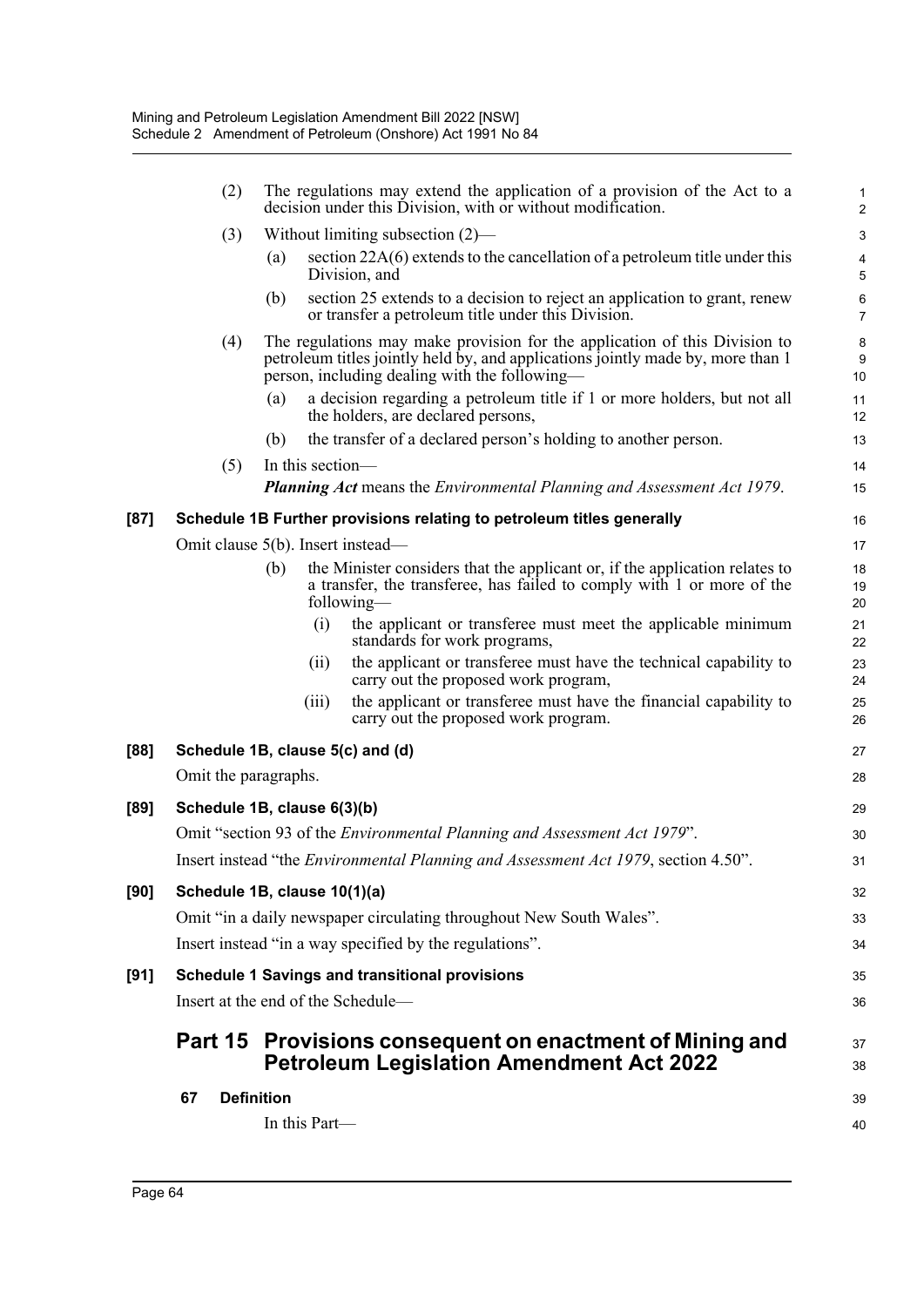*2022 amending Act* means the *Mining and Petroleum Legislation Amendment Act 2022*.

1 2

32 33 34

# **68 Definition of "prospect"—s 3(1)**

- (1) The substitution of section 3(1), definition of *prospect* by the 2022 amending Act does not apply in relation to any proceedings that were commenced, but not finally determined, before this clause commenced.
- (2) The regulations may make further provision regarding the application of the substituted definition of *prospect* to a petroleum title in force on the substitution.

## **69 Definition of "well-head"**

- (1) The amendments made by the 2022 amending Act, Schedule 2[1] and [41] do not apply in relation to a royalty payable in relation to a royalty period that began before the amendments commenced.
- (2) Section 88, as in force immediately before its repeal by the 2022 amending Act, Schedule 2[41], continues to apply in relation to a royalty payable in relation to a royalty period that began before the repeal of the section.

## **70 Ascertainment of value of petroleum at well-head**

- (1) The amendment made by the 2022 amending Act, Schedule 2[42] does not apply in relation to a royalty payable in relation to a royalty period that began before the amendment commenced.
- (2) Section 89, as in force immediately before its amendment by the 2022 amending Act, Schedule 2[42], continues to apply in relation to a royalty payable in relation to a royalty period that began before the amendment of the section commenced.

### **71 Continuation of title pending renewal**

- (1) Section 20, as amended by the 2022 amending Act, does not apply in relation to an application for the renewal of a title made, but not finally determined, before that amendment commenced.
- (2) Section 20, as in force immediately before its amendment by the 2022 amending Act, continues to apply in relation to an application for the renewal of a title made, but not finally determined, before the amendment commenced.

### **72 Amendment of applications—s 21**

Section 21, as inserted by the 2022 amending Act, extends to applications made, but not finally determined, before the section commenced.

# **73 Applications where death, bankruptcy and incapacity of applicant—s 26B**

Section 26B, as inserted by the 2022 amending Act, extends to an application for a petroleum title if, immediately before the substitution—

- (a) the application had been made but not finally determined, and
- (b) a request under the section—
	- (i) had been made but not finally determined, or
	- (ii) had not been made.